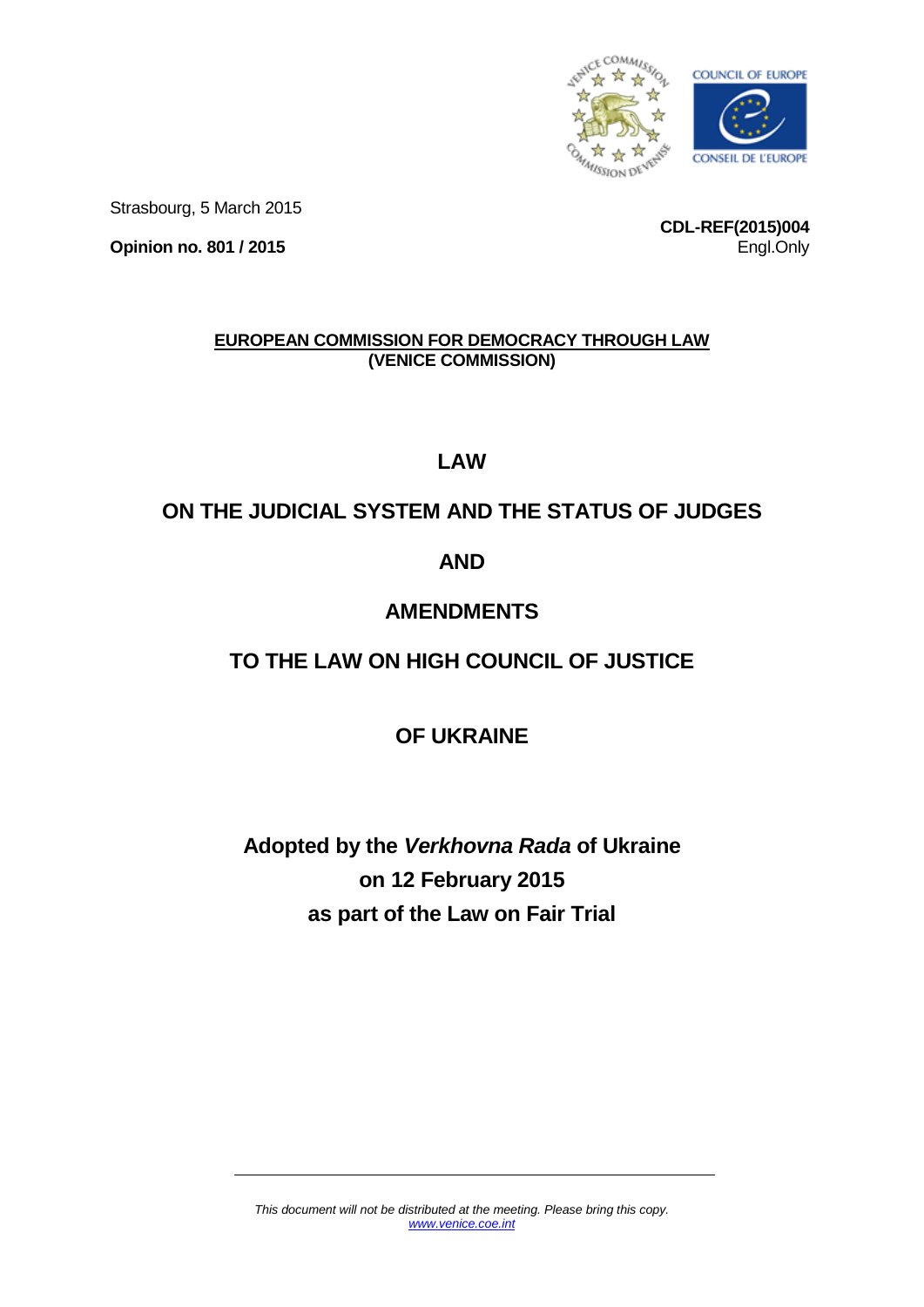## **LAW OF UKRAINE**

#### **On the Judicial System and the Status of Judges**

This Law defines the legal grounds for organization of the judiciary power and the administration of justice in Ukraine that functions on the grounds of governance of law under European standards and ensures the right of everyone to fair trial.

#### **Section I. PRINCIPLES OF ORGANISATION OF JUDICIAL POWER**

#### **Article 1. The judicial power**

1. In accordance with the constitutional principles of separation of powers, the judicial power in Ukraine is exercised by independent and impartial courts formed in accordance with the law.

2. The judicial power is exercised by professional judges and, in cases determined by law, people's assessors and jurors, by the administration of justice within the framework of the respective court procedures.

3. Legal proceedings shall be carried out by the Constitutional Court of Ukraine and courts of general jurisdiction.

# **Article 2. Tasks of Courts**

1. A court, in the course of exercise of justice based on the rule of law, shall grant any person the right to a fair trial and respect for other rights and freedoms guaranteed by the Constitution and laws of Ukraine and international treaties ratified by the Verkhovna Rada of Ukraine.

# **Article 3. The judicial system of Ukraine**

1. Courts of general jurisdiction shall create a uniform system. The Constitutional Court of Ukraine is the sole body of constitutional jurisdiction in Ukraine.

2. Creation of extraordinary and special courts shall be prohibited.

3. The procedures for the organization and functioning of the Constitutional Court of Ukraine and the status of a judge of the Constitutional Court of Ukraine shall be established by the Constitution of Ukraine and the Law of Ukraine "On the Constitutional Court of Ukraine".

4. As a governmental body, every court shall have a seal with the State Emblem of Ukraine and the court's name.

#### **Article 4. Legislation on the Judicial System and the Status of Judges**

1. The judicial system of Ukraine shall be defined by the Constitution of Ukraine, this Law and other laws of Ukraine.

# **Article 5. Administration of Justice**

1. Justice in Ukraine shall be administered exclusively by courts. Any delegation of court functions, as well as usurpation of those functions by other bodies and officials shall not be permitted.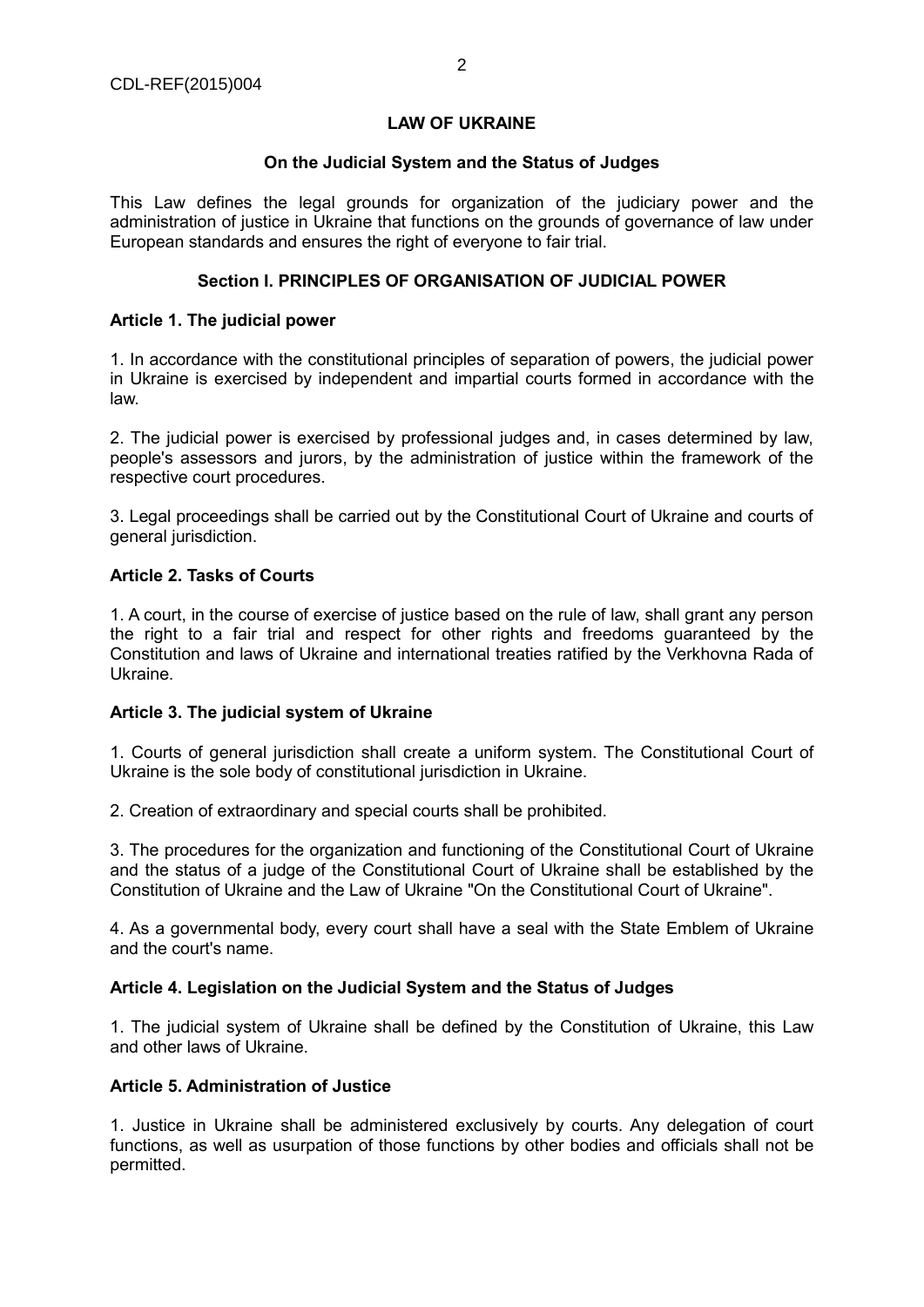2. Any persons that usurp functions of a court shall be responsible as stipulated by law.

3. The people shall be involved in the administration of justice through people's assessors and jurors.

# **Article 6. Independence of Courts**

1. In exercising justice, courts shall be independent of any improper influence. Courts shall administer justice proceeding from the Constitution and laws of Ukraine and on the basis of the rule of law.

2. Appeal to court by citizens, organizations or officials who, under the law, are not parties to a trial, regarding consideration of specific cases, shall not be considered by the court, unless otherwise stipulated by law.

3. Interference with the administration of justice, influence on a court or judges in any manner, contempt of court or judges, collection, storage, use and dissemination of information orally, in writing or otherwise in order to influence the impartiality of the court, shall be prohibited and entail liability as stipulated by the law.

4. In order to address issues of internal functioning of courts in accordance with this Act, judges' self-government shall function.

# **Article 7. The Right to a Fair Trial**

1. Every person shall be guaranteed protection of their rights, freedoms and interests within reasonable time frames by an independent, impartial and fair trial, established in compliance with the law.

2. Foreigners, stateless persons and foreign legal entities shall be entitled to legal protection in Ukraine on the equal basis with the citizens and legal entities of Ukraine.

3. The judicial system shall provide access to justice for every person under the Constitution and in the manner envisaged by the laws of Ukraine.

# **Article 8. Right to a Competent Court**

1. No person may be denied the right to consideration of their case in court, to which jurisdiction it has been attributed by the law.

2. A judge shall consider the cases received according to the procedure of distribution of cases established by law. The distribution of cases among judges may not by influenced by the wish of the judge or any other persons.

# **Article 9. Equality Before the Law and the Court**

1. Justice in Ukraine shall be exercised on the principles of equality of all parties in a trial before the law and the court, regardless of race, color, political, religious and other beliefs, gender, ethnic or social origin, property status, residence, language and other characteristics.

2. A court shall establish an environment where each party to a trial is guaranteed equality in the exercise of the granted procedural rights and in the performance of judicial duties, as stipulated by the procedural law.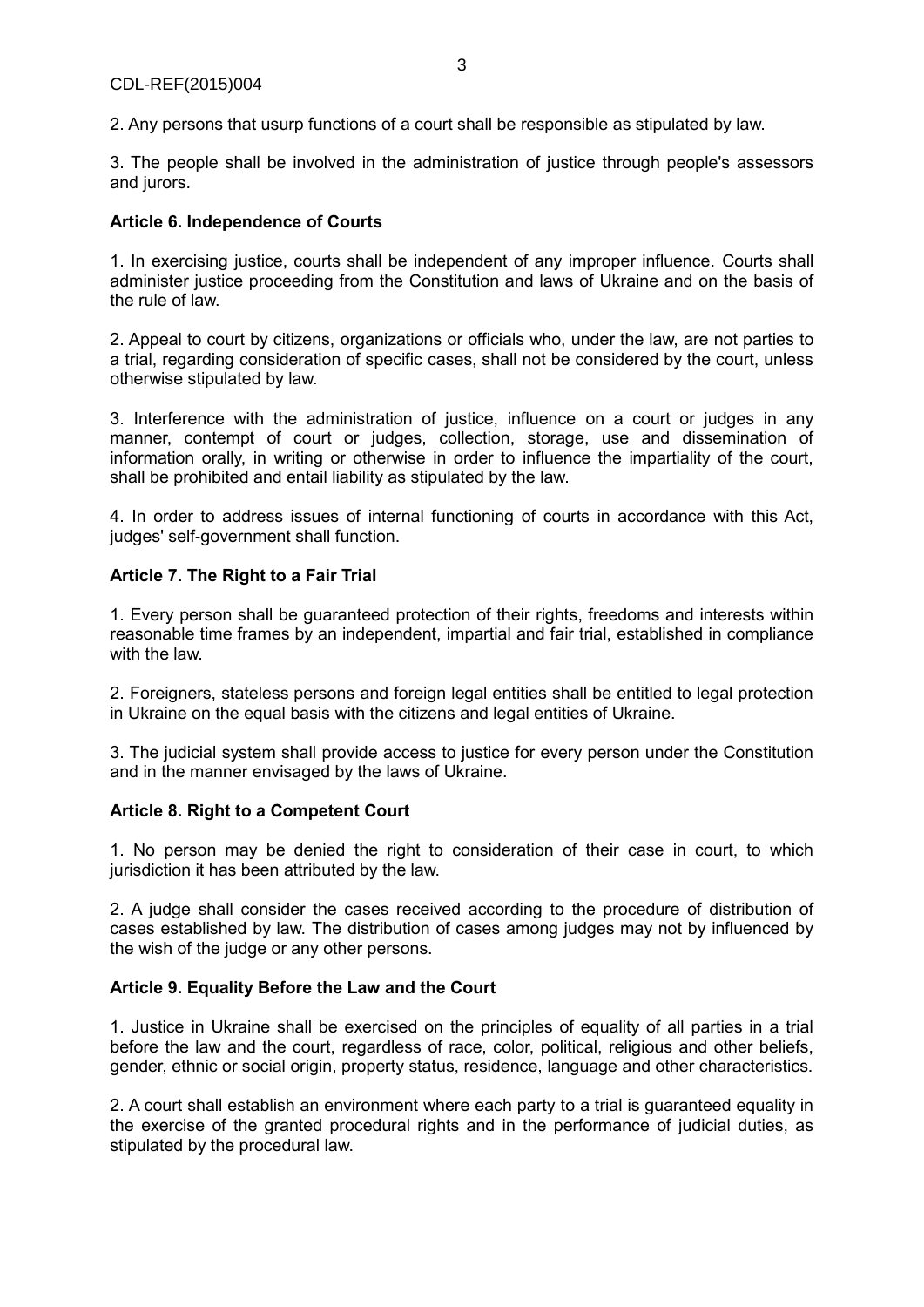# **Article 10. Legal assistance in the implementation of the right to a fair trial**

1. Every person shall have the right to legal assistance. In cases envisaged by law such assistance shall be provided free of charge.

2. Every person shall be free in selection of a defender of their rights. The procedures and conditions for provision of legal aid shall be defined by the law.

3. To ensure the right to protection from prosecution and to legal assistance in consideration of cases in courts in Ukraine, the advocacy shall function.

4. Costs for legal aid borne by parties to a trial shall be compensated in the manner and in amounts stipulated by law.

#### **Article 11. Transparency and openness of court proceedings**

1. Court decisions, court hearings and information on cases considered by courts shall be open, except in cases stipulated by law. No one may be restricted in their right to receive in court oral or written information about the results of consideration of their lawsuit. Everyone shall be entitled to free access to the judgment in the manner specified by law.

2. Information about a court hearing the case, the parties to the dispute and the essence of the claim, the date of receipt of the statement of claim, or a statement of appeal, cassation complaint, application for review of court decision, the current status of the proceedings, venue, date and time of the court session, transfer of a case from one court to another, shall be open and subject to immediate publication at the official website of the judiciary in Ukraine, except in cases stipulated by law.

3. Consideration of cases in courts shall be open, except in cases stipulated by law. Any person may be present at an open court hearing. In case a person has committed acts demonstrating disrespect to the court or to parties to a case, such person, upon a substantiated decision of the court, may be removed from the courtroom.

Participants of the trial, other persons present in the courtroom, media representatives may take photographs, video and audio recording in the courtroom, using portable video and audio devices, without a specific permission of the court, but subject to the restriction stipulated by law. Broadcasts of court hearing shall be carried out upon permission of the court. Taking photographs, video recording and broadcasts of court hearings in the courtroom shall be made without obstructing the session and exercise by parties to the trial of their procedural rights.

4. Consideration of a case *in camera* shall be permitted upon a substantiated decision of the court exclusively in cases stipulated by law.

5. In the course of consideration of cases, the court proceedings shall be recorded by technical means in the manner stipulated by law.

6. Upon a court decision, parties to a trial shall be granted an opportunity to participate in a court hearing by methods of videoconference, in the manner stipulated by law. The duty to ensure the videoconference shall be assigned to the court that received a judgment on the videoconference, regardless of specialization and jurisdiction of the court that made that decision.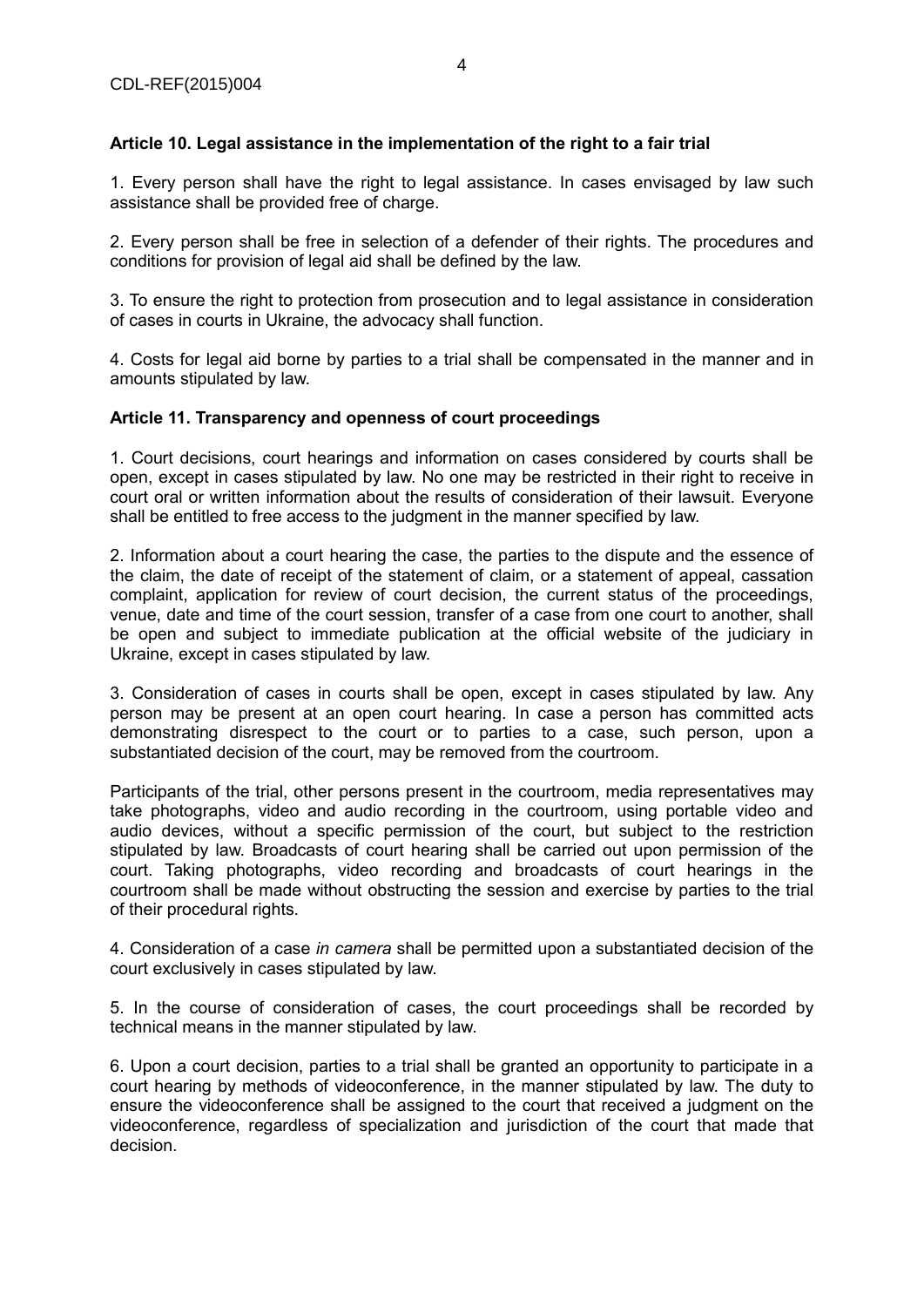# CDL-REF(2015)004

7. The court proceedings shall be conducted exclusively in a courtroom specifically equipped for that — in a courtroom suitable to accommodate the parties and other trial participants, and enables them to exercise the granted procedural rights and fulfil procedural obligations required by law.

# **Article 12. Language of the judicial procedure and management of records in courts**

1. Judicial procedure and management of records in courts of Ukraine shall be conducted in the official language the country.

2. The courts shall ensure equality of rights of citizens in a trial by language.

3. Courts shall use the official language in the course of the judicial procedure and guarantee citizens' right to use their native language, or the language they speak, in the course proceedings.

# **Article 13. Binding court decisions**

1. A judgment that ends consideration of a case in a court shall be approved in the name of Ukraine.

2. Judgments that have become effective shall be binding on all state authorities, bodies of local self-government and their officials and employees, private individuals and legal entities and associations throughout Ukraine. The binding nature of judgments for other courts (praejudicialis) hall be defined by law.

3. Failure to comply with court decisions shall entail legal liability as stipulated by law.

4. Conclusions regarding application of the law provisions specified in resolutions of the Supreme Court of Ukraine shall be mandatory for all government entities that use in their activity a legal act containing the respective legal provision.

5. Conclusion regarding application of the law provisions specified in resolutions of the Supreme Court of Ukraine shall be taken into account by other courts of general jurisdiction in the application of such legal provisions. A court shall have the right to depart from a legal position set out in the conclusions of the Supreme Court of Ukraine, while providing the respective substantiation.

6. Court decisions of other states, decisions of international tribunals, decisions of international judicial institutions and similar decisions of other international organizations regarding dispute resolution shall be binding on the territory of Ukraine on conditions specified by law and in accordance with international treaties ratified by the Verkhovna Rada of Ukraine.

# **Article 14. Right of appeal**

1. Participants in court proceedings and other persons shall, in the cases and manner stipulated by law, have the right to submit appeals and cassation appeals against a court decision, as well as to reconsideration of the case by the Supreme Court of Ukraine.

# **Article 15. Personal composition of the court and its definition**

1. Cases in courts shall be considered by a judge individually, and in cases prescribed by the procedural law — by a panel of judges, also with the participation of people's assessors and jurors.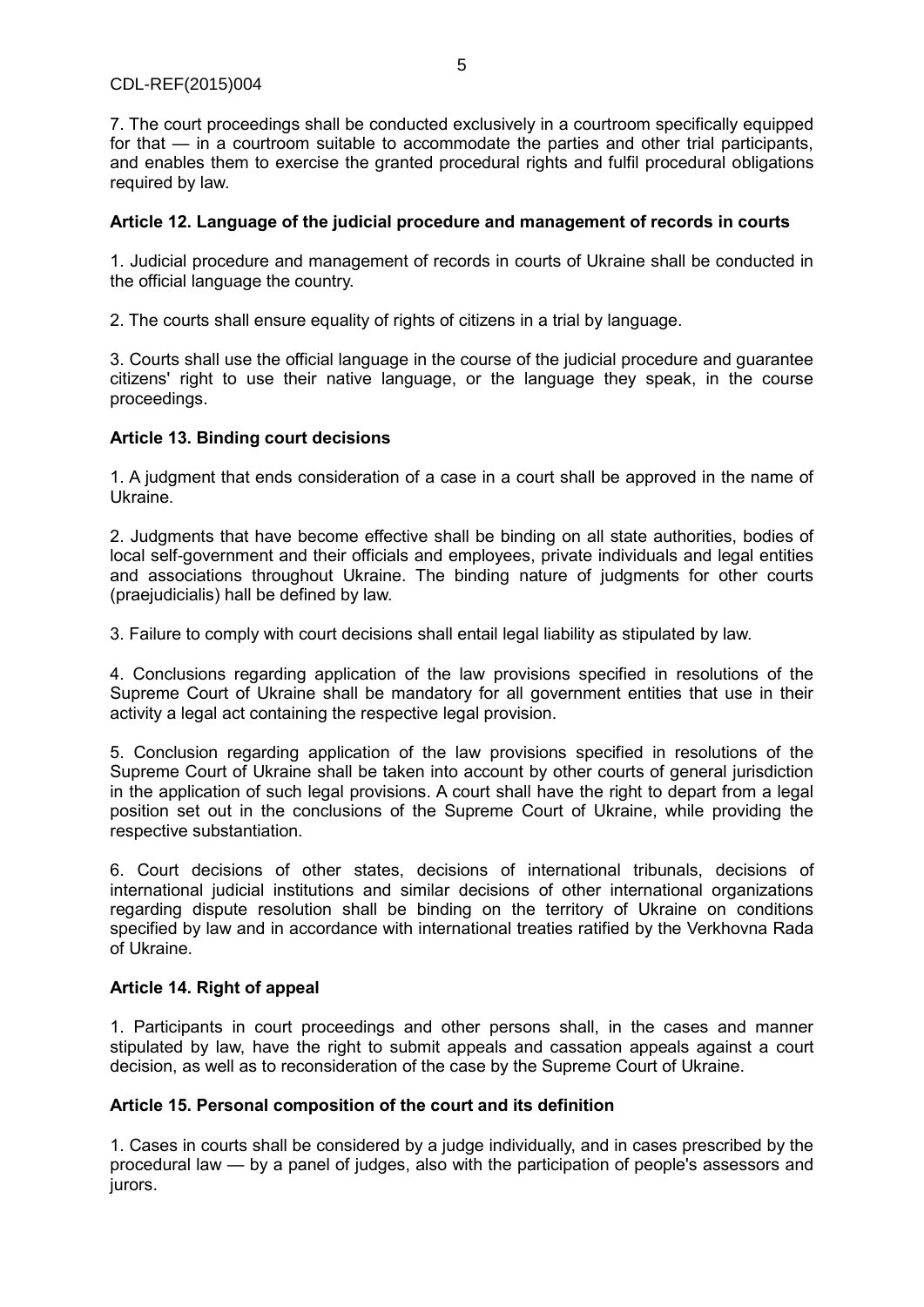2. A judge who considers a case individually shall act as a court.

3. Courts of general jurisdiction shall operate an automated system of the court document management.

4. Assignment of a judge and/or judges to consider a specific case shall be done by the automated system of the court document management in the course of registration of relevant documents, and in other cases of designation of the court composition at any stage of the trial on the principle of randomness and in chronological order in which the cases were received.

5. In case of trial with participation of jury and people's assessors, the personal composition of such jury and people's assessors shall be defined using the automated system.

6. A case shall not be assigned to a specific judge, if such case was received:

1) two months prior to the termination of the judge's powers;

2) fourteen days, unless otherwise envisaged by the meeting of judges of the relevant court, prior to the judge's vacation (if such vacation is at least fourteen calendar days);

3) three business days prior to the vacation, if such vacation is less than fourteen calendar days);

4) during the judge's vacation;

5) one business day prior to business trip (or three business days, if the business trip is longer than seven calendar days) and during the judge's business trip;

6) during temporary incapacity of the judge;

7) while the judge is in a business trip;

8) in other cases governed by law, where the judge cannot administer justice or participate in trials.

7. Upon substantiated instruction of the head of the court's office which shall be attached to the case, pending cases shall be transferred for repeated automated assignment only if the judge(s), in cases governed by law, cannot continue the trial. If the court was considering the case collectively, repeated automated assignment shall take place for designation of the judge(s) who shall replace the judge(s) who left the proceedings.

8. Meeting of judges of the relevant court may reduce a trial burden on the judges who hold administrative positions in the court, but not exceeding sixty percent compared to the workload of other judges.

9. Information on the assignment results shall be stored in the automated system of the court document management and shall be protected against unauthorized access.

Results of the automated case assignment and any repeated case assignment(s) (if any) shall be executed in a protocol which shall be signed by authorized representatives of the court office and attached to the case files.

Unauthorized interference with the operation of the automated court case management system and the assignment of cases shall be subject to criminal liability in accordance with the law.

10. The automated system of the court document management is not applied to assignment of a judge (a panel of judges, if the case is considered collectively) for consideration of a case only in circumstances that objectively render impossible its functioning and last for more than five work days. The specifics of distribution of cases in such circumstances shall be determined by the Regulations on the automated system of the court document management.

11. The provisions on the automated system of the court document management shall be approved by the Council of Judges of Ukraine in coordination with the State Judicial Administration of Ukraine.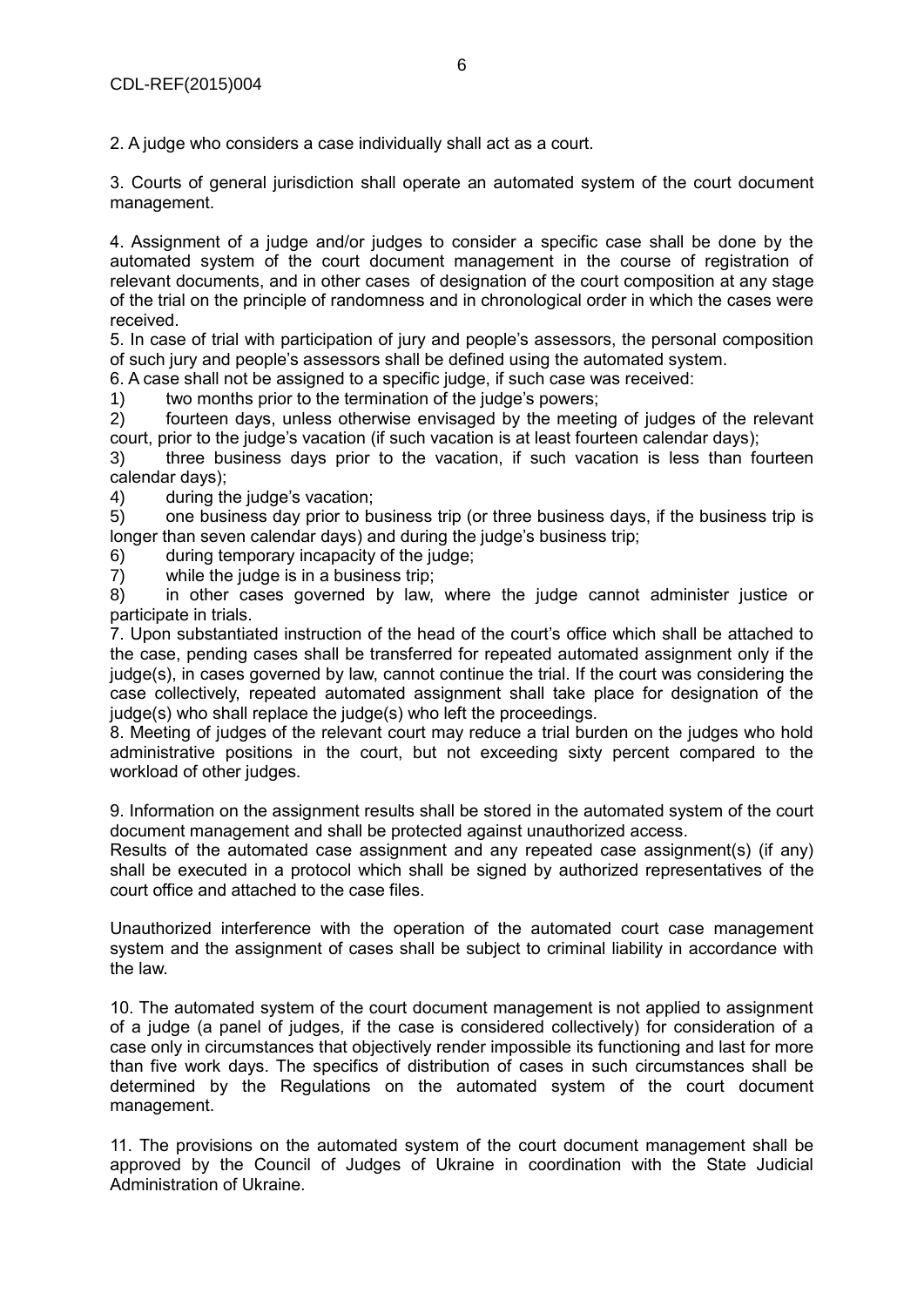# **Article 16. Symbols of the judicial authorities**

1. The symbols of the judiciary power shall be the state symbols of Ukraine — the National Emblem of Ukraine and the State Flag of Ukraine.

2. Judges shall exercise justice wearing a mantle and a lapel badge. Specimens of the mantle gown and the lapel badge shall be approved by the Council of Judges of Ukraine.

# **Section II. COURTS OF GENERAL JURISDICTION**

# **Chapter 1. Organizational foundations of the system of courts of general jurisdiction**

# **Article 17. The system of courts of general jurisdiction**

1. In accordance with the Constitution of Ukraine, the system of courts of general jurisdiction shall be based on the principles of territoriality, specialization and instance hierarchy.

2. The system of courts of general jurisdiction shall include:

1) local courts;

2) courts of appeal;

3) high specialized courts;

4) The Supreme Court of Ukraine.

3. The highest judicial body of general jurisdiction is the Supreme Court of Ukraine. The highest bodies of specialized courts are high specialized courts.

4. The unity of courts of general jurisdiction shall be provided by:

the uniform principles of organization and functioning of the courts;

the uniform status of judges;

rules of justice, established by law, being mandatory for all courts;

unity of judicial practice;

mandatory nature of judgments on the territory of Ukraine;

the uniform procedures for organizational support of the court functioning;

financing of courts exclusively from the State Budget of Ukraine;

decision of matters of internal functioning of courts by bodies of judicial self-government.

Article 18. Specialization of courts of general jurisdiction

1. Courts of general jurisdiction shall specialize in civil, criminal, commercial, administrative cases and cases of administrative offenses.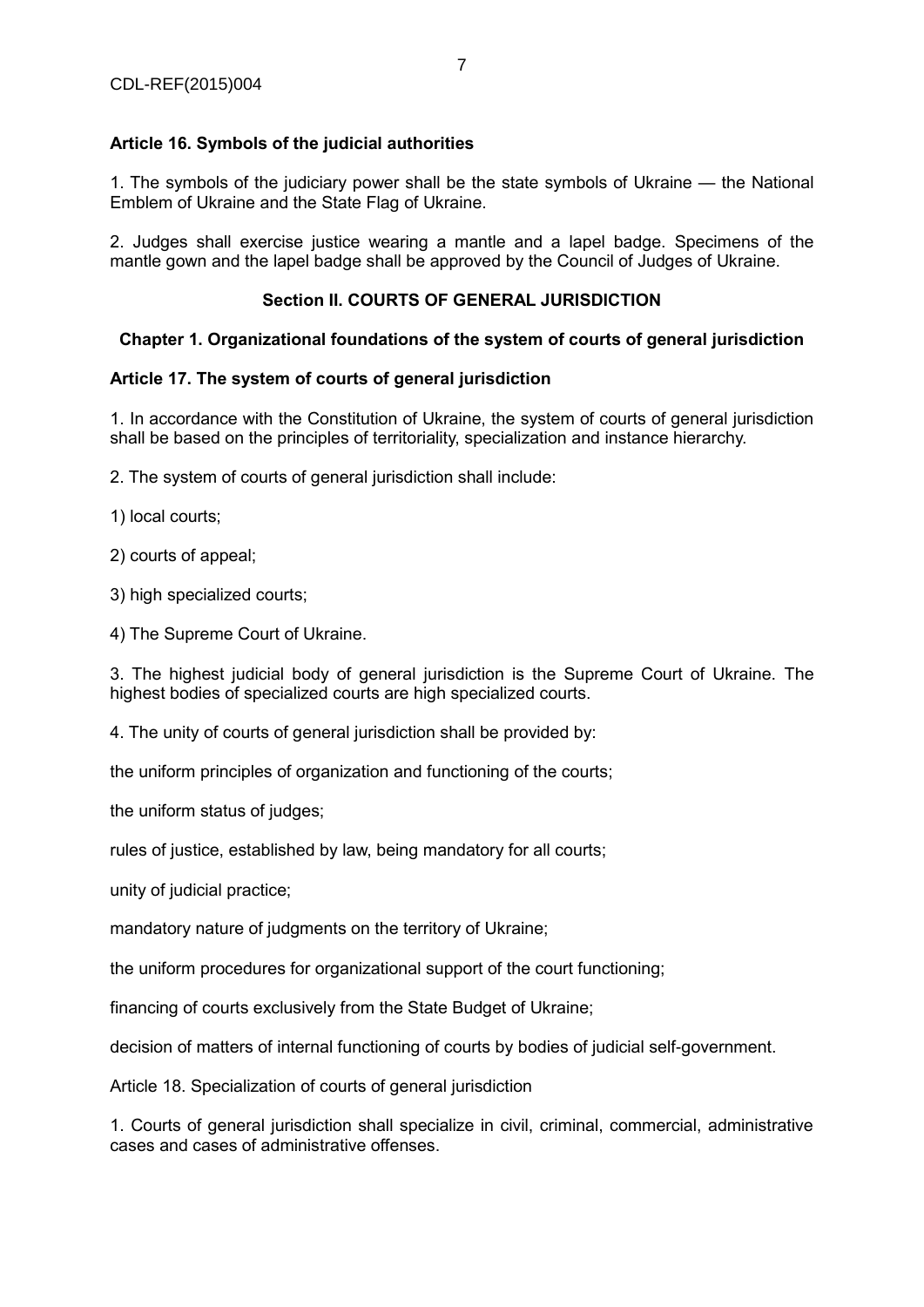2. Courts of general jurisdiction may introduce specialization of judges for consideration of specific categories of cases.

3. Local general courts and appellate courts apply specialization for criminal proceedings in regard of juveniles.

Judges (judge) authorized to conduct criminal proceedings in regard of juveniles shall be elected by a meeting of judges among judges of that respective court at the proposal of the Chairperson of the court or upon a proposal by any judge of that court, if the proposal by the court Chairperson was not supported, for a period not exceeding three years and may be reelected again. The number of judges authorized to conduct criminal proceedings in regard of juveniles shall be determined separately for each court by a meetings of judges of that court. A judge authorized to conduct criminal proceedings in regard of juveniles may be elected a judge who has at least ten years' experience as a judge, experience in criminal court proceedings and high moral and professional properties. In the absence of a judge at the court who has the necessary work experience, the judge authorized to conduct criminal proceedings in regard of juveniles shall be elected among the judges who have the longest experience as a judge.

Judges authorized to conduct criminal proceedings in regard of juveniles shall not be relieved from carrying out duties of a judge of the corresponding instance, but the exercise of such authority shall be taken into account in the assignment of cases and have a priority significance.

# **Article 19. The procedures for establishment and dissolution of courts of general jurisdiction**

1. Courts of general jurisdiction shall be created, including by way of reorganization, and dissolved by the President of Ukraine on the basis of a proposal of the State Judicial Administration of Ukraine.

2. Location, territorial jurisdiction and status of a court shall be determined with account to the principle of territoriality, specialization and instance hierarchy.

3. Reasons for establishment or dissolution of a court shall be a change in the court system defined by this Law, a need to improve access to justice, a need to optimize government expenditures or changes in the administrative-territorial structure.

A court may be established through establishment of a new court or reorganization (merger or division) of courts.

4. The number of judges in a court of general jurisdiction shall be determined by the State Judicial Administration of Ukraine in consultation with the Council of Judges of Ukraine, with account to the judicial workloads and within the funding quotas envisaged in the State Budget of Ukraine for maintenance of courts and compensation of judges' labour.

The number of judges in the Supreme Court of Ukraine shall be defined by this Law.

#### **Article 20. Procedure for appointment of judges to administrative positions and dismissal from administrative positions**

1. The position of the Chairperson and Deputy Chairpersons shall be regarded as administrative positions in court.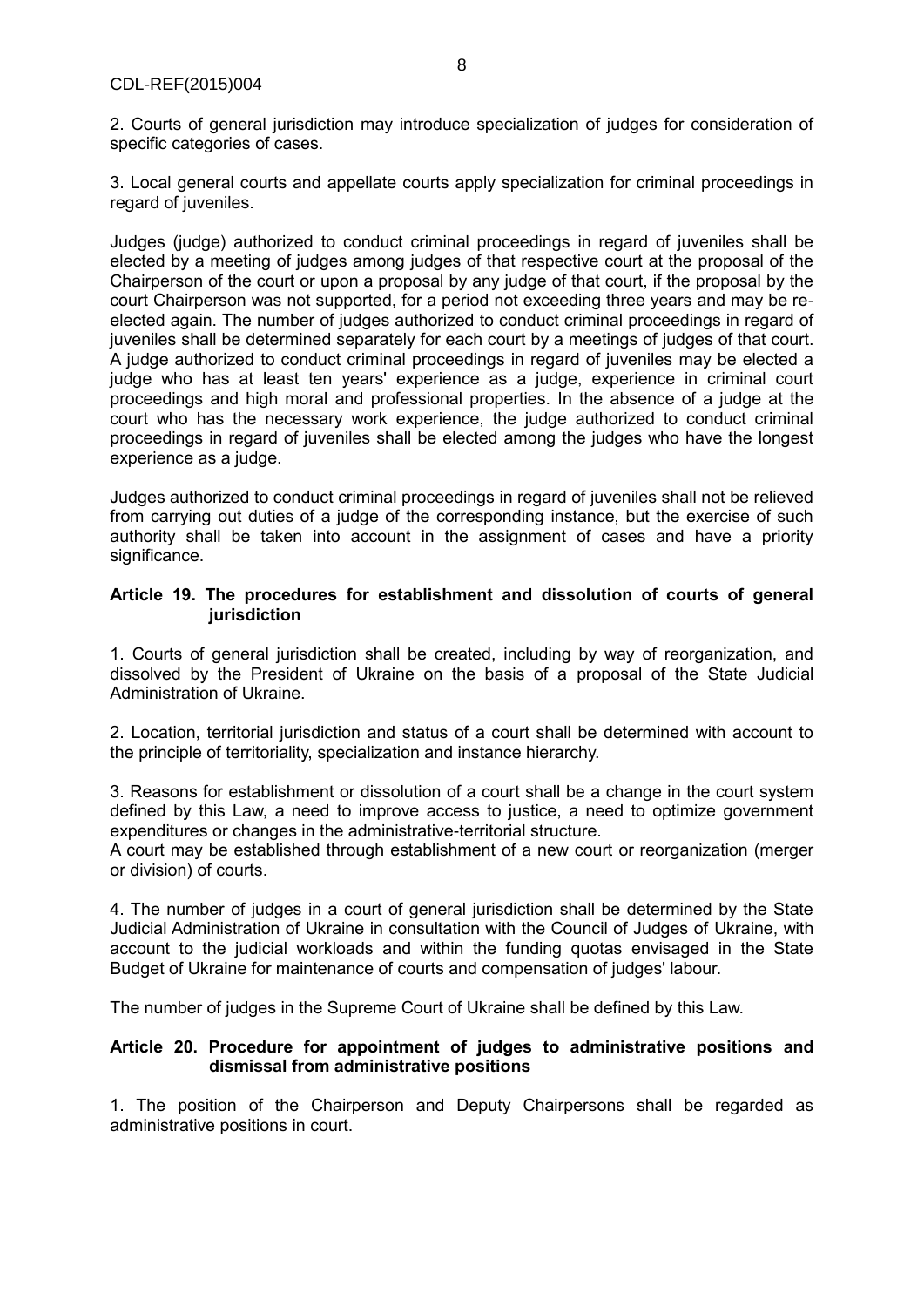2. The Chairperson of the local court, their Deputy, Head of the appellate court, their Deputies, Head of the high specialized court and their Deputies shall be elected to their positions by meetings of judges of the relevant court among the judges of that court.

The Chairperson of the local court, their Deputy, Head of the appellate court, their Deputies, Head of the high specialized court and their Deputies shall be elected to their position for two years, but not exceeding the term of office of a judge, by secret ballot by a majority of the judges who work in the respective court.

The Chairperson of the local court, their Deputy, Head of the appellate court, their Deputies, Head of the high specialized court and their Deputies may be dismissed early at the initiative of at least one third of all the judges of the respective court, by secret ballot of at least twothirds of the judges who work in the respective court.

Dismissal from a position of judge and expiry of term of the judge's administrative office in court shall terminate such judge's powers on such administrative position.

3. The Chairperson of the Supreme Court of Ukraine and their Deputies shall be elected to the position and dismissed by the Plenary Assembly of the Supreme Court of Ukraine following the procedures stipulated by law.

4. A judge elected to an administrative position in the manner specified in this Article may not occupy one administrative position in the respective court for more than two consecutive terms.

5. In courts where the number of judges exceeds ten, a Deputy Chairperson of the court may be elected, and in courts with more than thirty judges - no more than two Deputy Chairpersons.

6. Election of a judge to an administrative position without compliance with the requirements of this law shall not be permitted.

7. A judge's office duties at an administrative position in the court do not relieve them from exercising the powers of a judge of the respective court in accordance with this Law.

#### **Chapter 2. Local courts**

# **Article 21. Types and structure of local courts**

1. Local courts are the district, inter-district, district-in-city, city and city-district courts.

2. Local commercial courts are commercial courts of the Autonomous Republic of Crimea, Oblasts, cities of Kyiv and Sevastopol.

3. Local administrative courts are the district administrative courts and other courts envisaged by procedural law.

4. A local court shall consist of local court judges, one of whom is elected Chairperson of the court and, in cases envisaged by law, deputy Chairperson(s).

5. From among the judges of the local general court, the investigating judge(s) shall be elected to exercise the powers of judicial control over observance of rights, freedoms and interests of individuals in criminal proceedings, in the manner envisaged by procedural law. The number of investigating judges shall be determined separately for each court by a meeting of judges of that court. Investigating judge(s) shall be elected by a meeting of judges of that court at the proposal of the Chairperson of the court or at the proposal of any judge of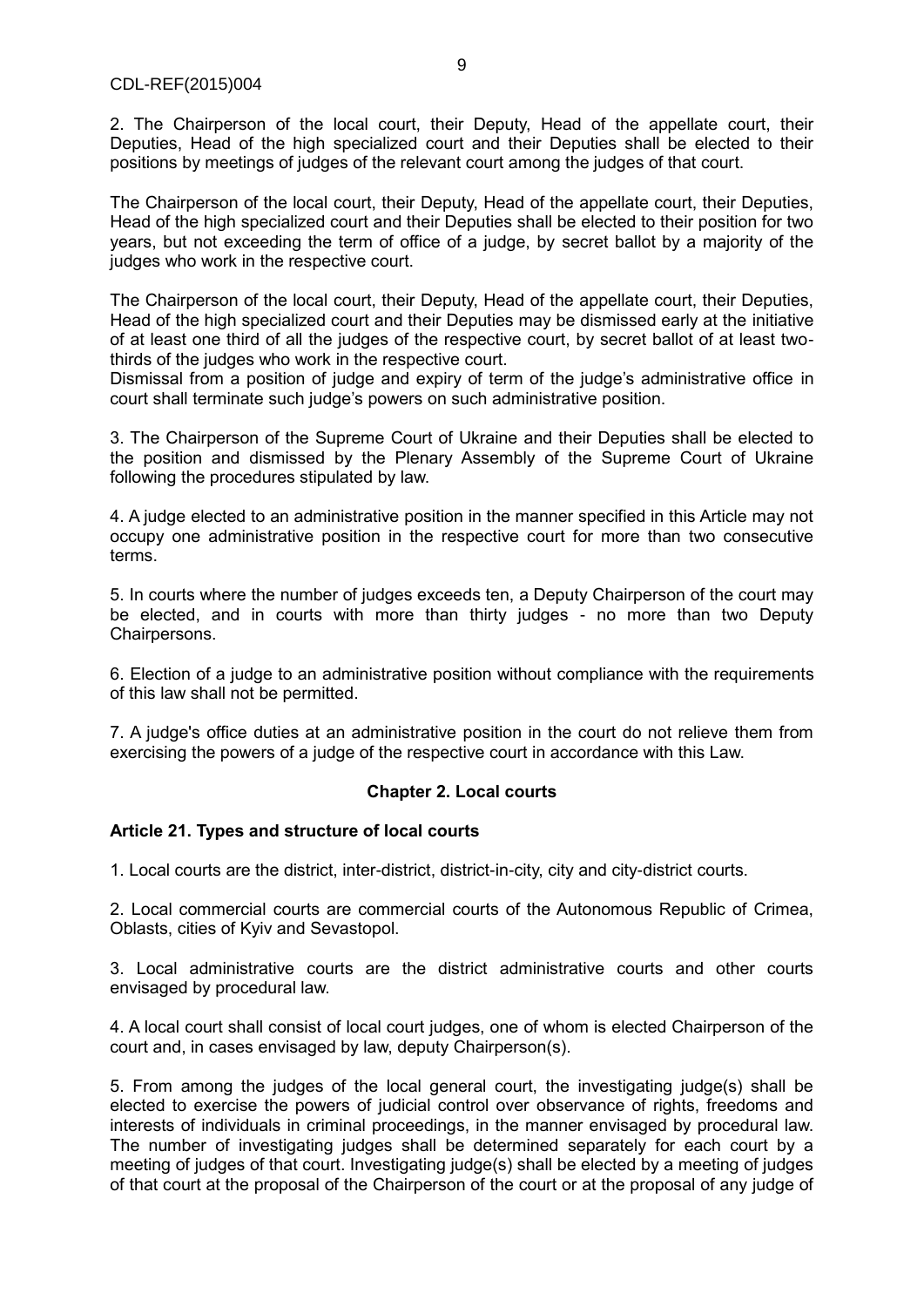the court if the proposal by the court Chairperson was not supported, for a period not exceeding three years, and may be re-elected again. Prior to the election of the investigating judge of the respective court, their powers shall be exercised by the oldest judge of that court. The investigative judge shall not be relieved of their duties of a judge of the court of first instance, however, the exercise of their powers of judicial control over observance of the rights, freedoms and interests of persons in criminal proceedings shall be taken into account in the course of allocation of cases and have a priority significance.

# **Article 22. Powers of a local court**

1. A local court shall be the court of first instance and administer justice in the manner stipulated by the procedural law.

2. Local general courts shall hear civil, criminal and administrative cases and cases of administrative offenses in the cases and following the procedures stipulated by law.

3. Local commercial courts shall hear cases arising from commercial relations as well as other cases ascribed by law to their jurisdiction.

4. Local administrative courts shall hear cases of administrative jurisdiction (administrative cases).

5. Jurisdiction of certain categories of cases to the local courts, as well as the procedures for their consideration, shall be defined by law.

#### **Article 23. A judge of a local court**

1. A judge of a local court shall administer justice in the manner stipulated by the law, as well as other powers envisaged by law.

Article 24. The Chairperson of the local court

1. The Chairperson of the local court shall:

1) represent the court as a body of state power in relations with other bodies of state power, bodies of local self-government, private individuals and legal entities;

2) define the administrative responsibilities of deputy Chairperson of the local court;

3) monitor the efficiency of the court staff, make proposals to the Head of the territorial department of the State Judicial Administration of Ukraine regarding appointment of the Head of the court staff, Deputy Head of the court staff and their dismissal from office, as well as regarding the application of incentives or disciplinary measures to the Chairperson of a court or their Deputy, in accordance with law;

4) proceeding from an act of appointment (election) of a judge or dismissal of a judge, issue a respective order;

5) notify the High Qualifications Commission of Judges of Ukraine and the State Judicial Administration of Ukraine, including through the website of the judicial authorities, about any vacant positions of judges in the court within three days upon the date of opening of such vacant positions;

6) ensure the implementation of decisions taken by the meetings of the local court;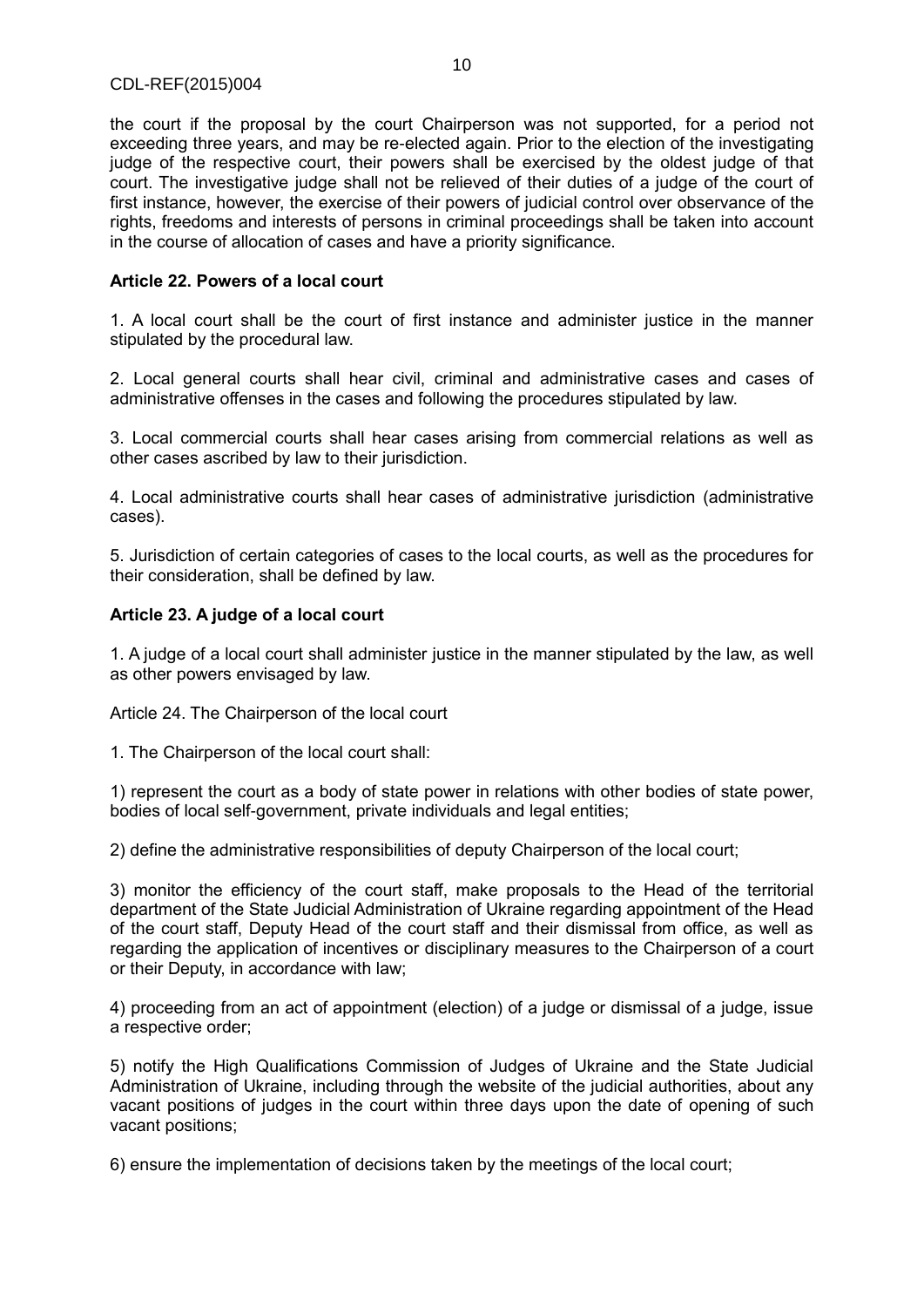7) organize maintenance of judicial statistics and information and analytical support for judges at the court to improve the quality of justice;

8) promote compliance with the requirements regarding qualification upgrading of local court judges;

9) submit proposals regarding the number and personal composition of investigating judges for consideration of the court meeting;

10) exercise other powers envisaged by law.

2. The Chairperson of the local court shall issue orders and instructions on matters within their administrative powers.

3. In the absence of the Chairperson of the local court, their administrative powers shall be exercised by Deputy Chairperson of the court by decision of the court Chairperson, in the absence of such decision by the Deputy Chairperson who has more experience as a judge, and in the absence of the Deputy Chairperson by a judge of the court that has the longest experience as a judge.

# **Article 25. Deputy Chairperson of a local court**

1. Deputy Chairperson of a local court shall exercise administrative powers defined by the Chairperson of the court.

#### **Chapter 3. Appellate Courts**

Article 26. Types and Composition of appellate courts

1. Within the system of courts of general jurisdiction there are appellate courts as courts of appeal for consideration of civil, criminal, commercial, administrative cases and cases of administrative offenses.

2. The appellate courts formed in accordance with the decree of the President of Ukraine in the appellate districts shall be the appellate courts for consideration of civil and criminal cases and cases of administrative offenses.

3. The appellate courts for consideration of commercial cases, and the appellate courts for consideration of administrative cases shall be, respectively, the appellate commercial courts and the appellate administrative courts formed in accordance with the decree of the President of Ukraine in the appellate districts.

4. A judge may be appointed as a judge of an appellate court if the qualification test proved his/her ability to administer justice at a court of appeal and who has at least five years of experience as a judge or has an academic degree obtained prior to his/her appointment to the position of judge, and whose scientific experience in Law or research and teaching experience in Law obtained in a university offering Master's qualification programmes, was at least ten years prior to his/her appointment to the position of judge.

5. An appellate court may establish judicial chambers for consideration of different categories of cases. A judicial chamber shall be headed by the Secretary of the judicial chamber, elected from among the judges of that court for a two-year term. A judge may not be the secretary of the court chamber in the relevant court for more than two years in a row. The decision on establishment of a judicial chamber, its personal composition and on election of the Secretary of the judicial chamber shall be taken by the meeting of judges of the appellate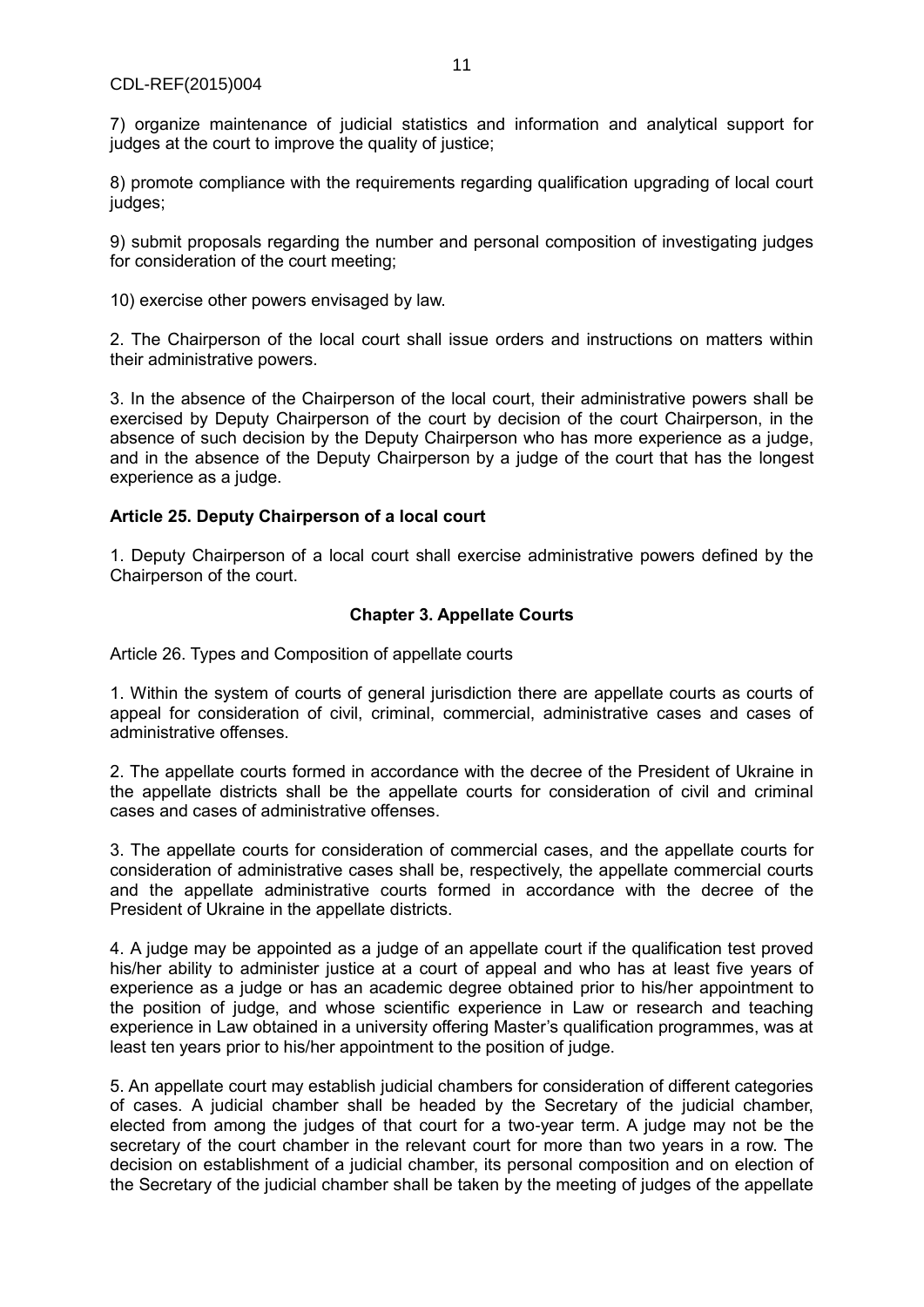court upon the proposal by the court Chairperson. Secretary of the judicial chamber organizes the work of the respective chamber, controls analysis and summarizing of the court practices on matters within the competence of the Chamber, and informs the meetings of judges of the appellate court on the activities of the Chamber.

# **Article 27. Powers of an appellate court**

1. An appellate court shall:

1) administer justice in the manner stipulated by the procedural law;

2) in cases envisaged by the procedural law, hear cases within the respective jurisdiction as a court of first instance;

3) analyze judicial statistics, study and generalize the judicial practice, and notify relevant local courts and high-level courts of the results of court practice generalization;

4) provide methodological assistance to local courts in applying the legislation;

5) exercise other powers as stipulated by law.

#### **Article 28. A judge of an appellate court**

1. A judge of an appellate court shall administer justice in the manner stipulated by the law, as well as other powers under the law.

#### **Article 29. Chairperson of an appellate court**

1. The Chairperson of the appellate court shall:

1) represent the court as a body of state power in relations with other bodies of state power, bodies of local self-government, private individuals and legal entities;

2) define the administrative powers of Deputy Chairpersons of the appellate court;

3) monitor the efficiency of the court staff, make proposals to the Chairperson of the State Judicial Administration of Ukraine regarding the appointment of the Head of the court staff, deputy Head of the court staff and their dismissal from office, and application to the Head of the court staff and their deputy either incentives or disciplinary measure in accordance with the legislation;

4) proceeding from an Act on the election of a judge or dismissal of judge from office, issue a respective order;

5) notify the High Qualifications Commission of Judges of Ukraine and the State Judicial Administration of Ukraine, including through the website of the judicial authorities, about any vacant positions of judges in the appellate court within three days upon the date of opening of any such vacant positions;

6) ensure the implementation of decisions taken by meetings of judges of the appellate court;

7) organize accounting and analyses of judicial statistics, organize examination and summarizing of judicial practices, information and analytical support for judges to improve the quality of justice;

8) facilitate fulfilment of the requirements regarding maintenance of the qualification level of judges of the appellate court and improvement of their professional knowledge;

9) exercise the powers of an investigating judge and appoint, from among the judges of the appellate court, judges (judge) to exercise such powers in cases stipulated by the procedural law;

10) exercise other powers envisaged by law.

2. The Chairperson of the appellate court shall issue orders and instructions on matters within their administrative authority.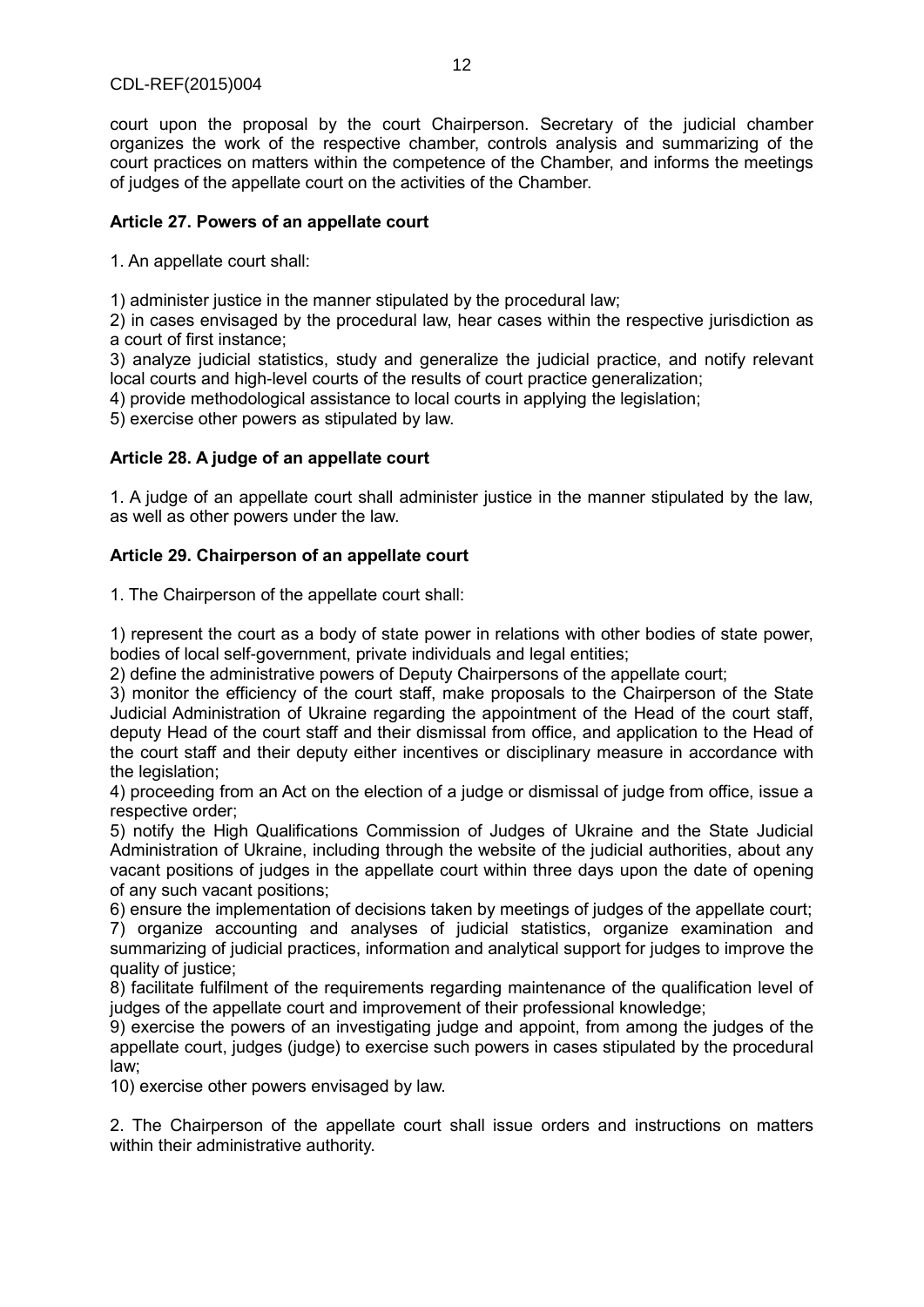# CDL-REF(2015)004

3. In the absence of the Chairperson of the appellate court, their administrative powers shall be exercised by Deputy Chairperson of the court, by decision of the Court Chairperson, and in the absence of such decision – by the Deputy Chairperson who has more experience as a judge, and in the absence of the Deputy Chairperson — a judge of the court with the longest experience as a judge.

# **Article 30. Deputy Chairperson of the appellate court**

1. Deputy Chairperson of the appellate court shall exercise administrative powers defined by the Chairperson of the court.

#### **Chapter 4. The high specialized courts**

#### **Article 31. Types and structure of high specialized courts**

1. Within the system of courts of general jurisdiction, high specialized courts shall function as courts of cassation appeal for consideration of civil and criminal, economic and administrative cases.

2. The high specialized courts are as follows: the High Specialized Court of Ukraine for Civil and Criminal Cases, the High Commercial Court of Ukraine, the High Administrative Court of Ukraine.

3. A judge may be appointed as a judge of the High Specialized Court if the qualification test proved his/her ability to administer justice at a high specialized court and who has at least ten years of experience as a judge or has an academic degree obtained prior to his/her appointment to the position of judge, and whose scientific experience in Law or research and teaching experience in Law obtained in a university offering Master's qualification programmes, was at least ten years prior to his/her appointment to the position of judge..

4. A high specialized court forms chambers for consideration of different categories of cases. The judicial chamber shall be headed by the Secretary of the Chamber who is elected from among the judges of the court for a two-year term. A judge may not be the secretary of the court chamber in the relevant court for more than two terms in a row. The decision on establishment of the judicial chamber, its composition and on election of the Secretary of the Chamber shall be adopted by the meeting of judges of the high specialized court judges, upon the proposal of Chairperson. Secretary of the judicial chamber shall organize the work of the respective chamber, supervise analysis and summarizing of the court practices on matters within the competence of the Chamber, inform the meeting of judges of the high specialized court on the activities of the Chamber.

5. The high specialized court has a Plenary Assembly of the High Specialized Court to address issues envisaged by this Law. The composition and procedures for activities of the Plenary Assembly of the High Specialized Court shall be envisaged by this Law.

# **Article 32. Powers of the High Specialized Court**

1. High Specialized Court shall:

1) administer justice in the manner stipulated by the law;

2) in cases envisaged by procedural law, consider cases of the respective judicial specialization as a court of the first or the appellate instance;

3) analyze judicial statistics, study and summarize the judicial practice;

4) provide technical assistance to courts of lower level to ensure uniform application of the Constitution and laws of Ukraine in the judicial practice based on its generalization and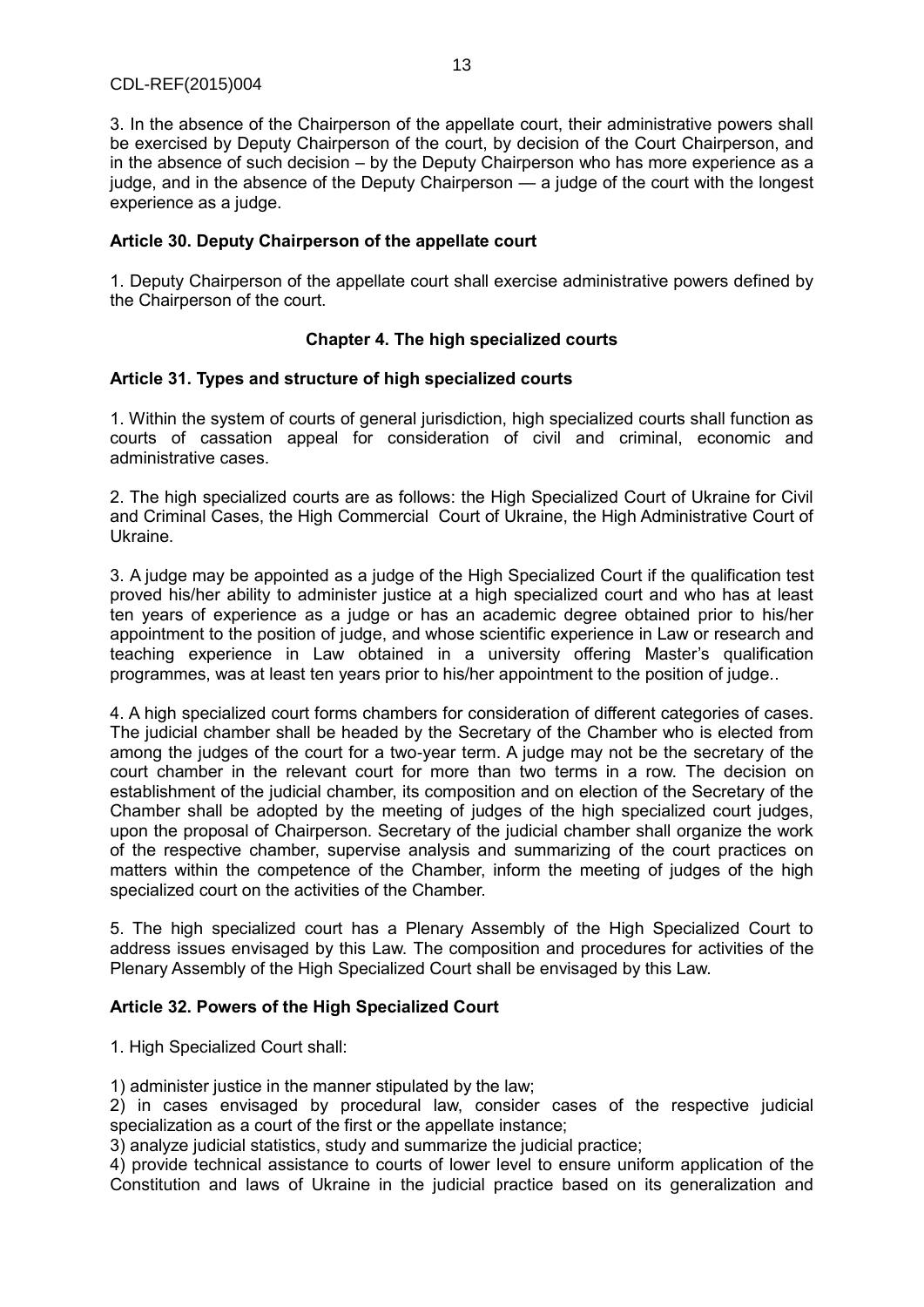analysis of judicial statistics; provide specialized courts of lower level recommendation explanations on application of the law for decisions in cases within the respective judicial specialization;

5) exercise other powers envisaged by the law.

# **Article 33. A judge of a high specialized court**

1. A judge of a high specialized court shall administer justice in the manner stipulated by the law, as well as exercise other powers stipulated by law.

# **Article 34. The Chairperson of a high specialized court**

1. The Chairperson of a high specialized court shall:

1) represent the court and the respective specialized courts as a body of state power in relations with other bodies of state power, bodies of local self-government, private individuals and legal entities, as well as the judicial authorities of other countries and international organizations;

2) define the administrative responsibilities of Deputy Chairpersons of the high specialized court;

3) monitor the efficiency of the court staff, make proposals to the Chairperson of the State Judicial Administration of Ukraine regarding the appointment of the Head of the court staff, Deputy Head of the court staff and their dismissal from office, and the application to the Head of the court staff and their Deputies either incentives or disciplinary measures in accordance with the law;

4) proceeding from the Act on the election of a judge of dismissal of a judge from office, issue a respective order;

5) notify the High Qualifications Commission of Judges of Ukraine and the State Judicial Administration of Ukraine, including through the website of the judicial authorities, about any vacancies for a high specialized court within three days upon the date of opening of any such vacant positions;

6) convene a plenary session of the high specialized court; put forward a proposal, for consideration by the plenary session, regarding appointment of the secretary of the plenary session; introduce the issues for consideration by the plenary session and preside at its meetings;

7) inform the plenary session of the high court on the status of justice in the respective judicial specialization and practice of resolution of certain categories of cases;

8) ensure implementation of resolutions by meetings of judges of the high specialized court;

9) organize accounting and analysis of judicial statistics, examination and summarizing of court practices, information and analytical support for judges to improve the quality of justice;

10) facilitate fulfilment of the requirements regarding the maintenance of the qualification level of judges of the high specialized court and improvement of their professional knowledge;

11) exercise other powers envisaged by the law.

2. On matters within their administrative authority, the Chairperson of a high specialized court shall issue orders and instructions.

3. In the absence of the Chairperson of the high specialized court, their administrative powers shall be exercised by one of the Deputy Chairpersons of the court, by decision of the Court Chairperson, and in the absence of such decision – by the Deputy Chairperson who has more experience as a judge, and in the absence of the Deputy Chairperson — a judge of that court with the longest experience as a judge.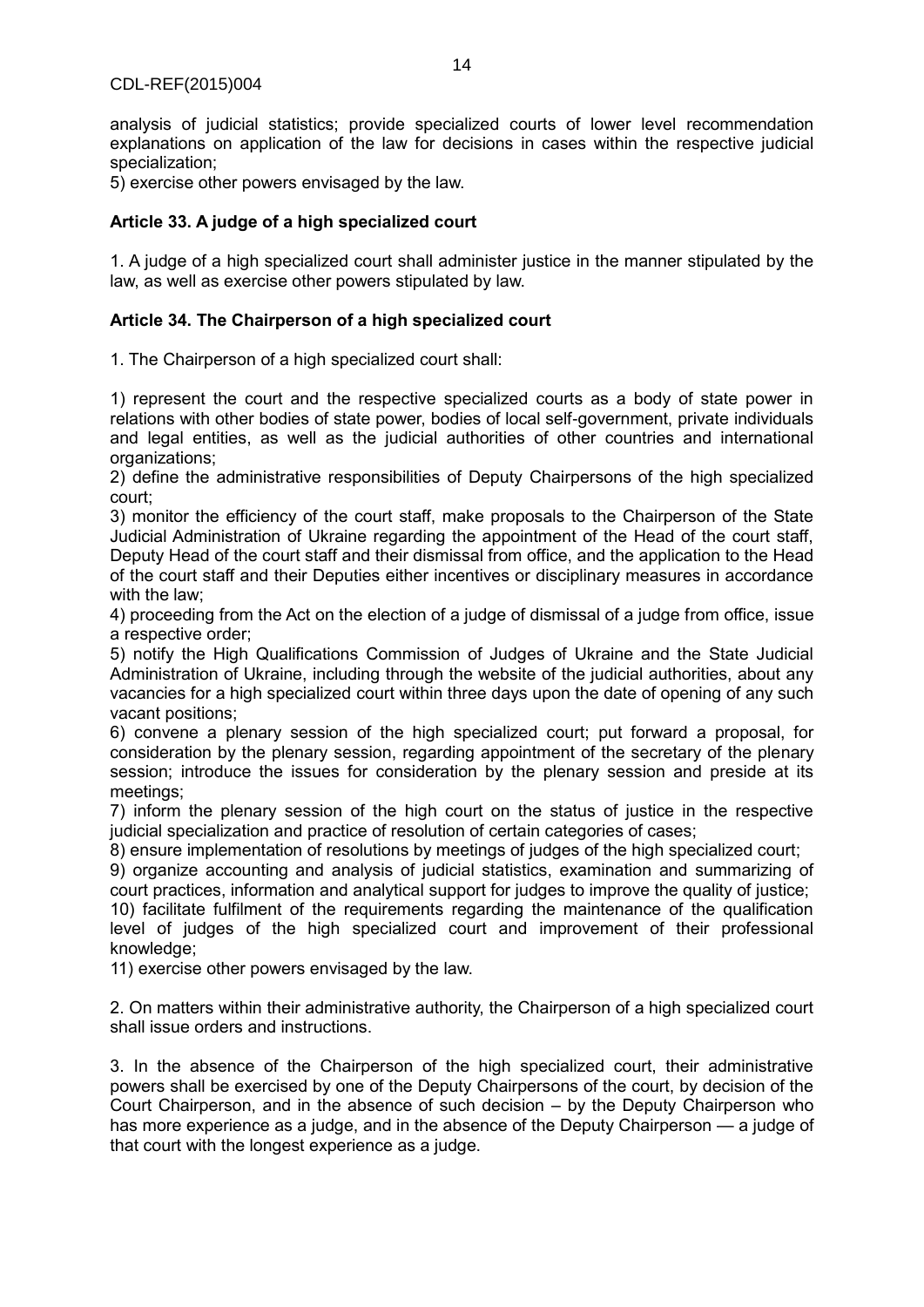# **Article 35. Deputy Chairperson of the High Specialized Court**

1. Deputy Chairperson of a high specialized court shall exercise administrative powers defined by the Chairperson of the Court.

# **Article 36. Plenary session of a High Specialized Court**

1. Plenary session of a High Specialized Court shall operate as a panel of all judges of a high specialized court in order to address issues attributed to its competence by this Law.

2. Plenary session of a High Specialized Court shall:

1) upon a proposal by the Chairperson of the High Specialized Court, elect from among the judges of the high specialized court and relieve the Secretary of the plenary session of the high specialized court of their duties:

2) in order to ensure uniform application of provisions of the law in resolution of certain categories of cases within the respective judicial specialization, summarize the practice of substantive and procedural laws, systemize and procure the publication of legal positions of the High Specialized Court with reference to the court decisions which contain such positions;

3) hear information about the status of justice in the respective judicial specialization and practice of resolution of certain categories of cases; hear reports from the Chairperson and Deputy Chairpersons of the high specialized court on their activities;

4) take decisions on addressing the Supreme Court of Ukraine with a request regarding submission of a constitutional petition on the constitutionality of laws and other legal acts of the Verkhovna Rada of Ukraine, Acts by the President of Ukraine, Acts by the Cabinet of Ministers of Ukraine, legal acts of the Supreme Council of the Autonomous Republic of Crimea and on the official interpretation of the Constitution and laws of Ukraine;

5) approve the Rules of procedure for a plenary session of the high specialized court;

6) proceeding from the analysis of judicial statistics and summarized judicial practice, provide guidance, of the recommendation nature, regarding the application of law by specialized courts in consideration of cases of the respective judicial specialization;

7) issue conclusions on draft laws concerning the judicial system, legal proceedings, the status of judges, enforcement of judgments and other issues related to the functioning of the judicial system of Ukraine;

8) approve regulations on the Scientific Advisory Board of the high specialized court and define its membership;

9) determine the personal composition of the editorial board of the printed publication of the high specialized court;

10) consider and resolve other issues ascribed to its authority by law.

3. A plenary session of the high specialized court shall be convened by the Chairperson of the high specialized court as may be necessary or at the request of at least one fifth of the judges of the high specialized court, but not less than twice a year. The day and time of convening the plenary session shall be communicated to the participants no later than five working days before the meeting. Within the same period, materials on issues submitted for consideration by the plenary session shall be distributed.

4. A plenary session of the high specialized court shall be competent if attended by at least two-thirds of the participants in the plenary session.

5. A plenary session may invite judges of courts of the respective specialization, representatives of bodies of state power, academia, NGOs, mass media and other persons.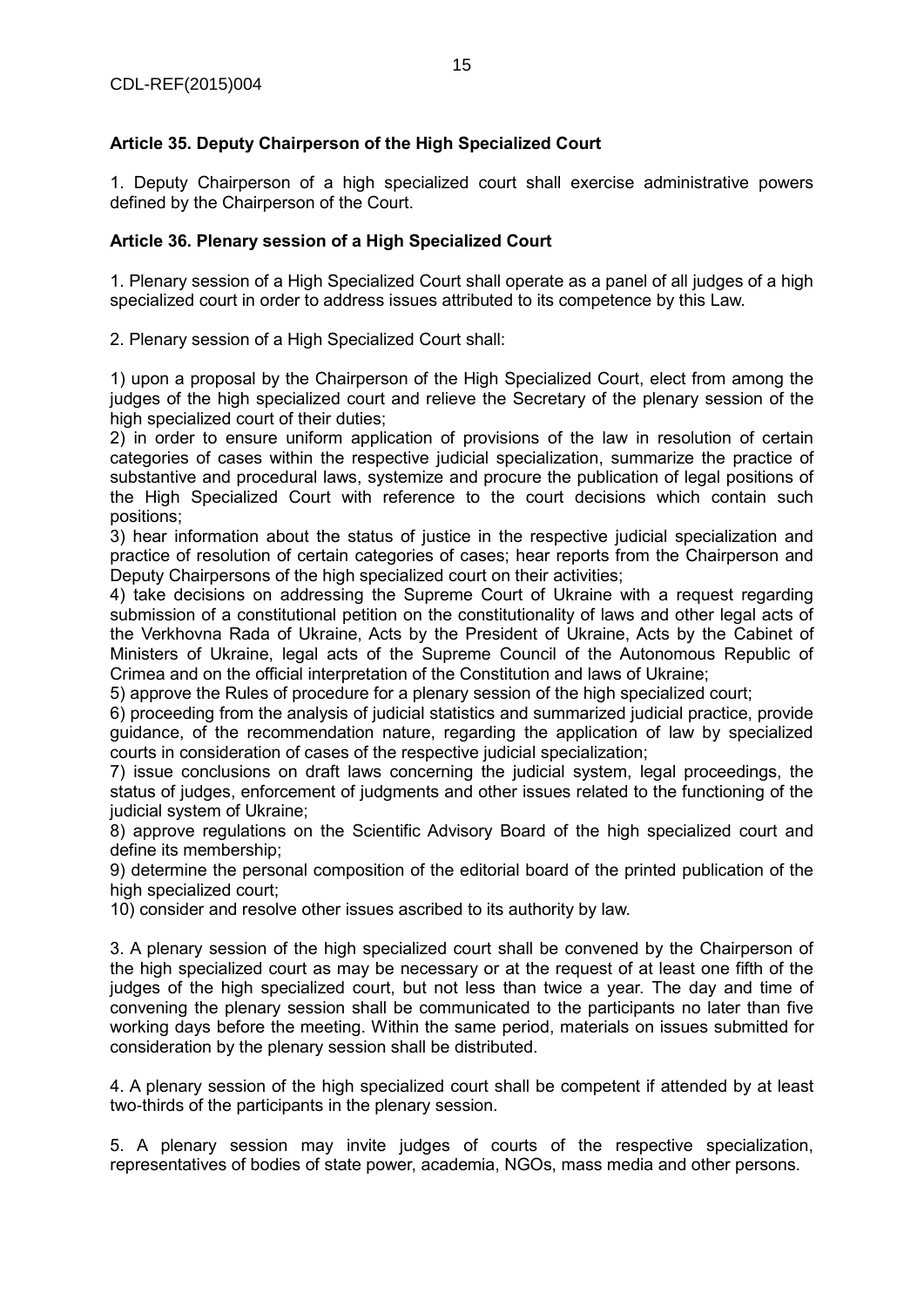6. Resolutions by the plenary session shall be passed through open or secret ballot by the majority vote of the members of the plenary session, signed by the Chairperson of the plenary meeting and the secretary of the plenary session, and published in the official printed journal of the high specialized court and at the court's website.

7. The Secretary of the plenary session of the high specialized court shall organize work of the plenary session secretariat and preparation for the plenary meetings, ensure recordkeeping and control the implementation of resolutions adopted by the plenary session of the high specialized court.

#### **Article 37. Scientific Advisory Board and the official publication of the high specialized court**

1. Scientific Advisory Board shall be formed at the high specialized court of professionals in law in order to consider topical issues of application of the law, preliminary consideration of draft resolutions by the high specialized court, the preparation of which requires scientific support.

2. The procedures for organization and activity of the Scientific Advisory Board shall be established by the Regulations to be approved by a plenary session of the high specialized court.

3. High Specialized Court has an official publication that publishes materials on the judicial practice of the high specialized court and other courts of the respective judicial specialization, materials on matters of organization of activities by courts of the respective specialization and other materials.

The official printed journal may be issued in electronic form.

# **Chapter 5. The Supreme Court of Ukraine**

#### **Article 38. The Supreme Court of Ukraine – the highest judicial body of general jurisdiction**

1. The Supreme Court of Ukraine is the highest judicial body of general jurisdiction of Ukraine, which ensures unity of judicial practice following the procedures and in the manner specified by the procedural law.

2. The Supreme Court Ukraine shall:

1) administer justice in the manner stipulated by the law;

2) analyze judicial statistics and summarize judicial practice;

3) issue conclusions on draft laws concerning the judicial system, legal proceedings, the status of judges, enforcement of judgments and other issues related to the functioning of the judicial system of Ukraine;

4) issue an opinion on presence or absence in actions charged against the President of Ukraine of signs of treason or other crimes; upon request of the Verkhovna Rada of Ukraine, present a written motion on inability of the President of Ukraine to exercise their powers for health reasons;

5) address the Constitutional Court of Ukraine regarding constitutionality of laws and other legal acts, as well as regarding the official interpretation of the Constitution and laws of Ukraine;

6) ensure uniform application of the law provisions by courts of different specializations following the procedure and in the manner stipulated by the procedural law;

7) exercise other powers envisaged by the law.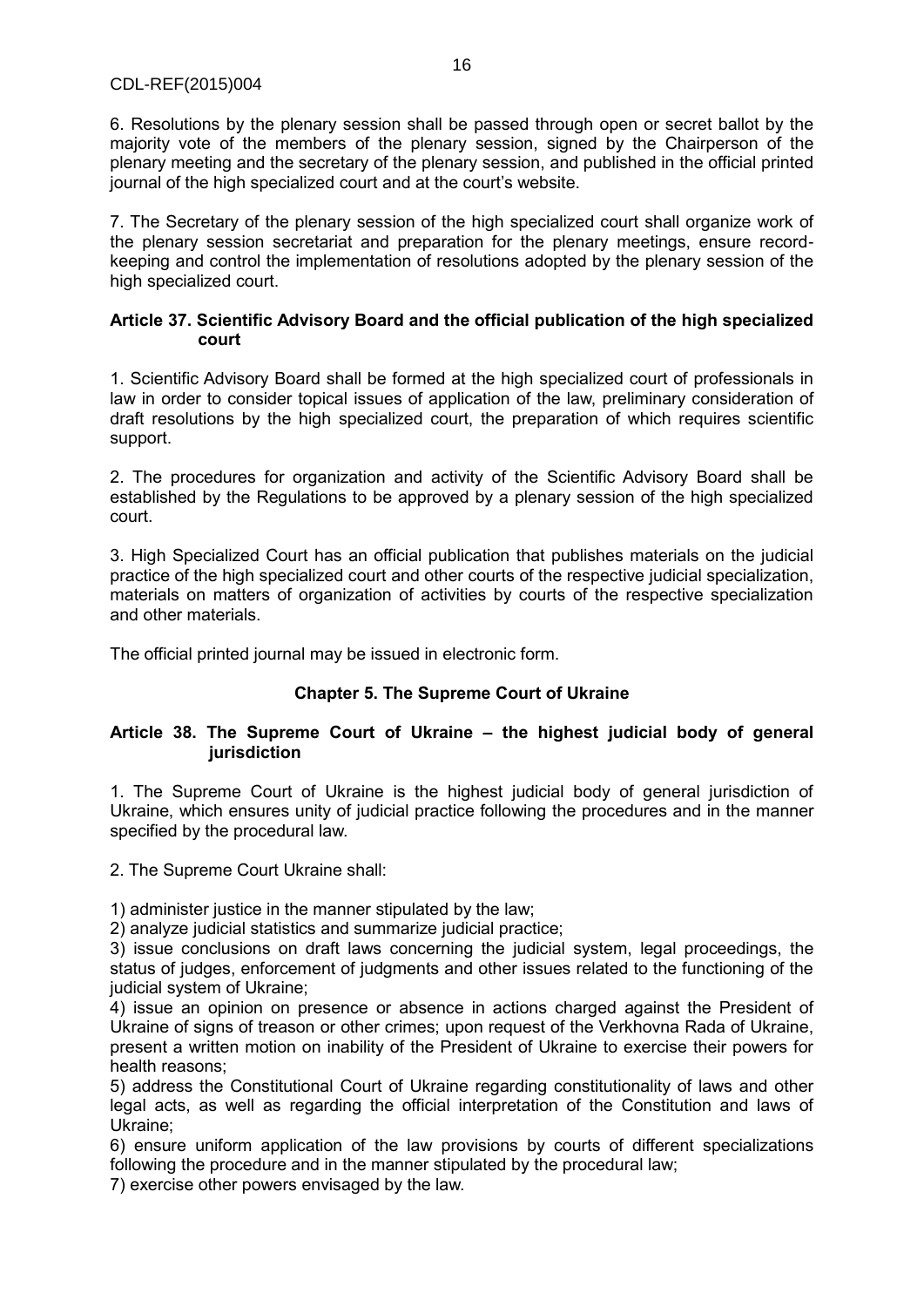# **Article 39. The composition of the Supreme Court of Ukraine**

1. The Supreme Court of Ukraine shall consist of forty-eight judges, who elect the Chairperson of the Supreme Court of Ukraine and Deputy Chairperson of the Supreme Court of Ukraine.

2. A judge may be appointed as a judge of the Supreme Court of Ukraine if the qualification test proved his/her ability to administer justice at the highest judicial body in the system of courts of general jurisdiction of Ukraine, and who has at least fifteen years of experience as a judge or has an academic degree obtained prior to his/her appointment to the position of judge, and whose scientific experience in Law or research and teaching experience in Law obtained in a university offering Master's qualification programmes, was at least fifteen years prior to his/her appointment to the position of judge.

3. Within the Supreme Court of Ukraine there are:

- 1) The Judicial Chamber for administrative cases;
- 2) The Judicial Chamber for commercial cases;
- 3) The Judicial Chamber for criminal cases;
- 4) The Judicial Chamber for civil cases.

A Judicial Chamber shall include judges of the respective specialization (administrative, commercial, criminal, and civil).

4. The Supreme Court of Ukraine has the Plenary Assembly of the Supreme Court of Ukraine to address issues, stipulated by the Constitution of Ukraine and this Law. The personal composition and procedure of activities of the Plenary Assembly of the Supreme Court of Ukraine are defined by this Law.

# **Article 40. A Judge of the Supreme Court of Ukraine**

1. A judge of the Supreme Court of Ukraine shall:

1) administer justice in the manner stipulated by the law;

2) participate in the consideration of issues to be considered at meetings of the Plenary Assembly of the Supreme Court of Ukraine;

3) analyze judicial practice and take part in its summarizing;

4) exercise other powers stipulated by law.

#### **Article 41. The Chairperson of the Supreme Court of Ukraine**

1. The Chairperson of the Supreme Court of Ukraine shall:

1) represent the court as a body of state power and the system of courts of general jurisdiction in relations with other bodies of state power, bodies of local self-government, private individuals and legal entities, as well as the judicial authorities of other countries and international organizations;

2) define the administrative powers of Deputy Chairpersons of the Supreme Court of Ukraine;

3) convene the Plenary Assembly of the Supreme Court of Ukraine; make proposals for consideration by the Plenary Assembly regarding appointment of Secretary of the Plenary Assembly and Secretaries of the Chambers; submit matters for consideration by the Plenary Assembly and preside at its meetings;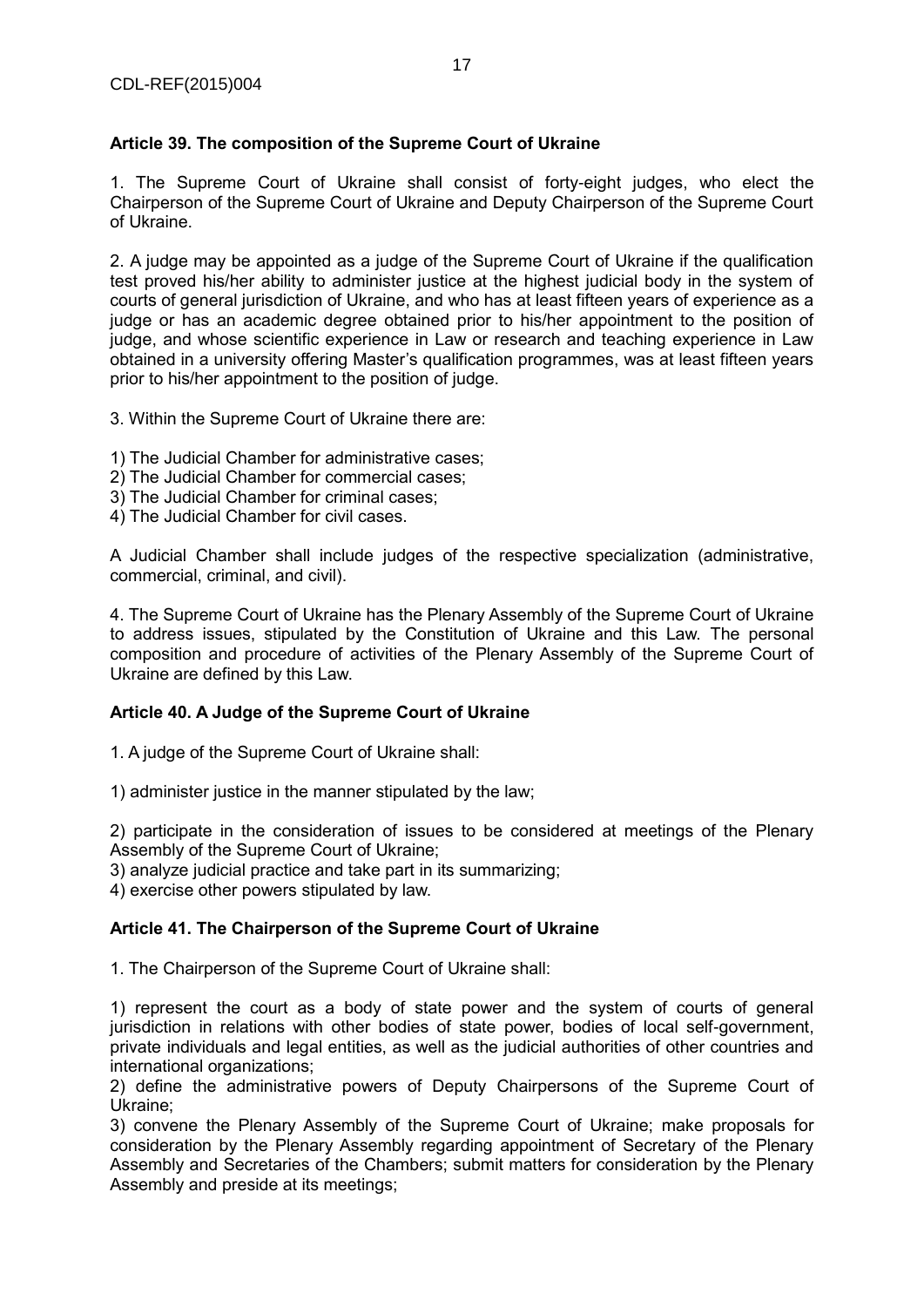4) proceeding from the Act on election of a judge to the Supreme Court of Ukraine or dismissal of a judge from office, issues a respective order;

5) notify the High Qualifications Commission of Judges of Ukraine and the State Judicial Administration of Ukraine on any vacancies for the Supreme Court of Ukraine within three days upon the date of opening of any such vacancies;

6) monitor the efficiency of the court staff, make proposals to the Chairperson of the State Judicial Administration of Ukraine regarding the appointment of the Head of the court staff, deputy Head of the court staff and their dismissal from office, and application to the Head of the court staff and their deputy either incentives or disciplinary measure in accordance with the legislation:

7) inform the Plenary Assembly of the Supreme Court of Ukraine on the activities of the Supreme Court of Ukraine;

8) exercise other powers stipulated by law.

2. On matters within their administrative authority, the Chairperson of the Supreme Court of Ukraine shall issue orders and instructions.

3. The Chairperson of the Supreme Court of Ukraine shall ex officio be a member of the Supreme Council of Justice.

4. In the absence of the Chairperson of the Supreme Court of Ukraine their administrative powers shall be exercised by one of the Deputy Chairpersons of the Supreme Court of Ukraine, by their decision. In the absence of Deputies, the administrative powers of the Chairperson of the Supreme Court of Ukraine shall be exercised by a judge who has the longest experience as a judge of the Supreme Court of Ukraine.

#### **Article 42. The procedure for election of the Chairperson of the Supreme Court of Ukraine**

1. The Chairperson of the Supreme Court of Ukraine shall be elected for the term of five years and dismissed by the Plenary Assembly of the Supreme Court of Ukraine by a majority vote of the total membership of the Plenary Assembly, by secret ballot.

A judge of the Supreme Court of Ukraine may not be elected Chairperson of the Supreme Court of Ukraine for more than one term.

2. A Plenary Assembly of the Supreme Court of Ukraine on the election of the Chairperson of the Supreme Court of Ukraine shall be convened not later than one month from the date of termination of powers of the previous Chairperson of the Supreme Court of Ukraine.

3. The procedure for election of the Chairperson of the Supreme Court of Ukraine and their dismissal from office shall be established by Rules of Procedure of the Supreme Court of Ukraine, to be approved by the Plenary Assembly. Changing the Rules of Procedure earlier than six months before the expiry of the term of office of the Chairperson of the Supreme Court of Ukraine shall not be permitted.

#### **Article 43. Procedure for early dismissal of the Chairperson of the Supreme Court of Ukraine**

1. The Chairperson of the Supreme Court of Ukraine may be dismissed early on grounds, stipulated by law. Powers of the Chairperson of the Supreme Court of Ukraine shall also be terminated as a result of expressing the no-confidence vote by the Plenary Assembly of the Supreme Court of Ukraine.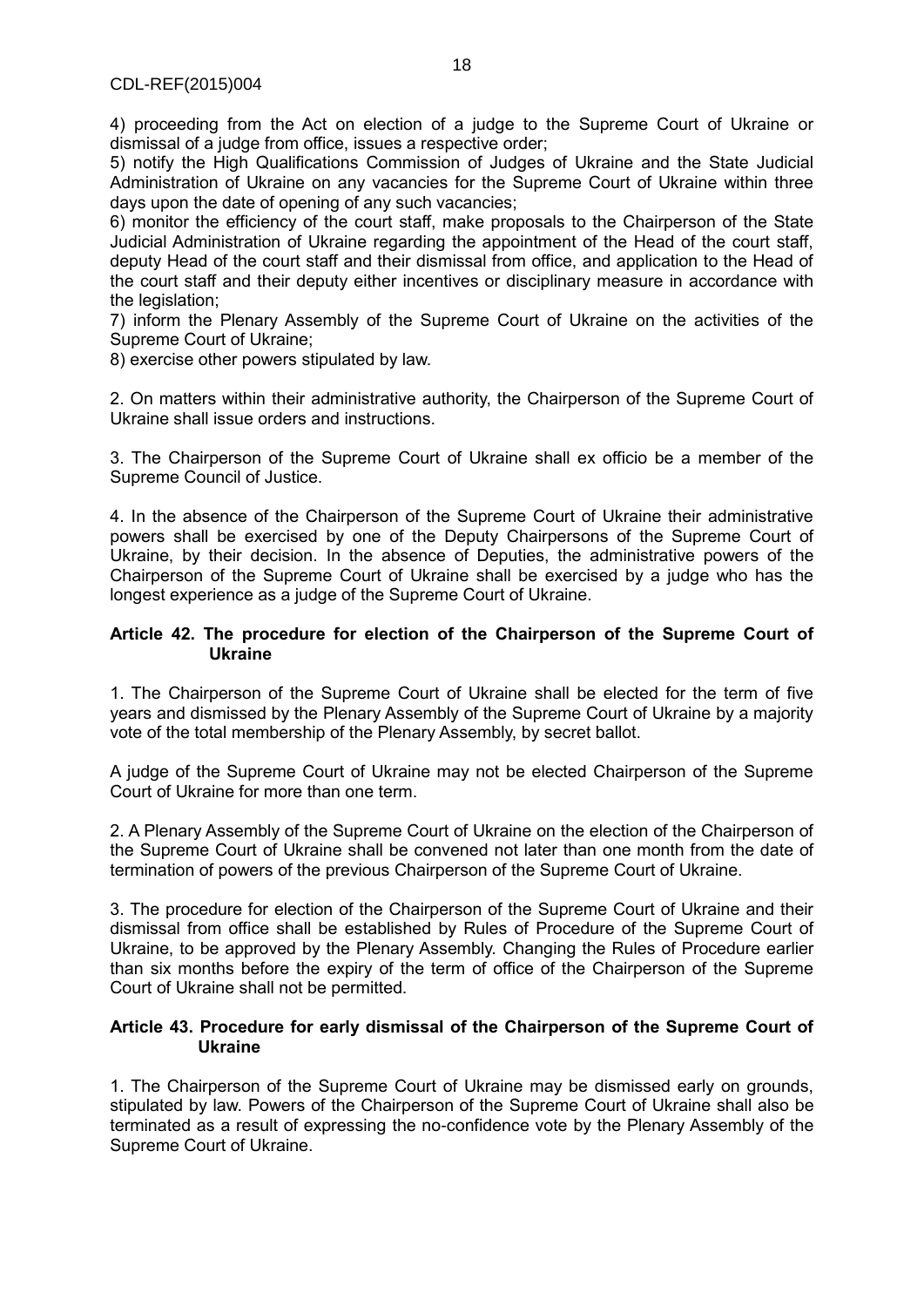2. The procedure for early termination of powers of the Chairperson of the Supreme Court of Ukraine following the no-confidence vote by the Plenary Assembly of the Supreme Court of Ukraine shall be determined exclusively by this Article. Rules of Procedure of the Supreme Court of Ukraine shall not apply to that procedure.

3. The issue of no-confidence to the Chairperson of the Supreme Court of Ukraine shall be considered by the Plenary Assembly of the Supreme Court of Ukraine on the proposal of at least one fifth of the judges of the Supreme Court of Ukraine, confirmed by their signatures. The proposal must be substantiated.

4. In order to hold a Plenary Assembly of the Supreme Court of Ukraine on the issue of no confidence to the Chairperson of the Supreme Court of Ukraine, the judges, specified in part three of this Article, shall establish an organizing committee and appoint its Chairperson and their Deputy, which is registered in a minute record.

5. The organizing committee shall ensure preparation and holding of the Plenary Assembly of the Supreme Court of Ukraine on the issue of no-confidence vote to the Chairperson of the Supreme Court of Ukraine within twenty days from the date of its establishment. The participants in the meeting of the Plenary Assembly of the Supreme Court of Ukraine shall be notified by the organizing committee of the date and time of convening the Plenary Assembly of the Supreme Court of Ukraine and the issues submitted for its consideration, with communication of relevant materials in the manner stipulated by this Law. Adding other issues to the agenda of the Plenary Assembly of the Supreme Court of Ukraine, apart from the no-confidence vote to the Chairperson of the Supreme Court of Ukraine, shall be prohibited.

6. A meetings of the Plenary Assembly of the Supreme Court of Ukraine on the noconfidence vote to the Chairperson of the Supreme Court of Ukraine shall be competent if attended by more than one half of the judges of the Supreme Court of Ukraine. The meeting of the Plenary Assembly of the Supreme Court of Ukraine shall be presided by the Chairperson of the organizing committee, and in their absence — by the Deputy Chairperson of the organizing committee.

7. The Chairperson shall proposals for approval by the Plenary Assembly of the Supreme Court of Ukraine regarding the Secretary of the meeting of the Plenary Assembly of the Supreme Court of Ukraine, the personal composition of the counting commission and the form of the ballot and voting record, approved by an open ballot.

8. The issue of no-confidence vote to the Chairperson of the Supreme Court of Ukraine shall be considered either in presence of the Chairperson of the Supreme Court of Ukraine or in their absence. The Chairperson of the Supreme Court of Ukraine may provide written explanations on the essence of any issues raised, which they or their authorized representatives may present at the meeting of the Plenary Assembly of the Supreme Court of Ukraine.

9. The organizing committee shall determine the procedure of the meeting and the voting procedure, with account to the requirements of this Law, and exercise control over their implementation.

10. The decision on the no-confidence vote to the Chairperson of the Supreme Court of Ukraine shall be taken by a secret ballot by the majority vote of the Supreme Court of Ukraine.

11. The decision on the no-confidence vote to the Chairperson of the Supreme Court of Ukraine shall be registered by a Resolution of the Plenary Assembly of the Supreme Court of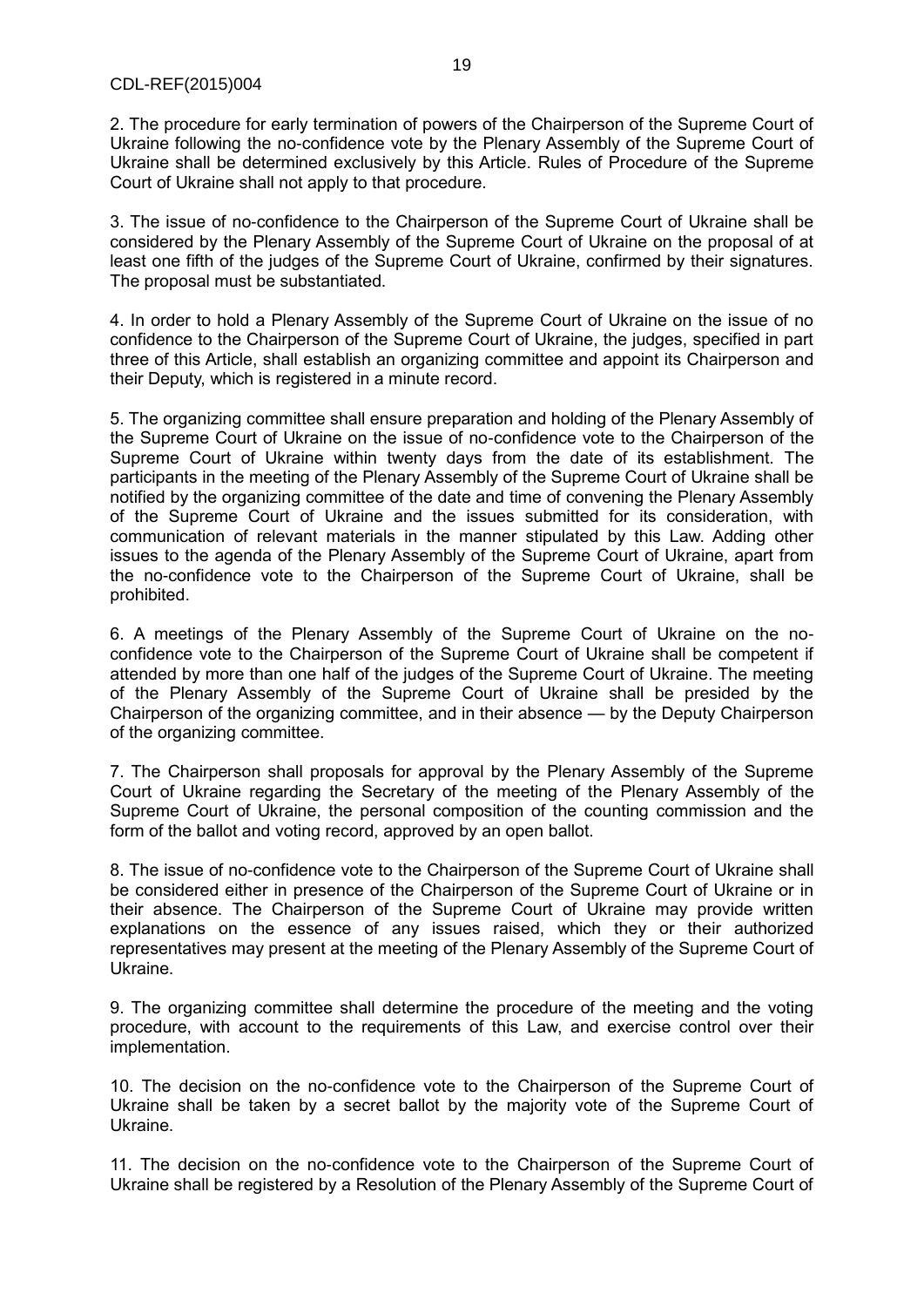Ukraine, signed by the Chairperson and Secretary of the meeting, elected by the Plenary Assembly of the Supreme Court of Ukraine upon proposal of the Chairperson.

12. No-confidence to the Chairperson of the Supreme Court of Ukraine shall not deprive them of powers of a judge of the Supreme Court of Ukraine. In the event of early termination of powers of the Chairperson of the Supreme Court of Ukraine, election of the Chairperson of the Supreme Court of Ukraine shall take place in accordance with the procedures stipulated by this Law.

13. The issue of no-confidence vote to the Chairperson of the Supreme Court of Ukraine may not be raised again for one year after its consideration at a meeting of the Plenary Assembly of the Supreme Court of Ukraine.

14. Procedures for dismissal of the Chairperson of the Supreme Court of Ukraine on grounds other than the no-confidence vote by the Plenary Assembly of the Supreme Court of Ukraine shall be determined by law and the Rules of Procedure of the Plenary Assembly of the Supreme Court of Ukraine.

# **Article 44. Deputy Chairperson of the Supreme Court of Ukraine**

1. Deputy Chairperson of the Supreme Court of Ukraine shall be elected for a term of five years and dismissed by the Plenary Assembly of the Supreme Court of Ukraine on the proposal of the Supreme Court of Ukraine. The decision on their election and dismissal shall be taken by a majority vote of the total membership of the Supreme Court of Ukraine by secret ballot.

2. Deputy Chairperson of the Supreme Court of Ukraine may be dismissed early in the manner established by the Rules of Procedure of the Plenary Assembly of the Supreme Court of Ukraine.

3. Deputy Chairperson of the Supreme Court of Ukraine shall exercise administrative powers stipulated by law, as well as by the Chairperson of the Supreme Court of Ukraine, and inform the Plenary Assembly of the Supreme Court of Ukraine on their activities.

# **Article 45. Judicial Chambers of the Supreme Court of Ukraine**

1. Judicial Chambers of the Supreme Court of Ukraine shall:

1) administer justice in the manner stipulated by the procedural law;

2) analyze judicial statistics and study judicial practice, and carry out summarizing of the judicial practice:

3) exercise other powers stipulated by law.

2. Personal composition of judicial chambers shall be defined by the Plenary Assembly of the Supreme Court of Ukraine upon proposal of judges of the Supreme Court of Ukraine.

3. A Judicial Chamber of the Supreme Court of Ukraine shall be headed by the Secretary of the Judicial Chamber who shall:

1) organize work of the respective Judicial Chamber and preside over its meetings;

2) organize the analysis of judicial statistics, studying and summarizing judicial practices;

3) inform the Plenary Assembly of the Supreme Court of Ukraine on the activities of the judicial chamber;

4) exercise other powers stipulated by law.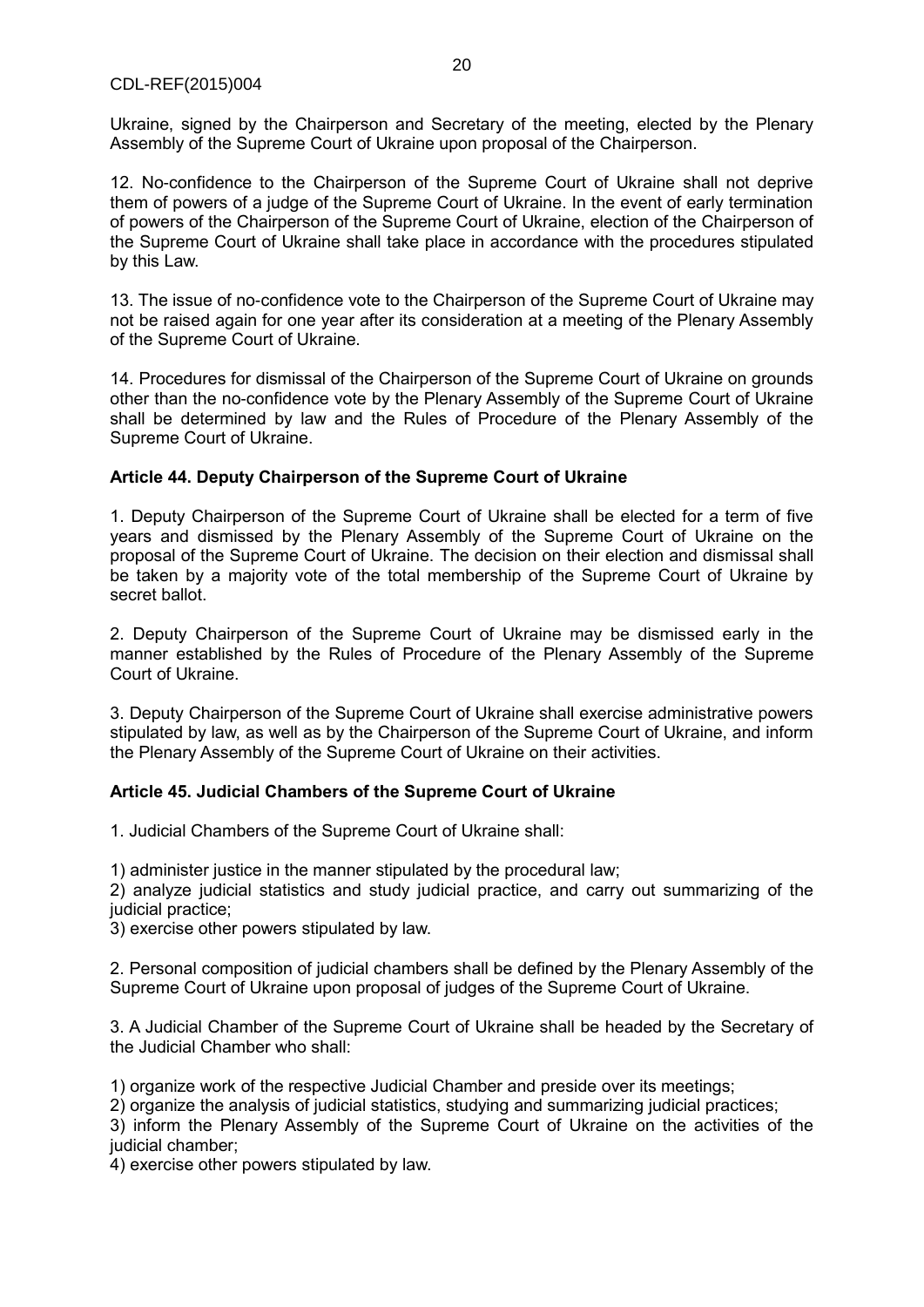4. The Secretary of the judicial chamber of the Supreme Court of Ukraine shall be elected for a five-year term on submission of the Chairperson of the Supreme Court of Ukraine and shall be dismissed by the Plenary Assembly of the Supreme Court of Ukraine by majority of votes of the Plenary Assembly by secret voting.

A judge of the Supreme Court of Ukraine may not be elected as a Secretary of judicial chamber of the Supreme Court of Ukraine for more than one term.

5. In the absence of the Secretary of the judicial chamber, their duties shall be performed by the judge of the chamber who has the longest experience as a judge of the Supreme Court of Ukraine.

# **Article 46. Plenary Assembly of the Supreme Court of Ukraine**

1. Plenary Assembly of the Supreme Court of Ukraine is a collective body composed of all the judges of the Supreme Court of Ukraine.

2. Plenary Assembly of the Supreme Court of Ukraine shall:

1) elect and dismiss the Chairperson of the Supreme Court of Ukraine and Deputy Chairpersons of the Supreme Court of Ukraine in the manner stipulated by this Law;

2) elect, from among the judges of the Supreme Court of Ukraine upon proposal of the Chairperson of the Supreme Court of Ukraine, and dismiss the Secretary of the Supreme Court of Ukraine and Secretaries of judicial chambers;

3) hear reports of the Chairperson of the Supreme Court of Ukraine on their activities;

4) issue conclusions on draft laws concerning the judicial system, legal proceedings, the status of judges, enforcement of judgments and other issues related to the functioning of the judicial system of Ukraine:

(5) take decisions on addressing the Constitutional Court of Ukraine regarding constitutionality of laws and other legal acts and on the official interpretation of the Constitution and laws of Ukraine;;

6) issue an opinion on presence or absence in actions charged against the President of Ukraine of signs of treason or other crimes; upon request of the Verkhovna Rada of Ukraine, present a written motion on inability of the President of Ukraine to exercise their powers for health reasons;

7) approve the Rules of Procedure of a Plenary Session of the Supreme Court of Ukraine;

8) approves the Provisions of the Scientific Advisory Board under the Supreme Court of Ukraine and its composition;

9) approve the composition of the editorial board of the official publication of the Supreme Court of Ukraine;

10) consider and make decisions on other issues ascribed by law to his authority.

3. Meetings of the Plenary Assembly of the Supreme Court of Ukraine shall be competent if attended by at least two-thirds of members of the Plenary Assembly, except for cases envisaged this Law.

4. A Plenary Session may invite representatives of the bodies of state power, academia, NGOs, mass media and other persons.

5. A Plenary Assembly of the Supreme Court of Ukraine shall be convened by the Chairperson of the Supreme Court of Ukraine as may be necessary or on demand of at least one fourth of the judges of the Supreme Court of Ukraine, but not less than one time every three months. In the absence of the Chairperson of the Supreme Court of Ukraine, a Plenary Assembly shall be convened by one of the Deputy Chairpersons of the Supreme Court of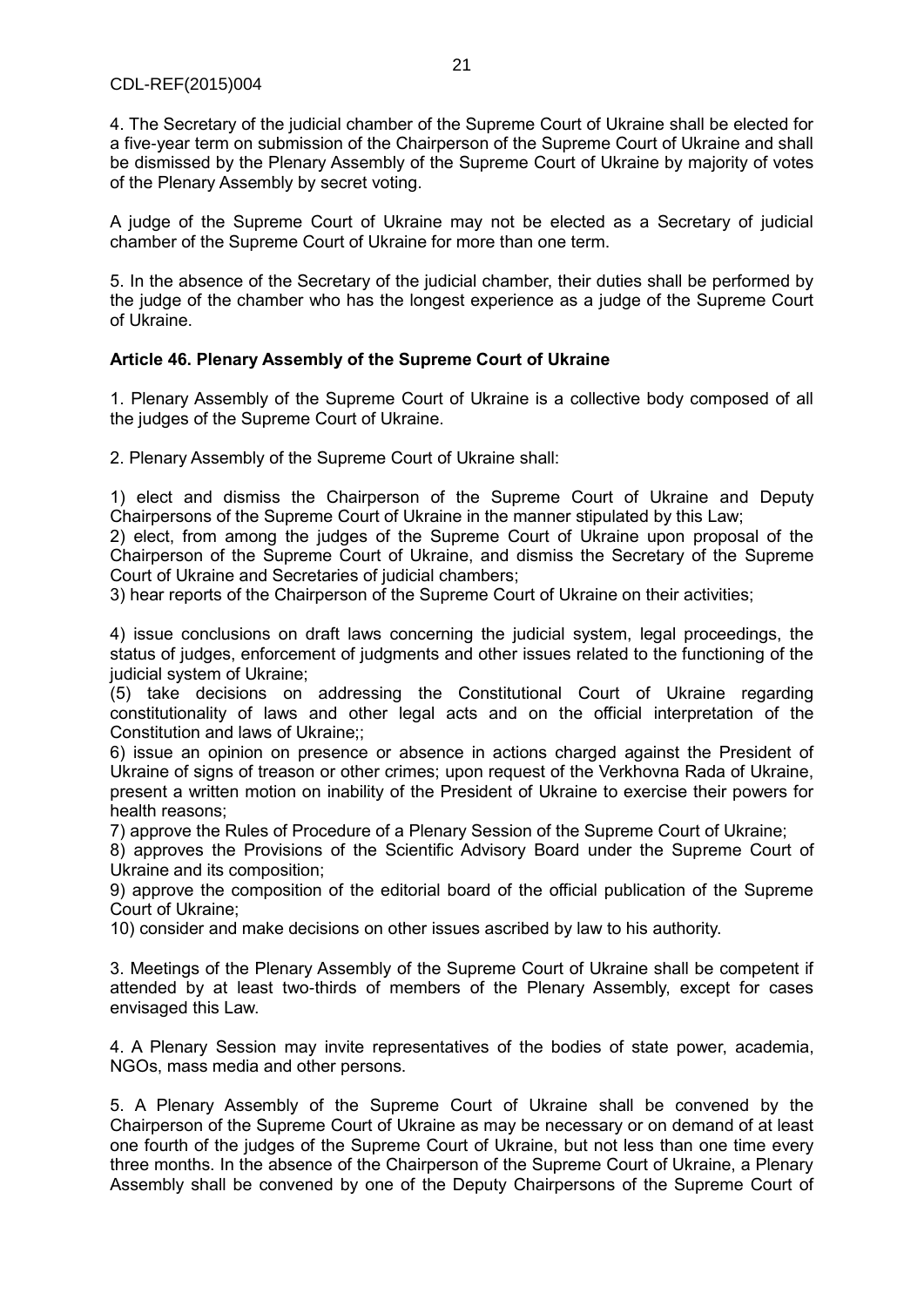Ukraine. The day and time of convening the Plenary Assembly and issues that are brought for its consideration shall be communicated to the participants in the Plenary Assembly no later than five working days before the meeting. Within the same period, materials on issues submitted for consideration by the Plenary Assembly shall be distributed.

6. A Plenary Assembly shall be conducted by the Chairperson of the Supreme Court of Ukraine. In the absence of the Chairperson of the Supreme Court of Ukraine, the Plenary Assembly shall be conducted by the Deputy Chairperson of the Supreme Court of Ukraine.

7. The work procedure of the Plenary Assembly of the Supreme Court of Ukraine shall be established under this Law and adopted according to the Rules of Procedure of the Supreme Court of Ukraine.

8. The Plenary Assembly of the Supreme Court of Ukraine shall pass resolutions on the issues considered. Resolutions of the Plenary Assembly of the Supreme Court of Ukraine shall be signed by the Chairperson of the meeting of the Plenary Assembly and the Secretary of the Plenary Assembly, and published in the official printed journal and at the website of the Supreme Court of Ukraine.

9. The Secretary of the Plenary Assembly of the Supreme Court of Ukraine shall organize work of the Secretariat of the Plenary Assembly, preparation for the Plenary Assembly, ensure record-keeping and control the implementation of resolutions passed by the Plenary Assembly of the Supreme Court of Ukraine.

10. Any specific features of holding of a Plenary Assembly of the Supreme Court of Ukraine on individual issues, including those regarding procedures for convening, competence of a meeting, the order of, procedures for voting procedures, decision making and signing the resolutions passed by the Plenary Assembly of the Supreme Court of Ukraine, shall be established by law.

#### **Article 47. Scientific Advisory Board and the Official Publication of the Supreme Court of Ukraine**

1. The Scientific Advisory Board shall be formed by the Supreme Court of Ukraine of highly qualified professionals in the area of law for the purpose of preparation of scientific conclusions on matters of activities by the Supreme Court of Ukraine, the preparation of which requires scientific support.

2. The procedures for the organization and activities of the Scientific Advisory Board shall be determined by the Provisions approved by a Plenary Assembly of the Supreme Court of Ukraine.

3. The Supreme Court of Ukraine shall have an official publication to publish materials on the judicial practice of the Supreme Court of Ukraine and other courts of general jurisdiction, materials on the organization of activities by courts of general jurisdiction and other materials. The official publication may be issued electronically.

# **Section III. PROFESSIONAL JUDGES, PEOPLE'S ASSESSORS AND JURORS**

# **Chapter 1. General Provisions on Status of Judges**

# **Article 48. Independence of a Judge**

1. In their work for the administration of justice, judges shall be independent of any improper influence, pressure or intervention. Judges shall administers justice proceeding from the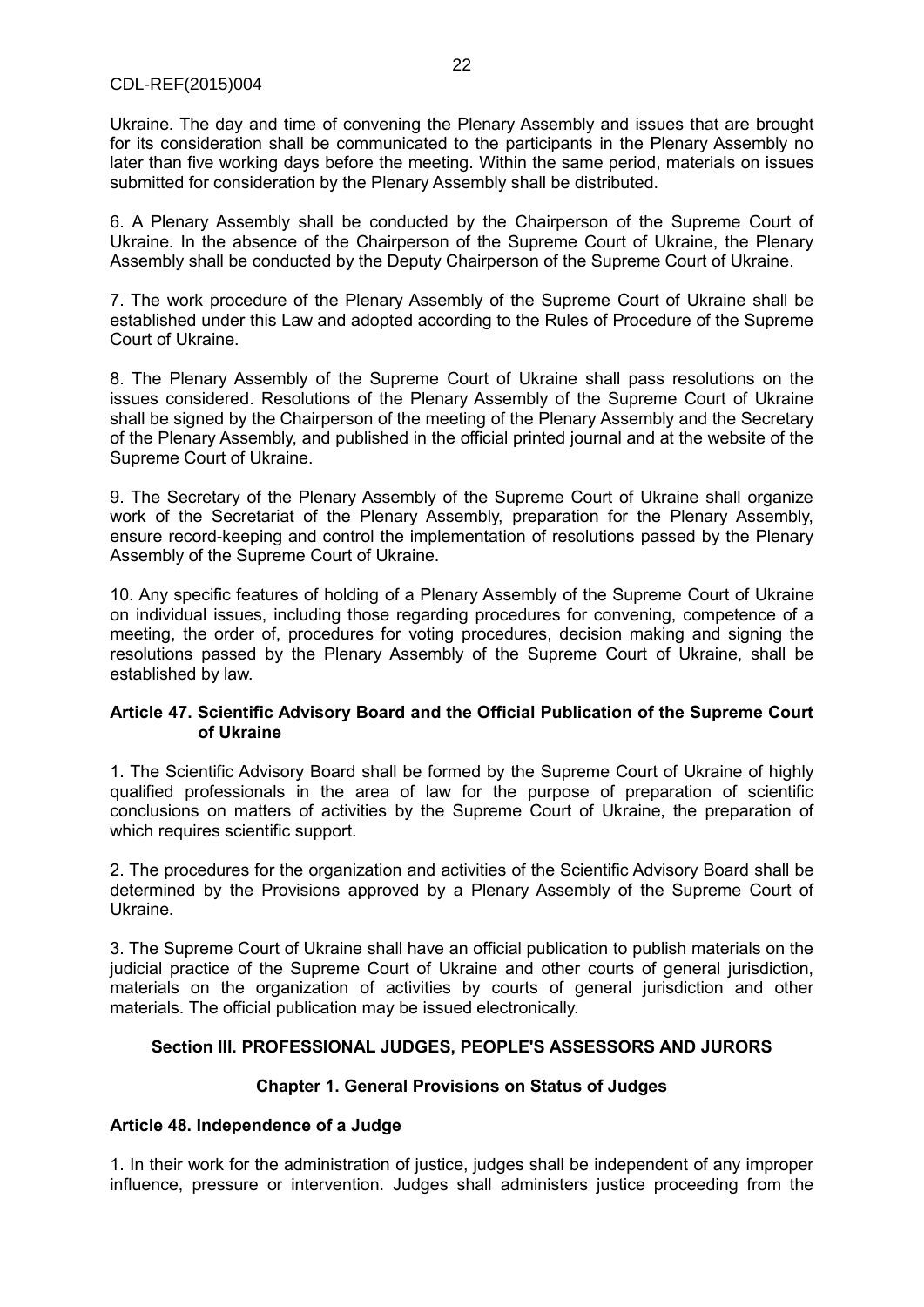Constitution and laws of Ukraine, being guided by the rule of law principle. Interference in the exercise of justice by a judge shall be prohibited and entail liability under the law.

2. The judge shall not be required to provide any explanations regarding the merits of cases under their consideration, except in cases envisaged by law.

3. The judge shall be obligated to report interference in their work as a judge for the administration of justice to the bodied of judicial self-government and to law enforcement agencies.

4. Independence of judges shall be ensured by:

1) special procedure for their appointment, election, prosecution and dismissal;

2) inviolability and immunity of judges;

3) The irremovability of judges;

4) the procedures for administration of justice, defined by the procedural law, and the secret of adjudication;

5) prohibition of interference in the administration of justice;

6) liability for contempt of court or a judge;

7) a separate procedure for funding and organizational support of activities by courts, stipulated by law;

8) adequate material and social support of judges;

9) functioning of bodies of the judicial self-government;

10) law-defined means to ensure personal safety of a judge and members of their family, property, and other means of legal protection;

11) the right of judges to retirement.

5. The bodies of state power, bodies of local self-government and their officials and officers, as well as private individuals and legal entities and their associations shall be obligated to respect the independence of judges and not infringe on it.

6. In the course of adoption of new laws or amendment of the effective laws, the content and scope of guarantees of judicial independence, as stipulated by the Constitution of Ukraine, may not be diminished.

# **Article 49. Inviolability of judges**

1. A judge shall be inviolable. Detention of a judge or selection of a restrictive measure against a judge in the form of detention or house arrest prior to a judgment of conviction by a court may not be carried out without the consent of the Verkhovna Rada of Ukraine.

2. A judge detained on suspicion of having committed an act entailing criminal or administrative liability shall be released immediately after their identity has been confirmed. A judge may not be subjected detention or forcible delivery to any institution or body, other than a court.

3. A judges may be notified of suspicion of having committed a criminal offence only by the Prosecutor General of Ukraine or their Deputy.

4. A judge may be removed from office in connection with criminal prosecution following a substantiated request of the Prosecutor General of Ukraine only in the manner stipulated by this law. Such removal shall be carried out by the High Qualifications Commission of Judges of Ukraine for a period of up to two months.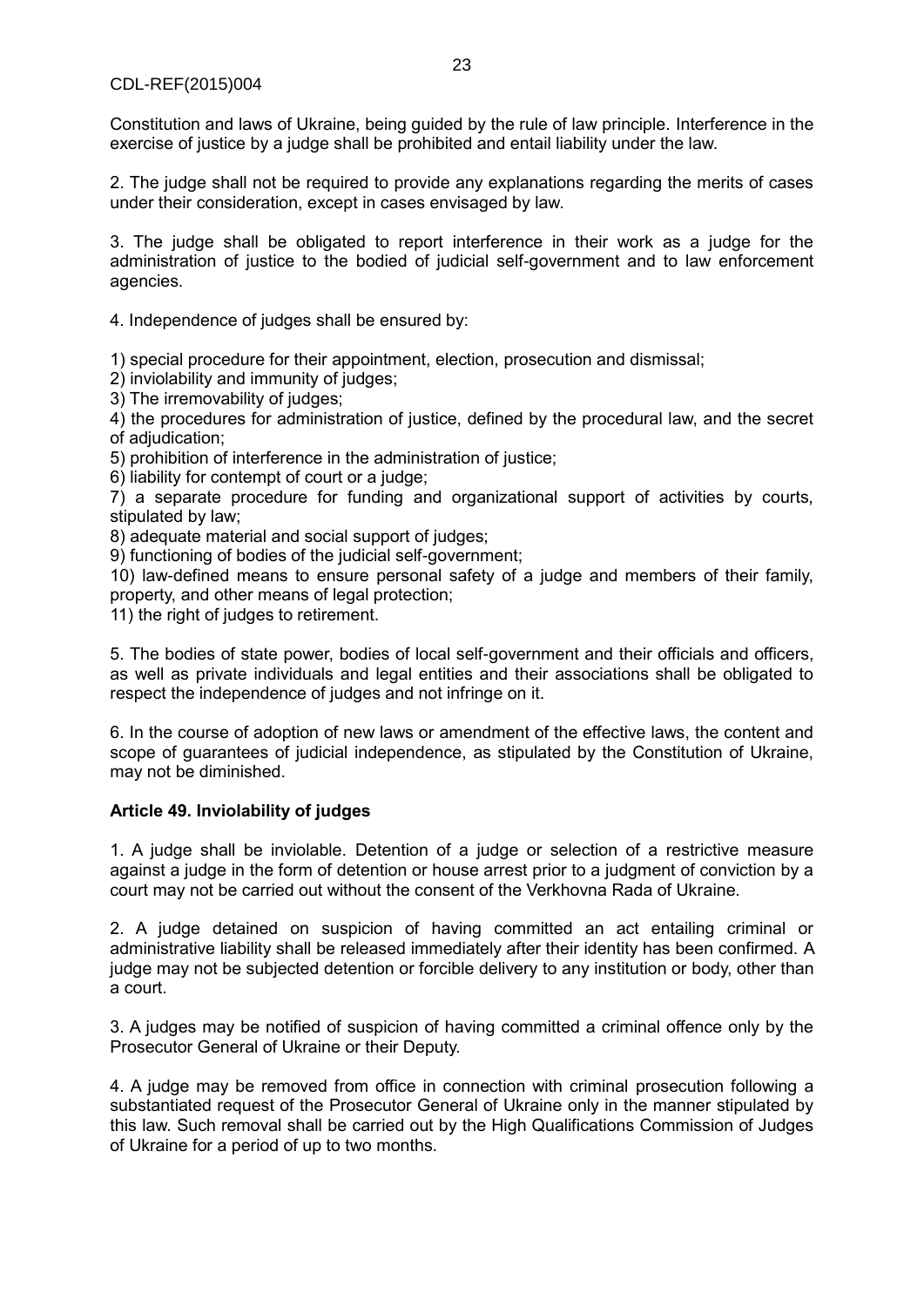#### CDL-REF(2015)004

Extension of the period for removal of a judge from office in connection with the criminal prosecution shall be carried out in the same manner for a period not to exceed one month. A request for extension of the removal of a judge from office shall be submitted not later than fifteen days prior to the expiration of the term for removal of the judge. Requirements to the petition on removal of a judge from office in connection with criminal prosecution shall be established by procedural law.

For the duration of the removal from office, the judge shall lose the right to receive bonuses to the base salary of a judge.

5. Operational and search or investigative actions regarding a judge, which may be carried out only upon permission of a court, may be carried out on the basis of a judgment adopted on petition of the Prosecutor General of Ukraine or their deputies, the Head of the regional prosecutor's office or their deputies.

6. Criminal prosecution proceedings against a judge on charges of a criminal offence, as well as decisions on carrying out search operations or investigative actions, or imposition of restrictive measures, may not be implemented by the court in which the accused person occupies or occupied the position of a judge. If, according to the general rules of arbitrability, criminal proceedings in relation to a judge must be carried out, or the decision on search operations or investigative actions or restrictive measures must be taken by the same court which the accused person occupies or occupied the position of a judge, criminal proceedings or decision to conduct search operations or investigative actions shall be carried out by a court geographically nearest the court in which the accused person occupies or occupied the position of a judge, in another administrative-territorial area (the Autonomous Republic of Crimea, Oblast, cities of Kyiv or Sevastopol).

7. The state shall be responsible for any damage inflicted by the court, on the grounds and in the manner stipulated by law.

# **Article 50. Responsibility for contempt of court or judge**

1. Display of contempt of court or a judge by persons who are parties to proceedings or are present in court session, shall entails liability stipulated by law.

#### **Article 51. The certificate of a judge**

1. Judges, Chairpersons of courts and their deputies, retired judges, people's assessors and jurors shall have a certificate, specimens of which shall be approved by the Council of Judges of Ukraine.

2. Certificate of a judge appointed to the position for the first time, of a Chairperson of a court or a Deputy Chairperson of a court, shall be signed by the President of Ukraine. Certificate of a judge elected to the position for an indefinite term or of a retired judge shall be signed by the Chairperson of the Verkhovna Rada of Ukraine.

3. Certificate of the Chairperson of the Supreme Court of Ukraine and of Deputy Chairperson of the Supreme Court of Ukraine shall be signed by the Secretary of a Plenary Assembly of the Supreme Court of Ukraine.

4. Certificate of a people's assessor, juror shall be signed by the Chairperson of the court where the people's assessor, juror administers justice.

5. Certificates shall be served by the person who signed it, or another person on their behalf.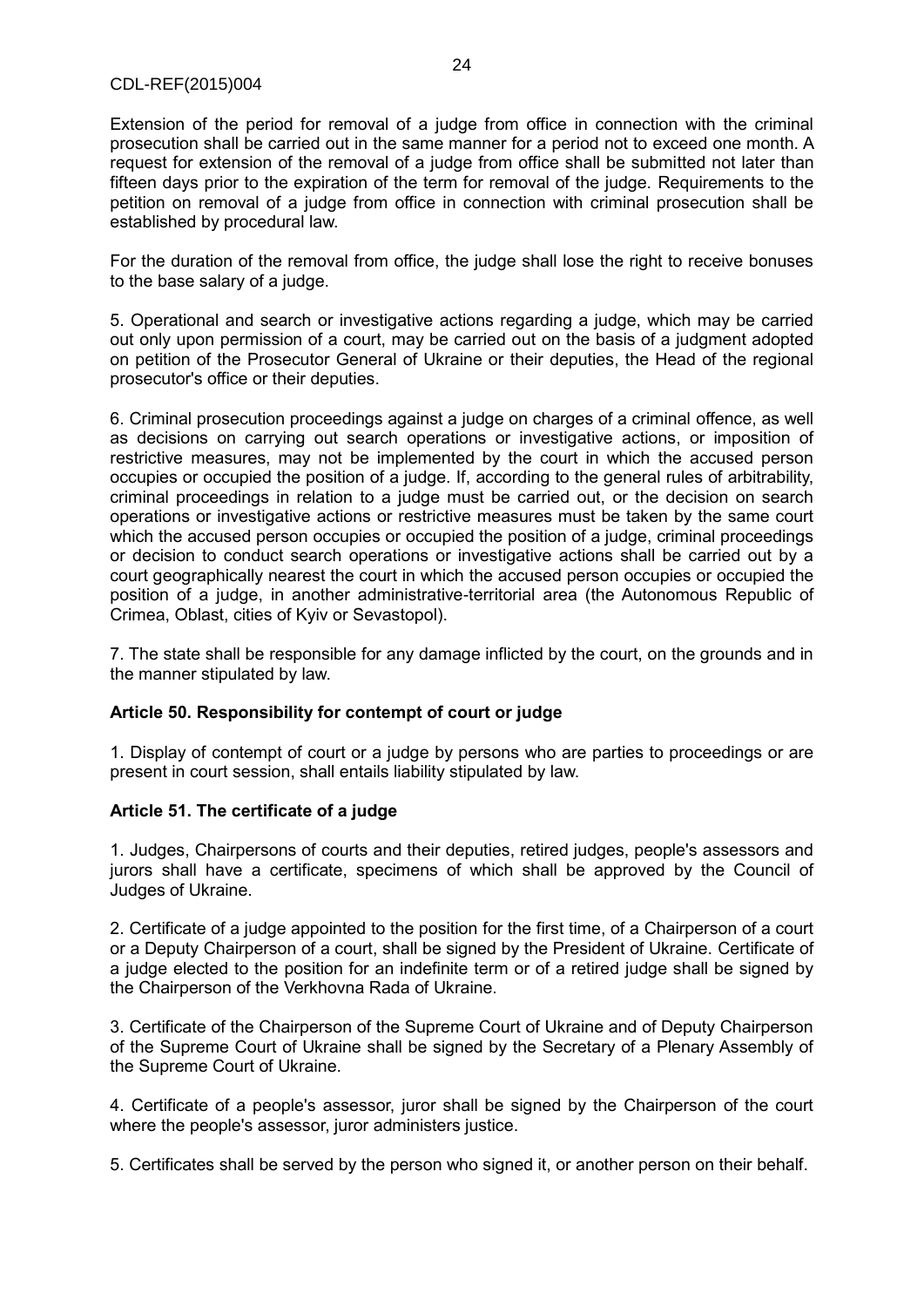# **Article 52. Status of a judge**

1. A judge is a citizen of Ukraine who, according to the Constitution of Ukraine and this Law, has been appointed or elected judge, holds a full-time judicial position in one of the courts of Ukraine and administers justice on the professional basis.

2. Judges in Ukraine shall have the uniform status regardless of the place that the court occupies in the system of courts of general jurisdiction or the administrative position that the judge occupies in the court.

# **Article 53. The irremovability of judges**

1. The judges who hold a position for an indefinite term shall be guaranteed irremovability until they reach the age of sixty-five, except for dismissal or resignation of a judge in accordance with this Law.

2. A judge may not be transferred to another court without their consent, except a transfer:

1) following reorganization, liquidation or termination of the court;

2) as a disciplinary measure or in connection with deprivation of the minimum rank that is required for a court of the respective level.

# **Article 54. Requirements regarding incompatibility**

1. Holding a position of a judge shall be incompatible with holding a position in any other body of state power, body of local self-government and a representative mandate. Occupying a position of a judge is also incompatible with the effective prohibition for such a person to hold office that are subject to the cleansing of power in the manner stipulated by the Law of Ukraine "On Cleansing of Power."

2. A judge has no right to combine their activities with entrepreneurial activities or legal practice, any other paid occupation (except for teaching, research and creative activities), or be a member of the governing body or a supervisory board in a company or organization that is aimed at making profit.

3. A judge may not belong to a political party or a trade union, demonstrate affiliation to them, participate in political campaigns, rallies, strikes. While in office, a judge may not be a candidate for elective positions in bodies of the state power (other than judicial) and bodies of local self-government, as well as participate in the election campaigning.

4. In case of appointment of a judge to membership in the Supreme Council of Justice, the High Qualifications Commission of Judges of Ukraine, they will be assigned for work with those bodies on a permanent basis. Judges who are members of those bodies retain guarantees of material, social and household support that is envisaged as for judges by law.

A judge, upon their application, may be assigned for work at the National School of Judges of Ukraine, with the preservation of the judicial remuneration size at the main job and any bonuses envisaged by law.

5. A judge shall comply with the requirements regarding incompatibility, as stipulated by law for the prevention of corruption. Assignment for work at the Supreme Council of Justice, the High Qualifications Commission of Judges of Ukraine, the National School of Judges of Ukraine shall not be regarded as plurality.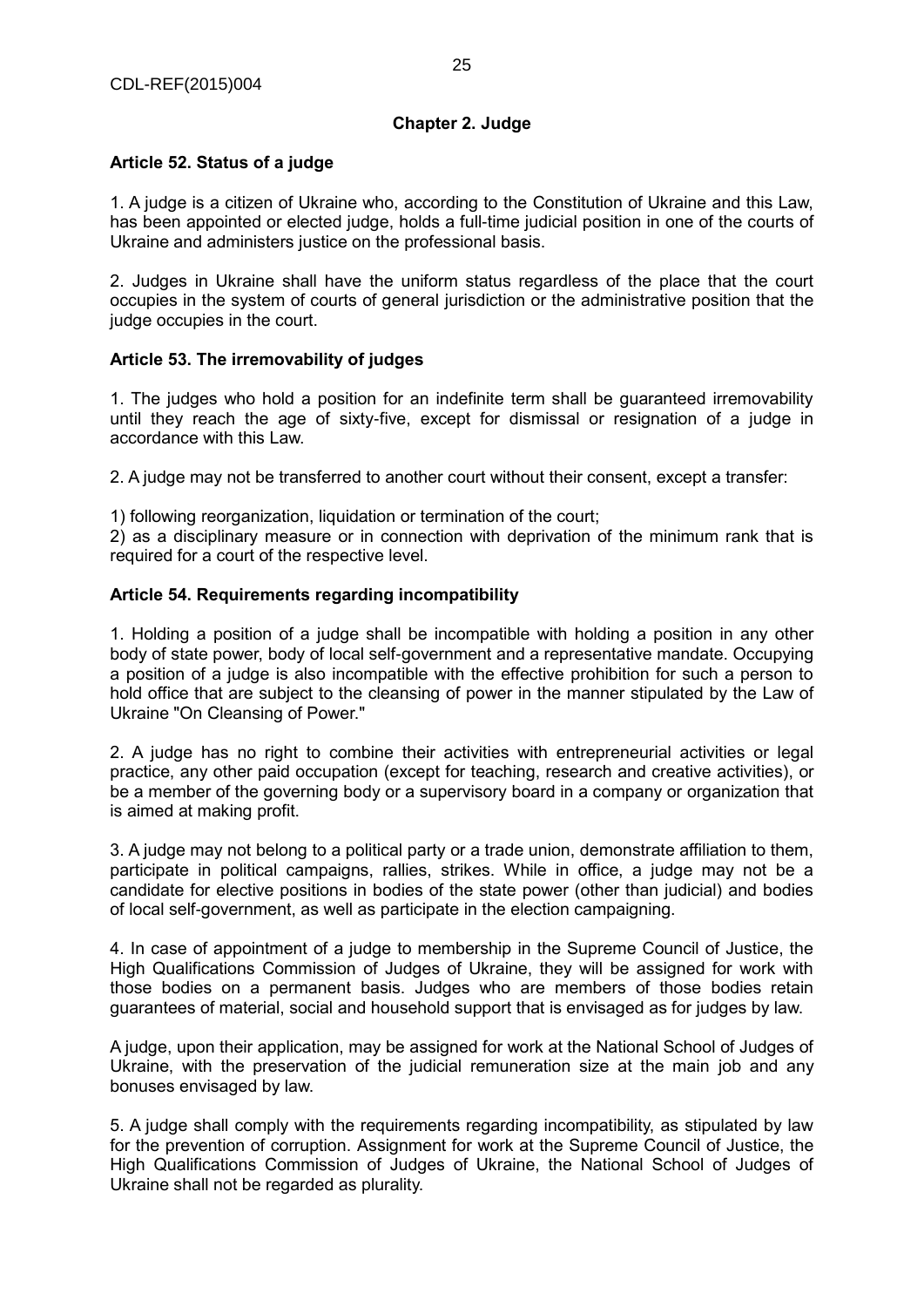# **Article 55. Rights and duties of a judge**

1. The rights of a judge, associated with the administration of justice, shall be defined by the Constitution of Ukraine, procedural and other laws.

2. A judge shall have the right to participate in judicial self-government.

Judges may form public associations and participate in them for the purposes of protection of their rights and interests, and professional qualification upgrading.

A judge may be a member of national and international associations and other organizations aimed at protecting the interests of judges, strengthening the authority of the judiciary in the society and development of the legal profession and science.

3. A judge shall have the right to improve his/her qualification level and undergo the respective training for that purpose.

4. A judge must observe their oath.

5. A judge shall be obligated to:

1) promptly, fairly and impartially consider and resolve lawsuits according to law, in compliance with the principles and rules of judicial practice;

2) comply with the rules of judicial ethics;

3) demonstrate respect to parties in a case;

4) not to disclose information that constitutes a secret protected by law, including the secret deliberations and hearings *in camera*;

5) comply with and adhere to restrictions established by law for the prevention of corruption;

6) submit a declaration of a person authorized to perform functions of the state or local selfgovernment;

7) systematically develop his/her professional knowledge (skills), maintain his/her qualification at the proper level required for duties in the court where he/she is employed;

8) report interference in their work as a judge related to administration of justice to the bodies of judicial self-government and to law enforcement authorities within five days after they became aware of such intervention.

6. A judge appointed to the position of a judge for the first time shall undergo an annual training at the National School of Judges of Ukraine. A judge holding a lifetime judicial position, shall take a training at the National School of Judges of Ukraine not less than one time every three years.

7. Prior to dismissal, a judge may not be awarded any state awards, as well as any other rewards, honorary signs, diplomas. A judge may be awarded state awards only for personal courage and heroism in life-threatening circumstances.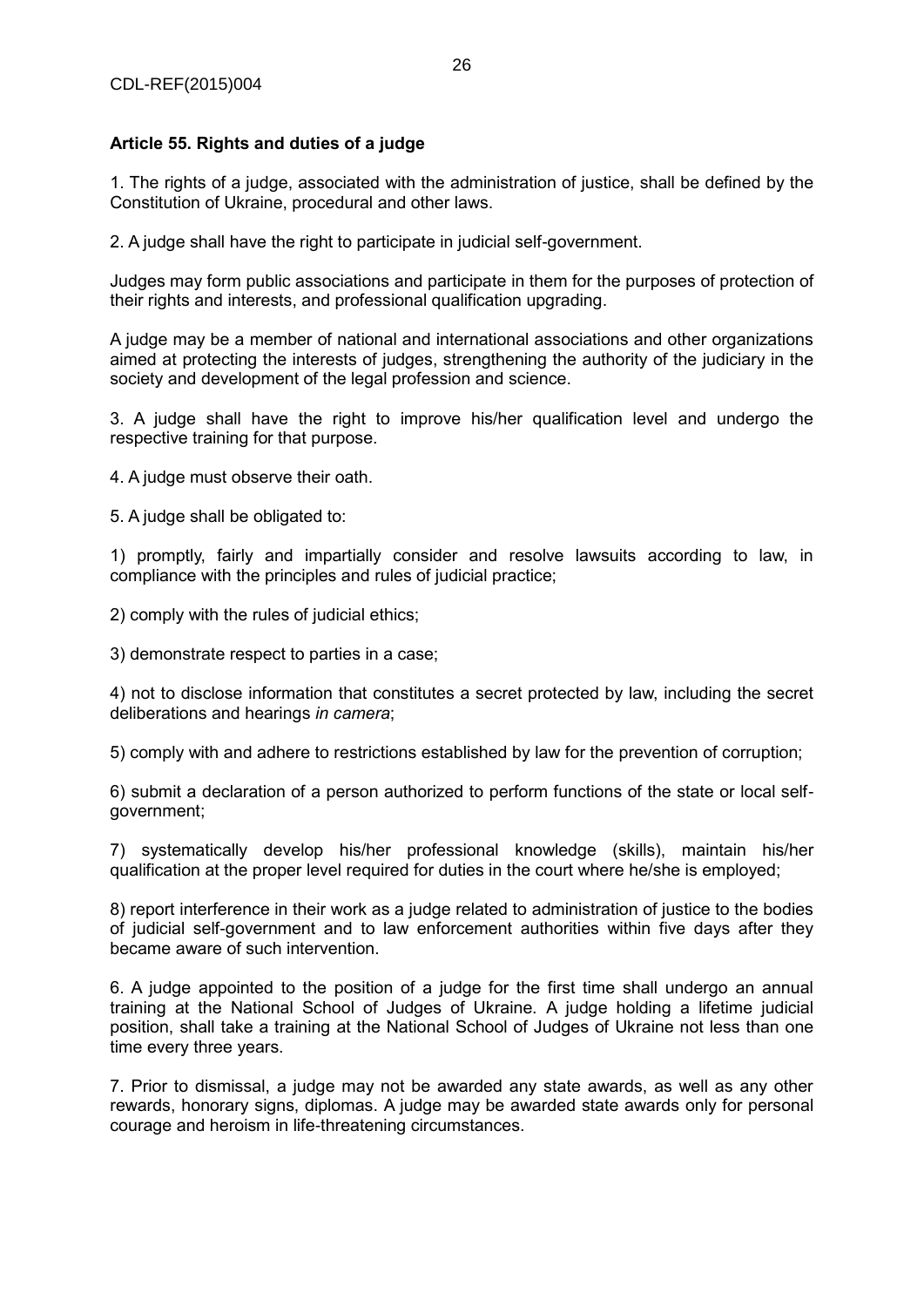# **Article 56. Judicial Oath of Office**

1. A person appointed judge for the first time shall assume judicial powers after taking the judicial oath of office as follows:

*"I, (full name), occupying this position of a judge, do solemnly swear to Ukrainian people to administer justice objectively, fairly, impartially, independently, justly and in a highly qualified manner in the name of Ukraine, following the principle of the rule of*  law, subject only to the law, honestly and in good faith exercise powers and perform *duties of a judge, observe ethical principles and rules of conduct of a judge, not to perform any actions that discredit the title of a judge or undermine the authority of justice. "*

2. The judge shall be sworn in at a ceremony in the presence of the President of Ukraine. The Chairperson of the Supreme Court of Ukraine, Chairperson of the Council of Judges of Ukraine, Chairperson of the High Council of Justice and Chairperson of the High Qualifications Commission of Judges of Ukraine shall be invited to the ceremony. The text of the oath shall be signed by the judge and kept in his/her judge file.

# **Article 57. Judicial Ethics**

1. Matters of judicial ethics shall be defined by the Code of Judicial Ethics, to be approved by the Congress of Judges of Ukraine.

2. In order to verify whether the level of life of the judge corresponds to the property owned and income received by the judge and his/her family, the judge's lifestyle shall be monitored under the applicable laws. Any information obtained in course of such monitoring shall be included into the judge's file.

# **Chapter 3. People's assessors and jurors**

#### **Article 58. The status of a people's assessor and juror**

1. A people's assessor is a citizen of Ukraine who, in cases envisaged by the procedural law and upon their consent, considers cases in court along with a professional judge, ensuring, in accordance with the Constitution of Ukraine, direct participation of the people in the administration of justice.

In the course of consideration and resolution of cases people's assessors shall enjoy the powers of a judge.

2. A juror is a citizen of Ukraine who, in cases envisaged by the procedural law, is engaged in the administration of justice, ensuring, in accordance with the Constitution of Ukraine, direct participation of the people in the administration of justice.

3. People's assessors and jurors shall carry out the duties specified in paragraphs 1 - 5 in part five of Article 55 of this Law.

#### **Article 59. The list of people's assessors**

1. The list of people's assessors, in the number specified in the proposal of the Chairperson of the court, shall include citizens who permanently reside in the territory under the jurisdiction of the respective court, meet the requirements of Article 61 of this Law, and gave their consent to be people's assessors.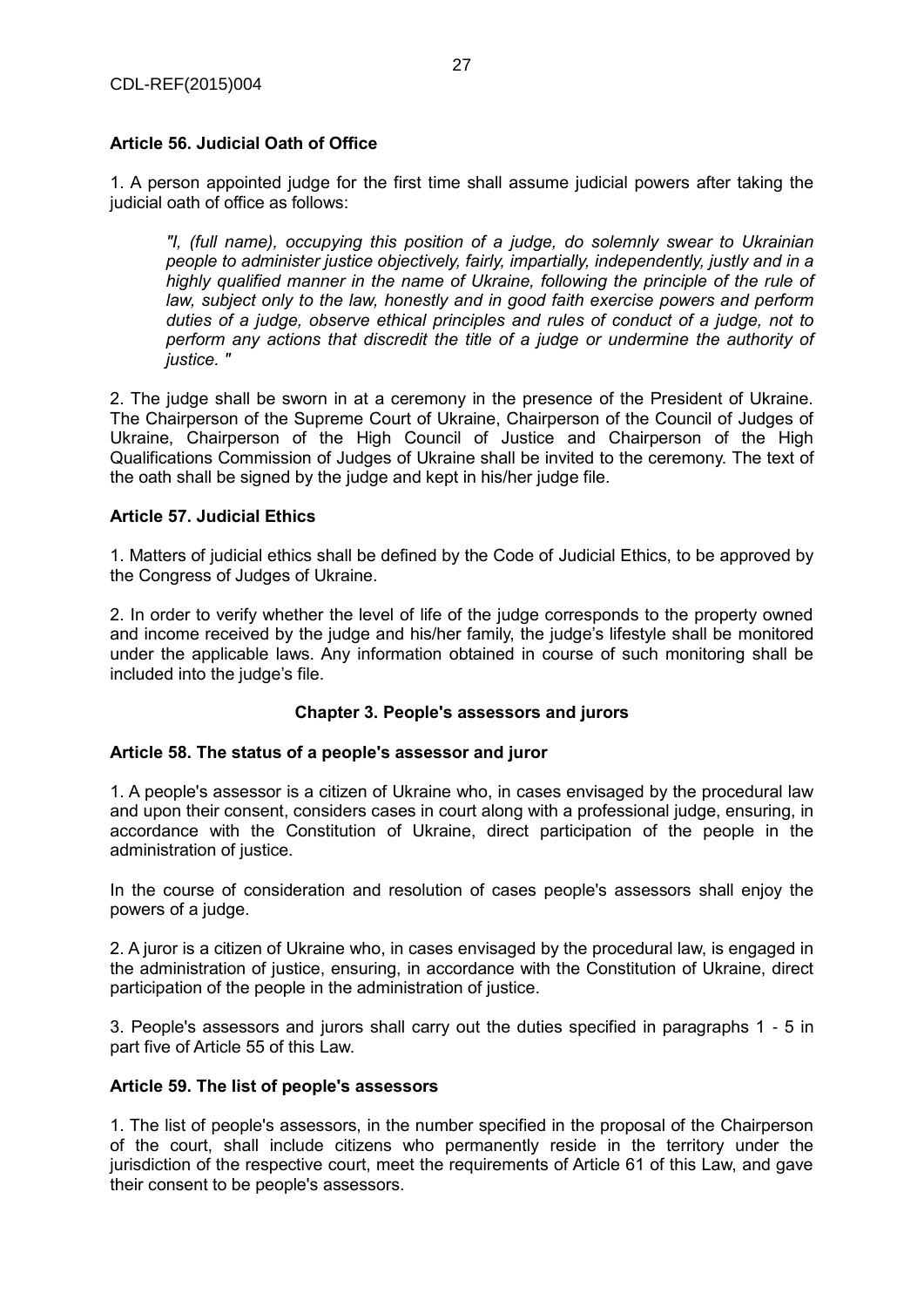2. The list of people's assessors shall be formed, at the request of the Chairperson of the respective local court, by a committee approved by the respective local council.

The list of people's assessors shall be approved by decision of the respective local council (at the location of the court).

For inter-district courts, the personal composition of the committee and the list of people's assessors shall be approved by the Oblast councils.

The list of people's assessors shall be approved and revised as necessary to replace the people who dropped out of the list.

3. Upon approval of the list of people's assessors, that list shall be passed to the respective court, including elecronically. The information contained in the said list may not be used for any purposes that are not related to the selection of people's assessors.

#### **Article 60. The list of jurors**

1. For approval of the list of jurors, a territorial branch of the State Judicial Administration of Ukraine shall submit a request to the respective local council, which forms and approves, in the number stated in the request, a list of citizens who permanently reside in the territory under the jurisdiction of the respective court, meet the requirements of Article 61 of this Law, and gave their consent to be jurors.

2. In case of failure by the local council to pass the decision on approval of the list of jurors within two months of receipt of the request, the territorial branch of the State Judicial Administration of Ukraine shall submit the request regarding approval of the list of jurors to the respective Oblast Council.

3. A list of jurors shall be approved for two years and revised as necessary to replace the people who dropped out of the list, upon the proposal of the territorial branch of the State Judicial Administration of Ukraine.

4. Upon approval of the list of jurors, that list is passed to the respective court. The information in the above list may not be used for any purposes that are not related to the selection of the jurors.

#### **Article 61. Requirements to the people's assessors, jurors**

1. A people's assessor, a juror may be a citizen of Ukraine who has reached the age of thirty and is a resident in the territory under the jurisdiction of the respective court.

2. The following citizens may not be included in the list of people's assessors and jurors:

1) those recognized by court to be partially legally capable or incapable;

2) those who have chronic mental or other diseases that prevent them from performance of duties of a people's assessor, juror;

3) those who have an unexpunged or not annulled conviction;

4) People's Deputies of Ukraine, members of the Cabinet of Ministers of Ukraine, judges, public prosecutors, officers of internal affairs bodies and other law enforcement agencies, members of the armed forces, court staff, other public servants, local self-government officials, lawyers, notaries, members of the High Qualifications Commission of Judges of Ukraine, Supreme Council of Justice;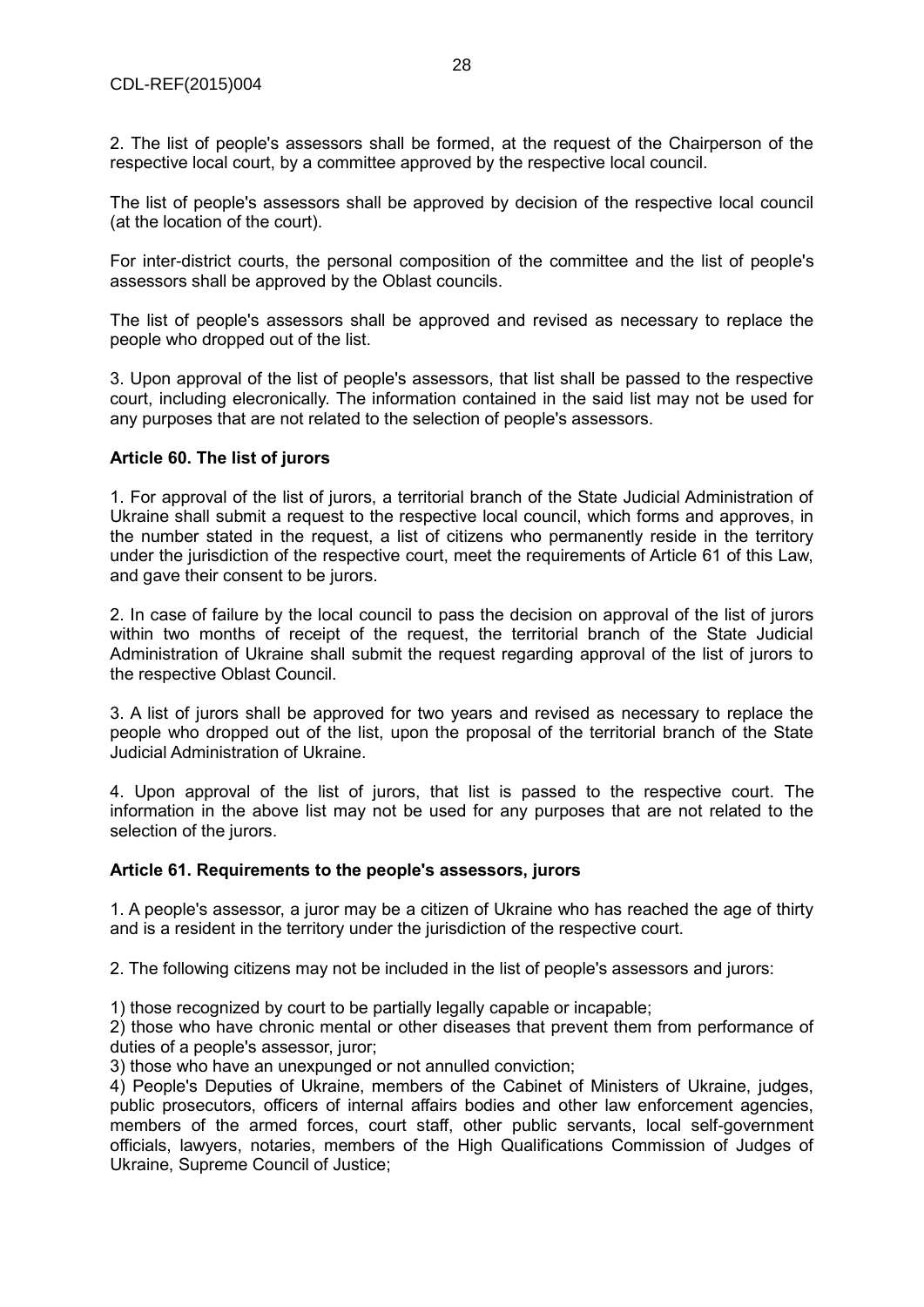5) persons who, during the past year, have been imposed administrative penalties for corruption offenses;

6) citizens over sixty-five years;

7) persons who do not speak the national language.

3. A person included in the list of people's assessors or the list of jurors shall be obligated to inform the court of any circumstances that make it impossible for them to administer justice, if any.

4. A person included in the list of people's assessors may not be engaged in consideration of a case as a juror.

A person included in the list of jurors may not be engaged in consideration of a case as a people's assessor.

#### **Article 62. Grounds and procedure for relief of duties of a people's assessor and juror**

1. In presence of circumstances referred to in Article 61 of this Law, the Chairperson of the court must relieve the person who was included in the list of people's assessors or the list of jurors from the duties of a people's assessor or juror.

2. The Chairperson of the court shall also relieve from the duties of a people's assessor or juror:

1) a person who is on leave for pregnancy and childbirth, on maternity leave, and a person has children of preschool or primary school age, or who has dependent disabled children or elderly family members;

2) head or deputy head of a body of local self-government;

3) a person who finds it impossible to participate in the administration of justice due to their religious beliefs ;

4) any other person, if the Chairperson of the court finds reasons that they cite to be substantial.

3. Any person mentioned in part two of this Article shall be relieved from the duties of a people's assessor or juror in upon their statement submitted prior to performance of those duties.

4. Relief from duties of a people's assessor or a juror due to challenge (disqualification of self) in a particular case shall be carried out as stipulated by the procedural law.

#### **Article 63. Engagement of people's assessors, jurors to performance of their duties in court**

1. A court shall engage people's assessors in the administration of justice in order of priority for a period not exceeding one month per year, unless an extension of that period is required by the need to complete the consideration of a case that began with their participation. Selection of people for invitation for participation in a trial as people's assessors or jury shall be carried using the automated system.

2. A written invitation to participate in the administration of justice shall be sent by the court to the people's assessor or juror not later than seven days before the hearing. The invitation shall contain information on the rights and duties of assessor or juror, requirements to them, and grounds for dismissal from duty. The invitation shall be accompanied by a written notice to the employer of the person regarding engagement of the person as a people's assessor or juror.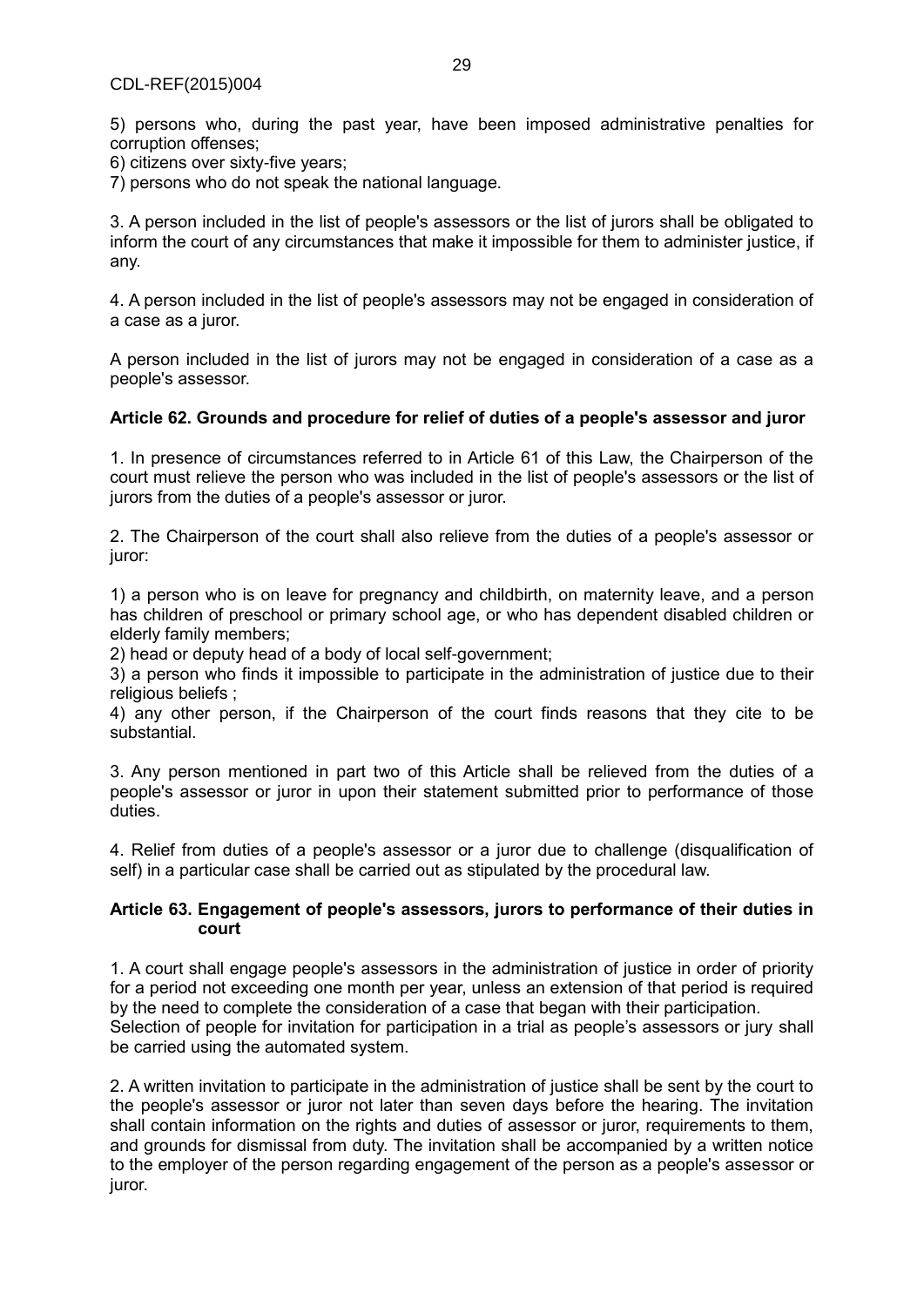3. Engagement of jurors to performance of their duties in court and their summoning shall be carried out in the manner stipulated by procedural law.

4. An employer shall be obligated to grant a leave for the people's assessor or juror for the period of performance of their duties in administration of justice. Refusal to grant the leave shall be regarded as contempt of court.

5. Upon summoning, the people's assessor or juror must arrive in time for participation in a court hearing. Failure to arrive in a court hearing without a valid reason shall be regarded as contempt of court.

# **Article 64. Guarantees of rights of people's assessors and jurors**

1. For the performance of duties in court in the manner prescribed by the Cabinet of Ministers of Ukraine, people's assessors and jurors shall be paid compensation. They are reimbursed for travel and accommodation expenses, as well as paid per diem allowance. The said payments shall be made by territorial branches of the State Judicial Administration of Ukraine from the State Budget of Ukraine.

2. For the duration of performance of their duties in court, people's assessors and jurors shall retain all guarantees and privileges at their place of work, stipulated by law. The time of performance of duties of the assessor or juror in court shall be added to records of all types of employment. Dismissal of a people's assessor or juror from work or transfer to another job without their consent during the performance of their duties in court shall not be permitted.

3. The people's assessors and jurors shall be subject to the guarantees of independence and immunity of judges established by law for the duration of performance of duties of administration of justice. Upon a substantiated request of a people's assessor or juror, safety measures may be applied to them after the termination of their duties.

# **Section IV. PROCEDURES FOR OCCUPATION OF POSITION OF JUDGE OF A COURT OF GENERAL JURISDICTION**

# **Chapter 1. General Provisions**

# **Article 65. Requirements to candidates for a position of judge**

1. A citizen of Ukraine who is at least twenty five years old, has a higher education in law and practical experience in law for at least three, residing in Ukraine for at least ten years and speaks the state language, may be nominated to the position of a judge.

2. The following citizens may not be nominated for a position of a judge:

1) recognized by court as partially capable or incapable;

2) those with chronic mental or other diseases that prevent them from performing the functions of the administration of justice;

3) those who have an unexpunged or unspent conviction.

An individual subjected to a prohibition to hold a specific position under applicable law may not be a candidate for this position.

An individual who was earlier dismissed from a position of judge due to a breach of oath, violation of incompatibility requirements or in connection with entry into force of a conviction, unless the decision on dismissal for the said reasons was declared illegal by court or a conviction was cancelled by court, may not be a candidate for a position of judge.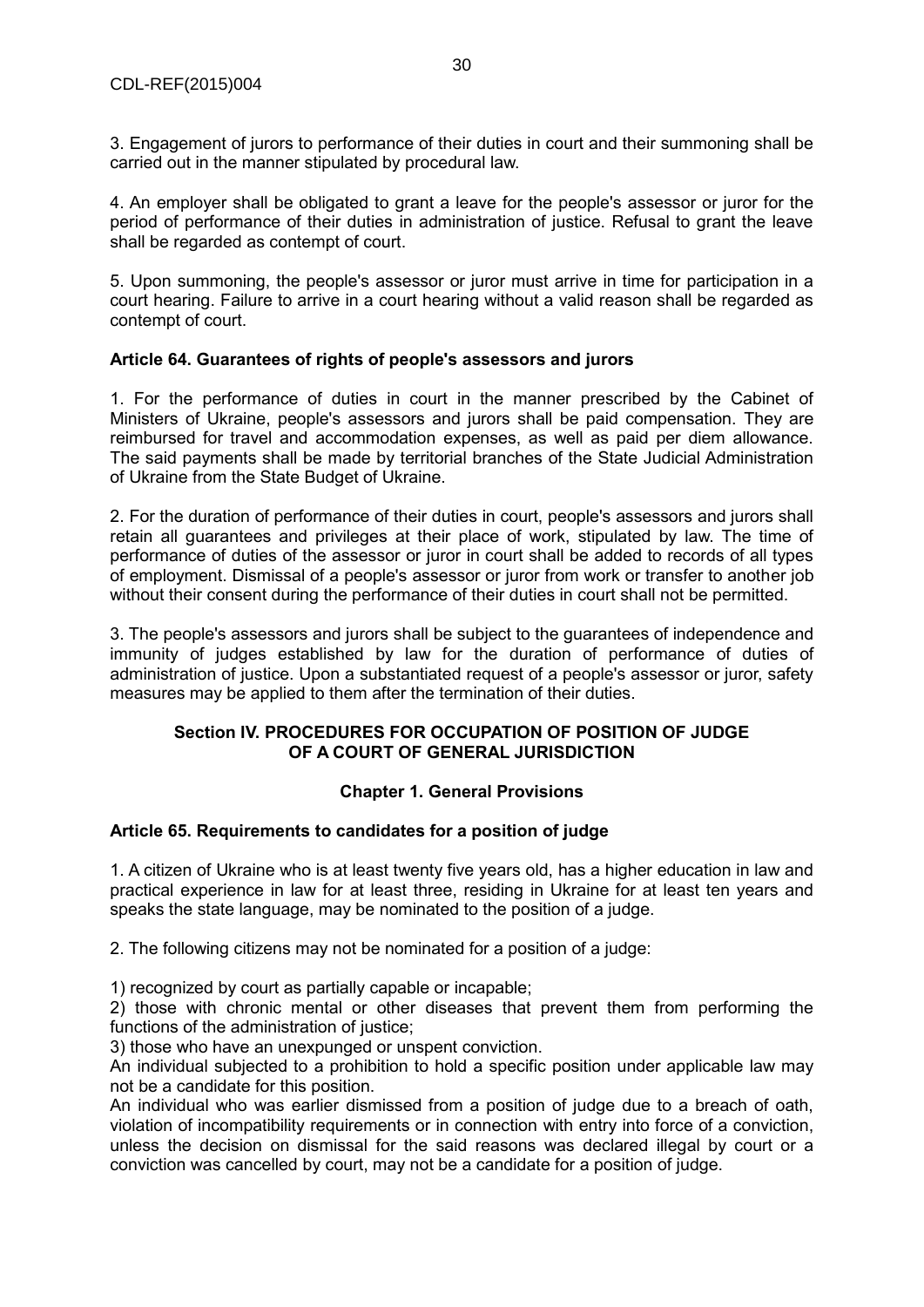3. For the purposes of this Article, the following shall be assumed:

1) higher legal education is higher legal education to the master's degree (or equivalent higher education by for the training and qualification of the specialist), acquired in Ukraine, as well as higher legal education of the respective degree received in foreign countries and recognized in Ukraine in accordance with the procedures envisaged by law ;

2) work experience in law is the person's experience of work in the professional field after obtaining higher legal education.

# **Chapter 2. Appointment to position of judge**

#### **Article 66. Procedure for appointment to position of judge for the first time**

1. Appointment of a judge to the position for the first time shall be carried out exclusively in accordance with the procedure stipulated by this Law, and includes the following stages:

1) the High Qualifications Commission of Judges of Ukraine taking a decision on announcement of selection of candidates to the position of a judge, with account to the forecast number of vacant judicial positions;

2) placement by the High Qualifications Commission of Judges of Ukraine of an announcement on its official website regarding the selection of judicial candidates, and publication of that announcement in a selected printed mass medium.

The announcement shall specify the final term for submission of documents to the High Qualifications Commission of Judges of Ukraine, which may not be less than 30 days from the date of placement of the announcement, as well as the forecast number of judicial vacancies for the following year;

3) submission by persons who intend to be a judge of a respective application and documents, specified in Article 67 of this Law, to the High Qualifications Commission of Judges of Ukraine;

4) Verification by the High Qualifications Commission of Judges of Ukraine that the persons, who submitted applications to participate in the selection, meet the requirements established in this Law to a candidate for position of judge, on the basis of the documents submitted;

5) admission by the High Qualifications Commission of Judges of Ukraine of persons who, upon the verification, meet the established requirements to a candidate for a position of a judge, to participate in the selection and in the eligibility assessment;

6) undergoing the eligibility assessment by a person who was qualified to participate in the selection;

7) determination of the results of the eligibility assessment by the High Qualifications Commission of Judges of Ukraine and publication of such assessment results at the official website of the High Qualifications Commission of Judges of Ukraine;

8) holding a special verification procedure regarding the persons who have successfully passed the eligibility assessment, in accordance with the Anti-Corruption Law, taking into account the provisions contained in Article 70 of this Law;

9) completion of special training by the candidates who have passed the eligibility assessment and passed the special verification procedure; receipt of a certificate of special training completion;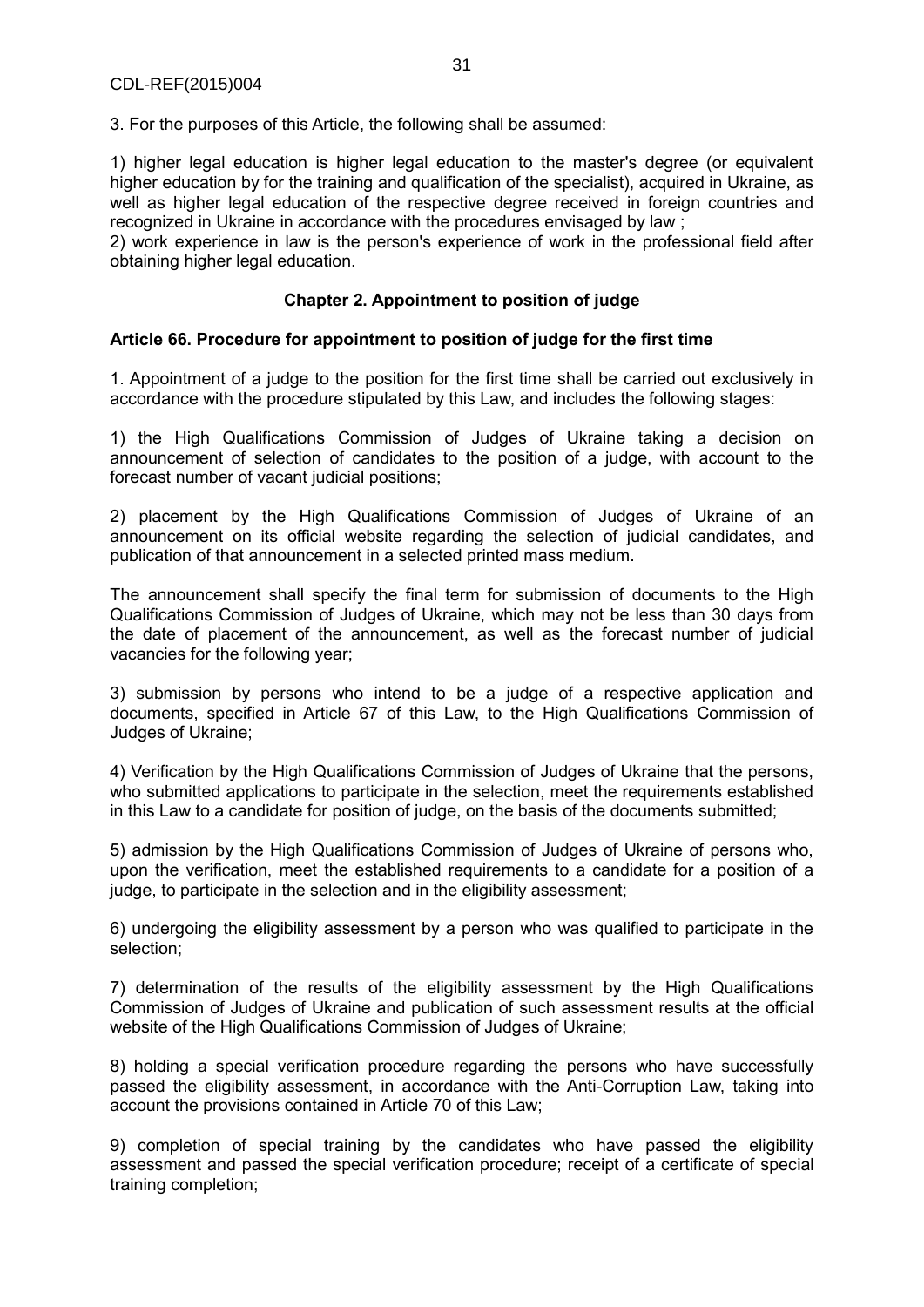10) undergoing of a qualification assessment by the candidates who have been trained and determining its results;

11) entering the candidates for positions of judges by the High Qualifications Commission of Judges of Ukraine, based upon the results of their qualification assessments, to the reserve for filling the vacancies of judges; determining their ratings; publication of the list of candidates for positions of judges included in the reserve and the rating list at the official website of the High Qualifications Commission of Judges of Ukraine;

12) announcement by the High Qualifications Commission of Judges of Ukraine, in accordance with the number of available vacant positions of a judge in local courts of general jurisdiction, of a contest for filling such positions;

13) holding by the High Qualifications Commission of Judges of Ukraine of a contest for the vacant position of judge on the basis of the rating of the candidates who took part in that contest, and making recommendations to the High Council of Justice regarding appointment of a candidate for a position of a judge;

14) consideration by the High Council of Justice of the matter of compliance with the procedures, specified in this Law, in stages envisaged in paragraphs 1 — 13 of this part, and making proposals to the President of Ukraine regarding appointment of a candidate for a position of a judge;

15) taking a decision on the appointment of a candidate for a position of a judge by the President of Ukraine.

# **Article 67. Submission of documents to the High Qualifications Commission of Judges of Ukraine by a candidate for position of judge**

1. In order to participate in the selection procedure, a candidate for position of judge shall submit:

1) written application for participation in the selection of candidates for a position of a judge;

2) copy of the passport of a citizen of Ukraine;

3) personal data form of a candidate for a position of a judge containing information about them;

4) copies of diplomas in Law (with appendices) issued by universities in Ukraine, copies of diplomas in Law issued by foreign universities along with copies of documents confirming recognition of such universities in Ukraine, as well as copies of documents confirming academic degrees (if available);

5) copy of the employment record book or service record credentials (if any);

6) medical institution certificate on the candidate's health condition with a conclusion regarding their suitability to work on a position related to performance of state functions;

7) written consent to the collection, storage, processing and use of information on the candidate for the purposes of evaluation their readiness to work on the position of a judge;

8) consent to a special verification procedure in relation to them, in accordance with the law;

9) declaration of a person authorized to act as a state or local self-government official, in accordance with the procedures stipulated by the Anti-Corruption Law;

10) copy of military card (for military personnel or obligated reservists);

11) application on the verification procedure, as stipulated by the Law of Ukraine on Purge of State Public Authorities.

The form and content of the application to participate in the selection of candidates for a position of a judge and of the personal details form of candidates for a position of a judge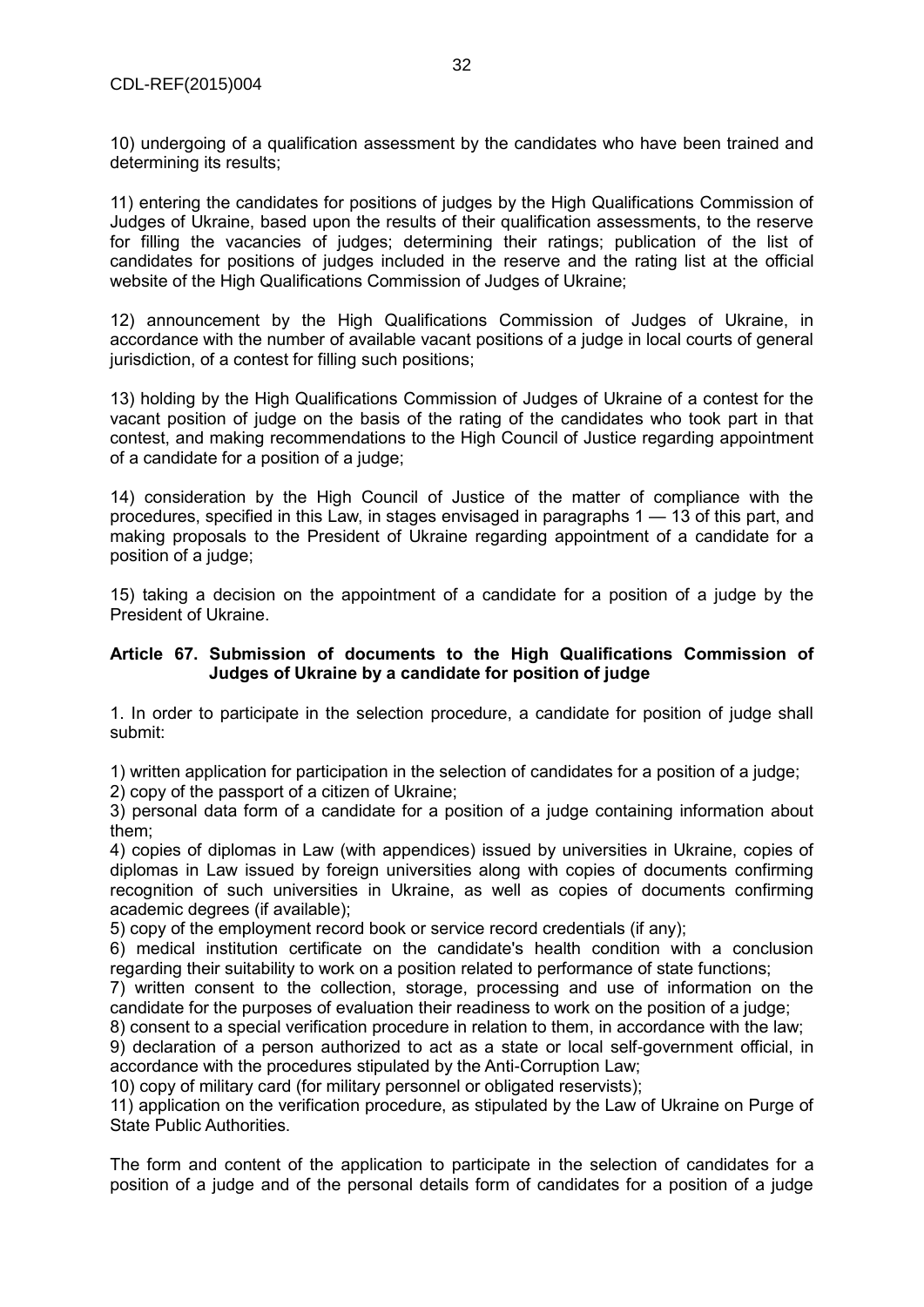#### CDL-REF(2015)004

shall be approved by the High Qualifications Commission of Judges of Ukraine and posted at its official website.

Any documents not expressly specified in this Article may not be requested from the candidate.

2. Acceptance of documents is completed on the day specified in the announcement as the final term for submission. Applications received after the final term shall not be considered.

3. Persons who submitted the necessary documents stipulated in part one of this Article and meet the requirements established by this Law to a candidate for position of judge shall be admitted to the selection of candidates for a position of a judge.

Persons who have not submitted all the required documents and/or submitted documents that do not meet the requirements, shall not be admitted to the selection. In case of nonadmission of a person to the selection of candidates for a position of a judge, the High Qualifications Commission of Judges of Ukraine shall pass a substantiated decision.

#### **Article 68. Procedure for selection of candidates for position of judge**

1. Selection of candidates for a position of a judge consists of passing an eligibility assessment by the persons admitted to the selection, organization of a special verification procedure regarding the persons by the High Qualifications Commission of Judges of Ukraine in accordance with the laws on prevention of corruption, with account to the specifics envisaged in this Article; special training and preparation for the qualification assessment.

2. The High Qualifications Commission of Judges of Ukraine shall be obligated to ensure transparency of the eligibility assessment and qualification assessment. Mass media, NGOs, judges, lawyers, representatives of bodies of judicial self-government, and any candidate for the position of judge who participated in passing the relevant assessment, may be present at each stage and in the course of the review of works.

#### **Article 69. Eligibility assessment**

1. An eligibility assessment shall be conducted by the High Qualifications Commission of Judges of Ukraine in the form of anonymous testing to check the general theoretical knowledge of a candidate in law, their command of the official language of the country, personal moral and psychological qualities of the candidate.

2. The High Qualifications Commission of Judges of Ukraine shall, at its official website, inform candidates to judicial positions admitted to the eligibility assessment, and the assessment's date, time and venue not later than ten days prior to the date of the assessment.

3. Immediately upon the eligibility assessment, the High Qualifications Commission of Judges of Ukraine, in the presence of candidates to judicial positions, shall ensure review of the works and identify, with account to the forecast number of vacant positions, the passing score, which may not be less than 75 percent of the maximum possible score of the respective eligibility assessment.

4. The results of the eligibility assessment shall be published at the official website of the High Qualifications Commission of Judges of Ukraine not later than on the next day following the assessment.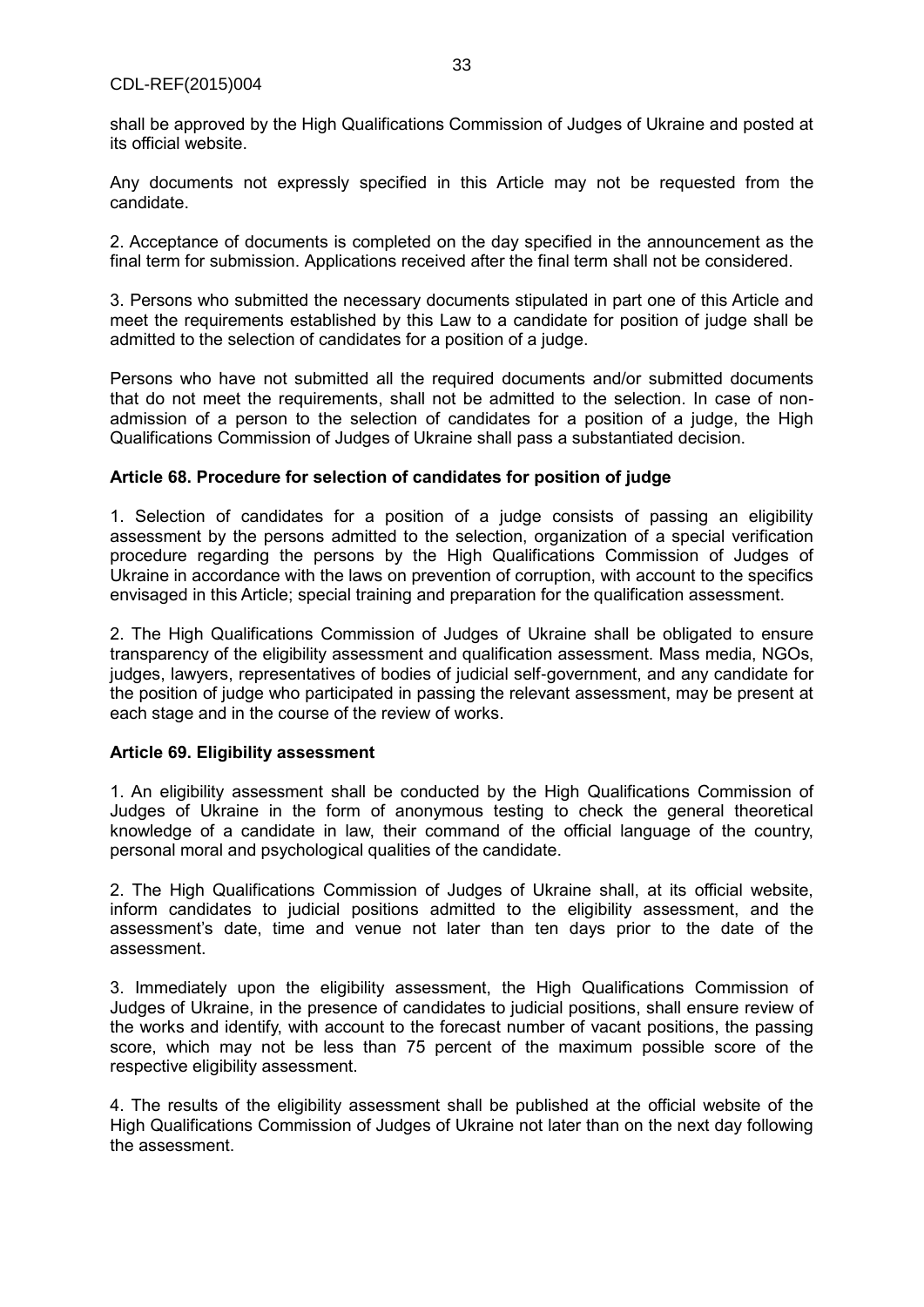5. Following the eligibility assessment, the High Qualifications Commission of Judges of Ukraine shall make a preliminary decision on the admission of persons who have passed the eligibility assessment to the next stage of selection and publish the decision at the official website of the High Qualifications Commission of Judges of Ukraine.

6. The procedure for passing the eligibility assessment and the methodology of evaluation shall be governed by the regulation approved by the High Qualifications Commission of Judges of Ukraine.

## **Article 70. Conducting special verification procedures concerning a candidate for the position of judge**

1. In order to carry out a special verification procedure, the High Qualifications Commission of Judges of Ukraine shall, not later than on the day following the adoption of a preliminary decision on admission of persons who have successfully passed the eligibility assessment to the next stage of selection, send to the competent authorities its requests for verification of the respective information about those persons. The requests shall be signed by the Chairperson or Deputy Chairperson of the High Qualifications Commission of Judges of Ukraine.

Proceeding from the information received, the High Qualifications Commission of Judges of Ukraine shall prepare a report on the results of the special verification procedure.

2. Private individuals and legal entities may submit information on candidates to the position of judges to the High Qualifications Commission of Judges of Ukraine.

3. Following the special verification procedure, the High Qualifications Commission of Judges of Ukraine shall take a decision on referring the persons who meet the requirements for a candidate for a position of a judge for special training at the National School of Judges of Ukraine.

Upon receipt of any information that may indicate non-conformity of the candidate for a position of a judge to the requirements stipulated by this Law, the High Qualifications Commission of Judges of Ukraine shall consider it at its meeting, in presence of that candidate. A candidate to the judicial position shall have the right to access that information, provide appropriate explanations, refute and deny it. Upon review of the information, the High Qualifications Commission of Judges of Ukraine shall take a substantiated decision on terminating further participation of the candidate in the selection.

# **Article 71. Special training of a candidate for a position of a judge**

1. Special training of a candidate for a position of a judge shall include theoretical and practical training of a judge at the National School of Judges of Ukraine.

2. The program, curriculum and the procedures for special training of candidates for a position of a judge shall be approved by the High Qualifications Commission of Judges of Ukraine upon recommendation of the National School of Judges of Ukraine.

3. Special training shall be conducted for twelve months at the expense of the State Budget of Ukraine. For the training period, the candidates shall retain their main job, be paid a scholarship in the amount of at least one half of the salary of a judge of a local court of general jurisdiction. The term of special training at the National School of Judges of Ukraine shall be added to the length of service in law.

4. Following the special training, the candidates shall receive a certificate of a standard format approved by the High Qualifications Commission of Judges of Ukraine. Successful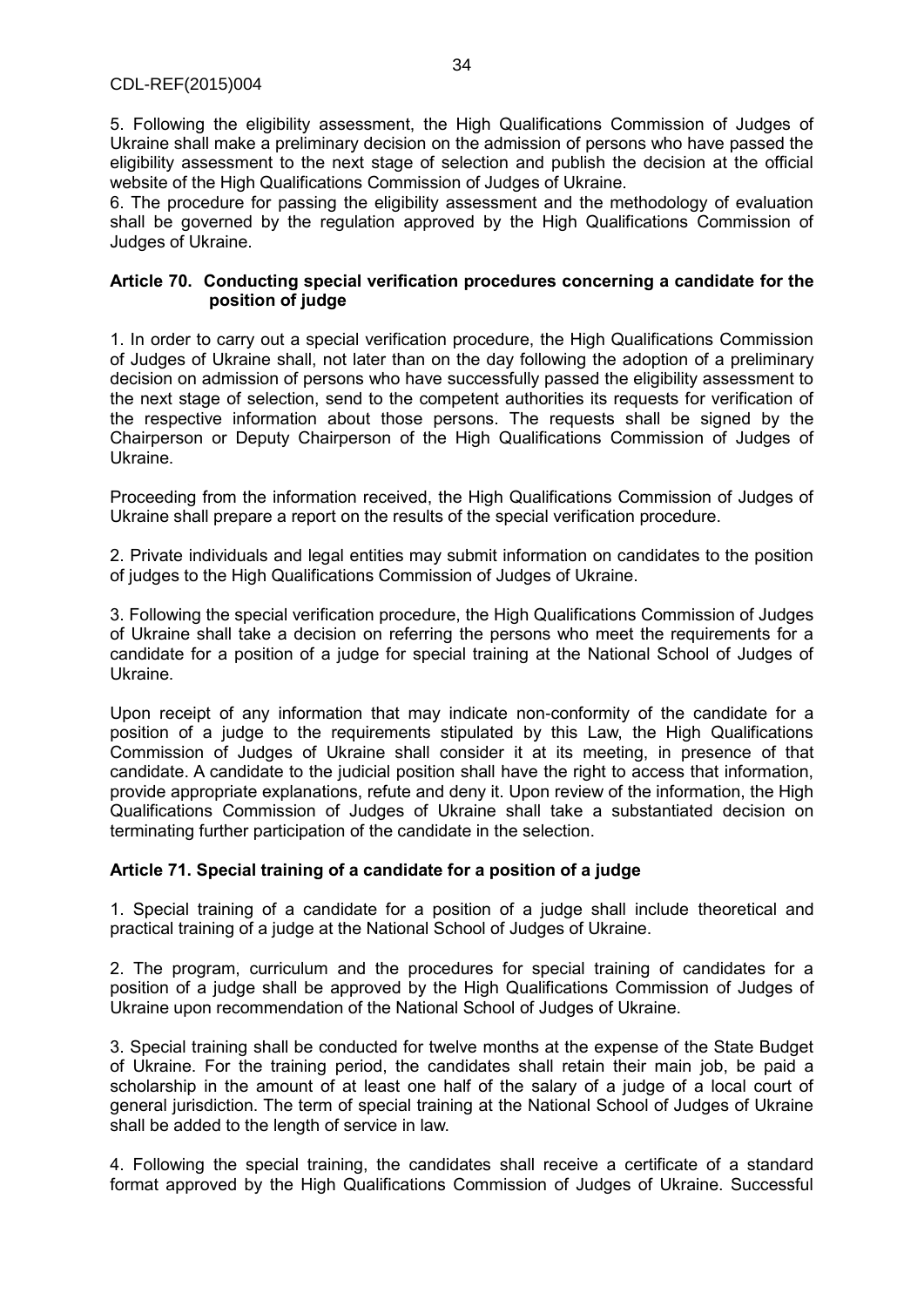completion of the training program shall be regarded as completion of the special training by the candidate.

5. The National School of Judges of Ukraine shall send materials on the candidates who have completed the special training to the High Qualifications Commission of Judges of Ukraine for undergoing an eligibility assessment.

6. In case a candidate for a position of a judge has deviated from the procedures for the special training that entailed their expulsion, suspension by a candidate of such training on their own initiative, failed completion for the special training by the candidate for a position of a judge, they shall be obligated to reimburse the funds spent on their training. Also, candidates for a position of a judge shall reimburse the funds spent on their special training in case they fail to come, without a valid reason, to undergo an eligibility assessment, or, within three years after the transfer to the reserve, have not submitted an application for participation in a contest to occupy a vacant position of a judge, or if they have been excluded from the reserve upon their request.

#### **Article 72. Qualification assessment**

1. The qualification assessment is an evaluation of a person who took training and expressed an intention to be recommended for appointment to a position of a judge.

2. The qualification assessment is aimed at identifying the level of theoretical knowledge and professional skills of a candidate to a position of a judge, including those gained in special training, and a degree of their preparedness to administering justice.

3. The qualification assessment shall be passed by a candidate for a position of a judge taking a written anonymous test and doing an anonymous written practical task to identify the level of knowledge and practical skills in application of law and the conduct of a court session.

4. The qualification assessment shall be conducted by the High Qualifications Commission of Judges of Ukraine in premises specially equipped for that purpose. The course of the qualification assessment shall be recorded by video and audio recording equipment. Mass media and representatives of trade unions and human rights organizations may be present at any stage of the assessment and evaluation of results.

5. The procedure for undergoing the qualification assessment and methods of the evaluation of candidates shall be established by regulation approved by the High Qualifications Commission of Judges of Ukraine.

6. The results of the qualification assessment shall be valid for three years upon the date of the assessment.

7. If a person has scored less than 75 percent of the maximum possible score in the qualification assessment, he/she shall be deemed as having failed the qualification assessment. A person who has failed the qualification assessment may be admitted to the repeated qualification assessment not earlier than one year thereafter. A person who has not passed the qualification assessment again may be admitted to the next assessment not earlier than two years thereafter.

8. The High Qualifications Commission of Judges of Ukraine shall rank the candidates for a position of a judge according to the points scored by the candidates in the qualification assessment. The ranking shall separately display points scored on the tasks that test the candidate's ability to be a judge by respective specializations. The High Qualifications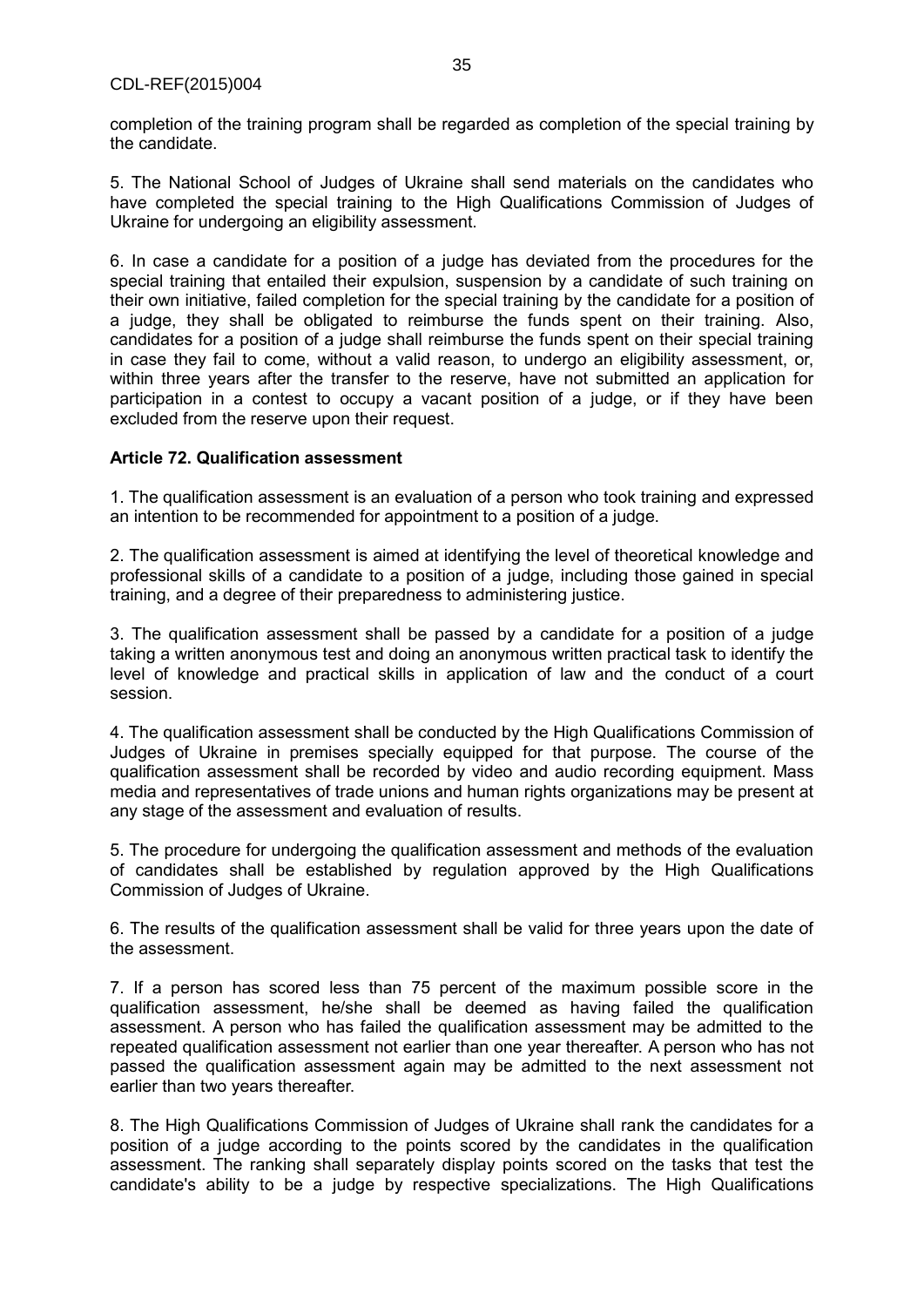Commission of Judges of Ukraine shall add to the reserve for filling the vacant judge positions those candidates who have scored at least 75 percent of the maximum possible score in the qualification assessment.

9. Information on the results of the qualification assessment and a candidate's place in the ranking for a position of a judge shall be publicly available and published at the official website of the High Qualifications Commission of Judges of Ukraine.

10. Violation of the procedure for the qualification assessment of a candidate for a position of a judge may be contested in the manner stipulated by the Code of Administrative Justice of Ukraine.

# **Article 73. Holding a contest to occupy a vacant position of a judge**

1. In order to hold a contest to occupy a vacant position of a judge, the High Qualifications Commission of Judges of Ukraine shall take a decision on its announcement, placement of relevant information on its website and publishing it in selected print media, not later than one month before the day of the contest. The general procedure for applying for the contest and its terms and conditions shall be determined by the High Qualifications Commission of Judges of Ukraine. Information about applying for participation in the contest by each applicant for a specific vacant position of a judge shall be published on the official website of the High Qualifications Commission of Judges of Ukraine.

2. The contest announcement shall indicate the name of the court where positions of judges are open, the number of such positions, terms and conditions of contest, its date, time and venue.

3. Candidates to a position of a judge who wish to participate in a contest for vacant positions, within the specified time period shall submit their written applications to the High Qualifications Commission of Judges of Ukraine.

4. The High Qualifications Commission of Judges of Ukraine shall hold a contest to fill the vacant positions of judges proceeding from the ranking of candidates based on the results of the qualification assessment conducted under the procedure of judge selection (for local courts) or qualification evaluation (for other courts). The contest is aimed at the selection to fill a position of a judge by a candidate who has the highest position among the participants. In case of identical ranking positions, preference shall be given to the candidate who scored more points for doing the practical task during the relevant assessment, which tested his/her ability to be a judge of the respective specialization or a judge in a court of the respective instance, and in case of an equal score — to the candidate who has a longer experience in Law.

5. Following the contest selection, the High Qualifications Commission of Judges of Ukraine shall send to the High Council of Justice, in accordance with the number of vacant positions of a judge, its recommendations on the appointment of candidates to judge positions.

6. In accordance with the recommendations given by the High Qualifications Commission of Judges of Ukraine, the High Judicial Council shall consider at its meeting the appointment of a candidate to a position of a judge and, in case of the positive decision, make a proposal to the President of Ukraine on the appointment of a candidate.

The High Council of Justice may refuse to submit a proposal to the President of Ukraine regarding appointment to a judge position solely on the grounds of violation of the statutory procedure for appointment to a position of a judge.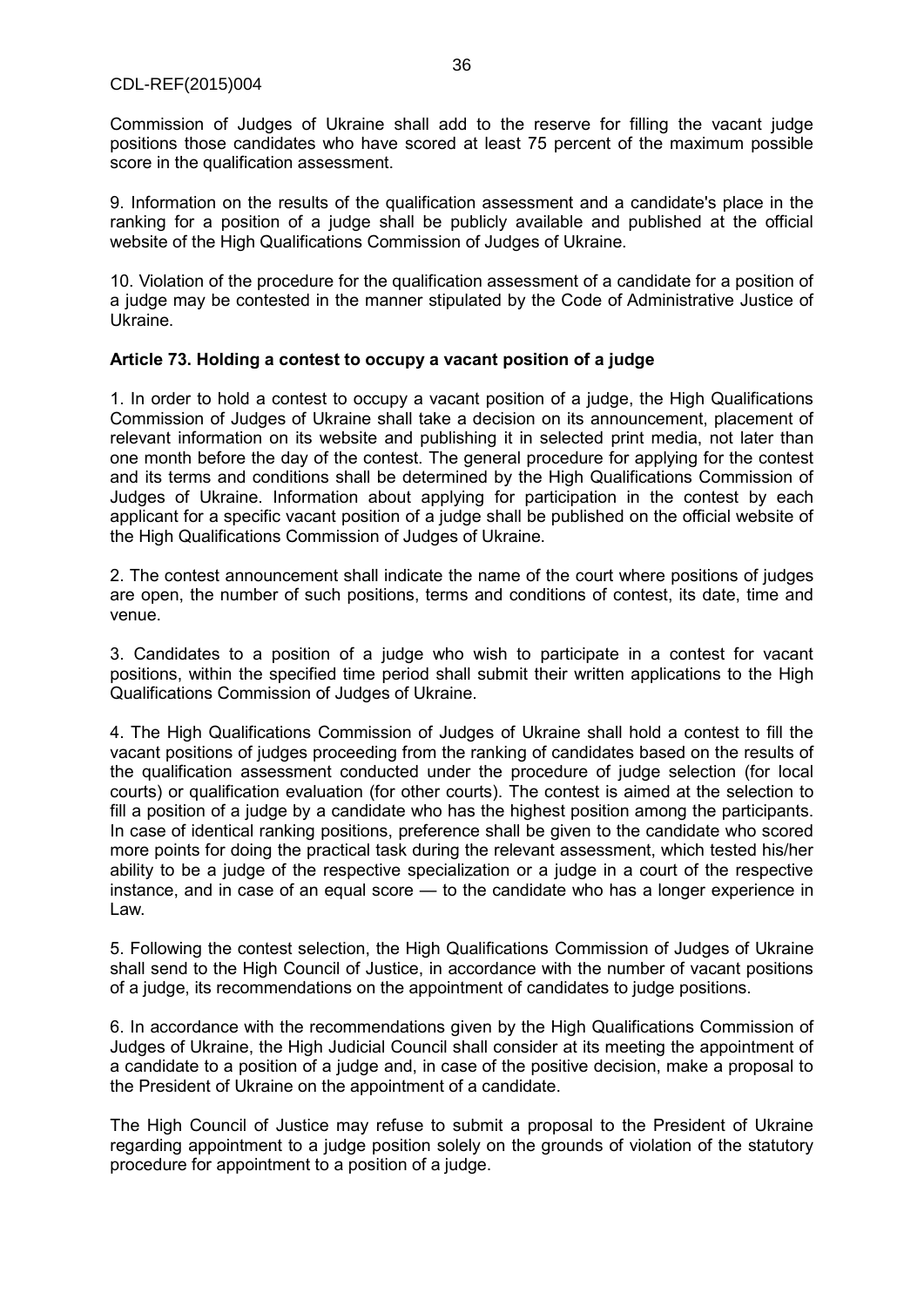In case of refusal to make the proposal to the President of Ukraine regarding appointment of a candidate to a judge position, the High Council of Justice shall take a substantiated decision that may be appealed to the High Administrative Court of Ukraine in the manner stipulated by the law.

Candidates for a position of a judge, whose applications for appointment to a position of a judge for the first time were declined by the High Council of Justice, may not be re-entered to the reserve without a new selection procedure.

#### **Article 74. Appointment to a position of a judge**

1. Appointment to a position of a judge shall be done by the President of Ukraine on the grounds and within the proposal of the High Council of Justice, without verification of the requirements for candidates for a position of a judge, established by this Law , and procedure for the selection of candidates for the position of a judge.

Any enquiries regarding a candidate for a position of a judge shall not prevent their appointment to a position of a judge. Facts stated in those enquiries may serve as grounds for the President of Ukraine to raise an issue with the competent authorities of conducting an inquiry into those facts following a procedure envisaged by law.

2. The President of Ukraine shall issue a decree on the appointment of a judge within thirty days of receipt of the proposal of the High Council of Justice.

#### **Article 75. Transfer of a judge to another court within the period of five years**

1. Within a five-year period a judge may be transferred to a position of a judge in another court by the President of Ukraine in the manner stipulated by this Law.

2. A transfer of a judge to a position of a judge in another court shall be carried out based upon the results of a contest for vacant positions of a judge conducted following the procedure stipulated by Article 73 of this Law.

In case of participation in a contest for the vacant position of a judge in another court of the same level, at the request of a judge the results of their previous qualification assessment or assessment under the procedure of qualification evaluation may be taken into account. The judge may undergo a relevant assessment in accordance with this Law (but not earlier than three years after the previous assessment).

In case of equal contest results, preference shall be given to the candidate who has a longer experience as a judge.

3. A transfer of a judge to a position of a judge to another court of the same level may be made without contest only in cases of reorganization, liquidation or termination of the court where that judge holds the position of a judge.

A transfer to a position of a judge of a lower level may be carried out if following the qualification evaluation the judge's capacity to administer justice of in court of the relevant level was not proven.

A transfer of a judge within a five-year period to another court as a disciplinary measure shall be done by the President upon request of proposal of a body that took the decision on bringing the judge to disciplinary liability.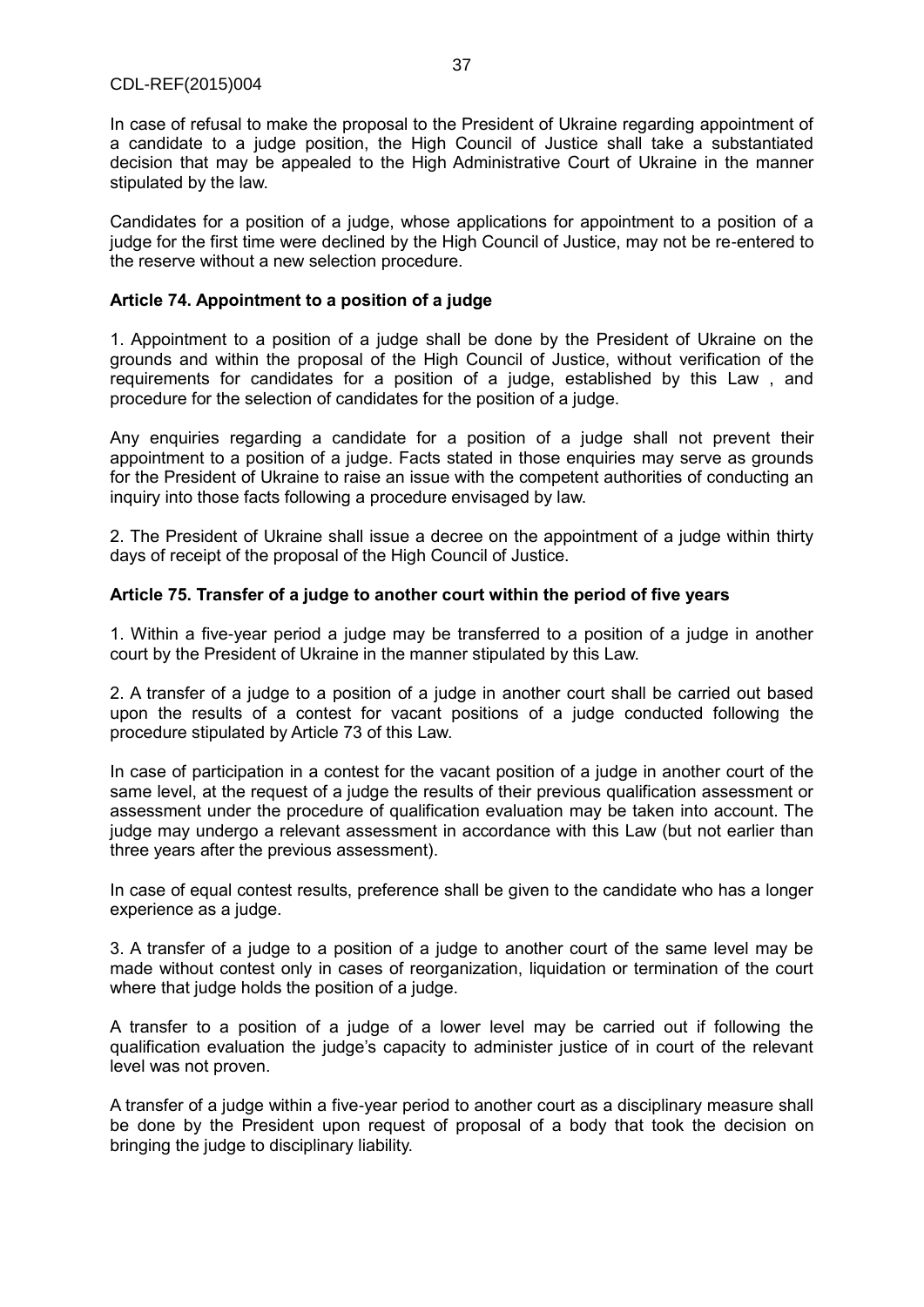#### **Chapter 3. Consideration of the matter of election to the position of a judge for an indefinite period**

#### **Article 76. The procedure of election to the position of a judge for an indefinite period**

1. A judge whose term of office is expiring, upon their request must be recommended by the High Qualifications Commission of Judges of Ukraine for their election by the Verkhovna Rada of Ukraine to a lifetime position of a judge, in the absence of any law-defined circumstances preventing that.

2. Election to the position of a judge for an indefinite period shall be done in accordance with the following procedure:

1) A candidate shall submit a written application to the High Qualifications Commission of Judges of Ukraine requesting to be recommended for election to a position of a judge for an indefinite period;

2) The High Qualifications Commission of Judges of Ukraine shall announce preparation of materials on a candidate for a position of a judge for an indefinite period on its official website and in the official mass media;

3) The High Qualifications Commission of Judges of Ukraine shall review the information on the candidate, examine their judicial dossier, take into account indicators of the candidate's consideration during their work as a judge and, in cases envisaged by this Law, the results of their qualification evaluation;

4) The High Qualifications Commission of Judges of Ukraine shall take a substantiated decision to recommend or refuse to recommend them for election as a judge for an indefinite time and, in case of recommendation, send the respective proposal to the Verkhovna Rada of Ukraine;

5) the Verkhovna Rada of Ukraine shall decide on the election of a candidate to a position of a judge for an indefinite period.

#### **Article 77. An address of a candidate for a position of a judge for an indefinite period to the High Qualifications Commission of Judges of Ukraine**

1. A candidate for a lifetime position of a judge shall, not later than six months before the expiration of the term of office of a judge, address the High Qualifications Commission of Judges of Ukraine with an application to recommend them to be elected to a position of a judge for an indefinite period.

2. An application to the High Qualifications Commission of Judges of Ukraine regarding recommendation for election to a lifetime position of a judge may also be submitted by a candidate who was dismissed from a position of a judge due to the end of the term for which they were appointed, and who did not previously address the High Qualifications Commission of Judges of Ukraine with an application for their election to the position of judge for an indefinite period, a candidate dismissed from the position of a judge upon submission of their voluntary resignation, or a candidate who was previously elected a judge for an indefinite period and dismissed at their own choice, within three years from the date of dismissal. The High Qualifications Commission of Judges of Ukraine may recommend such candidates for lifetime judge positions upon passing a relevant qualification evaluation.

The High Qualifications Commission of Judges of Ukraine may recommend a retired judge of the Constitutional Court of Ukraine for a lifetime position of a judge in the Supreme Court of Ukraine without undergoing any assessment based on the interview and the judge's dossier.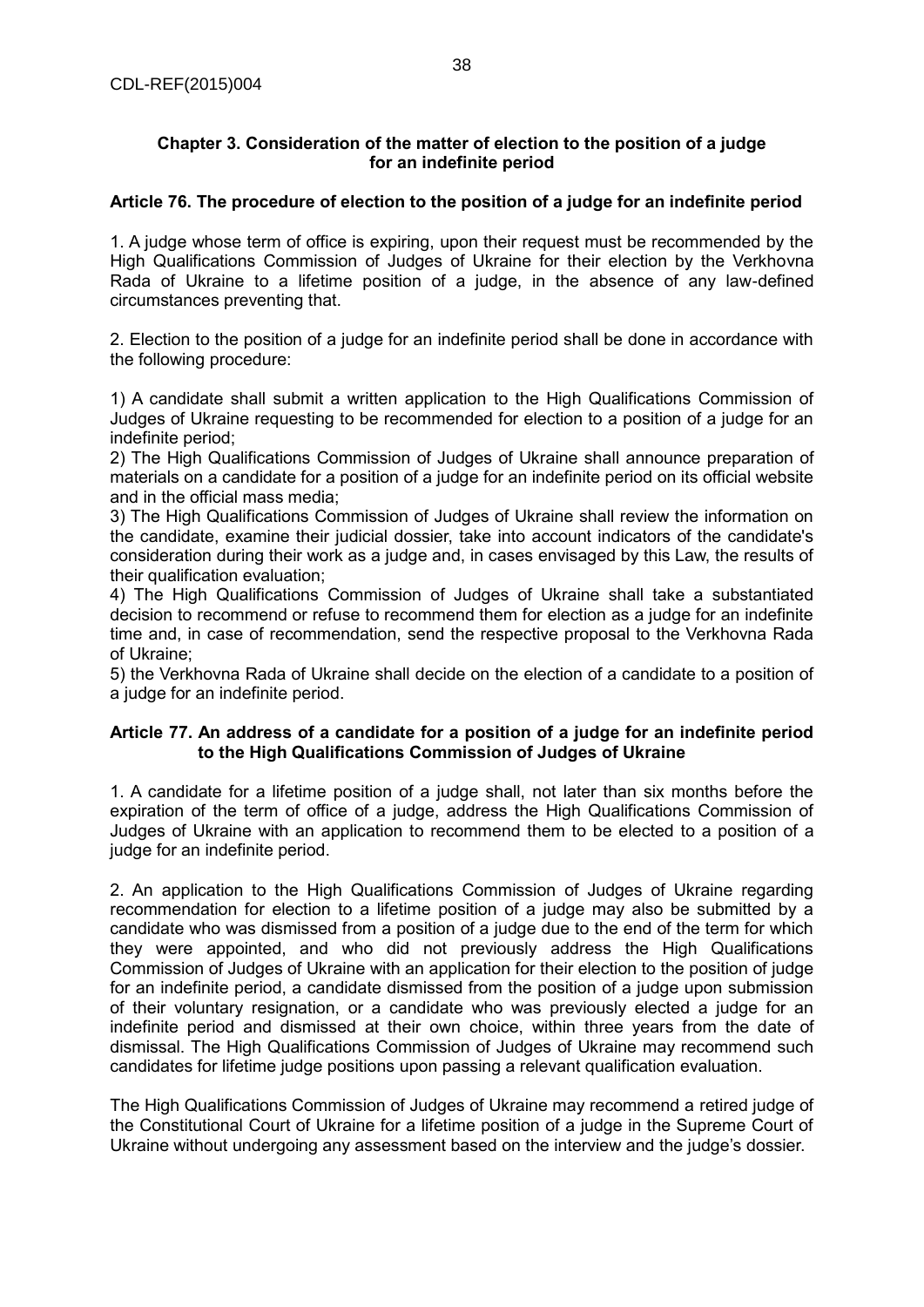3. A candidate whose period from the time of dismissal from the position of a judge exceeds the period specified in part two of this Article may be recommended by the High Qualifications Commission of Judges of Ukraine for election to a position of a judge for an indefinite period after undergoing the qualification assessment in accordance with this Law.

4. To participate in the selection, a candidate for election as judge for an indefinite period shall submit:

1) written application on the recommendation of the candidate for election as a judge for an indefinite period;

2) copy of the passport of a citizen of Ukraine;

3) personal data form of a candidate for a position of a judge for an indefinite period containing information about them;

4) copies of diplomas in Law (with appendices) issued by universities in Ukraine, copies of diplomas in Law issued by foreign universities, along with copies of documents confirming recognition of such universities in Ukraine, as well as copies of documents confirming academic degree (if available);

5) copy of the decision on results of the qualification evaluation;

6) extract from the employment record book attesting the work experience as a judge;

7) medical institution certificate on the candidate's health status with a conclusion regarding their suitability to work on a position related to execution of governmental functions;

8) declaration of a person authorized to perform functions of governmental or local selfgovernment official, in accordance with the procedures stipulated by the Anti-Corruption Law; 9) written consent to the collection, storage, processing and use of information on the candidate for the purposes of evaluation their readiness to work on the position of a judge for an indefinite period;

10) application for the verification envisaged by the Law of Ukraine on Purge of State Public Authorities.

The form and content of the application to participate in the selection of candidates for a position of a judge for an indefinite period and of the personal details form of candidates for a position of a judge for an indefinite period shall be approved by the High Qualifications Commission of Judges of Ukraine and posted at its official website.

5. Any documents not expressly specified in this Article may not be requested from the candidate.

#### **Article 78. Procedure for consideration of election of a candidate to a position of judge for a lifetime by the High Qualifications Commission of Judges of Ukraine**

1. The High Qualifications Commission of Judges of Ukraine shall announce preparation of materials regarding a candidate for a position of a judge for an indefinite period at the official website of the judicial authorities not later than on the next business day upon the delivery of the candidate's application.

2. The High Qualifications Commission of Judges of Ukraine shall consider the matter of election of a candidate to a position of judge for an indefinite period not later than two months before the expiry of their term of office as a judge.

3. The High Qualifications Commission of Judges of Ukraine shall verify compliance by the candidate for a position of a judge for an indefinite period with the requirements of Article 127 of the Constitution of Ukraine, and Articles 54, 65 of this Law.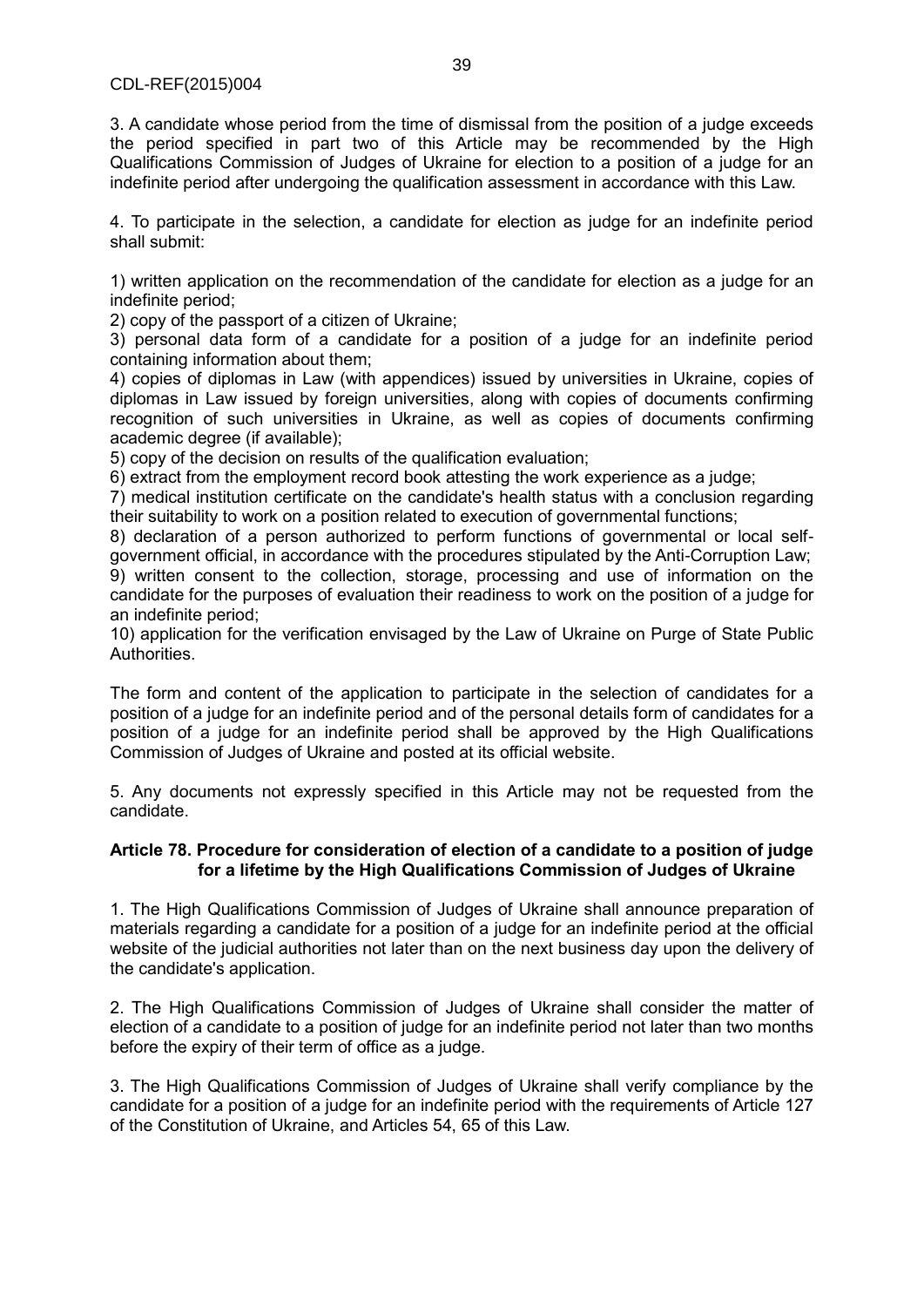4. A candidate whose election to a position of a judge for an indefinite period is being considered, shall be entitled to access information about their activities, enquiries of the High Qualifications Commission of Judges of Ukraine and the responses to them.

Article 79. The decision to recommend or refuse to recommend a candidate for election to a position of a judge for an indefinite period

1. The decision to recommend or refuse to recommend a candidate for election to a position of a judge for an indefinite period shall be taken at an open meeting of the High Qualifications Commission of Judges of Ukraine in presence of the candidate, in a manner stipulated by the Rules of Procedure of the High Qualifications Commission of Judges of Ukraine, and announced immediately after it has been taken. The meeting of the High Qualifications Commission of Judges of Ukraine may be attended by any interested persons and mass media.

2. The decision of the High Qualifications Commission of Judges of Ukraine to refuse to recommend a candidate for election to a position of a judge for an indefinite period in the event of failure by the High Qualifications Commission of Judges of Ukraine to adhere to the procedure for election to a position of a judge for an indefinite period may be appealed in court in a manner stipulated by law.

3. Proceeding from the decision not to recommend a candidate for election to a position of a judge for an indefinite period, taken by the High Qualifications Commission of Judges of Ukraine (if not challenged or if upheld by a court), the High Council of Justice shall submit a proposal to the President of Ukraine regarding dismissal of that candidate from the position of a judge.

#### **Article 80. Proposal for election of a candidate for a position of a judge for an indefinite period**

1. The proposal of the High Qualifications Commission of Judges of Ukraine and its decision on the recommendation for election of a candidate to a position of a judge for an indefinite period shall be sent to the Verkhovna Rada of Ukraine not later than one month before the expiry of the candidate's term in office as a judge.

2. The proposal shall indicate the family name, personal name and patronymic of the candidate and the title of the court to which the candidate is proposed to be elected.

Article 81. Consideration and passing of the decision by the Verkhovna Rada of Ukraine on election of a candidate to a position of a judge for an indefinite period

1. The procedures of consideration and passing of the decision by the Verkhovna Rada of Ukraine on election of a candidate to a position of a judge for an indefinite period shall be stipulated by this Law and the Rules of Procedure of the Verkhovna Rada of Ukraine.

2. In case a candidate to the position of a judge for an indefinite period has not been elected, the High Council of Justice shall motion for the removal of the candidate from the position of a judge due to expiry of the term for which they were appointed.

## **Article 82. Transfer of a judge elected for an indefinite period to another court**

1. The transfer of a judge elected for an indefinite period to another court of the same level and specialization shall be done by the President of Ukraine proceeding from the results of the contest for the vacant position of a judge as envisaged by Article 73 of this Law, and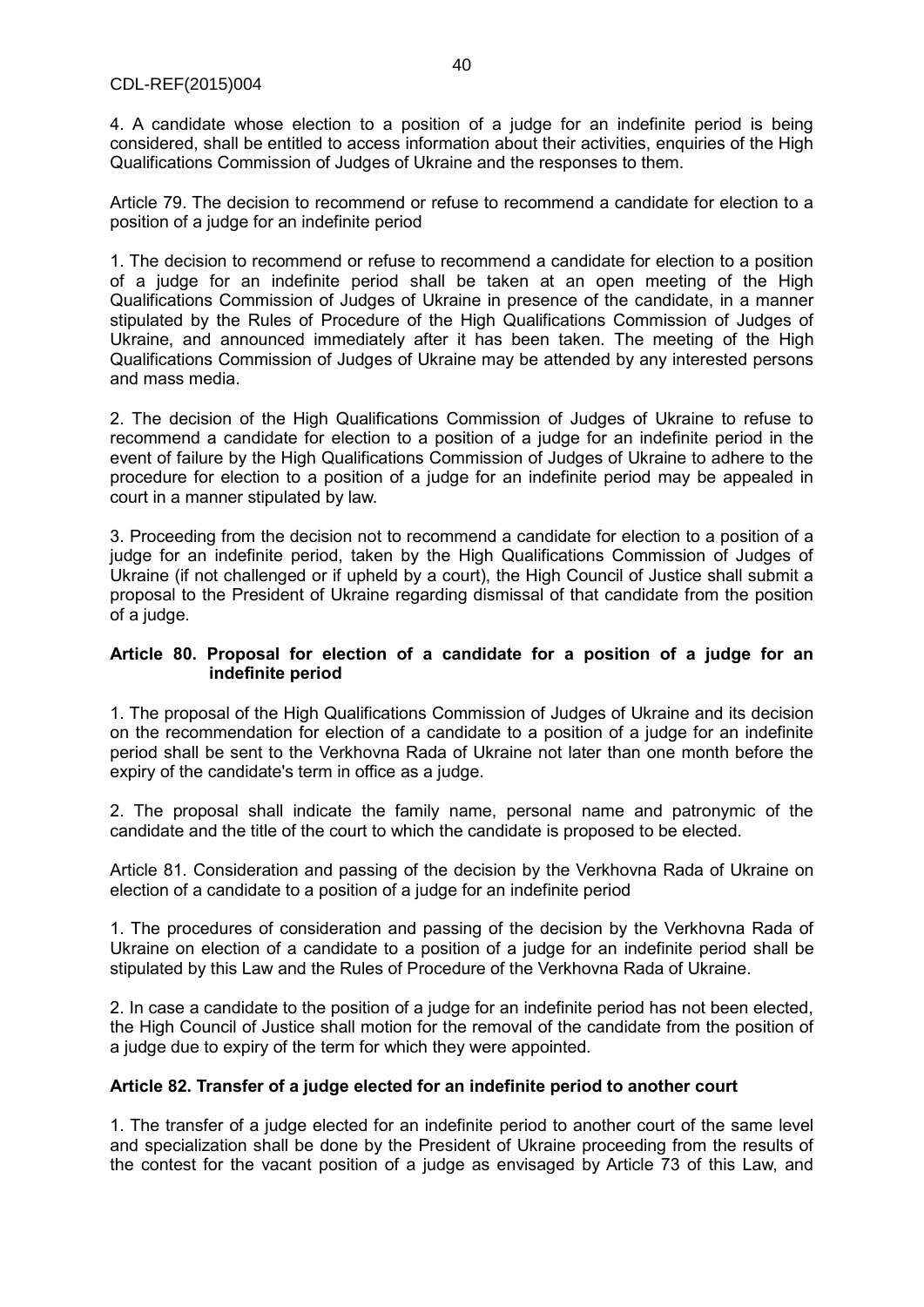based on the decision of the High Qualifications Commission of Judges of Ukraine, except for cases envisaged in parts two and three of this Article.

The Verkhovna Rada of Ukraine shall transfer a judge elected for a lifetime position to a court of a different level with the same or any other judicial specialization following the competition for filling a vacant position of judge envisaged in Article 73 of this Law and based upon the decision of the High Qualifications Commission of Judges of Ukraine, unless otherwise contemplated by parts two and three of this Article.

2. The transfer of a judge elected for an indefinite period to another court of the same level may be done by the President of Ukraine without contest only in case of reorganization, liquidation or termination of the court, where a judge holds the position of judge.

3. The transfer of a judge elected for an indefinite period to another court of the same level as a disciplinary measure shall be done by the Verkhovna Rada of Ukraine upon a proposal or motion by a body that decided to bring the judge to disciplinary liability.

## **Section V. QUALIFICATION LEVEL OF A JUDGE**

## **Chapter 1. Qualification evaluation of judges**

## **Article 83. Objectives of, and grounds for the qualification evaluation**

1. Qualification evaluation shall be conducted by the High Qualifications Commission of Judges of Ukraine and shall be aimed at the definition of the professional level of a judge. Qualification evaluation is aimed at:

1) verification of ability of the judge to administer justice in a court of the relevant level; 2) confirmation of the judge's professional level that makes him/her eligible for a lifetime appointment as a judge.

Qualification evaluation shall be is based on objective criteria, and shall be carried out in a transparent manner and with account to the merits, qualifications and integrity of a judge, his/her abilities and work performance, including qualitative and quantitative indicators of performance.

2. The criteria for the qualification evaluation shall be as follows: professional competence (knowledge of law, ability to conduct a court session and pass decisions), personal competence (ability to cope with the given volume of work, self-organization), social competence (equability of mind, stress resistance, communication skills) and the ability to improve their professional level and to administer justice in a court of the respective level.

3. Grounds for qualification evaluation of a judge shall be as follows:

1) An application by a judge requesting a verification of his/her ability to administer justice in a court of the respective level;

2) application for qualification evaluation of the candidate for a lifetime appointment to a position of judge;

3) decision by the High Qualifications Commission of Judges of Ukraine on the appointment of a qualification evaluation of a judge in connection with a disciplinary sanction as envisaged by this Law.

4. The procedure and methodology for qualification evaluation of the judge shall be defined by the High Qualifications Commission of Judges of Ukraine in consultation with the Council of Judges of Ukraine.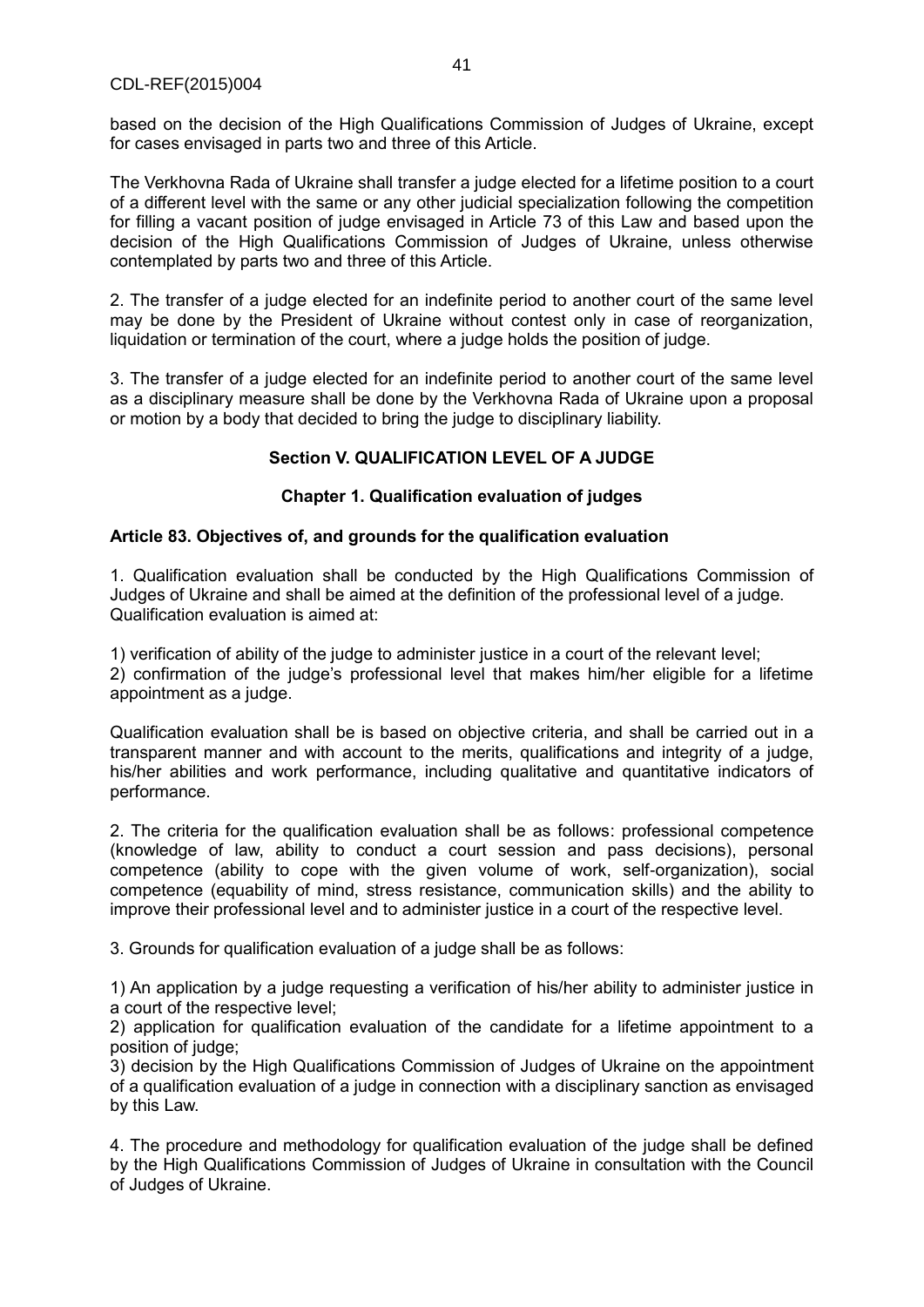#### **Article 84. Qualification evaluation procedure**

1. Qualification evaluation of a judge shall be conducted by the High Qualifications Commission of Judges of Ukraine within two months upon receipt of the respective written application of the judge, unless the qualification evaluation is initiated by the decision of the High Qualifications Commission of Judges of Ukraine in connection with a disciplinary sanction.

2. Based on the results of the qualification evaluation, the High Qualifications Commission of Judges of Ukraine shall issue a substantiated conclusion which shall be used as the basis for one of the decisions envisaged in this Law.

Regardless of the decision taken, a judge may address the High Qualifications Commission of Judges of Ukraine with the respective application to conduct his/her qualification evaluation not earlier than one year upon the decision by the Commission, based on the results of his/her most recent evaluation.

3. Qualification evaluation shall be conducted publicly, in presence of a judge who is being evaluated, and any interested persons. Representatives of the respective bodies of judicial self-government may be present during the consideration of matters related to the judge's qualification evaluation.

#### **Article 85. Stages of qualification evaluation**

1. Qualification evaluation shall comprise of the following stages:

- 1) undergoing of an assessment by the judge;
- 2) review of the judge's dossier and interview.

2. The assessment shall be conducted by way of a written anonymous test and performance of a practical task to identify the level of knowledge and practical skills law application, and ability to administer justice in court of the relevant instance and specialization.

The assessment procedure and evaluation methodology shall be defined by regulation approved by the High Qualifications Commission of Judges of Ukraine in consultation with the Council of Judges of Ukraine.

Test questions and practical tasks for the assessment of judges shall be prepared with account to the principles of instance hierarchy and specialization.

The High Qualifications Commission of Judges of Ukraine shall ensure the transparency of the assessment. Any interested persons may be present at any stage of the examination and in the course of evaluation of the results.

3. A dossier of a judge must contain the following information:

1) copies of all statements of the judge related to his/her carrier and any documents attached thereto;

2) copies of all decisions made in connection with the judge by the High Qualifications Commission of Judges, High Council of Judges, President of Ukraine, and Verkhovna Rada of Ukraine;

3) information about the judge's participation in competitions for filling any vacant judge's positions;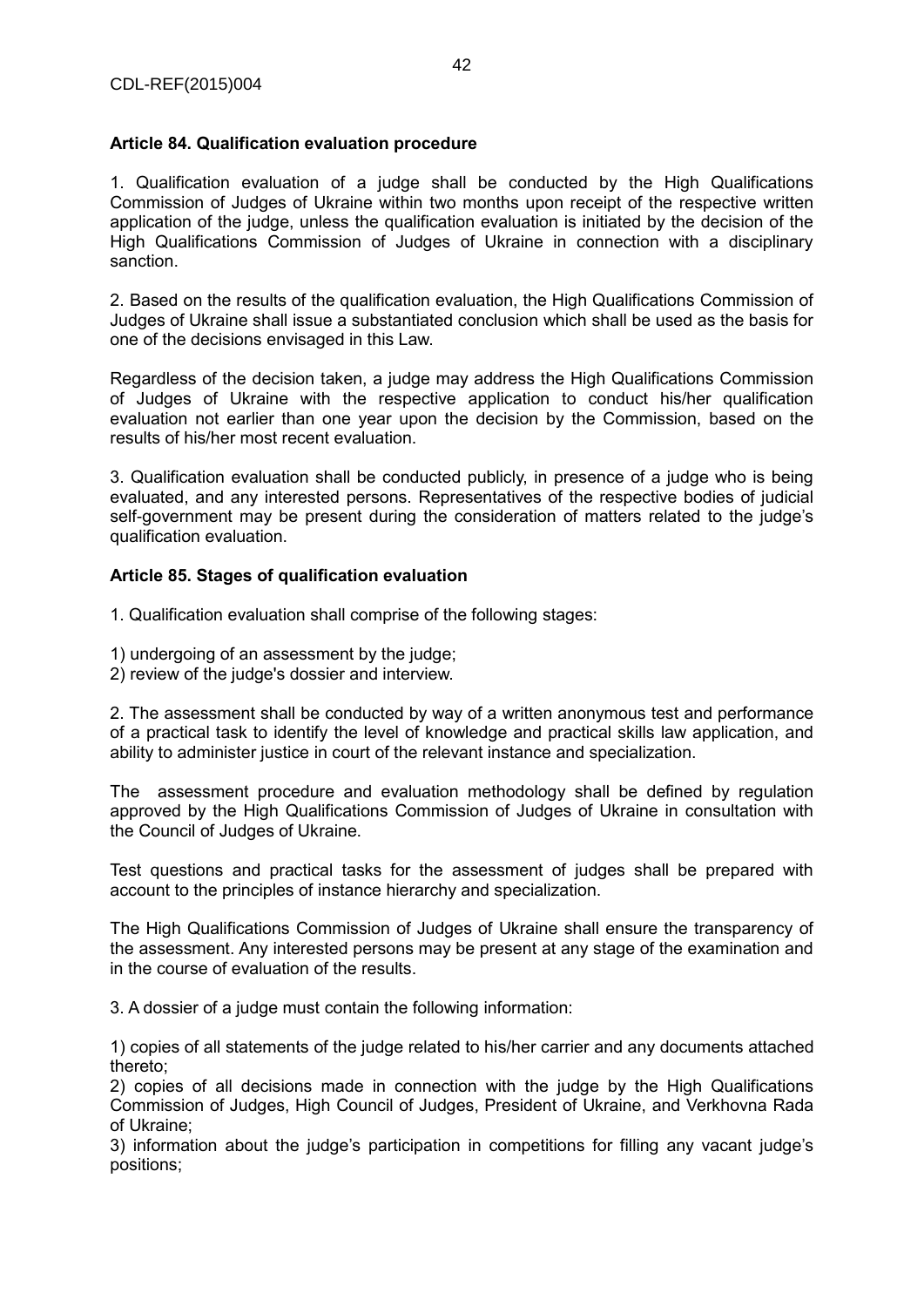4) information about the results of taking by the judge of any special courses for candidate judges or judge training courses at the National School of Judges of Ukraine while holding the office;

5) information about the results of qualification evaluation of the judge and regular evaluation of the judge during his/her term in the office;

6) information about any lecturing activity at the National School of Judges of Ukraine;

7) information about any administrative positions held by the judge, including copies of decisions on appointment to and dismissal from these positions;

8) information about the judge's election to bodies of judicial self-governance, High Qualifications Commission of Judges, and High Council of Justice;

9) information about the efficiency of the justice administration by the judge, namely:

a) total number of cases considered;

b) number of cancelled court decisions and the reasons for their cancellation;

c) existence and number of decisions that gave grounds to issuance of resolutions by international judicial institutions and other organizations that established violation by Ukraine of its international legal obligations;

d) number of modified court decisions and reasons for their modification;

e) observance of time limits for consideration of cases;

f) average duration of a preparation of a substantiated decision text;

g) judicial workload compared with other judges in the respective court and region,

with account to the instance hierarchy, specialization of the court and the judge;

10) information about the disciplinary responsibility of the judge, including:

a) number of complaints against any actions of the judge;

b) number of disciplinary measures and results of such measures;

11) information about the judge's compliance with ethical and anti-corruption criteria, namely: a) correspondence between the expenditures and property of the judge and members of their family, as well as any affiliated persons, and the declared incomes, including copies of relevant declarations submitted by the judge under the anti-corruption laws; b) other information related to compliance with the requirements of anti-corruption laws;

c) information related to the judge's observance of the judicial ethics rules;

The High Qualifications Commission of Judges of Ukraine shall procure keeping of the judge's dossier on the basis of the relevant regulation approved by the Council of Judges of Ukraine. Such regulation may envisage electronic form of the judge's dossier.

4. The interview shall be in form of discussion of the results of the review of the judge's dossier.

Article 86. Decision of the High Qualifications Commission of Judges of Ukraine

1. The High Qualifications Commission of Judges of Ukraine, proceeding from a substantiated conclusion, shall pass a decision on the following:

1) confirmation or non-confirmation of the judge's ability to administer justice;

2) recommendation or a refusal to recommend the judge for a lifetime judge position.

2. A judge who disagrees with the decision of the High Qualifications Commission of Judges of Ukraine about his/her qualification evaluation may contest the decision in the manner stipulated by the Code of Administrative Justice of Ukraine.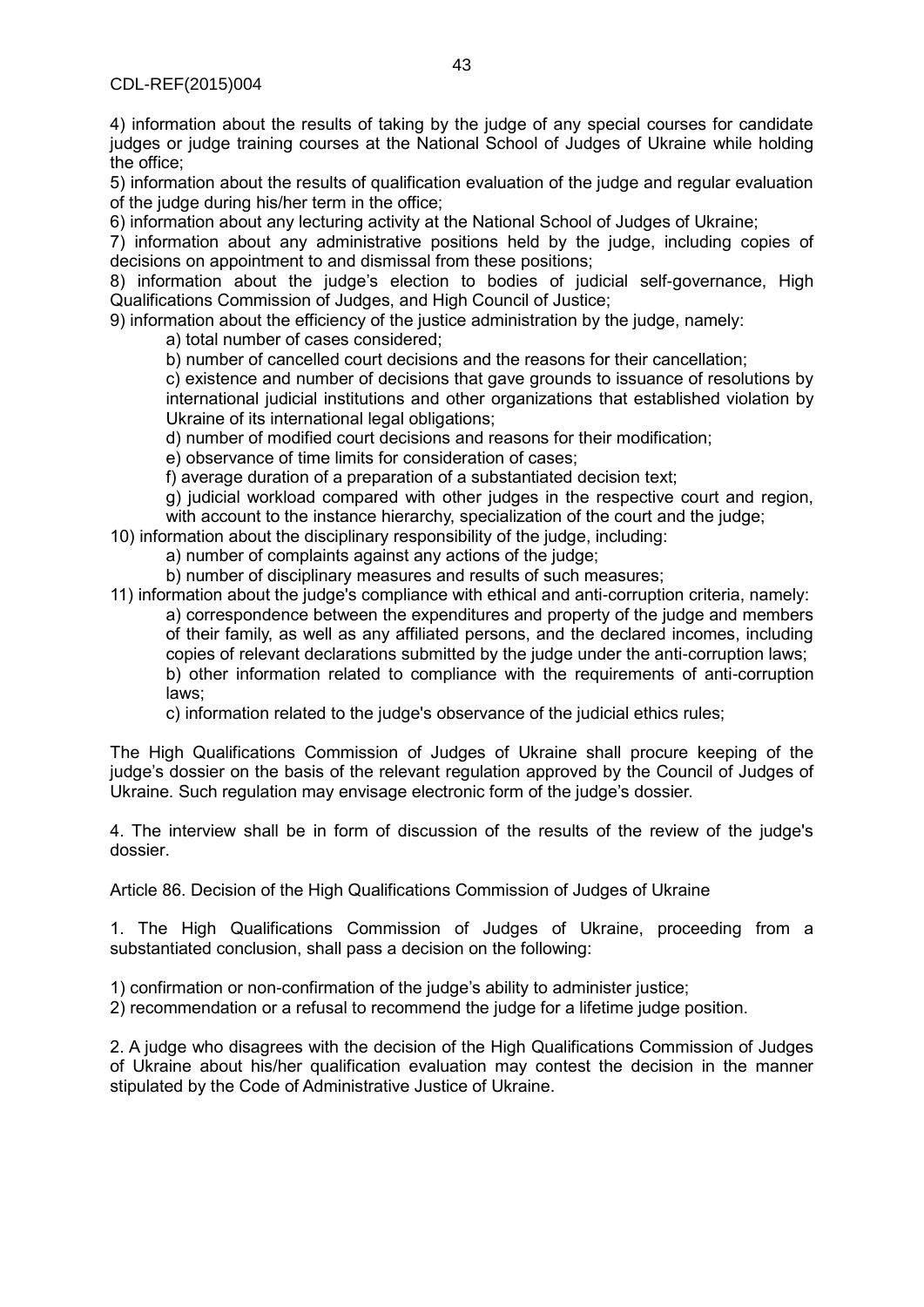# **Chapter 2. Training and regular evaluation of judges**

## **Article 87. On-site training of judges**

1. Judges shall take on-site training at the National School of Judges of Ukraine.

2. A judge appointed to the position of judge for the first time shall take onsite training on annual basis. Such training shall be at least 30 academic hours per year.

3. A judge appointed to the position for a lifetime shall take an onsite training at least once every three years. Such training shall be at least 40 academic hours in every three years of holding the position of judge.

4. The National School of Judges of Ukraine shall provide onsite training for judges as required to improve their knowledge, skills and abilities depending on the experience, level and specialization of their courts, taking into account their individual needs.

With this purpose, the National School of Judges shall organize trainings that are mandatory as part of the training course, and trainings that a judge may choose as an option depending on his/her needs.

## **Article 88. Objectives and procedure for regulatory assessment of judge**

1. Regulatory evaluation of the judge during his/her term in the office is aimed at identification of the judge's individual needs in improvement and incentives for maintaining his/her qualification at the proper level and for professional growth.

2. The regulatory evaluation of judge shall be conducted by:

1) lecturers (trainers) of the National School of Judges of Ukraine based on the results of training and completion of a questionnaire;

2) other judges of the relevant court by offering to fill in a questionnaire;

3) the judge himself/herself by filling in a self-estimation questionnaire;

4) public associations by independent evaluation of the judge's work in court sessions.

3. Upon completion of every training course, the lecturer (trainer) shall fill in the judge evaluation questionnaire including:

1) grade of:

a) the judge's knowledge, skills and abilities gained in the training course;

b) accuracy and timeliness of performance of tasks;

c) analytical abilities and ability to assess information;

d) team playing (negotiating skills, team working, working under pressure etc);

e) communication skills (document execution skills, oral skills);

f) strong points of the judge;

2) recommendations of the judge on areas for self-improvement or need in additional training.

4. The National School of Judges of Ukraine shall provide the questionnaire to the judge for review not later than five days upon completion of the relevant training course. The judge may provide his/her objections to the evaluation results within ten days upon receiving the questionnaire. Having reviewed the objections, the lecturer (trainer) may complete a new evaluation questionnaire within five days. The judge's evaluation questionnaire upon completion of each training course, judge's objections to the evaluation results and revised evaluation questionnaire shall be included into the judge's dossier.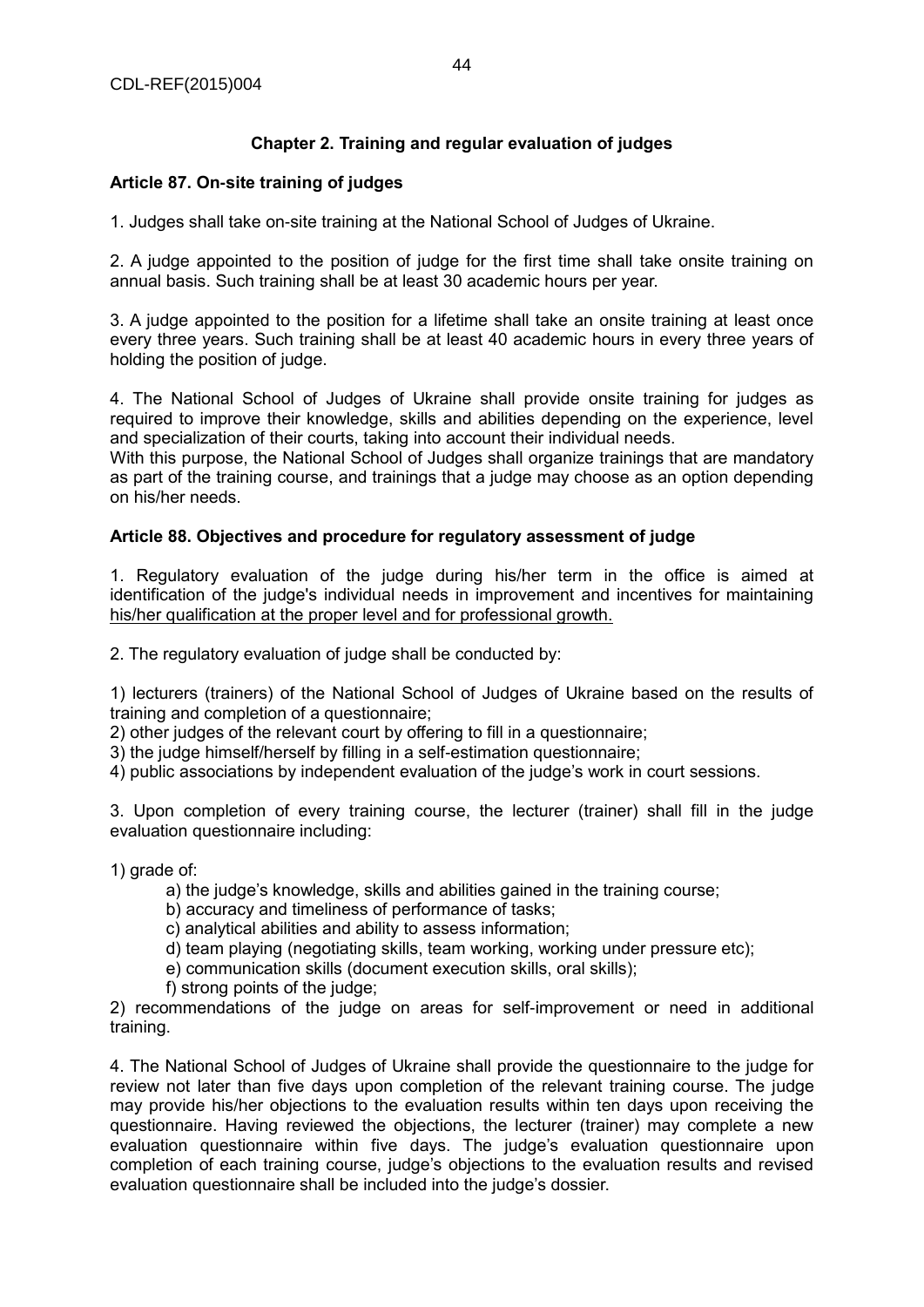7. Public associations may organize independent evaluation of the judge's work in open court sessions. Results of independent evaluation of the judge's work in a court session shall be recorded in the questionnaire that includes such information as duration of the trial, observance of the judicial rules and respect to rights of the trial participants by the judge, communication culture, level of the judge's impartiality, level of satisfaction of the trial's participants with the judge's conduct, objections to the trial conduct and other information. The completed questionnaire of independent evaluation of the judge's work in court session shall be attached to the judge's dossier.

8. Procedure and methodology of the judge's evaluation and self-estimation shall be approved by the High Qualifications Commission of Judges in consultations with the Council of Judges of Ukraine.

#### **Article 89. Importance of regular evaluation**

1. Results of regular evaluationshall be taken into consideration for making a decision in connection with the judge's appointment for a lifetime and for competition for vacancy filling in the relevant court.

## **Chapter 3. National School of Judges of Ukraine**

#### **Article 90. Status and structure of the National School of Judges of Ukraine**

1. The National School of Judges of Ukraine is a state institution with a special status, engaged in training of qualified staffs for the judicial system and carrying out research. The National School of Judges of Ukraine shall not be subject to legislation on higher education.

2. The National School of Judges of Ukraine formed by the High Qualifications Commission of Judges of Ukraine and operates in accordance with this law and statute, approved by the High Qualifications Commission of Judges of Ukraine.

3. The National School of Judges of Ukraine shall be headed by the president, appointed and dismissed by the High Qualifications Commission of Judges of Ukraine. Vice-presidents of the National School of Judges of Ukraine shall be appointed and dismissed by the High Qualifications Commission of Judges of Ukraine upon proposal of the President of the National School of Judges of Ukraine. President of the National School of Judges of Ukraine shall submit proposals to the High Qualifications Commission of Judges of Ukraine regarding candidates to the vacant positions of the respective Vice Presidents.

4. Salary, social and pension allowance of the staff of the National School of Judges of Ukraine may not be less than in relevant categories of governmental officials employed with central executive bodies.

5. The National School of Judges of Ukraine shall be a legal entity, have a seal with the State Emblem of Ukraine and its designation, maintain its own balance sheet and have accounts with the State Treasury Office of Ukraine and may have regional offices.

## **Article 91. Objectives of the National School of Judges of Ukraine**

1. The National School of Judges of Ukraine shall:

1) provide special training for candidates to a position of a judge;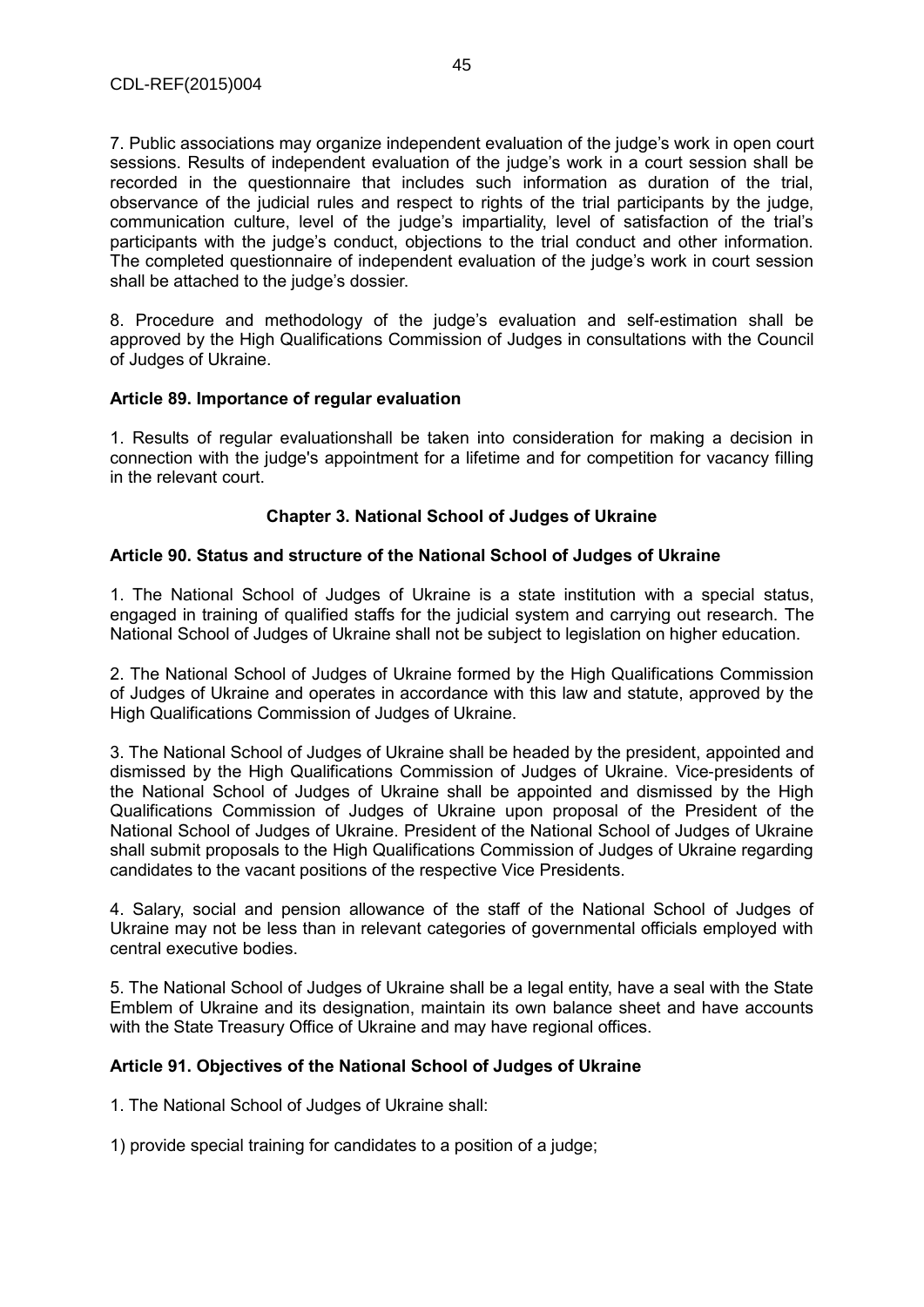2) provide training for judges:

- a) appointed judge for the first time;
- b) elected to a position of a judge for a lifetime;
- c) appointed to administrative positions in courts;

3) provide regular judicial training aimed at qualification upgrade;

4) conduct training courses defined by a disciplinary body for recurrent training for judges suspended from the administration of justice;

5) provide training and recurrent training of court staff;

6) conduct research on matters of judicial practice improvement;

7) study international experience of the organization of judiciary practice;

8) provide scientific and methodology support for activities by courts of general jurisdiction, the High Qualifications Commission of Judges of Ukraine and the High Council of Justice.

## **Section VI. DISCIPLINARY RESPONSIBILITY OF JUDGES**

#### **Chapter 1. Grounds and procedure for application of disciplinary measures to a judge**

#### **Article 92. Grounds for disciplinary responsibility of a judge**

1. A judge may be brought to disciplinary responsibility in disciplinary proceedings for the following reasons:

1) intentional or caused by negligence:

a) illegitimate denial of access to justice (including illegitimate refusal to accept a claim on the merits, an appeal, cassation claim, etc.) or other substantial procedural violations in the administration of justice that made it impossible for participants of a trial to exercise their procedural rights granted to them and perform procedural obligations, or caused violations of the rules of jurisdiction or admissibility of a case;

b) failure to specify in the judgment of grounds for sustaining or rejection of parties' arguments on the merits;

c) violation of principles of transparency and openness of the trial;

d) violation of the principles of equality of all participants in a trial before the law and the court, contention principles of parties and freedom in provision to the court of their evidence and in proving their strength to the court;

e) failure to protect the accused party's right to defence, obstructing rights of other participants in a trial;

f) violation of the rules for challenge (self-disqualification);

2) unreasonable delay or failure to take action by a judge to consider an application, complaint or case within the time limits stipulated by law; delays in provision of a substantiated judgment; failure by the judge to provide a copy of the judgment for its entry in the Unified State Register of judgments;

3) systematic or gross single violation of judicial ethics rules that undermine the authority of justice, including the display of disrespect in the process of administration of justice towards other judges, lawyers, experts, witnesses and other participants in a trial;

4) intentional, or caused by obvious negligence, violation of human rights and fundamental freedoms permitted by the judge who participated in making the judgment;

5) disclosure by a judge of secrets protected by law, including secrecy of deliberations or information that became known to the judge during the hearing in camera;

6) the judge's failure to notify bodies of judicial self-government or law-enforcement agencies of any cases of interference in the work of the judge related to the administration of justice, including being addressed by trial participants or other persons, such as persons authorized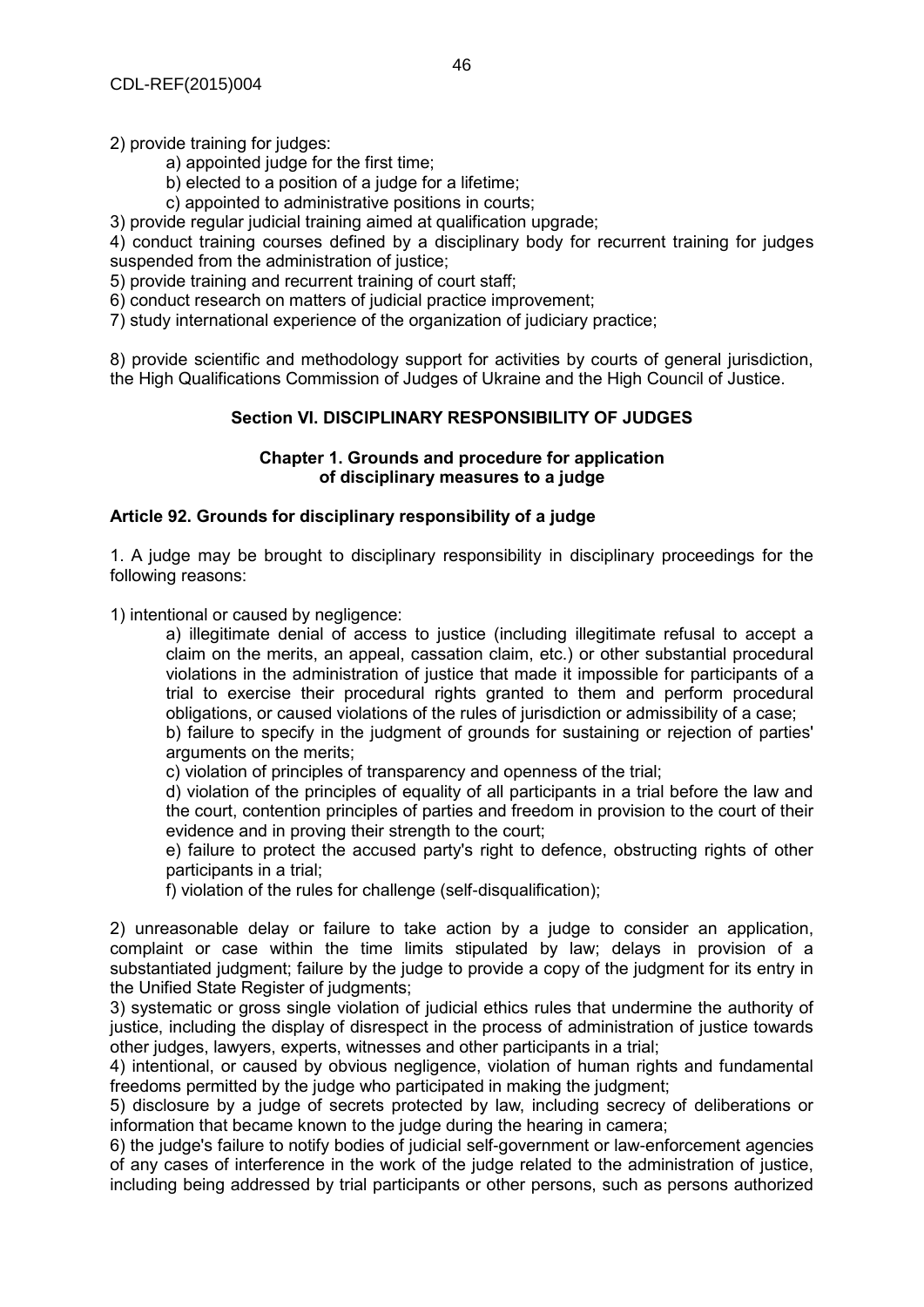to perform state functions, regarding specific cases under consideration by the judge, if such address occurred in a manner different from those envisaged by procedural laws, within five days after they became aware of such a case;

7) failure to notify, or late notification of the Council of Judges of Ukraine of real or potential conflict of interest of the judge (except where a conflict of interest is regulated in the manner stipulated by the procedural law);

8) interference with the administration of justice by other judges;

9) failure to submit, or late submission for publication of the declaration of a person authorized to perform functions of the state or local self-government, in a manner stipulated by laws on prevention of corruption;

10) provision in the declaration of a person authorized to perform functions of the state or local self-government, of false information or intentional failure to provide information contemplated by law;

11) use of the status of a judge with the aim of gaining, by them or by any third party, of material or other benefits, if such offence does not contain elements of a crime or a criminal offence;

12) malpractice by a judge, including expenditures by the judge or members of his/her family in excess of incomes of the judge and his/her family; detection of a discrepancy between the judge's lifestyle and the declared profits;

13) failure to provide information, or deliberate provision of false information to a legitimate request by a member of the High Qualifications Commission of Judges of Ukraine and/ or member of the High Council of Justice;

14) declaring the judge guilty of a corruption offense or an offense related to corruption, in cases specified by law.

2. Cancellation or modification of a judgment shall not entail disciplinary responsibility of judges who were involved in its passing, except in cases when such was caused by wilful violation of law or improper execution of duties.

## **Article 93. Disciplinary proceedings against a judge**

1. Disciplinary proceedings are a procedure for consideration of a request to establish circumstances that may serve as grounds for disciplinary responsibility of a judge.

2. Any person has the right to file a complaint (petition) regarding conduct of a judge that may result in disciplinary responsibility of a judge. Citizens exercise the said right personally or through a counsel, legal entities through an attorney, governmental bodies and local selfgovernance bodies — through their representatives.

An attorney or a prosecutor shall be obligated to verify facts that can entail disciplinary responsibility of a judge, before filing the respective complaint (petition). An attorney or a prosecutor shall be obligated to refuse to file a complaint (petition) regarding conduct of a judge in existence of a conflict of interest, and in case when a lawyer or a prosecutor are a party to the trial involving a judge whose conduct is the subject matter of the respective petition.

3. The complaint (petition) regarding conduct of a judge that may entail disciplinary responsibility of the judge shall be submitted in writing and must contain the following information:

1) family name, given name and patronymic (designation) of the claimant, his/her place of residence (stay) or location, postal code, contact details;

2) family name, given name and patronymic and the title of the judge(s) whose actions are the subject matter of the complaint;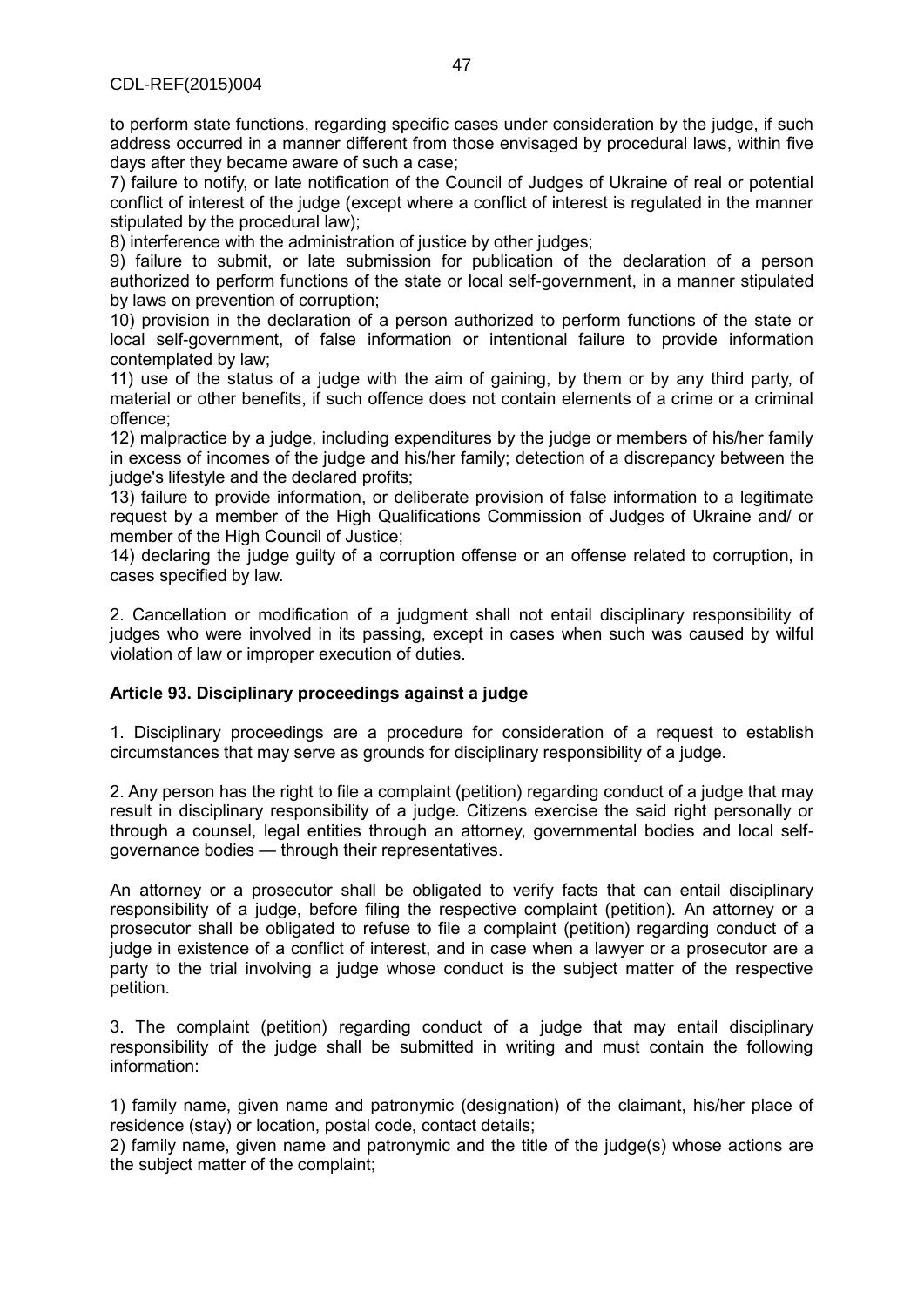3) specific information about existence in the conduct of the judge of any signs of disciplinary offences that, in accordance with the first part of Article 92 of this Law, may be grounds for disciplinary responsibility of the judge; 4) references to the factual data (witness testimony, evidence) that prove the claimant's information. The complaint (petition) shall be signed by the claimant with the indication of the date of its signature. The High Qualifications Commission of Judges of Ukraine and the High Council of Justice shall approve and post at the official website of the judicial authorities an example of the complaint (petition) regarding conduct of a judge.

4. Abuse of the right to appeal to a body authorized to conduct disciplinary proceedings, including raising the issue of responsibility of a judge without sufficient grounds, and use of that right as a means of pressure on the judge in connection with the administration of justice, shall not be permitted. Filing obviously groundless complaints regarding bringing a judge to discipline liability by a lawyer may entail bringing that lawyer to disciplinary responsibility, as stipulated by law.

5. Disciplinary proceedings against a judge may not be initialized at the request or a report that do not contain information about signs of an offence by a judge, as well as upon anonymous statements and reports.

6. Secretariat of the relevant body which conducts the disciplinary proceedings shall register the complaint (petition) on the day of its delivery and shall conduct an automated assignment of such complaint to members of this body. Verification of the appeal for eligibility shall be carried out by a member of the relevant body who is in charge of the disciplinary proceedings or, upon instruction of such member, by an inspector of the body that conducts the disciplinary proceedings.

An appeal shall be returned without consideration if:

1) the appeal does not meet the requirements stipulated by this Law;

2) the appeal contains expressions in an indecent form that humiliate honor and dignity of any persons;

3) information contained in the appeal relates only to the conduct of the parties in the process, court staff or other persons;

4) the appeal raises the issue of bringing to disciplinary responsibility the persons released from the post of a judge(s) and if such proceedings are not in the scope of jurisdiction of the relevant body in charge of the disciplinary proceedings, and judges whose term in office has been terminated due to their death;

5) the appeal concerns an appeal against a court decision based on arguments that can be verified only by a court of a higher instance in the manner stipulated by the procedural law;

6) evidence of improper conduct of a judge that was reported has been previously investigated and a decision on disciplinary proceedings has been taken.

## **Article 94. Bodies conducting disciplinary proceedings against a judge**

1. Disciplinary proceedings shall be carried out by:

1) the High Qualifications Commission of Judges of Ukraine — in relation to judges of local and appellate courts;

2) the High Council of Justice — in relation to judges of the high specialized courts and the Supreme Court of Ukraine.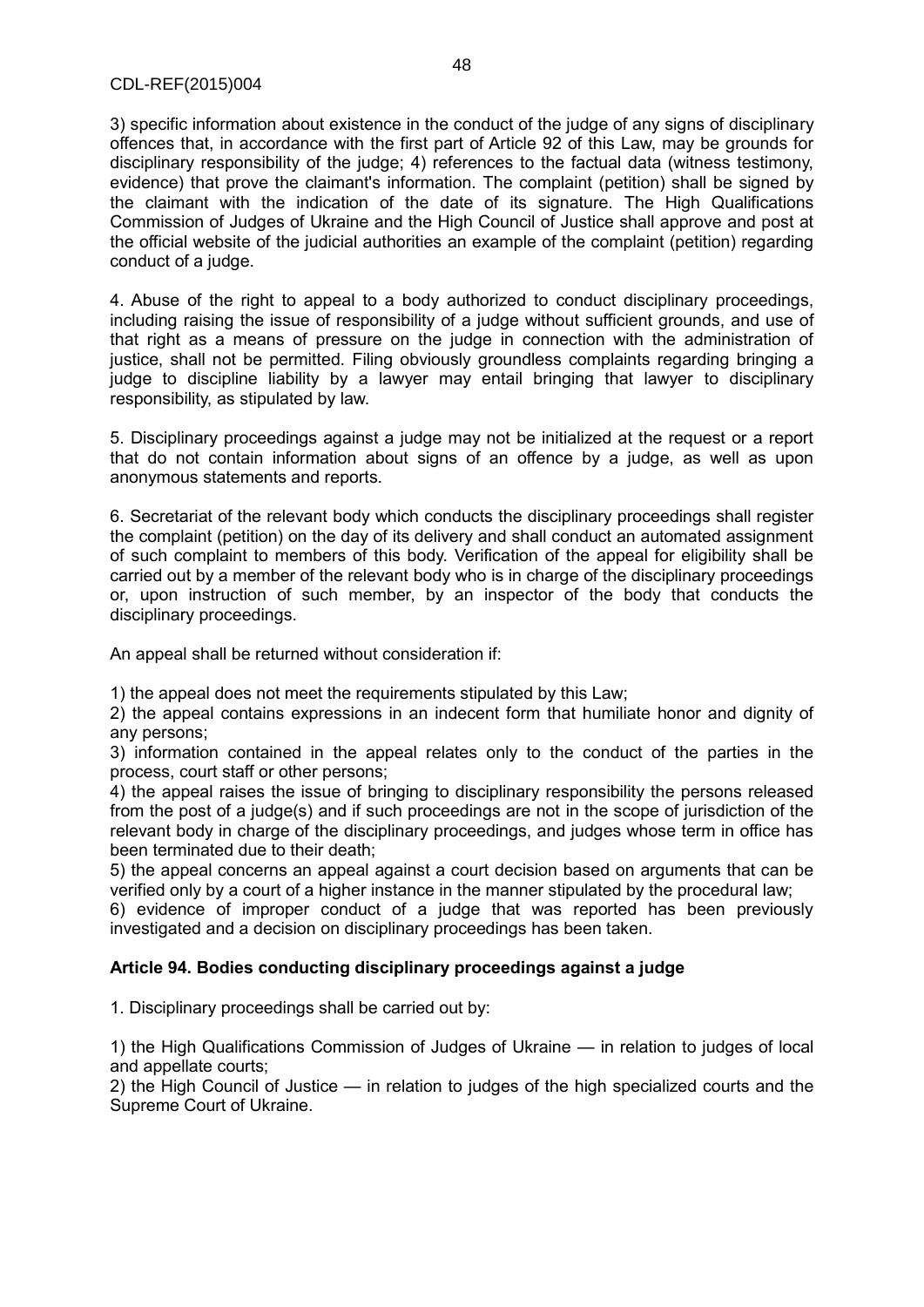## **Article 95. Procedure for disciplinary proceedings against a judge**

1. Disciplinary proceedings in relation to a judge shall involve examination of any data on existence of grounds for bringing a judge to disciplinary responsibility, decision on the issue of opening a disciplinary case or refusal to open it, consideration of a disciplinary case and passing a decision.

2. Following an appeal that meets the requirements of this Law and is not subject to return by a member of the body that conducts disciplinary proceedings, verification of data there are grounds for disciplinary proceeding shall be carried out.

That verification shall be conducted in the manner stipulated by this Law.

3. In the course of the verification procedure, the member of the body that conducts disciplinary proceedings shall have the right to review materials of court cases, make copies of those, interview judges and other persons who are aware of any circumstances of the action that shows properties of a disciplinary offence; upon a written request, receive any information necessary for the verification from the governmental authorities and local selfgovernance authorities and officials, from business executives and officials of institutions and organizations, regardless of their form of ownership and subordination, citizens and their associations.

4. Governmental bodies local self-governance authorities and officials, business executives, and officials of institutions and organizations, regardless of their form of ownership and subordination, public associations, individuals who were sent a request by the member of the body that conducts disciplinary proceedings shall be obligated to provide the respective information within ten days after its receipt. If necessary, the said time period may be extended to thirty days, of which the member of the body that conducts disciplinary proceedings notifies directly in the request.

5. Failure to provide information to the member of the body that conducts disciplinary proceedings, or deliberate provision of false information, shall entail bringing those responsible to responsibility as stipulated by law.

6. Proceeding from the verification procedure results, the member of the body that conducts disciplinary proceedings in connection with judges shall issue a conclusion regarding the facts and circumstances identified in the course of the verification procedure, and a proposal either to open or to refuse to open disciplinary proceedings. The conclusion by the member of the body that conducts disciplinary proceedings in connection with judges and materials gathered in the course of the verification procedure shall be submitted to the body that conducts disciplinary proceedings.

7. The issue of opening a disciplinary case or refusing to open it shall be decided by the body that conducts disciplinary proceedings in connection with judges. The member of the body that conducts disciplinary proceedings in connection with judges who carried out the verification procedure shall not be involved in the decision-making about opening or refusal to open a disciplinary case.

The decision on opening or refusal to open a disciplinary case may not be appealed.

8. A copy of the decision of the body that conducts disciplinary proceedings in connection with judges on the opening of a disciplinary case shall, within three days from the date after it has been taken, be sent to the judge against whom a disciplinary case was opened. The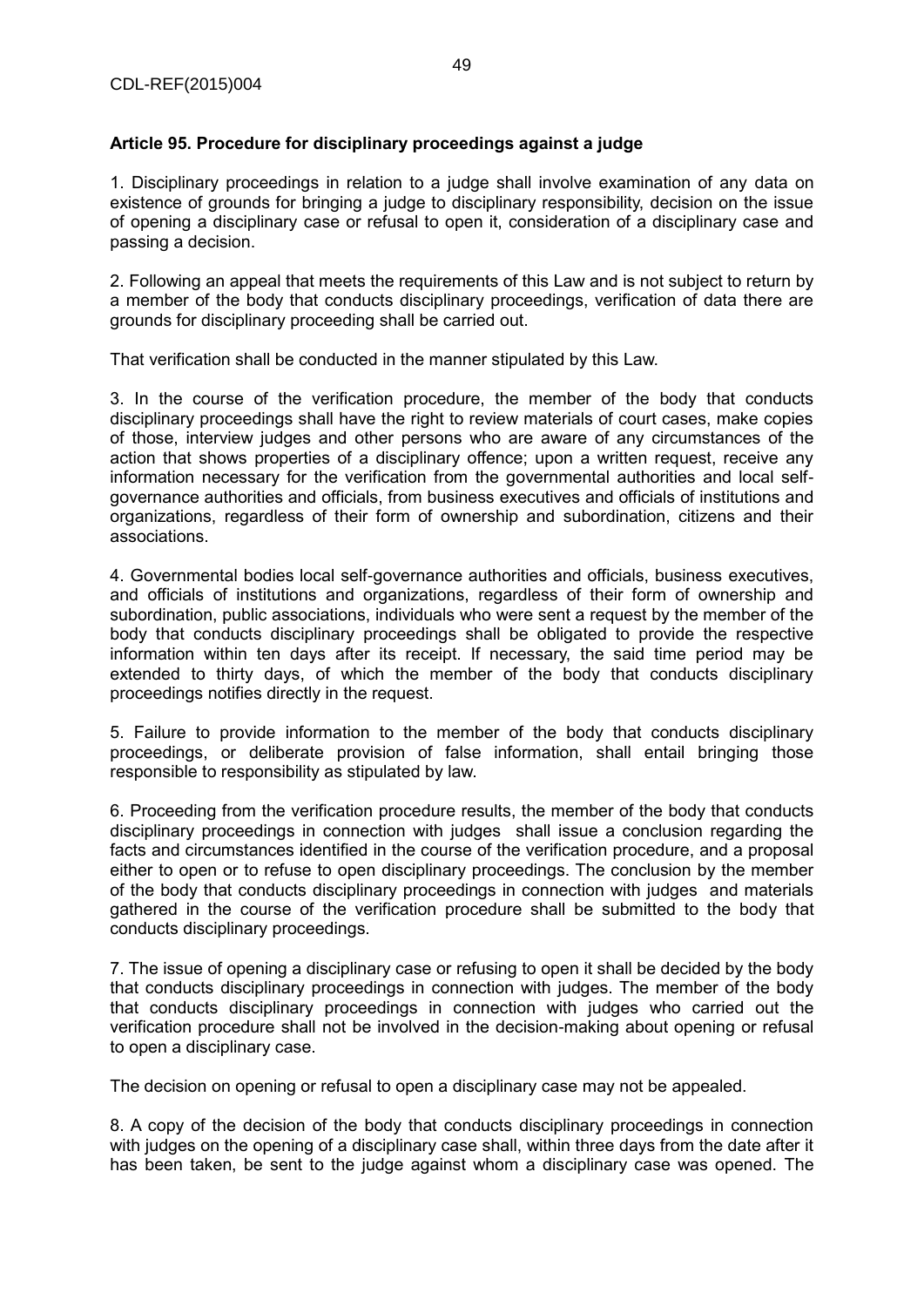decision shall be accompanied by a copy of the conclusion drawn by the member of the body that conducts disciplinary proceedings in connection with judges.

9. In absence of grounds for bringing a judge to disciplinary responsibility, expiry of the limitation time for bringing to responsibility or detection of circumstances envisaged in part five of Article 93 of this Law, the body that conducts disciplinary proceedings in connection with judges shall decide to refuse to open disciplinary proceedings against a judge.

10. Consideration of a disciplinary case shall be carried out in a public session, to which the person by whose complaint (petition) the case was opened, or his/her representative, and the judge against whom the case is opened, are invited. The session may be attended by any interested persons.

11. In case of inability, for a valid reason, to attend the meeting of the body that conducts disciplinary proceedings in connection with judges the judge whose case is being considered the may provide a written explanation on the issues raised, to be attached to the materials in the case. Written explanations of the judge shall be announced at the meeting in a mandatory manner. Repeated absence of that judge to a meeting shall give grounds for consideration of the disciplinary case in his/her absence.

Failure of the individual, upon whose request the disciplinary case was opened, to appear at the meeting shall not preclude its consideration.

12. Consideration of a disciplinary case against a judge shall be contention-based. The meeting of the body that conducts disciplinary proceedings in connection with judges shall hear reports by the member of the the body that conducts disciplinary proceedings in connection with judges of Ukraine who carried out the inspection, the verification procedure results, explanations by the judge whose case is being considered and/ or by his/her representative, witnesses and other interested persons.

13. A judge in respect of whom the issue of disciplinary responsibility is considered and/ or his/her representative shall have the right to provide explanations, make motions to call witnesses, ask questions to participants in the proceedings, express objections, make motions and challenges.

14. The process of consideration of disciplinary case against a judge and the results of its consideration shall be recorded by technical means.

## **Article 96. Decision in a disciplinary case against a judge**

1. The body that conducts disciplinary proceedings in connection with judges shall discuss the outcome of disciplinary proceedings in the absence of a judge, in respect of whom the case was considered, and any invitees. Proceeding from the results of consideration, the body that conducts disciplinary proceedings in connection with judges shall take a decision to impose a disciplinary measure or refuse to impose a disciplinary measure. The decision in a disciplinary case shall be taken by a majority of its total membership. A member of the body that conducts disciplinary proceedings in connection with judges who carried out the verification procedure may not participate in the voting in the course of the decision making.

2. Choosing the type of disciplinary measures against the judge, the nature of the offence and its consequences shall be taken into account, as well as the personality of the judge, the degree of guilt, the circumstances affecting the possibility of bringing the judge to disciplinary responsibility.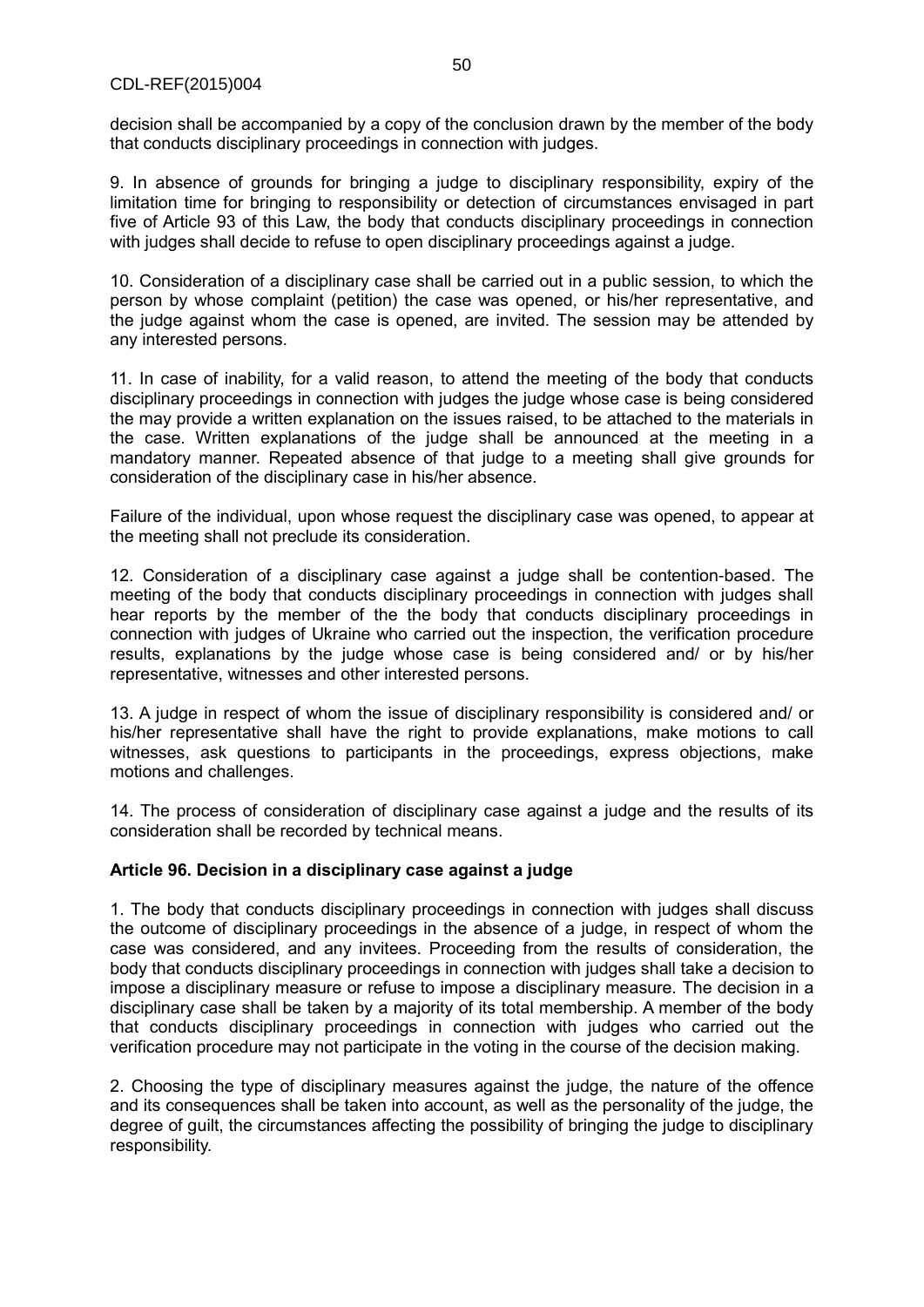3. If the body that conducts disciplinary proceedings in connection with judges decides on absence of grounds for bringing a judge to disciplinary responsibility, disciplinary proceedings shall be terminated, with the simultaneous notification of the interested persons about the fact.

The decision to terminate the disciplinary proceedings may not be appealed.

4. Disciplinary measures against a judge may be applied no later than three years from the date of commission of the offense, without regard to the time of temporary disability or the time on leave.

If a decision of the European Court of Human Rights establishes facts that may serve as grounds for disciplinary measures against a judge, the said period shall begin on the day when such decision of the European Court of Human Rights has become final.

5. Following the disciplinary proceedings, the High Qualifications Commission of Judges of Ukraine may decide to send recommendations to the High Council of Justice for decision on submitting a proposal for dismissal of the judge in existence of grounds for that.

Based upon the results of disciplinary proceedings related to the judges of high specialized courts or courts of the Supreme Court of Ukraine, the High Council of Justice may adopt such decision as its own initiative.

6. The decision of the body that conducts disciplinary proceedings in connection with judges shall be made in writing, signed by the Chairperson and members of this body who participated in the decision making process, and shall be declared at the session. The decision in a disciplinary case must contain the following:

1) surname, given name, patronymic and position of the judge brought to disciplinary responsibility;

2) the circumstances of the case citing evidence;

- 3) the grounds on which the decision was taken;
- 4) the essence of the decision with specification of the disciplinary measure if it is imposed;
- 5) the procedure and time limits for of appeal against the decision.

7. In case of a dissenting opinion of a member of the body that conducts disciplinary proceedings in connection with judges such opinion shall be executed in writing and attached to the case, which fact is announced by the Chairperson of the session. The essence of the dissenting opinion shall not be disclosed at the session.

8. Within seven days, a copy of the decision of the body that conducts disciplinary proceedings in connection with judges shall be served or sent to the judge against whom the disciplinary case was considered, or to their representative.

9. In the decision on imposition of disciplinary penalty, the body that conducts disciplinary proceedings in connection with judges may specify the procedure for its execution.

## **Article 97. Disciplinary penalties against judges**

1. The judges may be subject to disciplinary penalties in the form of:

1) admonishment;

2) reprimand — with deprivation of the right to receive bonuses to salary of a judge for one month;

3) strict reprimand — with deprivation of the right to receive bonuses to salary of a judge for three months;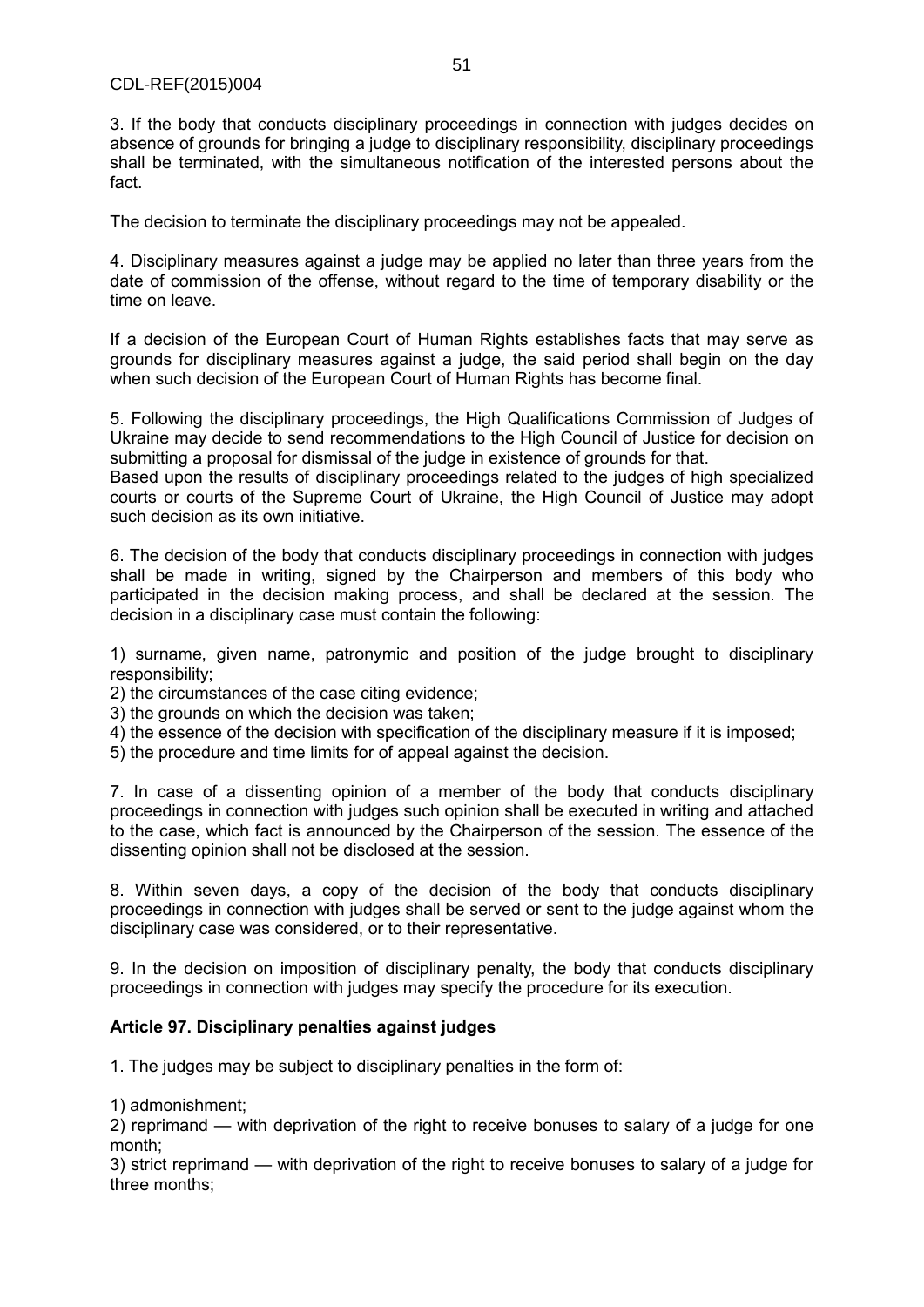4) temporary (one to six months) suspension from the administration of justice — with deprivation of the right to receive bonuses to salary of a judge and mandatory taking a recurrent training course at the National School of Judges of Ukraine as defined by the body that conducts disciplinary proceedings in connection with judges, and subsequent qualification evaluation for confirmation of the judge's ability to administer justice in the relevant court;

5) transfer of the judge to s lower-level court;

6) conclusion on submitting a recommendation to the High Council of Justice to consider the issue on making a proposal on dismissal of the judge on grounds of violation of his/her oath.

In the course of selecting a type of disciplinary penalty against a judge, the nature of the offence and its consequences shall be taken into account, as well as the personality of the judge, the degree of guilt, and existence of effective disciplinary measures, and other circumstances relating to the disciplinary offence committed by the judge. Disciplinary penalties shall be applied with account to the principle of proportionality. Disciplinary measures envisaged in paragraphs 1 to 3 of part one of this Article shall not be applicable in case of commission by a judge of offences envisaged in paragraphs 10, 11, 12, 14 of part one of Article 92 of this Law. If a decision is taken to apply to the judge a disciplinary action in the form of lowering his/her qualification class, which prevents the judge to administer justice in a court of the respective level, the judge shall be removed from administration of justice in that court beginning when the decision on the imposition of the disciplinary penalty has been taken.

In existence of effective disciplinary measures against the judge, a stricter disciplinary measure must be imposed on the judge.

A judge who has an effective disciplinary penalty may not take part in the contest for filling a position in another court.

2. Conclusions on sending recommendations to the High Council of Justice for decision on submitting a proposal on dismissal of the judge on grounds of violation of his/her oath may be issued if:

1) the judge has taken any actions which discredit the judiciary or undermine the authority of justice;

2) the judge committed a disciplinary offence, having an effective disciplinary penalty (except for an admonishment and reprimand) or has two effective disciplinary penalties;

3) a fact of misconduct by a judge has been established, including the expenditures by the judge or members of his/her family in excess of incomes of the judge and his/her family; establishment of discrepancy between the life style of the judge and members of his/her family, and assets and income he/she declared; use of the status of a judge with the aim of gaining by his/her or by a third party of any material advantages and other benefits;

4) declaring the judge guilty of corruption offences or offences related to corruption by a court.

3. Information on bringing a judge to disciplinary responsibility shall be published at the official website of the body that conducts disciplinary proceedings in connection with judges and at the website of the court in which the judge serves. That information must contain data on the judge who was brought to disciplinary responsibility, on the disciplinary measure imposed and a copy of the decision by the body that conducts disciplinary proceedings in connection with judges on the imposition of such a penalty.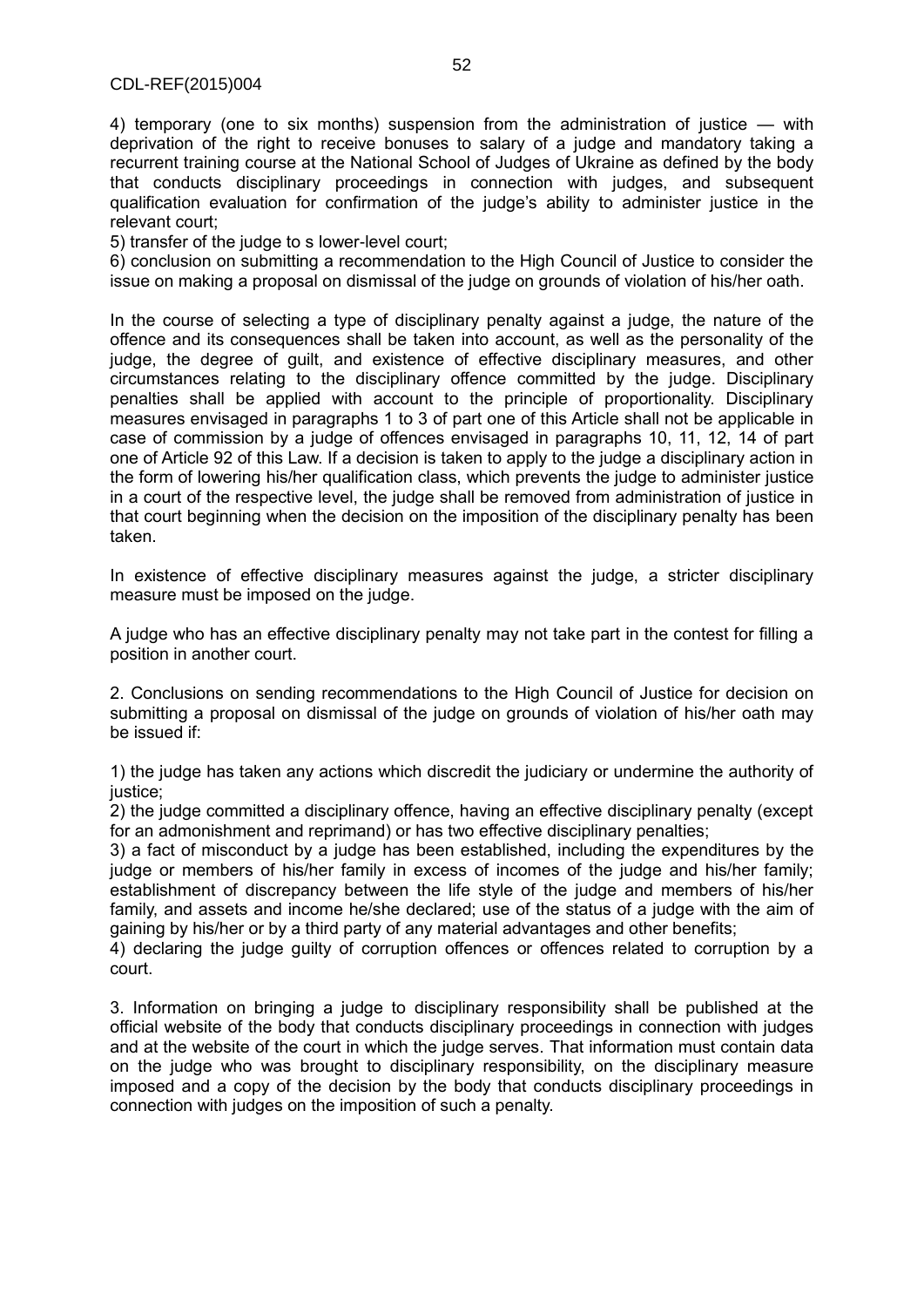## **Article 98. Expungement of a disciplinary penalty**

1. A judge shall be deemed as having no disciplinary penalties if:

1) within six months from the date of the decision to impose a disciplinary penalty in the form of an admonishment they has not been subjected to another disciplinary penalty;

2) within one year from the date of the decision to impose a disciplinary sanction in the form of reprimand they has not been subjected to another disciplinary penalty;

3) within eighteen months from the date of the decision to impose a disciplinary penalty in the form of a strict reprimand they has not been subjected to another disciplinary penalty;

4) within two years from the date of the decision to impose a disciplinary penalty in the form of temporary suspension from administration of justice they has not been subjected to another disciplinary penalty, and on condition of successful taking a recurrent training course defined by the body that conducts disciplinary proceedings in connection with judges, and subsequent confirmation of the judge's ability to administer justice in the relevant court based on the results of the qualification evaluation;

5) within three years upon the date of the decision to impose a disciplinary penalty in the form of transfer of the judge to a lower-level court, the judge has not been subjected to another disciplinary penalty, however, the judge may not be returned to his/her position in the previous court only in connection with such expungement.

2. Disposal of a disciplinary penalties under paragraphs 5 and 6 of part one of this Article shall not entail, respectively, the return to the position of judge of the court in which the judge administered justice prior to imposition of disciplinary penalties, reinstatement in the qualification class, which was previously removed from the judge.

## **Article 99. Appeal against a decision in a disciplinary case against a judge**

1. A judge of a local of appellate court may appeal the decision of the High Qualifications Commission of Judges of Ukraine to impose a disciplinary penalty to the High Council of Justice or in court, in the manner stipulated by the Code of Administrative Justice of Ukraine, within one month from the date of a copy of the decision being served or mailed to them.

2. An appeal to the High Council of Justice shall be filed by the judge through the High Qualifications Commission of Judges of Ukraine.

3. The High Qualifications Commission of Judges of Ukraine, no later than three days after the receipt of the complaint, shall send it, along with any materials in the disciplinary case, to the High Council of Justice.

4. Consideration of complaints by the High Council of Justice shall be done in accordance with the procedures stipulated by the Law of Ukraine "On the High Council of Justice."

5. Consideration of an administrative claim on appeal against the decision by the High Qualifications Commission of Judges of Ukraine on bringing a judge to disciplinary responsibility shall be carried out in the manner stipulated by procedural law.

6. Submitting a complaint to the High Council of Justice or an administrative claim to a court against the decision by the High Qualifications Commission of Judges of Ukraine on bringing a judge to disciplinary responsibility shall stops the application of the disciplinary penalty.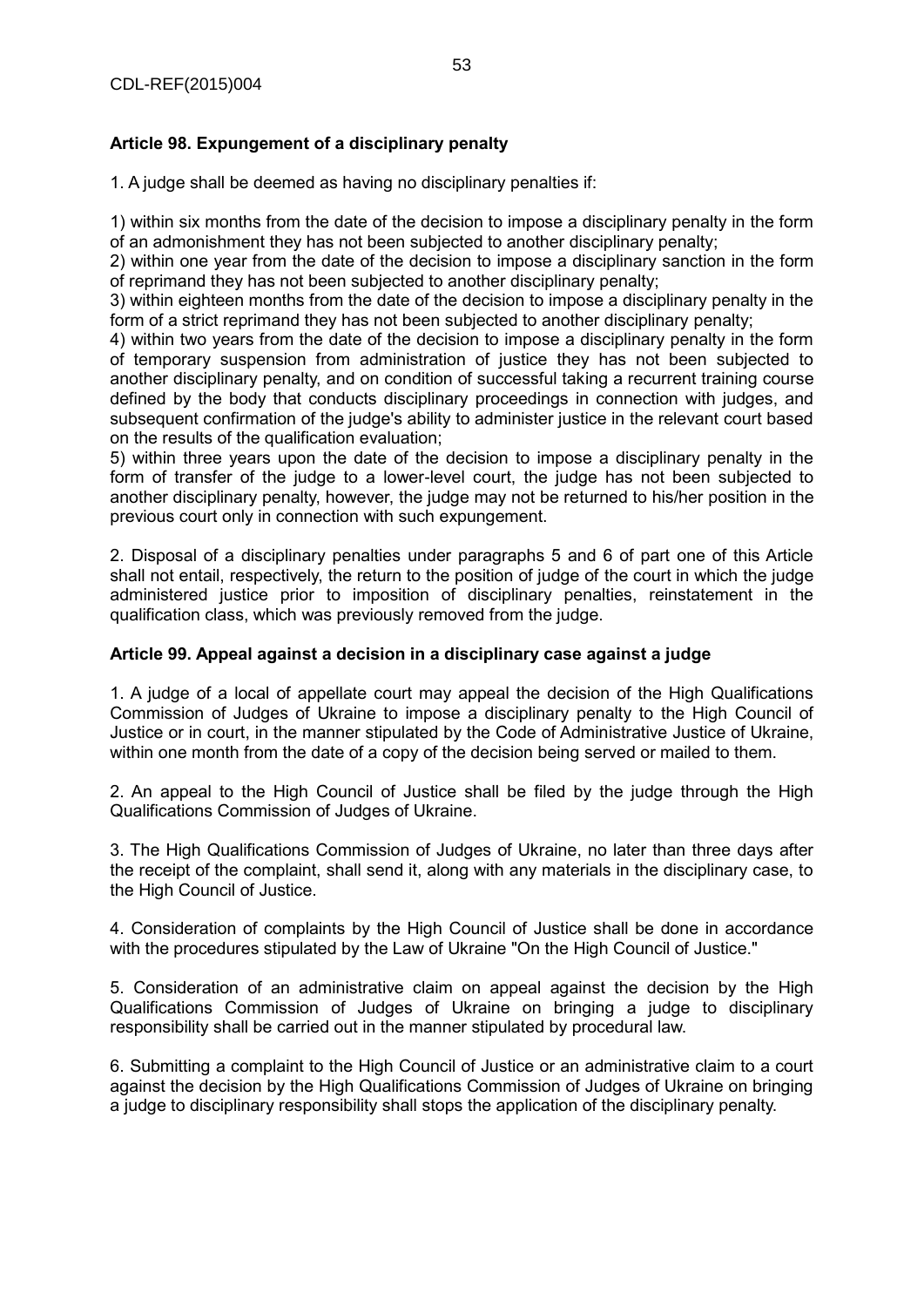# **Chapter 2. High Qualifications Commission of Judges of Ukraine**

## **Article 100. Status of the High Qualifications Commission of Judges of Ukraine**

1. The High Qualifications Commission of Judges of Ukraine is a permanent body in the judicial system of Ukraine.

2. High Qualifications Commission of Judges of Ukraine is a legal entity having a seal with the State Emblem of Ukraine and its designation, maintains its own balance and accounts with the State Treasury Office of Ukraine.

3. The procedures of functioning by the High Qualifications Commission of Judges of Ukraine shall be determined by this Law. The High Qualifications Commission of Judges of Ukraine, by a majority vote of its members, as stipulated by law, shall adopt Rules of Procedure defining the procedures of the Commission functioning within the scope established by this Law.

4. The High Qualifications Commission of Judges of Ukraine shall have an official website and an official printed journal, which are the official sources of information about the work of the Commission.

The official printed journal may be issued electronically.

## **Article 101. The powers of the High Qualifications Commission of Judges of Ukraine**

1. The High Qualifications Commission of Judges of Ukraine shall:

1) maintain records on the number of judicial positions in courts of general jurisdiction, including vacant ones;

2) select candidates for appointment to a position of a judge for the first time, organizing, *inter alia*, special verification in relation to the candidates in accordance with the law, and conducts the qualification assessment;

3) submit to the High Council of Justice its recommendations on the appointment of a candidate for further submission of the respective proposal to the President of Ukraine;

4) provide recommendations on election to a position of a judge for a lifetime or refuse to provide such recommendations;

5) submit proposals on transferring a judge in accordance with this Law;

6) identify the need in the state order on training of candidates to a position of a judge in the National School of Judges of Ukraine;

7) approve the special training procedures for the candidates to a position of a judge;

8) conduct qualification evaluation of judges;

9) based on a substantiated petition of the Prosecutor General of Ukraine, take a decision on removal a judge from office in connection with his/her bringing to criminal responsibility;

10) consider, in the course of disciplinary proceedings, petitions regarding judges of local and appellate courts on grounds, stipulated in Article 92 of this Law

11) take decisions based on the results of disciplinary proceedings and, in presence of grounds, impose disciplinary penalties to judges of local and appellate courts;

12) ensure maintenance of judges' dossiers;

13) within the scope of its competence, take part in international cooperation, including establishment of ties with foreign institutions, agencies and organizations, and projects of international technical assistance, is a beneficiary of international technical aid, principal administrator of international aid received from foreign countries, banks and international financial organizations;

14) exercise other powers envisaged by law.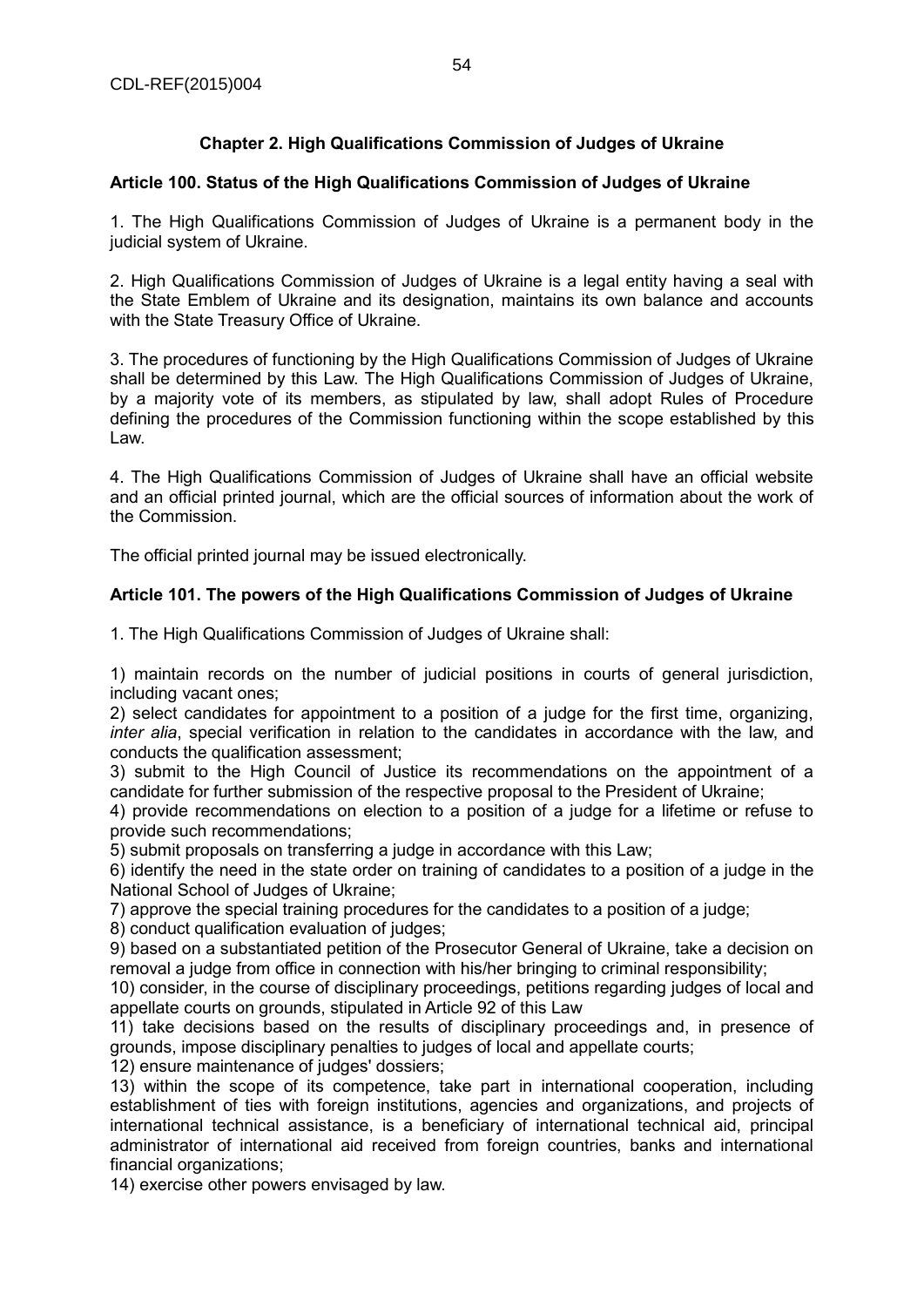2. In order to exercise its powers, the High Qualifications Commission of Judges of Ukraine shall have the right to request and obtain the necessary information from judges, the State Judicial Administration of Ukraine, bodies of judicial self-government and other judicial bodies, governmental bodies and bodies of local self-governance authorities and officials; enterprises, institutions, organizations regardless of their form of ownership and subordination, public associations and individuals, and failure to provide which shall entail liability stipulated by law.

#### **Article 102. Composition of the High Qualifications Commission of Judges of Ukraine**

1. The High Qualifications Commission of Judges of Ukraine shall consist of fourteen elected (appointed) members who are citizens of Ukraine, have a full university degree and at least fifteen years practical experience in Law.

2. The High Qualifications Commission of Judges of Ukraine shall function in two chambers, the qualifications chamber and the disciplinary chamber. The Commission shall be elected (appointed):

1) by the Congress of Judges of Ukraine — four members to the Disciplinary and the Qualifications Chambers, from the judges elected to a lifetime position of a judge or retired judges:

2) by the Congress of Representatives of law schools and research institutions — one member of the Disciplinary and the Qualification Chambers;

3) by the Congress of Lawyers of Ukraine — one member of the Disciplinary and the Qualification Chambers;

4) by the Commissioner of the Verkhovna Rada of Ukraine for Human Rights — one member of the Disciplinary Chamber from among persons who are not judges;

5) by the Head of State Judicial Administration of Ukraine — one member of the Qualification Chamber from among persons who are not judges.

The High Qualifications Commission of Judges of Ukraine shall perform the functions and exercise the following powers:

1) on matters of appointment of judges and qualification evaluation of judges — by the Qualification Chamber;

2) on matters of disciplinary responsibility of judges — by the Disciplinary Chamber;

3) on matters of organization of activities by the Commission and other matters related to the activities of both Chambers of the Commission — jointly by both **Chambers** 

If necessary, the High Qualifications Commission of Judges of Ukraine in both Chambers may take a decision on engagement of members of one Chamber to work of the other Chamber.

Decisions of the High Qualifications Commission of Judges of Ukraine shall be adopted by each of the Chambers of the High Qualifications Commission of Judges of Ukraine within the scope of their powers and by both Chambers jointly on matters of organization of activities of the Commission and other matters related to the activities of both Chambers.

3. The term of office of a member of the High Qualifications Commission of Judges of Ukraine shall be four years from the date of appointment (election). One and the same person may not exercise the powers for two consecutive terms.

4. A member of the High Qualifications Commission of Judges of Ukraine who is a judge or a public servant shall retain his/her position, status and place of employment for the period of the exercise of powers.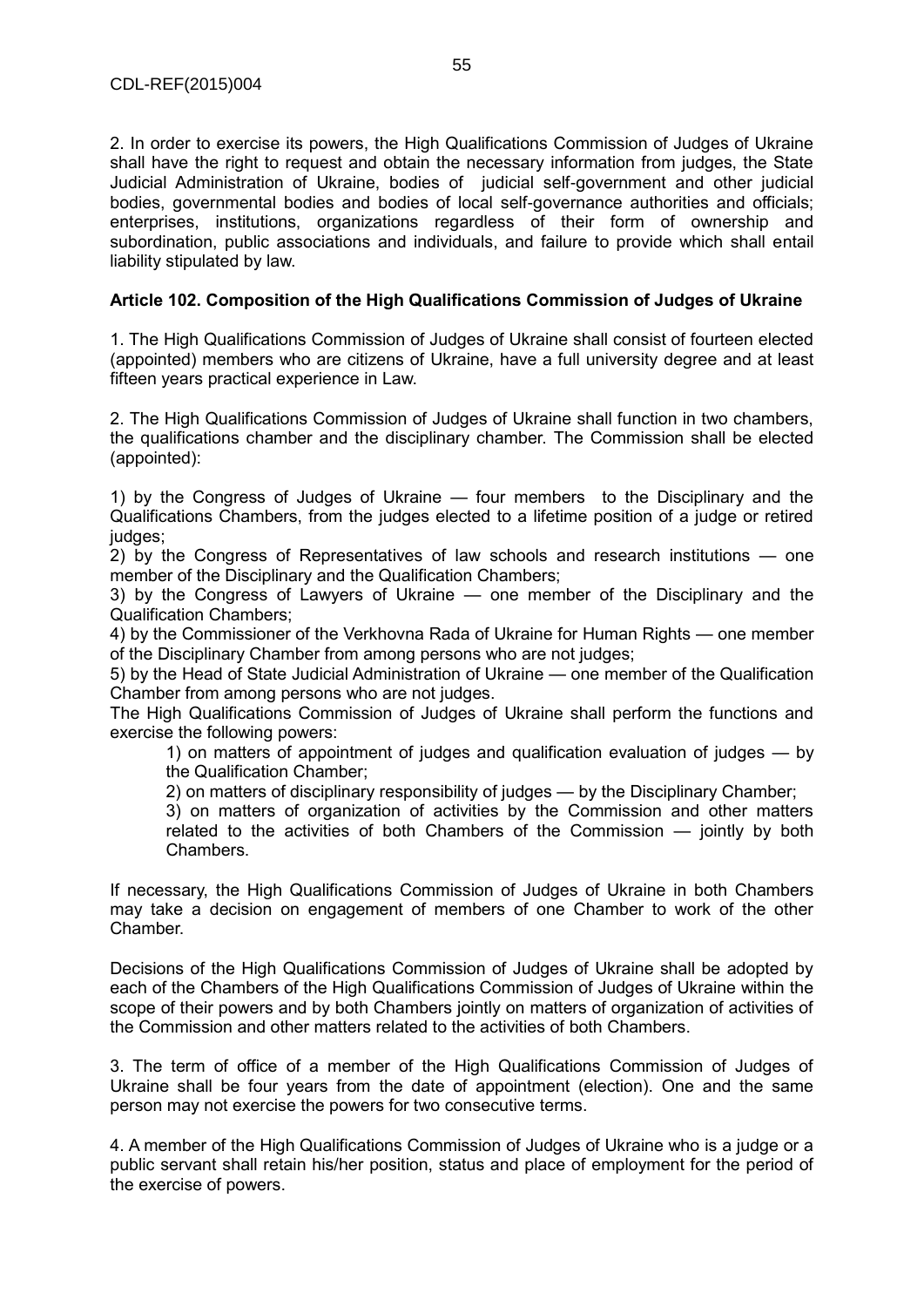5. For the duration of exercise of their powers, members of the High Qualifications Commission of Judges of Ukraine shall be assigned to the Commission and may not be engaged in any other gainful occupation except teaching, research and creative work.

Members of the High Qualifications Commission of Judges of Ukraine, elected by the Congress of Judges of Ukraine, may not administer justice. At the same time, they retain the right to be engaged in matters considered by bodies of judicial self-government, and the judges of the Supreme Court of Ukraine and high specialized courts — also in matters considered by plenary sessions of such courts.

Members of the High Qualifications Commission of Judges of Ukraine who are lawyers shall be obligated to suspend law practice for the duration of the exercise of powers of a member of the Commission.

Members of the High Qualification Commission of Judges of Ukraine shall be subject to the requirements and restrictions established by law for the prevention of corruption.

In their activities and beyond, members of the High Qualifications Commission of Judges of Ukraine must adhere to the highest standards of ethical conduct, including ethical principles and rules that applicable to judges.

Members of the High Qualifications Commissions of Judges of Ukraine may not combine their office with any positions in bodies of the state power and local self-government, with the status of a People's Deputy of Ukraine, Deputy to the Supreme Council of the Autonomous Republic of Crimea, Oblast, District, City, District in a city, village or town councils, entrepreneurial activities, any other gainful occupation, or receive remuneration (except teaching, research and creative activities during off-duty hours and receiving compensation for it), and be a member of the governing body or a supervisory board of a legal entity aimed at profit-making. Persons who own shares or other corporate rights, or have other property interest in the activities of any legal entity aimed at profit-making, shall transfer such shares (corporate rights) to management of an independent third party for the duration of his/her office as a member of the High Qualifications Commission of Judges of Ukraine. Members of the High Qualifications Commission of Judges of Ukraine may receive interest, dividends and other passive income from their property.

Influencing members of the High Qualifications Commission of Judges of Ukraine in any manner shall be prohibited.

6. The following may not be members of the High Qualifications Commission of Judges of Ukraine:

1) persons declared by a court to be legally incapable or partially capable;

2) persons who have been convicted that was not cancelled or removed in the manner stipulated by law;

3) persons who were subjected to administrative penalties for corruption offences over the past year;

4) persons who were members of the High Qualifications Commission of Judges of Ukraine or the High Council of Justice before the Law of Ukraine "On restoration of trust in the judiciary in Ukraine" entered into force;

5) persons on administrative positions in courts;

6) persons who do not meet the requirements of this Law regarding incompatibility with other activities and did not eliminate that discrepancy within a reasonable period of time, not to exceed thirty days from the date of emergence of circumstances that caused inconsistency with the incompatibility requirements.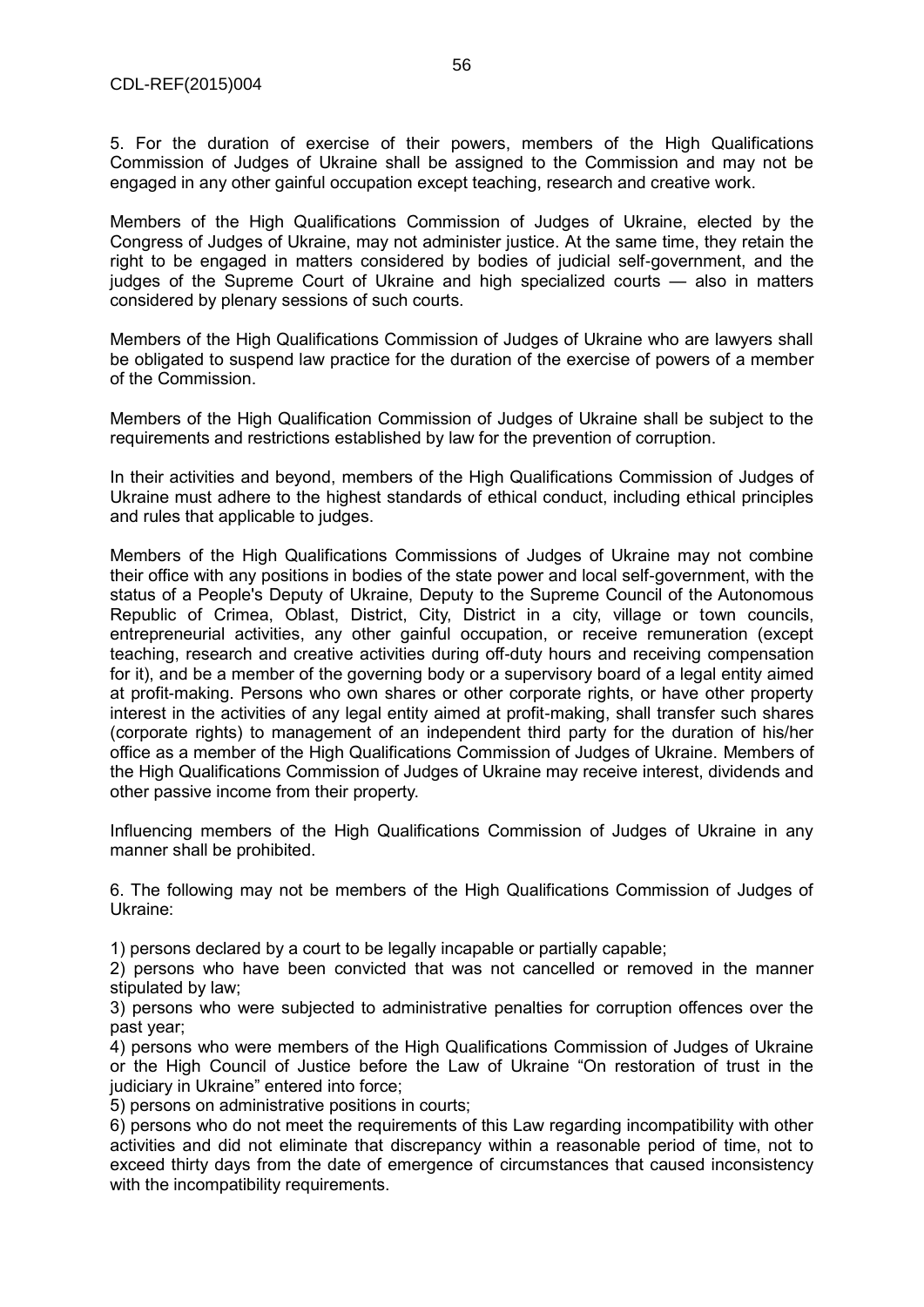Holding the position of a member of the High Qualifications Commission of Judges of Ukraine shall also be incompatible with the existence of a prohibition for that person to hold positions that are subject to the cleansing of power in the manner stipulated by the Law of Ukraine on Purge of State Public Authorities.

#### **Article 103. The procedures for formation of the High Qualifications Commission of Judges of Ukraine**

1. The High Qualifications Commission of Judges of Ukraine shall be based on principles of governance of law, transparency and openness, and political neutrality in the manner set forth in this Law.

2. In case of necessity to elect of a new member of the High Qualifications Commission of Judges of Ukraine by the Congress of Judges of Ukraine, or the Congress of Advocates of Ukraine or the Congress of law schools and research institutions, the body that convenes the Congress shall, not later than in forty-five days, notify the secretariat of the Commission of the date and venue of the Congress.

Not later than on the following business day after receipt of the notice of the date and venue of the Congress, the secretariat of the Commission shall publish an announcement on its website stating the following:

1) the date and venue of the congress;

2) information about the opening of registration of candidates for the position of a member of the High Qualifications Commission of Judges of Ukraine.

3. A person who meets the requirements stipulated by this Law for members of the High Qualifications Commission of Judges of Ukraine, and intends to be elected member of the High Qualifications Commission of Judges of Ukraine Congress of Judges of Ukraine, or the Congress of Advocates of Ukraine or the Congress of law schools and research institutions, shall address the secretariat of the High Qualifications Commission of Judges of Ukraine, not later than thirty days before the date of the respective Congress, with an application to be registered as a candidate for election as a member of the Commission by the respective Congress. The application form shall be approved by the High Qualifications Commission of Judges of Ukraine.

Along with the application on intention to be elected as a member of the High Qualifications Commission of Judges of Ukraine, the relevant person shall submit:

1) curriculum vitae;

2) a cover letter outlining motives for election as a member of the High Qualifications Commission of Judges of Ukraine;

3) a copy of a personal identity document and proof of citizenship of Ukraine;

4) a copy of the work record book;

5) a declaration of the person authorized to perform functions of the state or local selfgovernment;

6) copies of documents on education, academic titles and degrees;

7) certificate of a medical institution on the applicant's health condition with a conclusion as to his/her suitability to occupy a position related to performance of governmental functions;

8) a copy of military card (for military personnel or obligated reservists);

9) a written consent to the processing of personal data and disclosure of document copies specified in this Article, except for copies of the documents listed in paragraphs 3, 7 and 8 of this Article;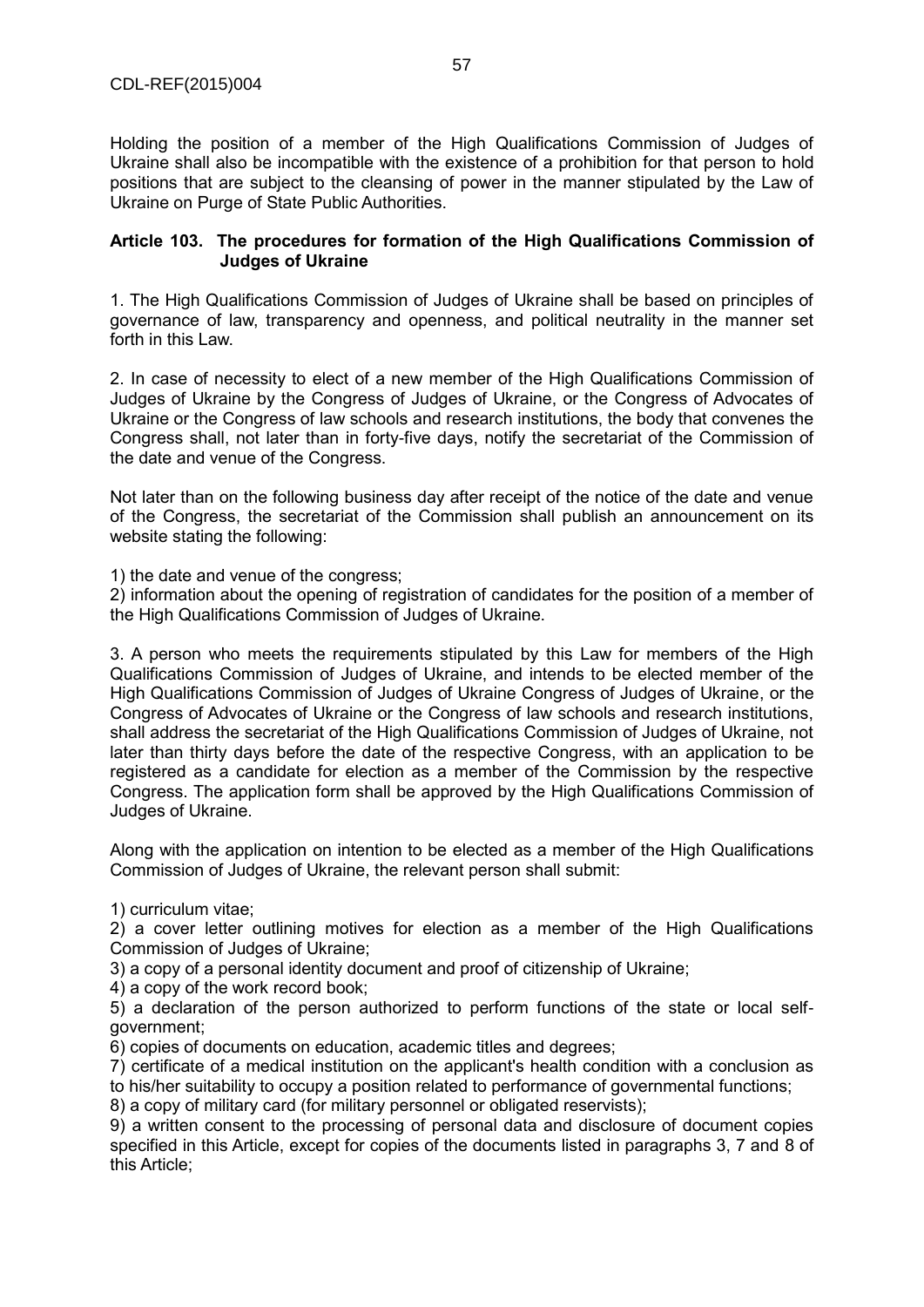10) a written statement on absence of restrictions regarding membership in the High Qualifications Commission of Judges of Ukraine, as well as on compliance with the incompatibility requirements, or obligation to comply with the incompatibility requirements, in case of election as a member of the Commission;

11) an application for carrying out an inspection envisaged by the Law of Ukraine on Purge of State Public Authorities;

12) a consent to the special verification procedure in accordance with the law.

4. If the person has expressed a wish to be elected as a member of the High Qualifications Commission of Judges of Ukraine by the Congress of Judges of Ukraine, for the registration of such person the Secretariat of the High Qualifications Commission of Judges of Ukraine shall also establish the presence of the status of a judge.

5. The Secretariat of the High Qualifications Commission of Judges of Ukraine shall accept documents in chronological order of receipt of applications and, not later than on the following work day, disclose the received information along with copies of the documents submitted, except the documents listed in paragraphs 3, 7 and 8 of this Article, on its website.

6. The acceptance of documents shall end at midnight on the last day of the period specified in part three of this Article.

The Secretariat of the High Qualifications Commission of Judges may not refuse to accept documents for grounds other than the end of the established timeline.

7. Not later than on the day following the completion of document acceptance, the Secretariat of the High Qualifications Commission of Judges of Ukraine shall form:

1) a list of candidates who are judges and retired judges;

2) a list of candidates who are not judges or retired judges.

These lists shall be immediately published on the official website of the High Qualifications Commission of Judges of Ukraine and in the *Holos Ukrainy* ("Voice of Ukraine") newspaper, and promptly sent to the body that convenes the respective Congress.

The Secretariat of the High Qualifications Commission of Judges of Ukraine shall ensure carrying out a special verification procedure regarding the candidates.

8. Voting at the respective Congress shall be held exclusively in relation to the candidates for the election as members of the High Qualifications Commission of Judges of Ukraine who submitted documents in the manner stipulated by this Law and were elected by delegates of such Congress.

Voting shall also be conducted in relation to the candidates for the election as members of the High Qualifications Commission of Judges of Ukraine who submitted documents in the manner stipulated by this Law and were nominated directly at the Congress by at least 20 percent of the elected delegates of the Congress.

Each of the candidates for election as a member of the High Qualifications Commission of Judges of Ukraine shall have the right to address the respective Congress delegates with a speech before the vote. The decision of the respective Congress may set a reasonable time limit for the speech, equal for all candidates. A candidate shall provide the respective Congress delegates, at their request, any information about themselves, except information related to his/her private life or where there are no reasonable grounds to believe that it may be essential for identification of the candidate's ability to duly act as a member of the High Qualifications Commission of Judges, and information which contains a state secret.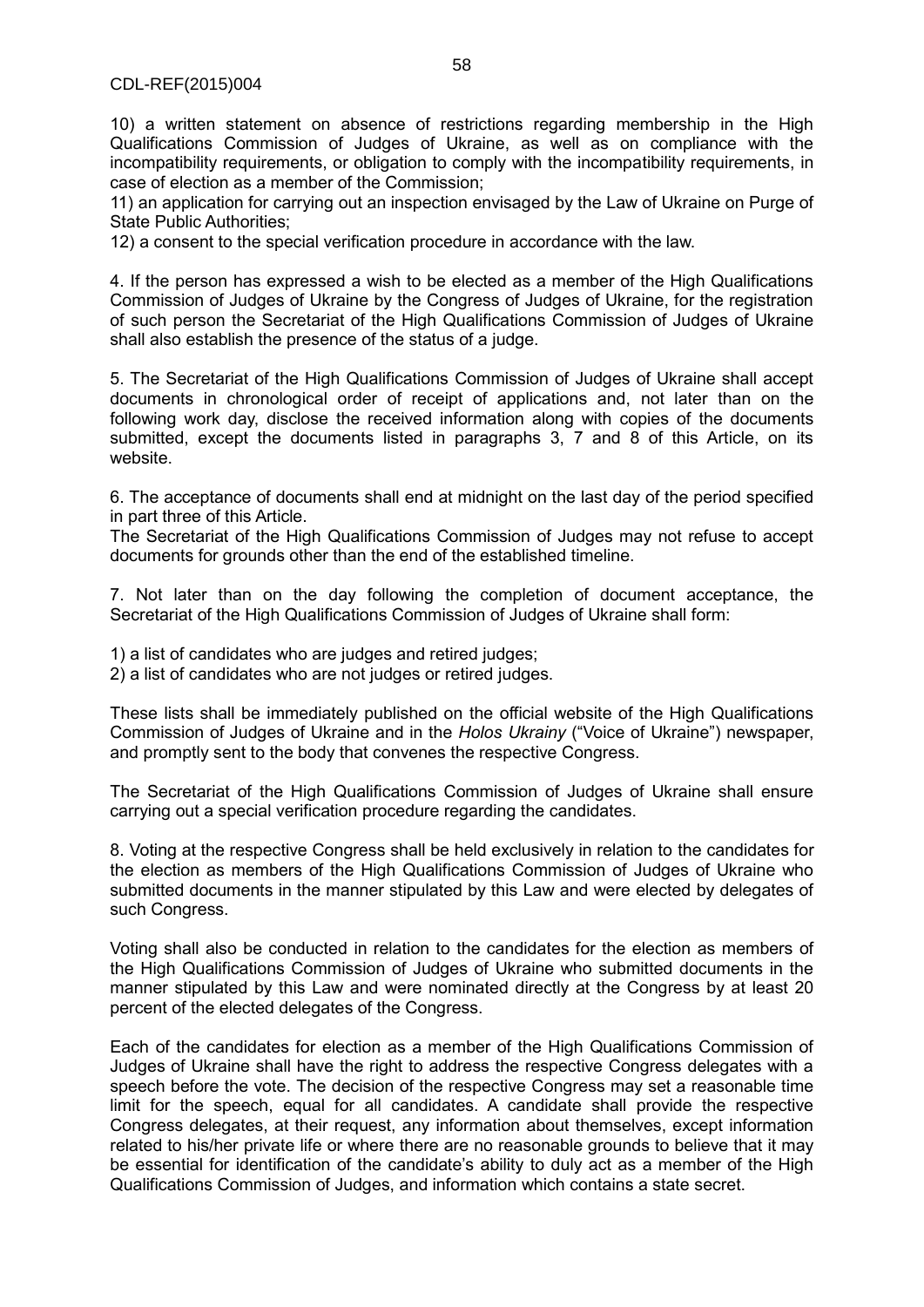After the candidates' speeches and discussion of the candidates, voting shall be held. A candidate who received a majority of votes by the elected delegates of the respective Congress by the secret ballot results shall be regarded as elected to the position of the High Qualifications Commission of Judges of Ukraine.

Based on the voting results, the Chairperson and the Secretary of the respective Congress shall sign a resolution on the election of members of the High Qualifications Commission of Judges of Ukraine.

9. The procedures for convocation of the Congress of Judges of Ukraine shall be determined by this Law. The procedures for holding the Congress of Judges of Ukraine shall be determined by the Council of Judges of Ukraine and by resolutions of the Congress.

The procedures for convocation of the Congress Lawyers of Ukraine shall be determined by the Law of Ukraine "On the Bar and the Practice of Law". The procedures for holding the Congress of Advocates of Ukraine shall be determined by the Council of Advocates of Ukraine and by resolutions of the Congress.

10. The Congress of law schools and research institutions shall engage representatives of higher education institutions that have training units, which, as of the date of the Congress, have been engaged in training specialists to the higher education degree of a master for at least ten years, as well as research institutions, which, as of the date of the Congress, have been engaged in scientific research in the field of law as a main activity, for at least ten years. The Congress shall be attended by three representatives from each of the said educational and research institutions.

The time and venue of the congress of representatives of law schools and research institutions shall be determined by the High Qualifications Commission of Judges of Ukraine, and if the Commission is unable to pass a decision due to insufficient number of elected members of the Commission, by the central body of executive power in the sphere of education and science. A notice of the time and venue of the Congress shall be published in the *Holos Ukrainy* ("Voice of Ukraine") newspaper, not later than forty-five days of its holding, and published on the website of the Commission or the central body of executive power in the sphere of education and science, if it has determined the time and venue of the Congress, and shall be immediately sent to educational and research institutions that delegate their representatives to the Congress. A Congress must be held in the premises of an educational or research institution. The procedures for the holding of a Congress shall be defined by a decision of the Congress. For decision on organizational and technical matters of preparation for a Congress of representatives of law schools and research institutions, an organization committee may be established by their representatives, of up to ten persons. Invitations to participate in the organization committee shall be sent by the body that convenes the Congress. Officials employed with the central executive body in the field of education and science may not be members of the organizing committee.

11. The Commissioner of the Verkhovna Rada of Ukraine for Human Rights, Chairperson of the State Judicial Administration of Ukraine shall appoint a member of the High Qualifications Commission of Judges of Ukraine from among retired judges or other persons, proceeding from the results of a public contest.

12. People's Deputies of Ukraine of the current convocation of the Verkhovna Rada of Ukraine, members of the Cabinet of Ministers of Ukraine, Chairpersons of courts and their Deputies, Secretaries of judicial chambers, their deputies, members of the Council of Judges of Ukraine, the High Council of Justice, the Commissioner of the Verkhovna Rada of Ukraine for Human Rights, persons who were brought to responsibility for committing acts of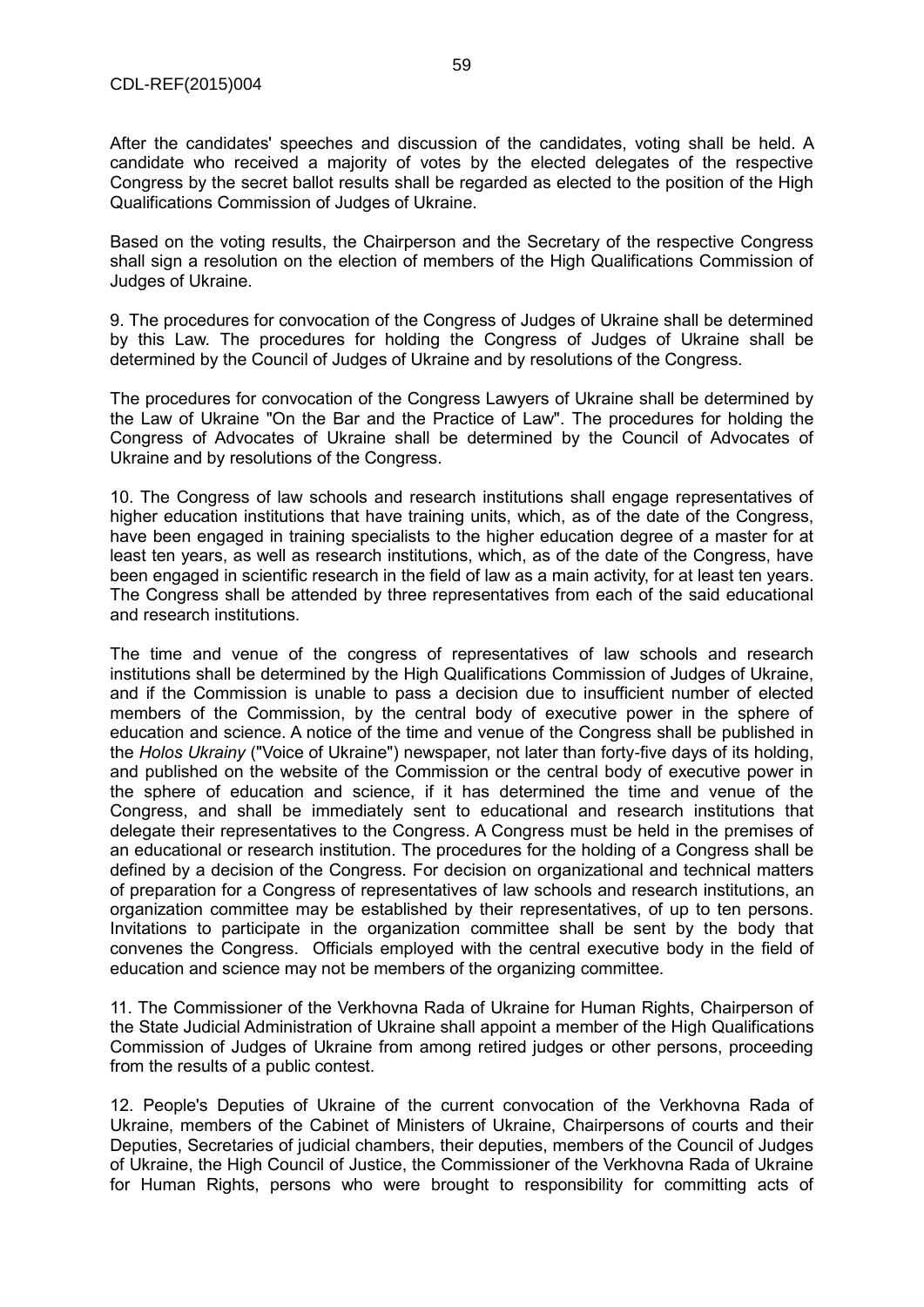corruption, as well as those who were members of the High Qualifications Commission of Judges of Ukraine or the High Council of Justice to the Law of Ukraine prior to enactment of the Law "On restoration of trust in the judiciary in Ukraine" may not be elected (appointed) to the High Qualifications Commissions of Judges of Ukraine.

13. The High Qualifications Commission of Judges of Ukraine shall be deemed competent if composed of at least eight members. In that respect, the Qualifications and Disciplinary Chambers shall be competent if composed of at least four members of the High Qualifications Commission of Judges of Ukraine.

#### **Article 104. Termination of powers of a member of the High Qualifications Commission of Judges of Ukraine**

1. Powers of a member of the High Qualifications Commission of Judges of Ukraine shall be terminated in case of:

1) expiry of the term for which they were appointed;

2) submission of a letter of resignation;

3) inability to exercise his/her powers due to health reasons;

4) entry into force of a judgment of conviction against them;

5) termination of citizenship of Ukraine;

6) recognition them as missing or dead;

7) his/her death;

8) If the law envisages such termination;

9) identification of circumstances of his/her failure to meet the requirements set out in part one of Article 102 of this Law, which were not known at the time the decision was taken on appointment of a member of the High Qualifications Commission of Judges of Ukraine;

10) violation of requirements set by legislation on prevention of corruption;

11) dismissal of a judge on grounds envisaged by this Law (other than retirement).

12) non-participation in work of the relevant chamber for one calendar month in a row without valid reasons, including refusal to vote on the issues proposed for voting.

2. The decision on termination of powers of a member of the High Qualifications Commission of Judges of Ukraine shall be passed by the High Qualifications Commission of Judges of Ukraine or the authority that elected the respective member of the High Qualifications Commission of Judges of Ukraine.

The procedure of consideration and decision-making by the High Qualifications Commission of Judges in connection of termination of powers of the Commission's member shall be initiated by the Chairperson and Deputy Chairperson of the High Qualifications Commission of Judges according to the rules of procedure.

#### **Article 105. Organization of work and meetings of the High Qualifications Commission of Judges of Ukraine**

1. The High Qualifications Commission of Judges of Ukraine, at the joint meeting of chambers and in the presence of a quorum, shall elect by a secret voting by a majority vote of the total composition, the Chairman of the High Qualifications Commission of Judges of Ukraine and the Deputy Chairman chairing the qualification and disciplinary chambers, and the Secretaries of chambers of the High Qualifications Commission of Judges of Ukraine. The meeting shall be presided by a member of the High Qualifications Commission of Judges of Ukraine with the longest length of service in law.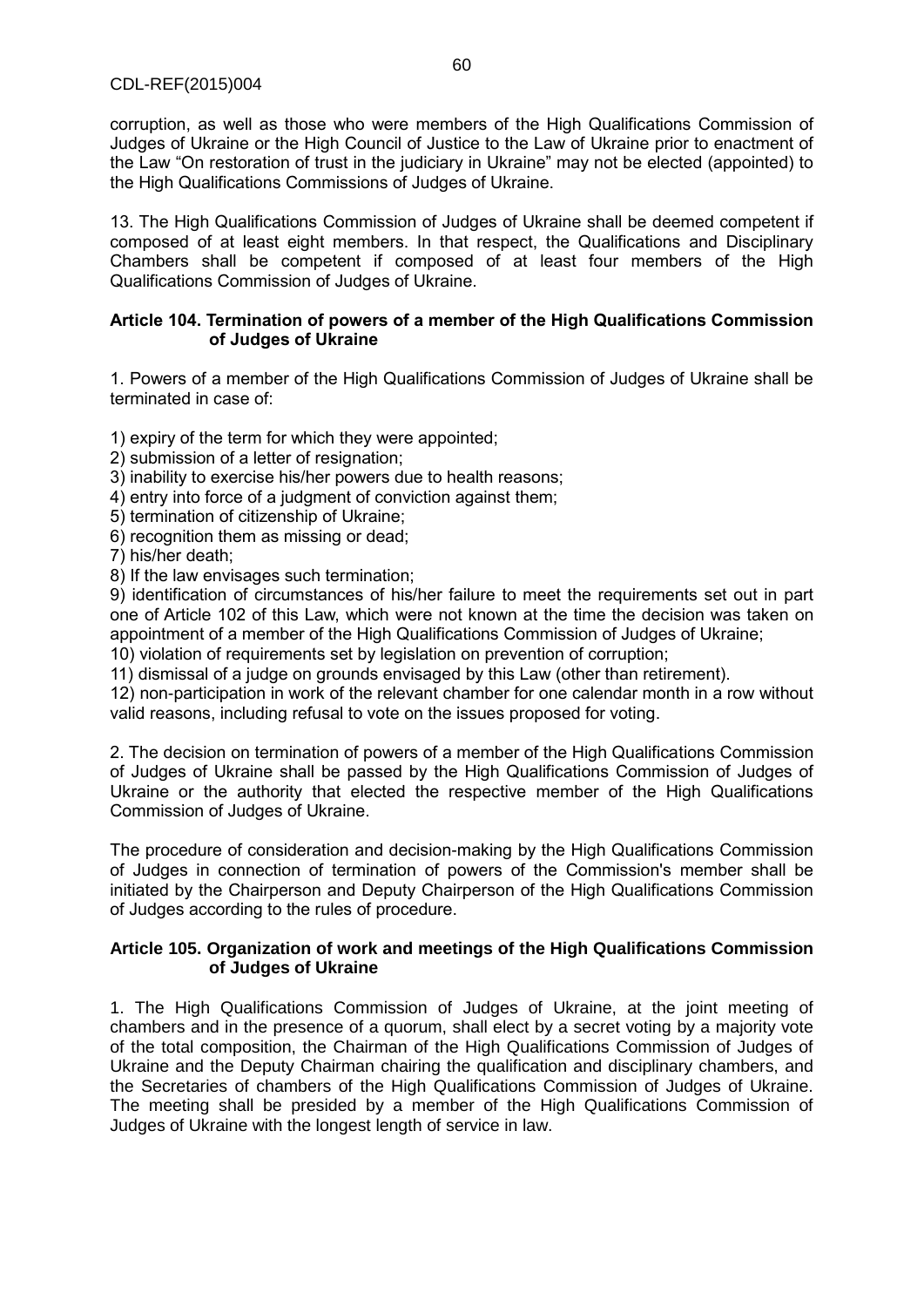Following two years of powers of at least one of the chamber chairmen they shall be rotated among each other on positions of the Chairman and Deputy Chairman of the High Qualifications Commission of Judges of Ukraine.

2. The Chairman of the High Qualifications Commission of Judges of Ukraine shall organize the work of the Commission, determine the duties of the Deputy Chairman, preside at the meetings of the Commission, prepare the meetings of the High Qualifications Commission of Judges of Ukraine and organize the record keeping. The duties of the Chairman of the High Qualifications Commission of Judges of Ukraine in his absence shall be performed by the Deputy Chairman of the Commission, and in the absence of the Deputy Chairman – by the Commission member elected under the quota of the Congress of Judges of Ukraine with a longer length of service as a judge.

The Chairman of the High Qualifications Commission of Ukraine shall issue binding orders and instructions.

3. The Secretaries of chambers of the High Qualifications Commission of Judges of Ukraine shall prepare the meetings of chambers and bear responsibility for the organization of record keeping in the chambers.

4. In order to provide for the distribution of cases in the High Qualifications Commission of Judges of Ukraine there is an automated system for determining a member of the High Qualifications Commission of Judges of Ukraine to prepare for the review and report of the case. The regulation on the automated system for determining the members of the High Qualifications Commission of Judges of Ukraine to prepare for the review and report of cases shall be approved by the Council of Judges of Ukraine.

5. The chairmen of the chambers of the High Qualifications Commission of Judges of Ukraine shall organize the work of chambers and preside at meetings. The duties of the chairmen of chambers, in their absence, shall be performed by the members appointed under the quota of the Congress of Judges of Ukraine with a longer length of service as a judge.

6. The High Qualifications Commission of Judges of Ukraine shall approve the Rules, which regulate, under this Law, the procedural issues of activity of the Commission.

7. The meetings of the High Qualifications Commission of Judges of Ukraine and its chambers shall be held in public except in cases stipulated by law.

The meetings of the Commission, its chambers shall be considered duly constituted if attended by the majority of the established by law composition of the Commission or chamber, respectively.

8. The Chairman of the High Qualifications Commission of Judges of Ukraine shall determine the date, time, place and agenda of the meeting of the Commission, and not later than in ten days prior to the meeting notify the person in respect of which the issue is to be reviewed, as well as publish this information on the official web site of the High Qualifications Commission of Judges of Ukraine (except for the meetings on organizational issues). The chairmen of chambers of the Commission shall determine the date, time, place and agenda of meetings of the respective chambers, and not later than in ten days prior to the meeting notify the persons in respect of which the issues are to be reviewed, as well as publish this information on the official web site of the High Qualifications Commission of Judges of Ukraine.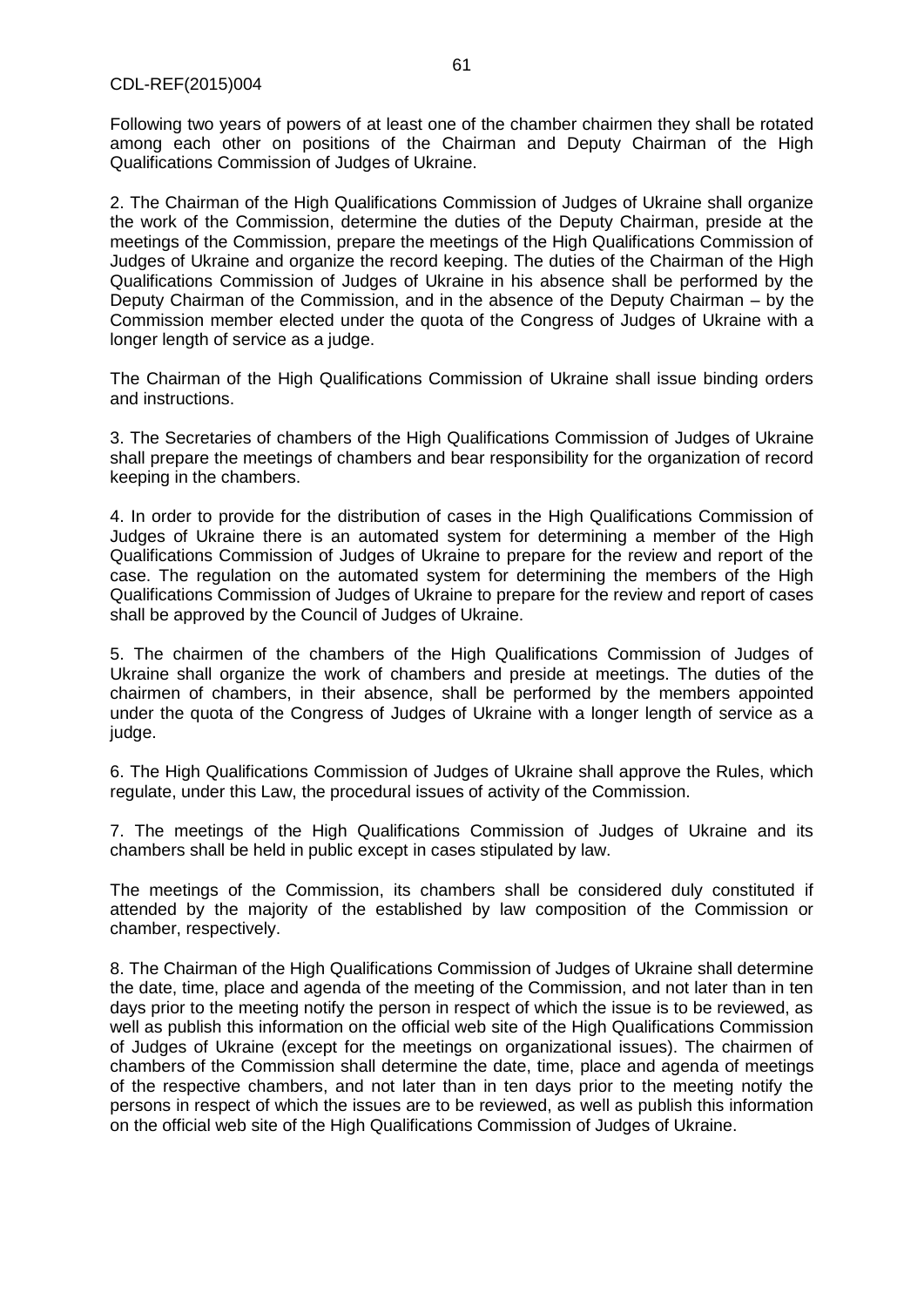#### **Article 106. Rights of members of the High Qualifications Commission of Judges of Ukraine**

1. A member of the High Qualifications Commission of Judges of Ukraine shall have the right to:

1) review the materials submitted for the consideration to the Commission or the respective chamber, of which he/she is the member, to participate in their study and verification;

2) present his/her motives and considerations, and submit additional documents on issues considered;

3) make suggestions on the draft decisions of the High Qualifications Commission of Judges of Ukraine or the respective chamber, of which he is the member, with respect to any issues, and vote 'for' or 'against' any resolutions;

4) express written dissenting opinion on the resolutions of the High Qualifications Commission of Judges of Ukraine or the chamber, of which he is the member;

5) exercise other powers prescribed by law.

## **Article 107. A challenge of the member of the High Qualifications Commission of Judges of Ukraine**

1. A member of the High Qualifications Commission of Judges of Ukraine shall have no right to verify the presence of grounds for bringing the local judges, the judges of the court of appeal to disciplinary liability, participate in the review of issues and adoption of resolutions, and shall be subject to the challenge (self-disqualification) if there are data on the conflict of interest or the circumstances that call his impartiality into question. In the presence of such circumstances, the member of the High Qualifications Commission of Judges of Ukraine shall announce his self-disqualification. For the same grounds, the challenge of a member of the Commission may be announced by persons in respect of which or following whose submission the issues are reviewed.

2. The challenge must be motivated and submitted prior to the review of issues in the form of a written application to the Chairman of the High Qualifications Commission of Judges of Ukraine. The presiding at the meeting shall inform of a challenge of the member of the Commission, which was challenged.

3. The decision on the challenge (self-disqualification) shall be adopted by a majority vote of the members of the High Qualifications Commission of Judges of Ukraine participating in the meeting. The voting shall be conducted in the absence of the member of the Commission in respect of which the issue related to the challenge (self-disqualification) is considered.

## **Article 108. Resolution of the High Qualifications Commission of Judges of Ukraine**

1. Resolutions of the High Qualifications Commission of Judges of Ukraine shall be adopted by a majority of the composition of the Commission established by this Law. Voting shall be conducted in the absence of the person in respect of which the issue is considered, as well as other persons who are not members of the Board.

Resolutions of the chamber of the High Qualifications Commission of Judges of Ukraine shall be adopted by a majority of the composition of the chamber established by this Law, taking into account members of any other chamber, if involved.

The chambers of the High Qualifications Commission of Judges of Ukraine shall submit their resolutions on behalf of the High Qualifications Commission of Judges of Ukraine, noting the composition of the chamber that considered the particular case.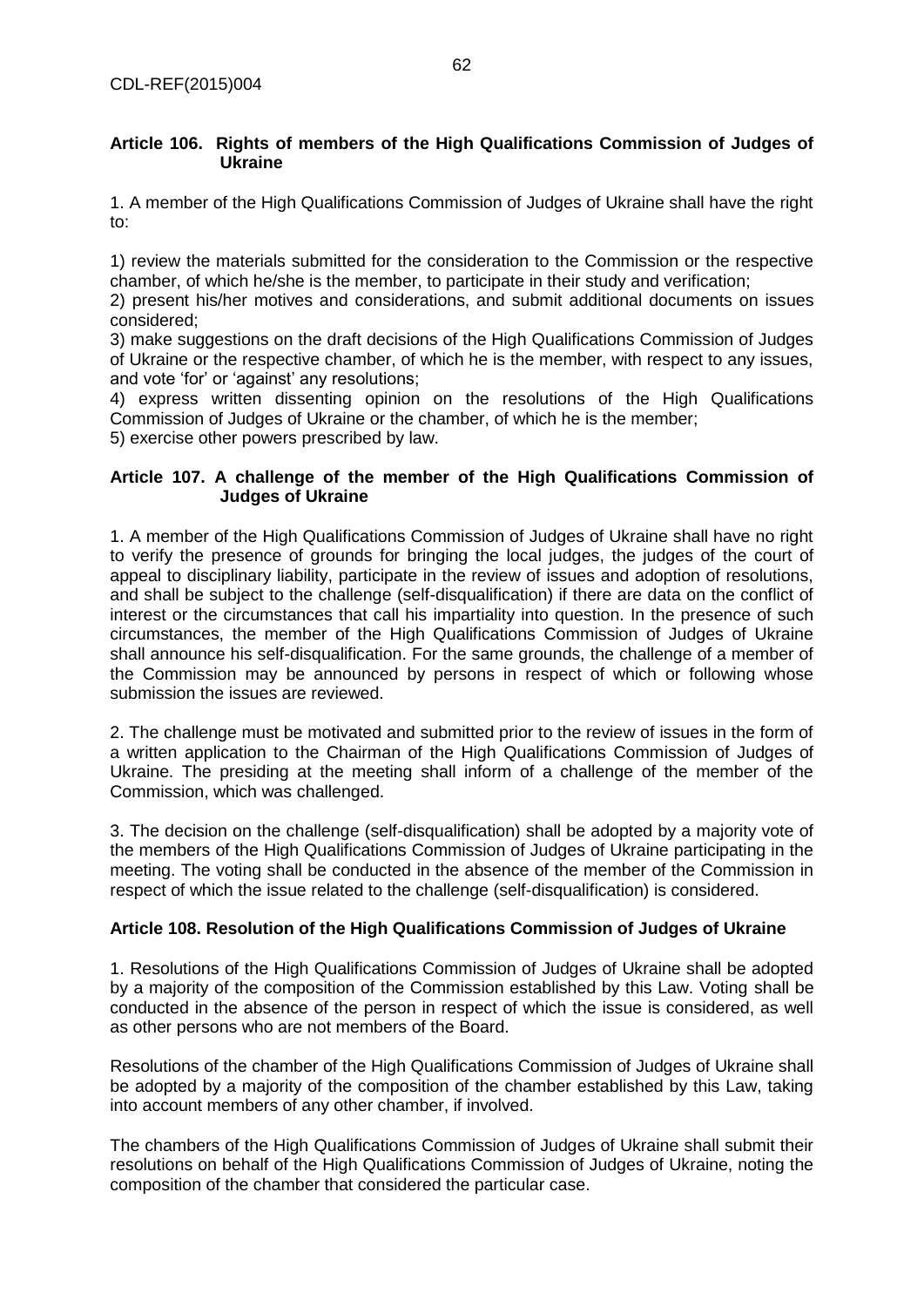2. The resolution of the High Qualifications Commission of Judges of Ukraine and the chambers of the Commission shall be issued in writing. The resolution shall state the date and place of adoption, the composition of the Commission (chamber), the issues under consideration and the motives of the adopted resolution. The resolution shall be signed by the Chairman and the members of the Commission (chamber) that participated in the adoption of the resolution.

3. In case there is a dissenting opinion of a member of the High Qualifications Commission of Judges of Ukraine, it shall be issued in writing and attached to the case, as reported by the presiding at the meeting.

4. The resolution of the High Qualifications Commission of Judges of Ukraine may be appealed to the court in the manner prescribed by law. In cases envisaged by this Law, the resolution of the High Qualifications Commission of Judges of Ukraine may be appealed to the High Council of Justice.

5. In case of a dissenting opinion of two or more members of the disciplinary or qualifications chamber of the High Qualifications Commission of Judges of Ukraine who participated in consideration of the issue and decision-making by the relevant chamber, the Chairman of the High Qualifications Commission of Judges of Ukraine may propose this issue for discussion by joint meeting of chambers of the High Qualifications Commission of Judges of Ukraine which shall make a final decision in the manner established by the rules of procedure.

#### **Article 109. Maintenance of activity of the High Qualifications Commission of Judges of Ukraine**

1. The organizational support for the activity of the High Qualifications Commission of Judges of Ukraine shall be ensured by the Secretariat the staff of which are public servants. The regulation of the Secretariat of the High Qualifications Commission of Judges of Ukraine

shall be approved by the High Qualifications Commission of Judges of Ukraine.

2. To ensure the exercise of powers by the members of the High Qualifications Commission of Judges of Ukraine a service of forty-two inspectors shall operate.

3. The staff of the Secretariat of the High Qualifications Commission of Judges of Ukraine shall be appointed and dismissed by the Chairman of the High Qualifications Commission of Judges of Ukraine in the manner prescribed by the Law of Ukraine On State Service .

The inspectors of the High Qualifications Commission of Judges of Ukraine shall be appointed and dismissed by the Chairman of the High Qualifications Commission of Judges of Ukraine following the proposal of the respective member of the High Qualifications Commission of Judges of Ukraine.

4. The salary rate of the Secretariat staff and inspectors of the High Qualifications Commission of Judges of Ukraine, their welfare support and social security shall be governed by the Law of Ukraine on State Service, other regulations and cannot be lower than of the corresponding categories of public servants of the central executive authorities.

5. The official salary of the member of the Commission shall be fixed at the level of remuneration of the judge of the Supreme Court of Ukraine.

6. The payment of salaries shall be performed at the cost of funds of the State Budget of Ukraine.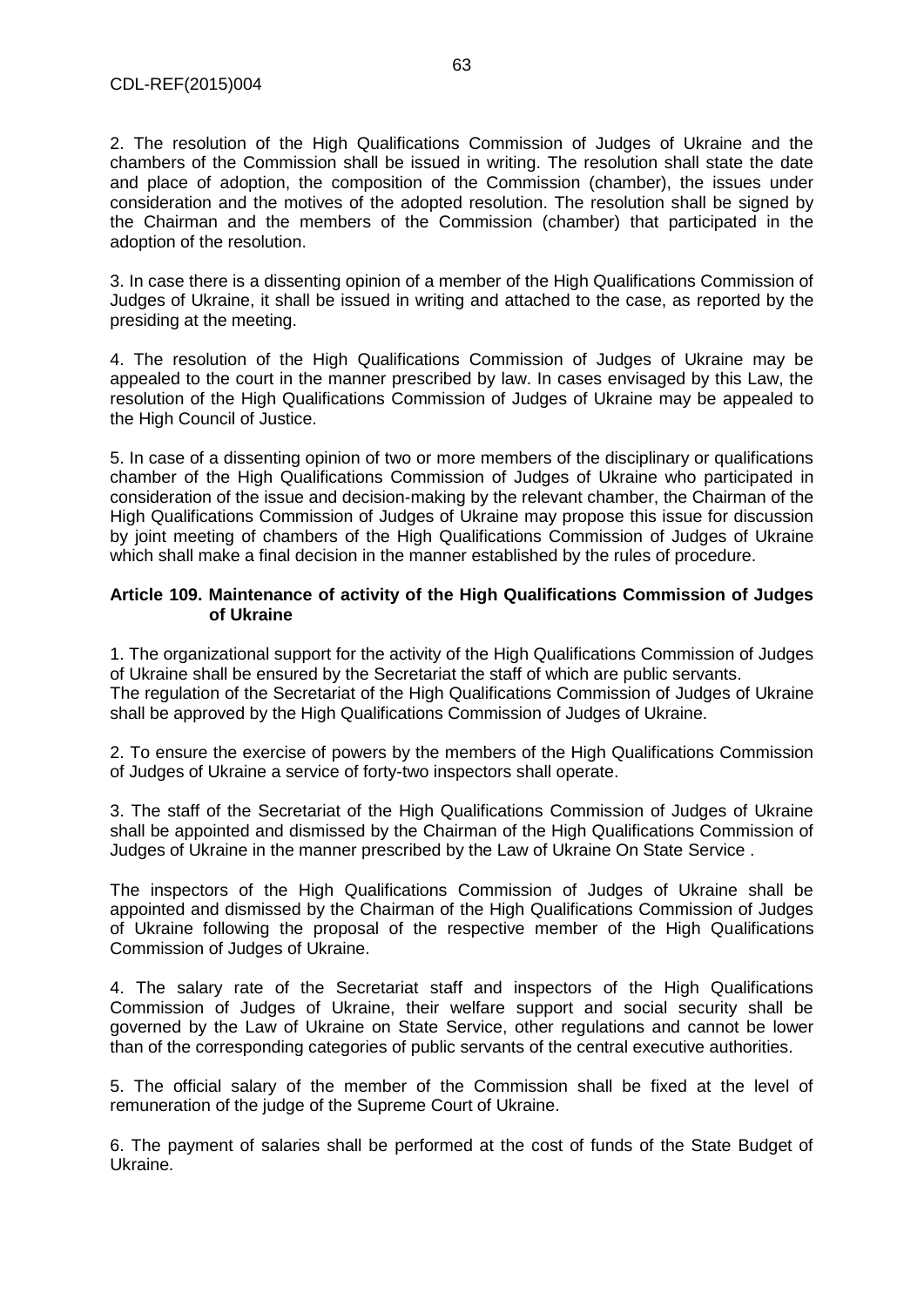### **Article 110. Service of inspectors of the High Qualifications Commission of Judges of Ukraine**

1. The service of inspectors of the High Qualifications Commission of Judges of Ukraine shall be formed of individuals with a complete law degree and more than five years of experience in law.

2. The inspectors of the High Qualifications Commission of Judges of Ukraine shall act exclusively on behalf of the member of the High Qualifications Commission of Judges of Ukraine.

On behalf of the member of the Commission the inspectors shall:

1) preliminarily analyze the applications (complaints) on bringing the judges to disciplinary responsibility, prepare draft conclusions on the presence of grounds for bringing the judges of local and appellate courts to disciplinary responsibility;

2) preliminarily analyze the case files concerning the qualification evaluation of judges and disciplinary practices in respect to the judges;

3) perform other instructions of the member of the Commission during the qualification evaluation or disciplinary proceedings under this Law.

# **Chapter VII. DISMISSAL OF JUDGES OF THE COURT OF GENERAL JURISDICTION**

## **Section 1. General provisions**

## **Article 111. General terms of dismissal of judges**

1. A judge of the court of general jurisdiction shall be dismissed by the body that elected or appointed him solely on the grounds stipulated in part five of Article 126 of the Constitution of Ukraine, on the proposal of the High Council of Justice.

## **Article 112. Dismissal of judges in case of termination of the term of appointment**

1. The High Council of Justice shall submit a proposal to the President of Ukraine on dismissal of the judge in case of termination of the term of appointment if:

1) the judge, according to the High Qualifications Commission of Judges of Ukraine, did not submit, without good cause, an application for his election to the permanent position of the judge;

2) the High Qualifications Commission of Judges of Ukraine, in respect to the judge, resolved to refuse to recommend him for election to the permanent position of the judge;

3) the candidate for the permanent position of the judge was not elected by the Verkhovna Rada of Ukraine.

2. The High Council of Justice shall submit a proposal for dismissal of a judge due to the end of the term of appointment, indicating the date on which the judge should be dismissed.

3. The judge shall be dismissed by the President of Ukraine.

4. If a judge has not been not dismissed, for any reason, he shall not be able to exercise his powers of administration of justice as of the day following the expiration of the term of appointment.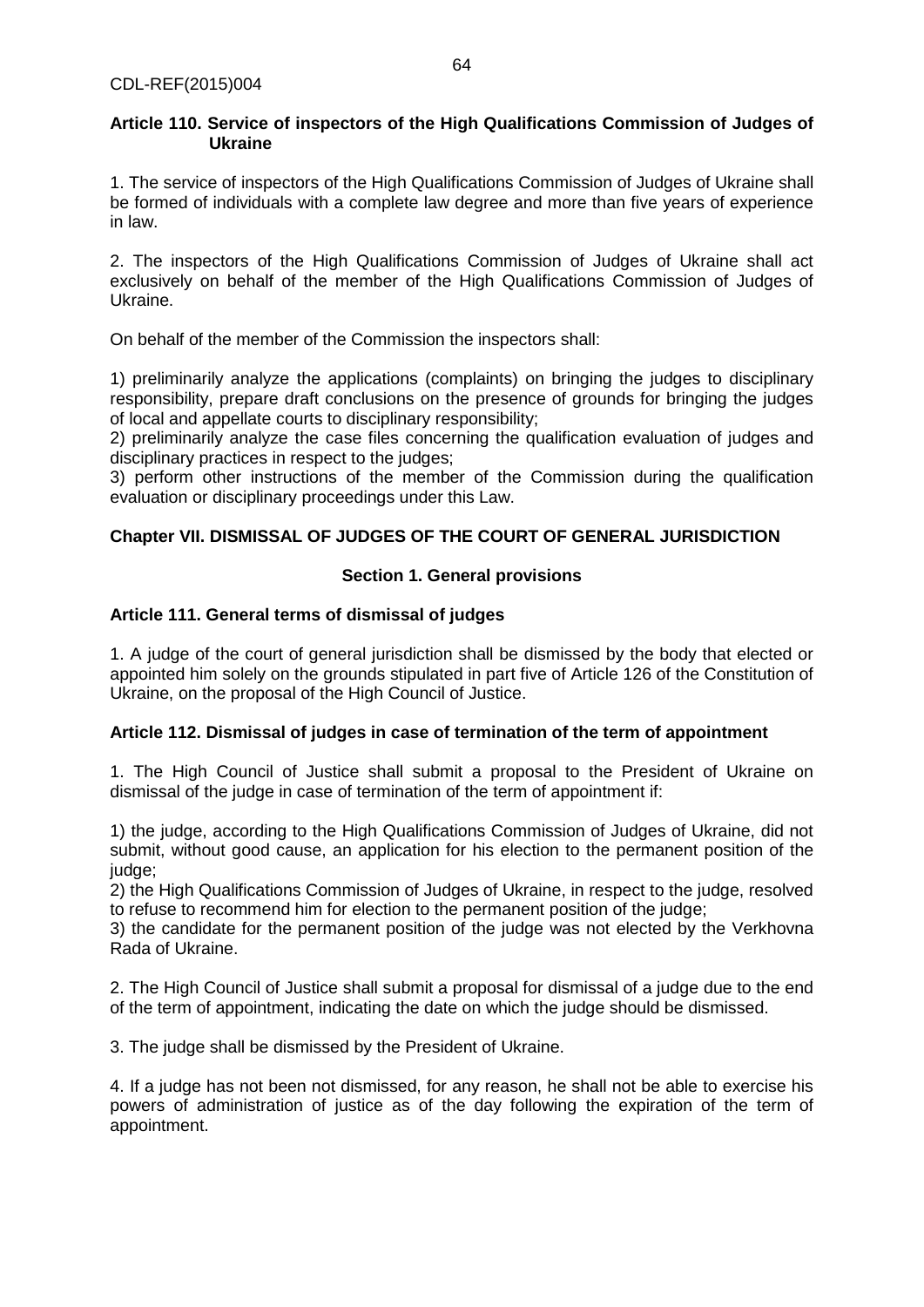## **Article 113. Dismissal of judges for age**

1. The judge shall be dismissed for age as of the day following the reaching of the age of sixty five.

2. The High Qualifications Commission of Judges of Ukraine shall, not later than one month prior to the date specified in part one of this Article, notify the High Council of Justice of the presence of grounds for the dismissal of the judge.

3. The High Council of Justice shall submit a proposal on the dismissal of a judge for reaching the age of sixty-five to the body which elected or appointed the judge not later than within fifteen days prior to the date specified in part one of this Article.

4. If a judge has not been not dismissed, for any reason, he shall not be able to exercise his powers of administration of justice as of the day following the reaching the age of sixty-five.

#### **Article 114. Dismissal of judges for health reasons**

1. The judge shall be dismissed in case of failure to exercise powers for health reasons upon availability of a medical opinion provided by the medical board established by a specially authorized central executive health authority, or under the court decision on recognizing the judge partially or fully incapacitated, which came into force.

The court which adopted a resolution on the recognition of the person that is a judge as partially or fully incapacitated shall immediately notify the High Council of Justice.

2. Having recognized that the health status does not allow a judge to permanently or for a long time exercise his powers, the High Council of Justice shall submit a proposal on the dismissal of the judge to the body which elected or appointed him.

#### **Article 115. Dismissal of judges in case of violation of the requirements for the incompatibility**

1. The judge shall be dismissed in case of violation of the requirements for the incompatibility under the proposal of the High Council of Justice submitted to the body that elected or appointed the judge in the manner prescribed by the Law of Ukraine On the High Council of Justice.

## **Article 116. Dismissal of judges in case of violation of oath**

1. In accordance with paragraph 5 of part five of Article 126 of the Constitution of Ukraine the judge shall be dismissed due to violation of the oath.

2. The facts that prove the violation of oath by the judge should be established by the High Qualifications Commission of Judges of Ukraine or the High Council of Justice.

3. The dismissal of judges based on the violation of oath shall be conducted by the proposal of the High Council of Justice after consideration of the matter at its meeting in accordance with the Law of Ukraine On the High Council of Justice.

4. Based on the proposal of the High Council of Justice, the President of Ukraine shall issue a decree on dismissal of the judge.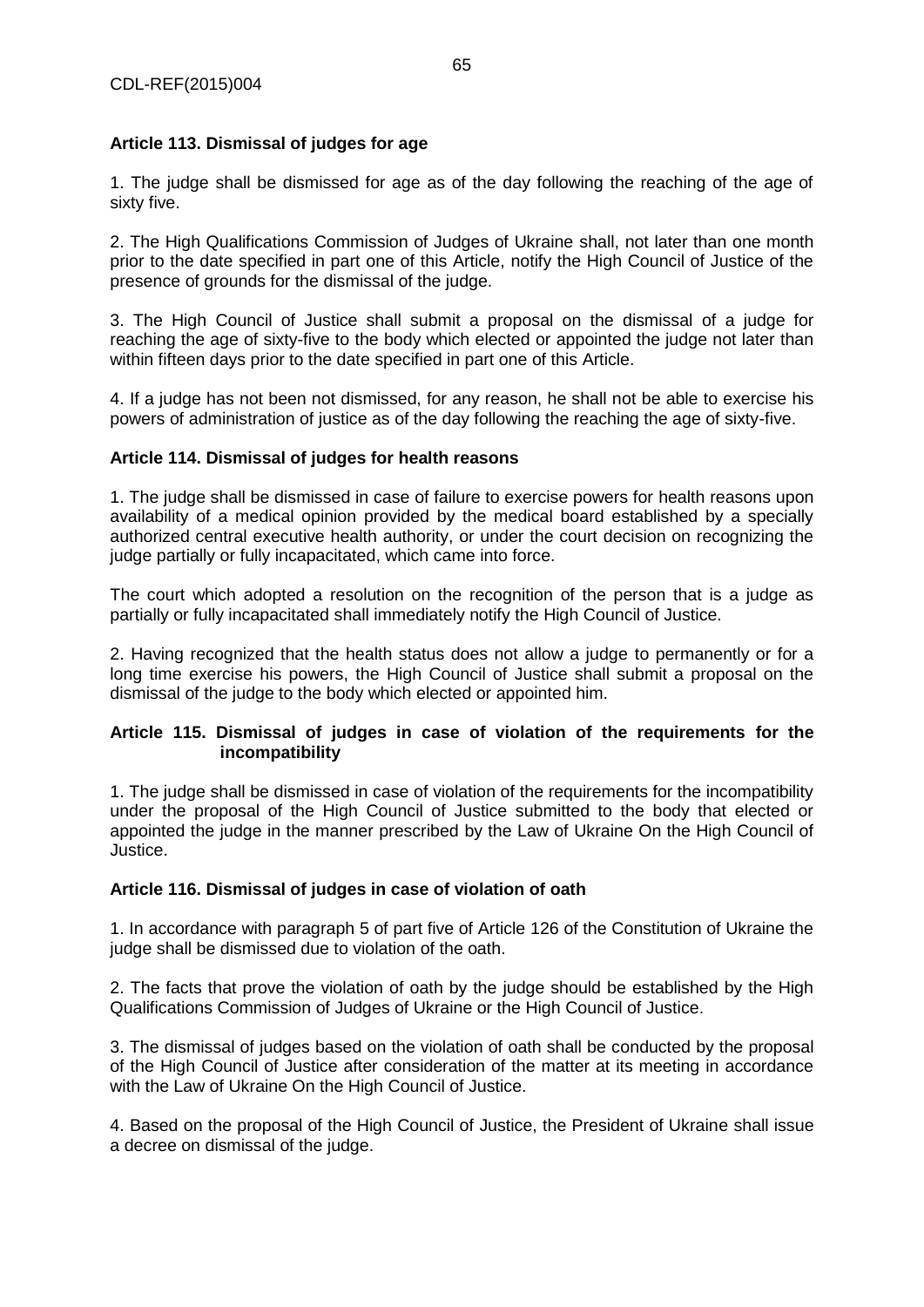5. Based on the proposal of the High Council of Justice of Ukraine, the Verkhovna Rada of Ukraine shall adopt a resolution on dismissal of the judge.

#### **Article 117. Dismissal of judges in case of entry into force of a verdict of guilty for the judge**

1. The court that adopted the verdict of guilty for the person that is a judge shall immediately notify the High Qualifications Commission of Judges of Ukraine and the State Judicial Administration of Ukraine.

2. In the case of entry into force of a verdict of guilty for a person that is a judge, the High Qualifications Commission of Judges of Ukraine shall notify the High Council of Justice, which shall submit a proposal on the dismissal of a judge.

3. The judge for which a court verdict of guilty came into force, shall not be able to continue to exercise his powers and shall cease to have the guarantees of independence and immunity of judges provided by law as well as the right to financial and other support.

## **Article 118. Dismissal of judges in the case of termination of citizenship**

1. The judge shall be dismissed under the proposal of the High Council of Justice in case of termination of his citizenship under the Law of Ukraine On the Citizenship of Ukraine.

2. As of the termination of citizenship the judge shall not be able to exercise his powers.

#### **Article 119. Dismissal of judges in case of recognizing as missing or declared as presumed dead**

1. The court which adopted a decision on the recognition of a person that is a judge as missing or declared as presumed dead shall immediately notify the High Qualifications Commission of Judges of Ukraine and the State Judicial Administration of Ukraine. In the case of entry of this decision into force, the High Qualifications Commission of Judges of Ukraine shall notify the High Council of Justice, which shall submit a proposal on the dismissal of a judge.

## **Article 120. Dismissal of judges for resignation or voluntary termination of service**

1. The judge, the length of service of which is at least twenty years, as determined in accordance with Article 135 of this Law, shall have the right to submit a resignation.

2. The judge shall have the right, at any period in office, regardless of the motives, to apply for voluntary termination of service.

3. The application for resignation, voluntary termination of service shall be submitted by the judge directly to the High Council of Justice, which within one month as of the date of receipt of the relevant application shall submit it to the body that elected or appointed the judge.

4. The judge shall exercise his/her powers until the adoption of resolution on his dismissal.

5. The judge dismissed under his/her resignation letter shall retain the justiceship and guarantees of immunity provided for such judges before the resignation.

## **Article 121. Requirements for proposal on the dismissal of judges**

1. The proposal of the High Council of Justice on the dismissal of the judge shall include: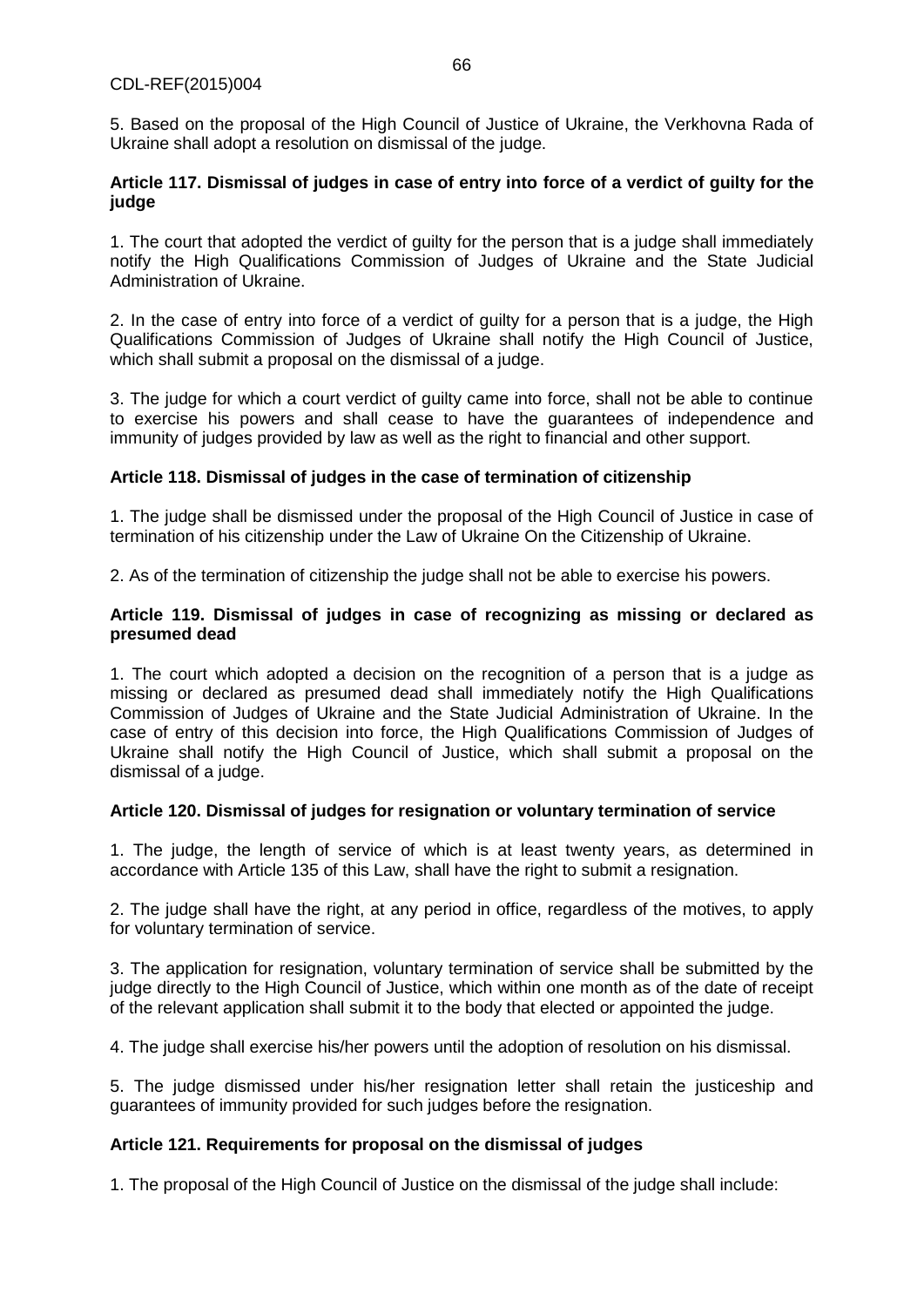1) date of submission of the proposal;

2) surname, name and patronymic of the judge;

3) year of birth of the judge;

4) information on the justiceship;

5) name of the court;

6) grounds for submission of the proposal on dismissal envisaged in part five of Article 126 of the Constitution of Ukraine;

7) factual circumstances (in case of submission of the proposal on the dismissal of the judge under the special circumstances defined by the Law of Ukraine On the High Council of Justice);

8) other information specified by law.

#### **Article 122. Consideration and adoption by the Verkhovna Rada of Ukraine of the resolution on the dismissal of the permanently elected judges**

1. The procedure for consideration and adoption by the Verkhovna Rada of Ukraine of the resolution on the dismissal of the permanently elected judges shall be determined by this Law and the Rules of the Verkhovna Rada of Ukraine.

2. The issue related to the dismissal of the permanently elected judges shall be considered at the plenary session of the Verkhovna Rada of Ukraine without the conclusion of the committees of the Verkhovna Rada of Ukraine and any inspections.

3. The powers of the judge shall terminate as of the date of adoption by the Verkhovna Rada of Ukraine of the resolution on dismissal of the judge.

## **Article 123. Termination of powers of judges**

1. The powers of the judge shall terminate in the event of his death.

2. The presence of grounds for termination of powers of the judge shall be reported by the head of the court in which the judge held the position to the High Qualifications Board of Judges of Ukraine and the State Judicial Administration of Ukraine. The report shall be annexed with documents on confirmation of death.

## **CHAPTER VIII. Judicial Self-Governance**

#### **Section 1. General principles of judicial self-governance**

#### **Article 124. Objectives of the judicial self-governance**

1. In order to address the issues related to domestic activity of the courts in Ukraine the judicial self-governance – independent collective resolution of the indicated issues by the judges shall be established.

2. The judicial self-governance is one of the guarantees of ensuring the independence of courts and judges. The activity of self-governance bodies should promote the establishment of appropriate organizational and other conditions for the adequate operation of courts and judges, maintain the independence of the judiciary, protect the judges from interference in their activity and raise the level of work with staff within the court system.

3. The issues of domestic activity of the courts shall include organizational support for the courts and activity of judges, social protection of judges and their families as well as other issues, which are not directly related to the administration of justice.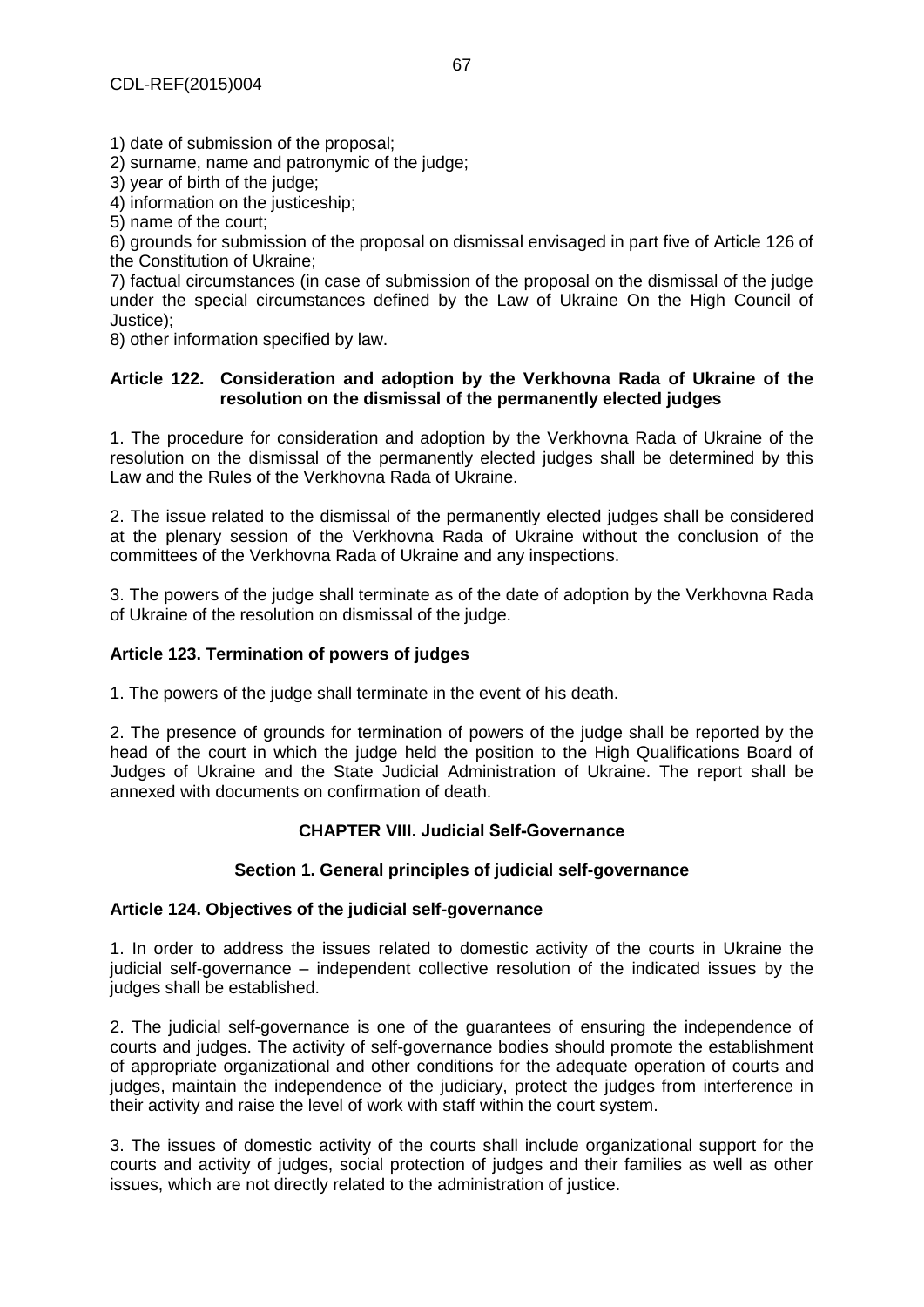4. The objectives of the judicial self-governance shall include the resolution of issues regarding:

1) ensuring of the organizational unity of operation of the judiciary;

2) strengthening of the independence of courts, judges, the protection against interference in their activity;

3) participation in identifying the needs of personnel, financial, logistical and other support of the courts and monitoring of compliance with the established standards of such support;

4) election of judges to administrative positions in courts in the manner prescribed by this Law;

5) appointment of judges of the Constitutional Court of Ukraine;

6) appointment of judges to the High Council of Justice and the High Qualifications Commission of Judges of Ukraine in the manner prescribed by law.

#### **Article 125. Organizational forms of judicial self-governance**

1. The organizational forms of judicial self-governance shall be the meetings of judges, the conferences of judges, the Council of Judges of Ukraine, the Congress of Judges of Ukraine.

2. The judicial self-governance in Ukraine shall be ensured through:

1) meetings of judges of local courts, courts of appeal, high specialized court, the Supreme Court of Ukraine;

2) Council of Judges of Ukraine;

3) Congress of Judges of Ukraine.

3. The procedure for implementation of the judicial self-governance shall be determined, in accordance with the Constitution of Ukraine, by this Law, other laws as well as rules and provisions adopted by the bodies of judicial self-governance under the Constitution of Ukraine and this Law.

#### **Section 2. Meetings of judges**

#### **Article 126. Meetings of judges**

1. The meeting of judges is the meeting of judges of a respective court, at which they shall discuss issues related to the internal operation of the court and adopt collective decisions on the issues discussed.

2. The meeting of the judges shall be convened by the chairman of the respective court on his/her own initiative or at the request of at least one-third of the total number of judges working in the given court.

3. The meeting of judges shall be convened as necessary but at least once every three months.

4. The meeting of judges shall be considered duly constituted if attended by at least two thirds of the number of judges working in the given court. To the meetings of judges the court staff, retired judges, public representatives and other persons shall be invited. Only the judges of the given court shall be eligible to vote.

5. The meeting of judges shall: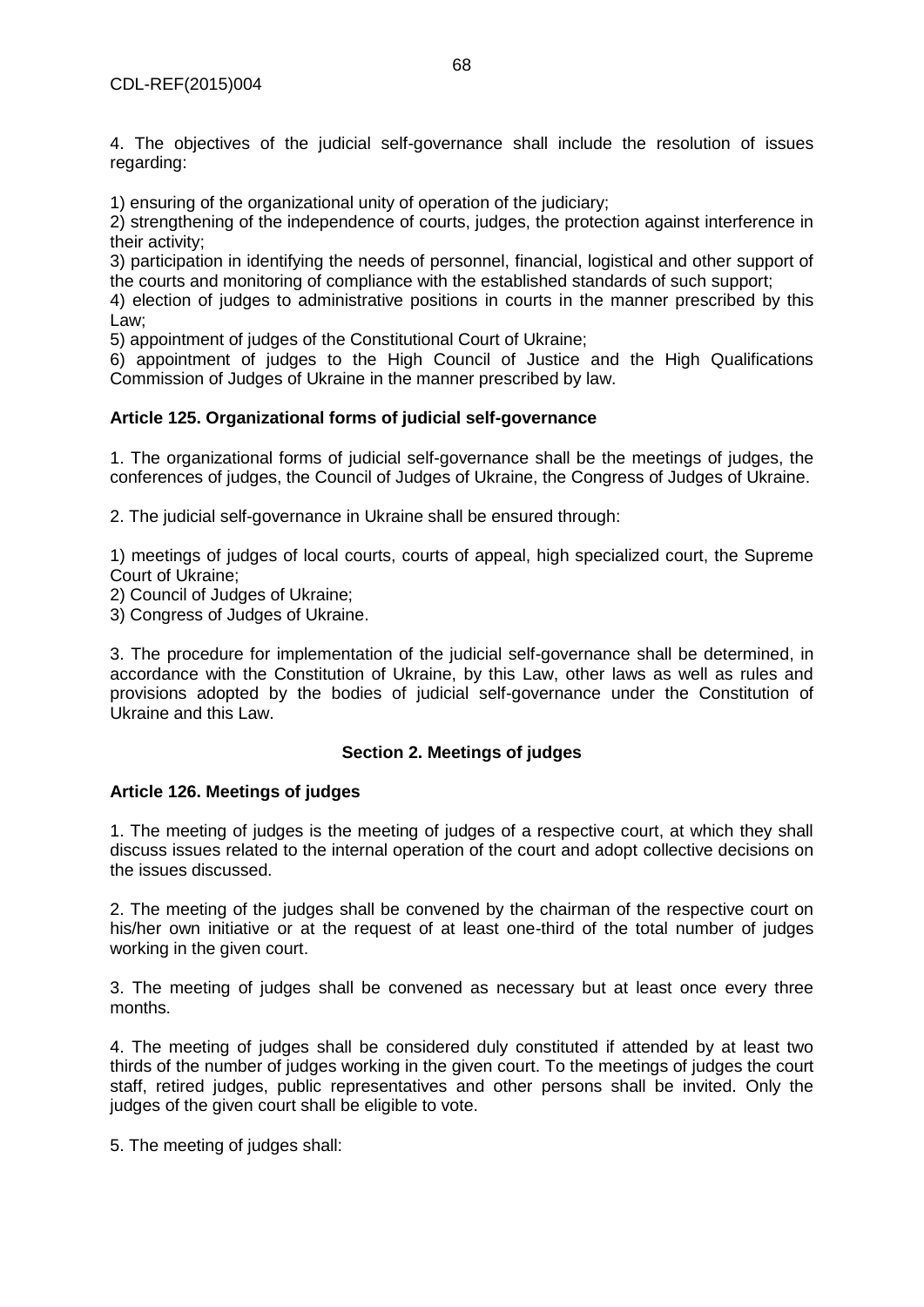1) discuss the issues concerning the internal operation of the court or the work of individual judges or court staff, and adopt decisions on these issues that are binding on judges and staff of the given court;

2) determine the specialization of judges on consideration of specific categories of cases;

3) adopt decisions on the election of judges to administrative positions and dismissal of judges:

4) determine the burden on judges of the relevant court considering the performance of administrative and other duties;

5) hear the reports of judges holding administrative positions in the given court, and the head of staff of the court;

6) exercise other powers prescribed by this Law.

6. Meeting of judges of every court of general jurisdiction (except local general courts) shall elect, by secret voting, delegates for Congress of Judges of Ukraine.

Meeting of judges of every local general court shall elect, by secret voting, delegates for joint meeting of judges of local general courts in the Autonomous Republic of Crimea, every region, and cities of Kyiv and Sevastopol under the principle 'one delegate from ten judges'. If the court has less than ten judges, one delegate shall be delegated from such court.

Joint meeting of judges of local general courts in the Autonomous Republic of Crimea, every region, and cities of Kyiv and Sevastopol shall be held to elect delegates for the Congress of Judges of Ukraine by secret voting.

The procedure of convocation and holding the joint meetings of judges of local general courts shall be defined by the Council of Judges of Ukraine.

A judge holding an administrative position in court may not be elected as a delegate for joint meeting of judges of local general courts.

Meeting of judges of the Supreme Court of Ukraine, the high specialized court shall approve the regulations on the staff, structure and staffing chart of the respective court under the proposal of the head of the respective court.

7. Meeting of judges shall submit proposals on issues related to the activity of the court to state authorities and local governments that are required to consider these proposals and provide substantive response.

8. The meeting of judges shall discuss the issues related to the practices of application of law, develop respective proposals for improving such practices and the legislation. The meeting of judges of the local or appellate court shall submit respective proposals for the review to the High Specialized Court and the Supreme Court of Ukraine.

9. The meeting of judges of the local general courts shall elect the investigating judges in the manner prescribed by this Law.

10. The meeting of judges shall adopt the decisions by a majority of the judges present at the meeting through an open voting, unless there is a decision to conduct secret voting. The decisions on the election to the administrative positions or dismissal from such positions, as well as on the election of delegates to the joint meeting of judges of local general courts shall be adopted by secret voting.

11. The implementation of decisions of the meeting of judges, under the commission of the meeting, shall be vested in the head or deputy head of the respective court.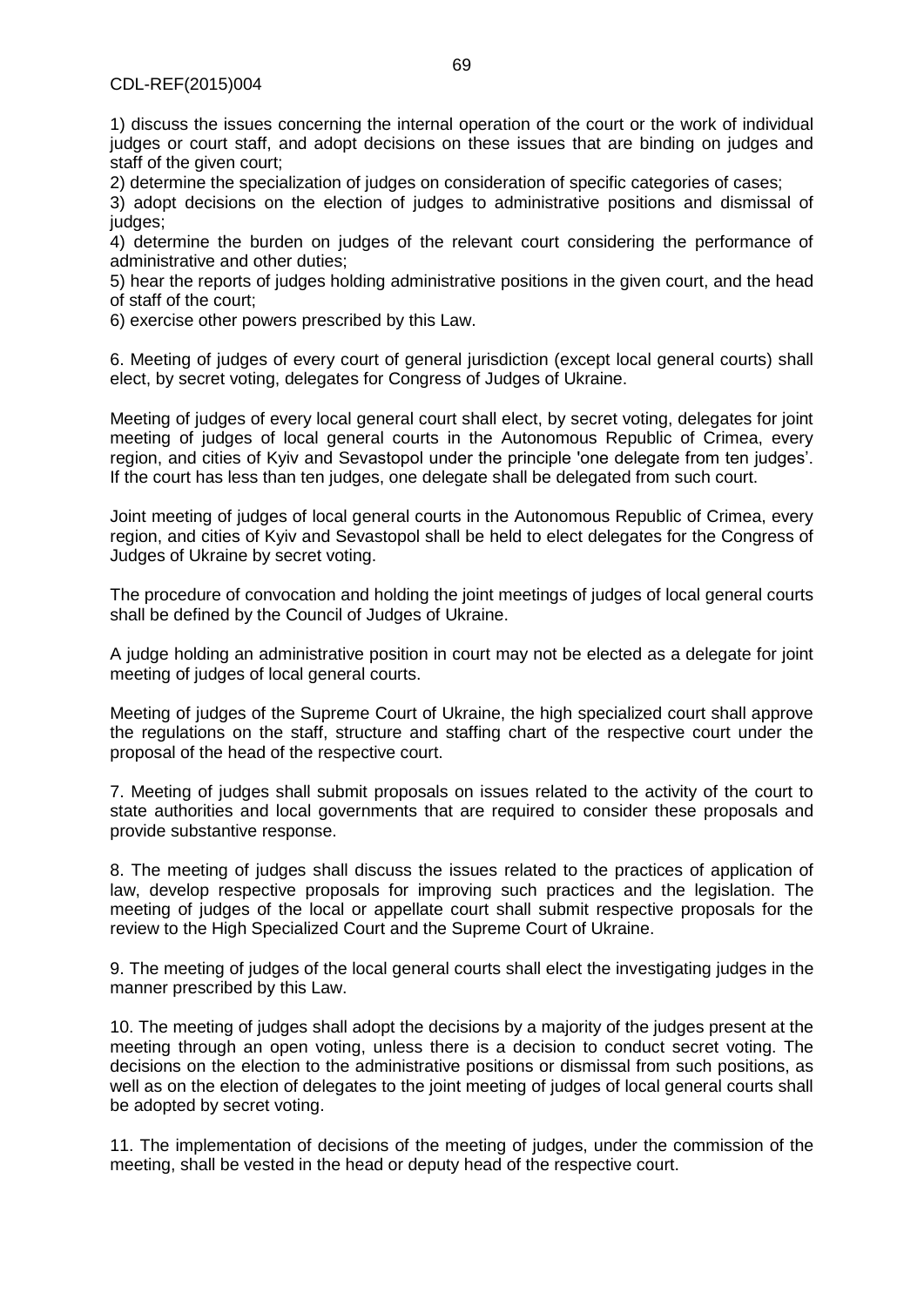# **Section 3. Supreme bodies of judicial self-governance**

## **Article 127. The Congress of Judges of Ukraine**

1. The supreme body of the judicial self-governance shall be the Congress of Judges of Ukraine.

2. The Congress of Judges Ukraine shall:

1) hear reports of the Council of Judges of Ukraine on the implementation of objectives of judicial self-governance on ensuring the independence of courts and judges, the organizational and financial support of the courts;

2) hear reports of the High Qualifications Commission of Judges of Ukraine on its activity, including the disciplinary practices in respect to judges;

3) hear reports from the Chairman of the State Judicial Administration of Ukraine on its activity, including the organizational, financial and technical maintenance of judicial bodies;

4) appoint and dismiss the judges of the Constitutional Court of Ukraine in accordance with the Constitution and laws of Ukraine;

5) appoint the members of the High Council of Justice and decide on the termination of their powers in accordance with the Constitution and laws of Ukraine;

6) appoint the members of the High Qualifications Commission of Judges of Ukraine and make decision to terminate their powers under this Law;

7) submit proposals on the operation of courts to state authorities and respective officials;

8) elect the Council of Judges of Ukraine;

9) consider other issues related to judicial self-governance under the law.

3. The Congress of Judges Ukraine shall adopt decisions that are binding on all bodies of judicial self-governance and all the judges.

## **Article 128. The procedure for convocation of the Congress of Judges of Ukraine**

1. The regular Congress of Judges of Ukraine shall be convened by the Council of Judges of Ukraine once every two years. An extraordinary Congress of Judges of Ukraine may be convened under the resolution of the Council of Judges of Ukraine.

2. If necessary, the meetings of judges shall apply to the Council of Judges of Ukraine with a proposal to convene an extraordinary Congress of Judges of Ukraine. The Council of Judges of Ukraine shall be obliged to convene an extraordinary Congress of Judges of Ukraine at the request of the meetings of judges of not less than one-fifth of all courts or at the request of the Conference of Judges.

3. The Council of Judges of Ukraine, which convenes the Congress of Judges of Ukraine in the manner envisaged in part one of this Article, shall approve the preliminary list of issues submitted for consideration of the Congress, and determine the date and venue of the Congress. In case the Congress of Judges of Ukraine is convened at the request of the meeting or conference of judges, the preliminary list of issues shall include all the issues that constitute a subject of the given request.

4. To the Congress of Judges of Ukraine other persons, besides the delegates, shall be invited. The invited persons shall not participate in the voting in the course of adoption of decisions of the Congress of Judges of Ukraine.

5. In case if the Council of Judges of Ukraine does not convene the Congress of Judges of Ukraine within the term envisaged by parts one and two of this Article, such Congress shall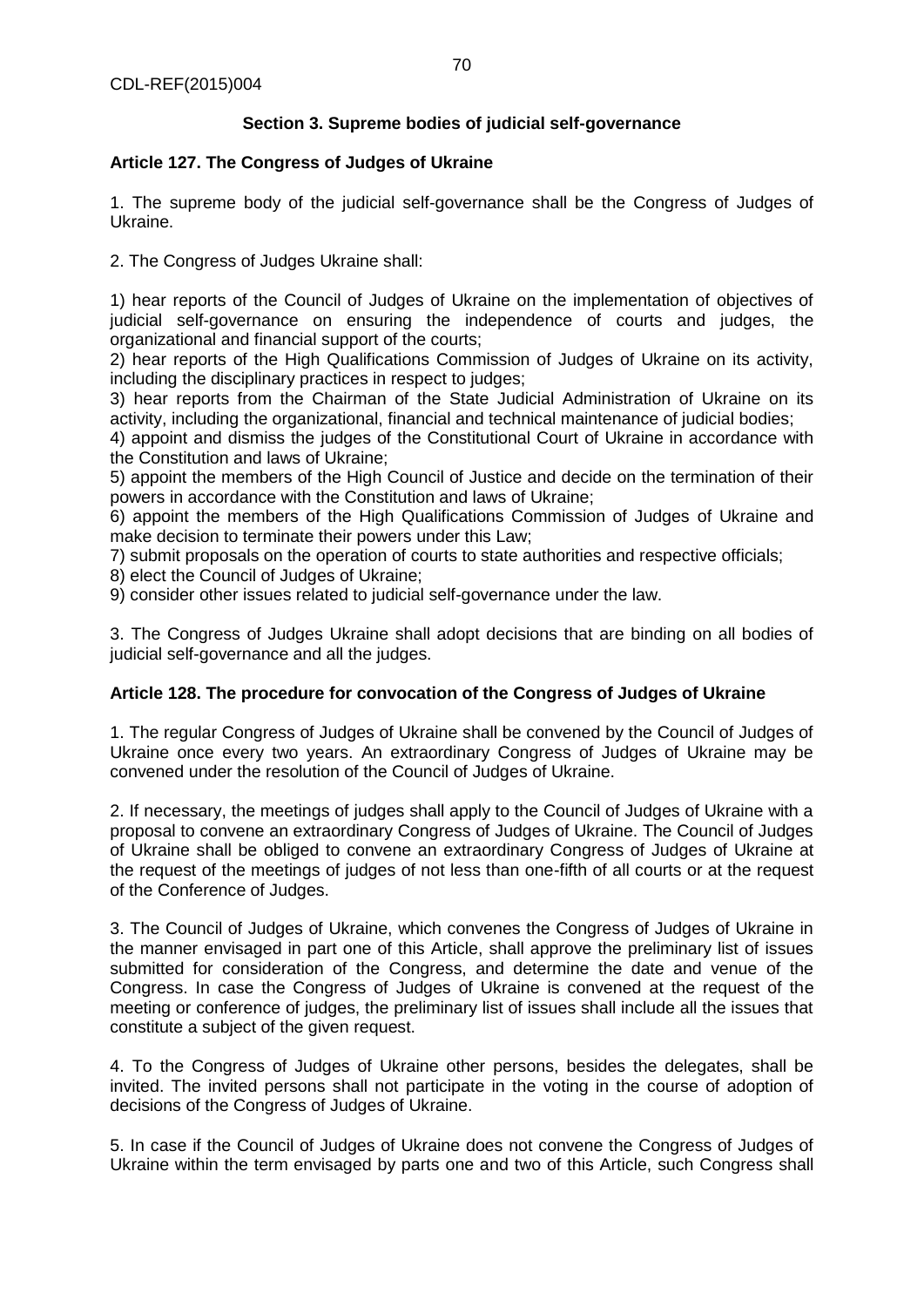be convened at the request of the meeting of judges of not less than one-fifth of all courts without the participation of the Council of Judges of Ukraine.

In this case, the initiators of the convocation of the Congress of Judges of Ukraine shall establish an organizing committee to convene the Congress of Judges of Ukraine, which shall have the powers of the Council of Judges of Ukraine in respect to the convocation of the Congress. The organizing committee shall immediately publish the information on its establishment in the newspapers 'Holos of Ukraine' and 'Uryadovyi Courier', and determine the date of the Congress of Judges not later than in two months as of the date of establishment of the organizing committee.

6. An announcement of convocation of the Congress of Judges of Ukraine and agenda of the Congress shall be published in the 'Golos of Ukraine' and 'Uryadovyi Courier' Newspapers not later than thirty days prior to the Congress, and in cases of convocation, under part two of this Article, of an extraordinary Congress at the request of the meeting or conference of judges –fifteen days prior to the Congress. If the Congress of Judges is convened for election of members of the High Council of Justice or High Qualifications Commission of Judges of Ukraine, the announcement shall be published not later than forty-five days prior to the Congress.

#### **Article 129. Election of delegates to the Congress of Judges of Ukraine**

1. The meetings of judges of every court of general jurisdiction (except local general court and the Supreme Court of Ukraine) shall elect to the Congress of Judges of Ukraine one candidate from twenty judges employed in each court. If the court has less than twenty judges, the court shall delegate one delegate.

Delegates to the Congress of Judges of Ukraine from judges of local general courts shall be elected by joint meetings of judges in every region, Autonomous Republic of Crimea, and the cities of Kyiv and Sevastopol following the principle 'one delegate from twenty judges' of the total number of judges of local general courts in every region, Autonomous Republic of Crimea, and the cities of Kyiv and Sevastopol.

2. The meeting of judges of the Constitutional Court of Ukraine and the Supreme Court of Ukraine shall elect three delegates to the Congress of Judges of Ukraine each, from among the judges of relevant courts or retired judges irrespective of their place of employment prior to retirement.

3. The delegates to the Congress of Judges of Ukraine shall be elected by a secret voting on an alternative basis with free nomination of candidates for election.

4. The delegates to the Congress of Judges of Ukraine shall not be elected from among the judges holding administrative positions in courts, the judges that are members of the High Council of Justice or the High Qualifications Council of Judges of Ukraine.

## **Article 130. Procedure for holding the Congress of Judges of Ukraine**

1. The Congress of Judges Ukraine shall be considered duly constituted if attended by at least two-thirds of the total number of the elected delegates.

2. The Congress of Judges Ukraine shall be opened by the Chairman of the Council of Judges of Ukraine, and in his absence – by the eldest member of the Council of Judges of Ukraine.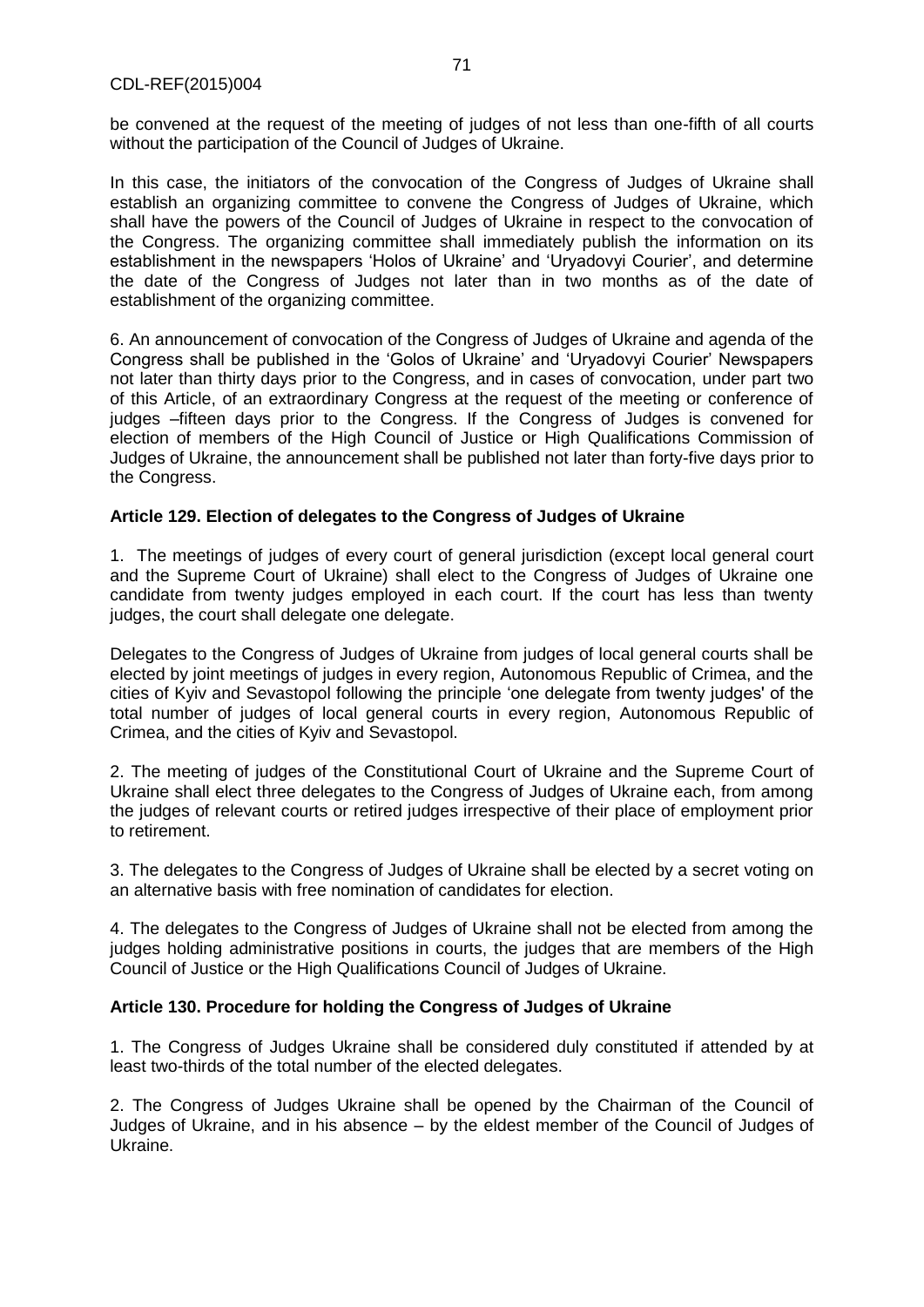3. The Congress of Judges Ukraine shall elect, by an open voting, the Congress Presidium with quantitative composition determined by the decision of the Congress. The Presidium shall organize the work of the Congress of Judges of Ukraine.

4. The Congress of Judges Ukraine shall discuss and approve the agenda and rules of the Congress, elect a counting commission, Secretariat and other working bodies of the Congress.

5. The work of the Congress of Judges of Ukraine shall be recorded.

6. The decision of the Congress of Judges of Ukraine shall be adopted by the majority vote of the elected delegates in the open or secret voting. The decisions on issues referred to in paragraphs 4 to 6, 8 of part two of Article 127 of this Law shall be adopted by secret voting.

7. The other issues included in the agenda of the Congress of Judges of Ukraine shall be governed by the rules of the Congress of Judges of Ukraine adopted by the Congress.

## **Article 131. The Council of Judges Ukraine**

1. In between the Congresses of Judges of Ukraine, the supreme body of judicial selfgovernance shall be the Council of Judges of Ukraine.

2. The Council of Judges of Ukraine shall elect the Congress of Judges of Ukraine. The Council of Judges of Ukraine shall include:

- 1) eleven judges of local general courts;
- 2) five judges of local administrative courts;
- 3) five judges of local commercial courts;

4) four judges of the courts of appeal for civil, criminal cases and cases on administrative offences;

5) two judges of administrative courts of appeal;

- 6) two judges of the commercial courts of appeal;
- 7) one judge of the high specialized courts;
- 8) one judge of the Supreme Court of Ukraine.

The proposals for nominations to the Council of Judges of Ukraine shall be submitted by judges participating in the Congress of Judges of Ukraine. The judges who hold administrative positions in courts or are members of the High Council of Justice or the High Qualifications Commission of Judges of Ukraine shall not be elected to the Council of Judges of Ukraine. In the event of election of a member of the Council of Judges of Ukraine to the administrative position in court, his powers in the Council of Judges of Ukraine shall be terminated.

3. The members of the Council of Judges of Ukraine, at the meeting of the Council, shall elect, by a secret voting, from among its members the Chairman of the Council of Judges of Ukraine, his deputy and secretary.

4. The Council of Judges of Ukraine, in between the Congresses of Judges of Ukraine, shall ensure the implementation of decisions of the Congress and implementation monitoring, as well as decide on the convocation of the Congress of Judges of Ukraine. The powers and order of work of the Council of Judges of Ukraine shall be defined by this Law and the regulation on the Council of Judges of Ukraine approved by the Congress of Judges of Ukraine.

5. The Council of Judges of Ukraine shall: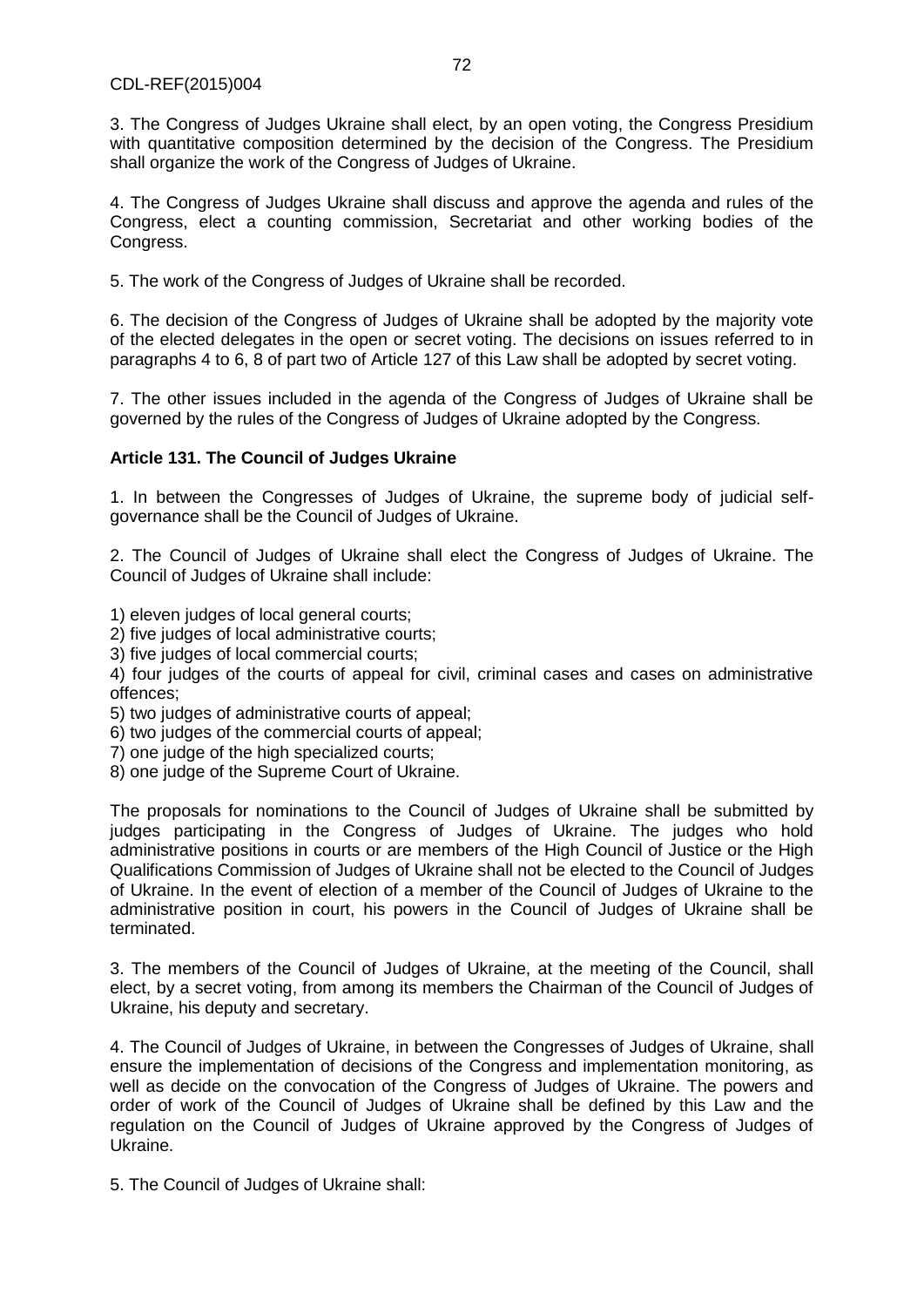1) develop and provide for the implementation of measures to ensure the independence of courts and judges, improvement of the organizational support of the activity of courts;

2) consider the issues related to the legal protection of judges, social security of judges and their families, adopt respective decisions on these matters;

3) appoint a person authorized to present budgetary inquiries for financing of courts of general jurisdiction, other bodies and institutions of the court system during consideration of the draft Law on State Budget of Ukraine for a relevant year or any amendments thereto;

4) elect and dismiss the Chairman of the State Judicial Administration of Ukraine and his/her deputies;

5) determine by the proposal of the Chairman of the State Judicial Administration of Ukraine the maximum number of employees of the State Judicial Administration of Ukraine, including its regional departments within the funding for the State Judicial Administration of Ukraine;

6) oversee the organization of activity of the courts, hear the reports on these issues of the Chairman of the State Judicial Administration of Ukraine, his deputies, heads of departments and territorial departments of the State Judicial Administration of Ukraine;

7) submit proposals on issues related to the activity of courts to state authorities and local governments;

8) approve the sample certificates of judges, retired judges, people's assessors, jurors;

9) exercise control over the compliance with legislation on the settlement of the conflict of interests in the activity of the judges of courts of general jurisdiction, the Chairman and members of the High Qualifications Commission of Judges of Ukraine, Chairman of the State Judicial Administration of Ukraine and his deputies; adopt decisions on the settlement of an actual or potential conflict of interest in the activity of the above persons (if such a conflict can not be settled in the manner prescribed by procedural law);

10) exercise other powers envisaged by this Law.

6. Decisions of the Council of Judges of Ukraine adopted within the scope of powers defined by this Law shall be published at the official website of the judicial authorities on the next day upon adoption.

Decisions of the Council of Judges of Ukraine adopted within the scope of powers defined by this Law shall be binding for all bodies of judicial self-governance. The decision of the Council of Judges of Ukraine may be cancelled by the Congress of Judges of Ukraine or by court.

7. If a judge of the Constitutional Court of Ukraine or judge of court of general jurisdiction (except when the conflict of interest is governed by procedural law) or the Chairman or Deputy Chairman of the State Court Administration of Ukraine has any real or potential conflict of interest, such person shall notify the Council of Judges of Ukraine of the same in writing not later than on the next business day upon the emergence of such conflict of interest.

8. A governmental body, local self-governance body, including officials employed in such bodies and heads of companies, institutions and organizations and public associations that received a letter of the Council of Judges of Ukraine related to the safety of judges, shall consider such letter within ten days upon receipt and take measures to eliminate any threats to the judges' safety.

# **Article 132. Maintenance of activity of the bodies of judicial self-governance**

1. The ensuring of the work of the Congress of Judges of Ukraine and joint meetings of judges of local general courts, the activity of the Council of Judges of Ukraine shall be carried out by the State Judicial Administration of Ukraine and its regional departments at the cost of the State Budget of Ukraine according to the requirements set forth in Section XI of this Law.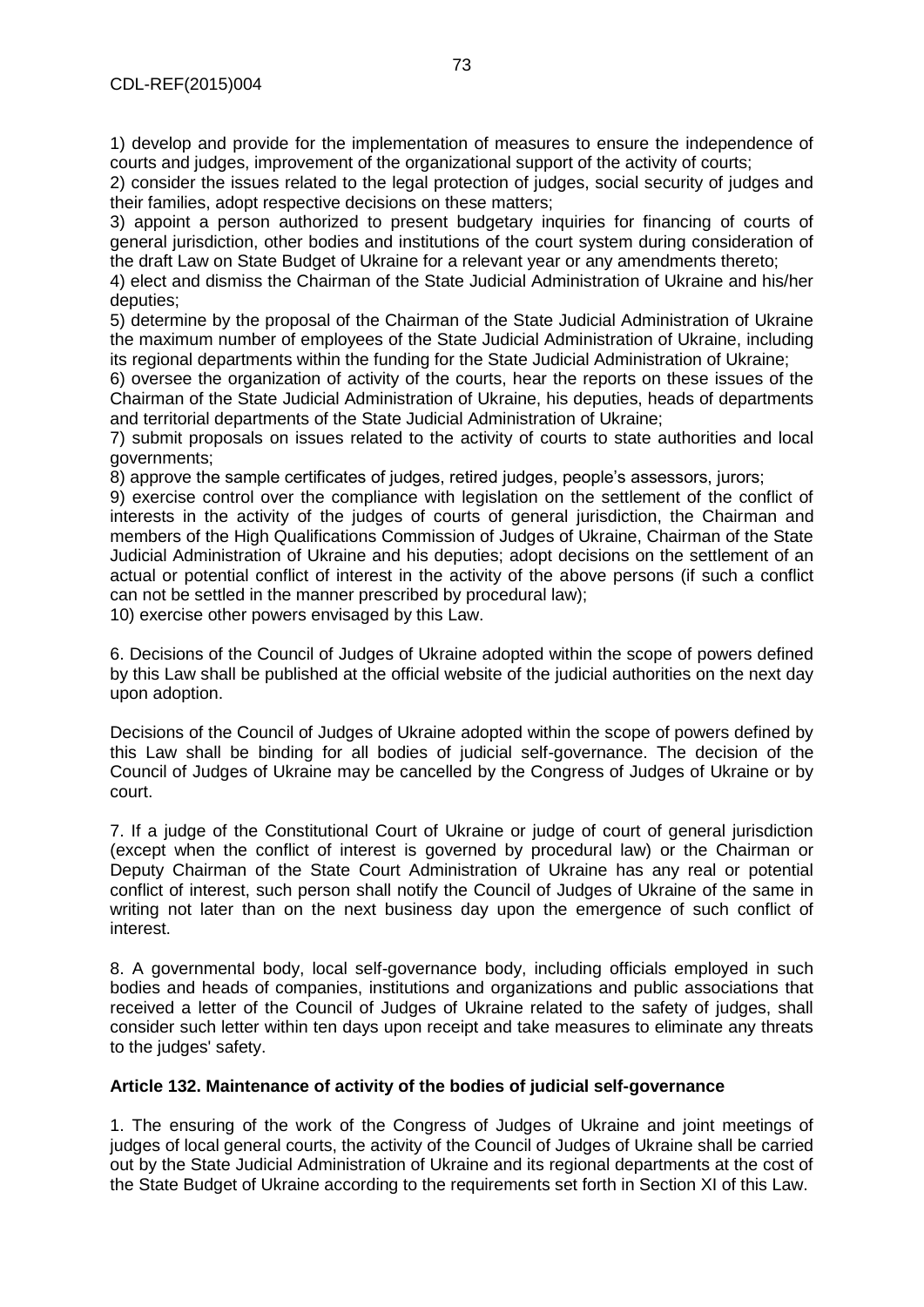# **Chapter IX. SUPPORT OF JUDGES**

# **Article 133. Remuneration of judges**

1. The remuneration of judges shall be governed by this Law, the Law of Ukraine On the Constitutional Court of Ukraine and cannot be determined by other regulations.

2. The remuneration of judges shall consist of the official salary and surcharges for:

1) years of service;

2) holding of an administrative position in court;

3) degree;

4) work that envisages the access to state secrets.

3. The official salary of the judge of the local court judge shall be determined at a rate of 15 minimum wages.

4. The official salaries of other judges shall be determined in proportion to the official salary of the judge of the local court judge with the following coefficient:

1) the judge of the court of appeal  $-1,1$ ;

2) the judge of the high specialized court  $-1.2$ ;

3) the judge of the Supreme Court of Ukraine, the judges of the Constitutional Court of Ukraine  $-1,3$ .

5. The judges shall receive a monthly surcharge for the years of service as follows: for work experience of more than 3 years - 15 percent, more than 5 years - 20 percent, more than 10 years - 30 percent, more than 15 years - 40 percent, more than 20 years - 50 percent, more than 25 years - 60 percent, more than 30 years - 70 percent, more than 35 years - 80 percent of the official salary.

The judges of the Constitutional Court of Ukraine that were first appointed as judges shall receive a monthly surcharge for the years of service at a rate of 5.5 percent for each year of service.

6. The judges that hold positions of deputy head of the court, Secretary of the judicial chamber, secretary of the plenum of the high specialized court, the Secretary of the Plenum of the Supreme Court of Ukraine shall receive a monthly surcharge of 5 percent of the official salary of a judge of the respective court, the head of the court - 10 percent of the official salary of the judge of the respective court.

7. The judges shall receive a monthly surcharge for the degree of Ph.D. or Doctor of the respective major in the amount of 15 and 20 percent of the official salary of the judge of the respective court.

8. The judges shall receive a monthly surcharge for work that envisages the access to state secrets depending on the degree of secrecy of the information: the data and media having a degree of secrecy 'Top Secret' - 10 percent of the official salary of the judge of the respective court; the data and media having a degree of secrecy 'Secret' - 5 percent of the official salary of the judge of the respective court.

9. The expenditures on the payment of remuneration to judges shall be allocated under a separate code of economic classification of expenditure.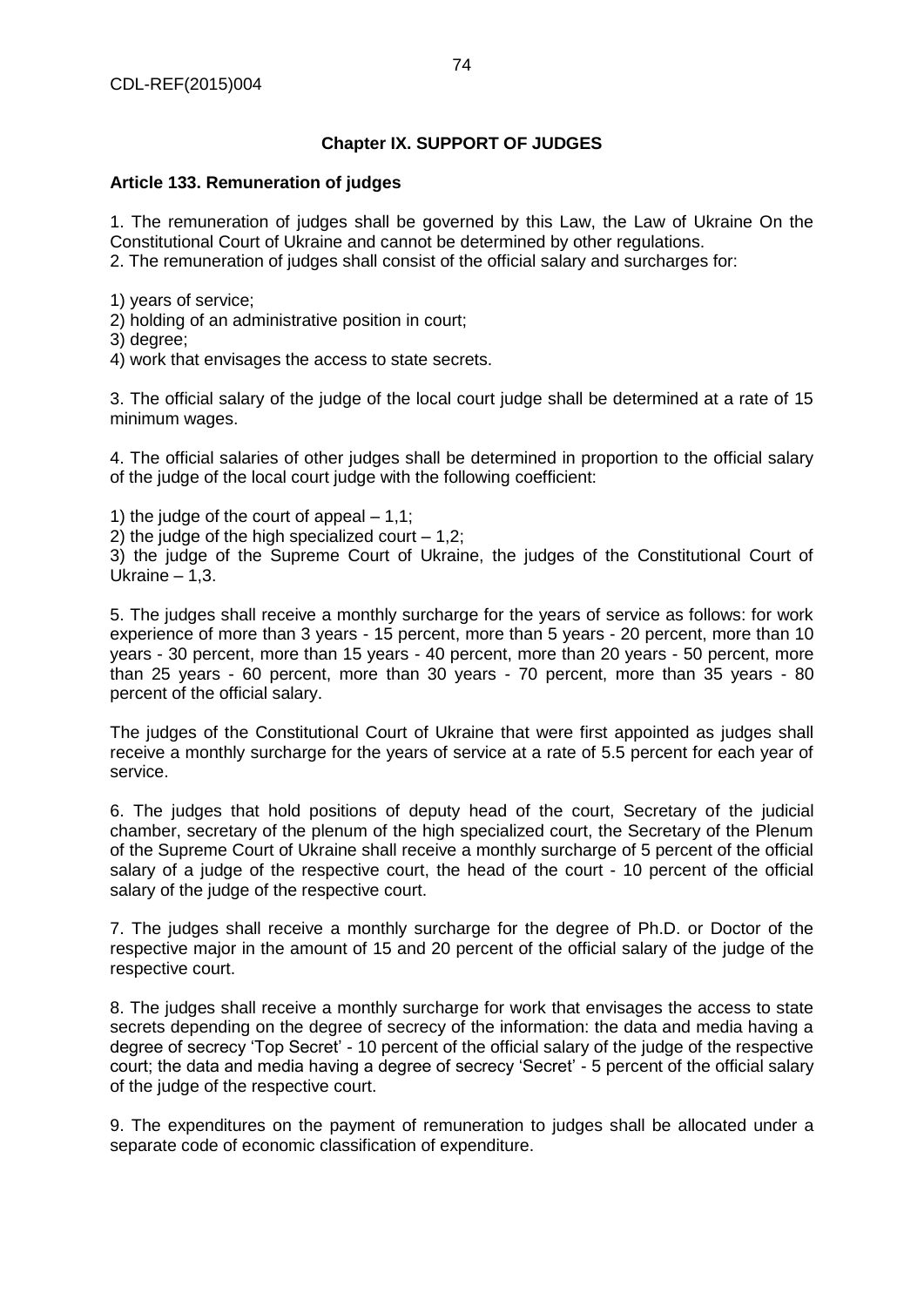10. A judge that does not administer justice (except for the reasons of temporary incapacitation, annual paid leave) shall not be entitled to receive the surcharges to the official salary.

# **Article 134. Leave**

1. The judges shall be granted an annual paid leave of 30 working days with remuneration, other than remuneration of judges, allowance for recreation in the amount of the official salary. The judges that have the length of service of more than 10 years shall be provided with an additional paid leave of 15 days.

# **Article 135. The length of service of judges**

1. The length of service as a judge shall include the service in the position of:

1) judge of the courts of Ukraine, the arbitrator (judge) of the arbitration courts of Ukraine, the state arbitrator of the former State Arbitration of Ukraine, the arbitrator of departmental arbitrations of Ukraine;

2) member of the High Council of Justice, the High Qualifications Commission of Judges of Ukraine;

3) judge in courts and the arbitrators in the state and departmental arbitrations of the former USSR and its republics.

2. The length of service ensuring the right of the judges of the Constitutional Court of Ukraine for resignation and severance pay shall include the length of service related to other practical, scientific, educational and professional work and the length of public service.

# **Article 136. Provision of housing for judges**

1. After the appointment to the position, a judge of the Constitutional Court of Ukraine, the Supreme Court of Ukraine, the high specialized court, the court of appeal, the local court, in needs of improvement of the housing conditions shall be provided with the service housing at the location of the court by the local authorities in the manner specified by the Cabinet of Ministers of Ukraine.

# **Article 137. Addressing the needs of judges related to their activity**

1. The judge, at the cost of the State Budget of Ukraine, shall be provided with the judicial gown and lapel badge.

2. The judge shall be provided with a separate room, work space and necessary facilities.

# **Article 138. State protection of judges and their families**

1. The judges, their families and property shall be under special protection of the state. The law enforcement agencies shall be required to take the necessary measures to ensure the safety of judges, members of their families, their property, in case if the judge submits a relevant application.

2. The infringement, in connection with official duties of the judge, on the life and health, the destruction or damage to property, threats of murder, violence or destruction of property of the judge, insult or slander against him, as well as the infringement on the lives and health of close relatives of the judge (parents, spouse, children), threat of their murder, destruction of property shall entail a liability under the law.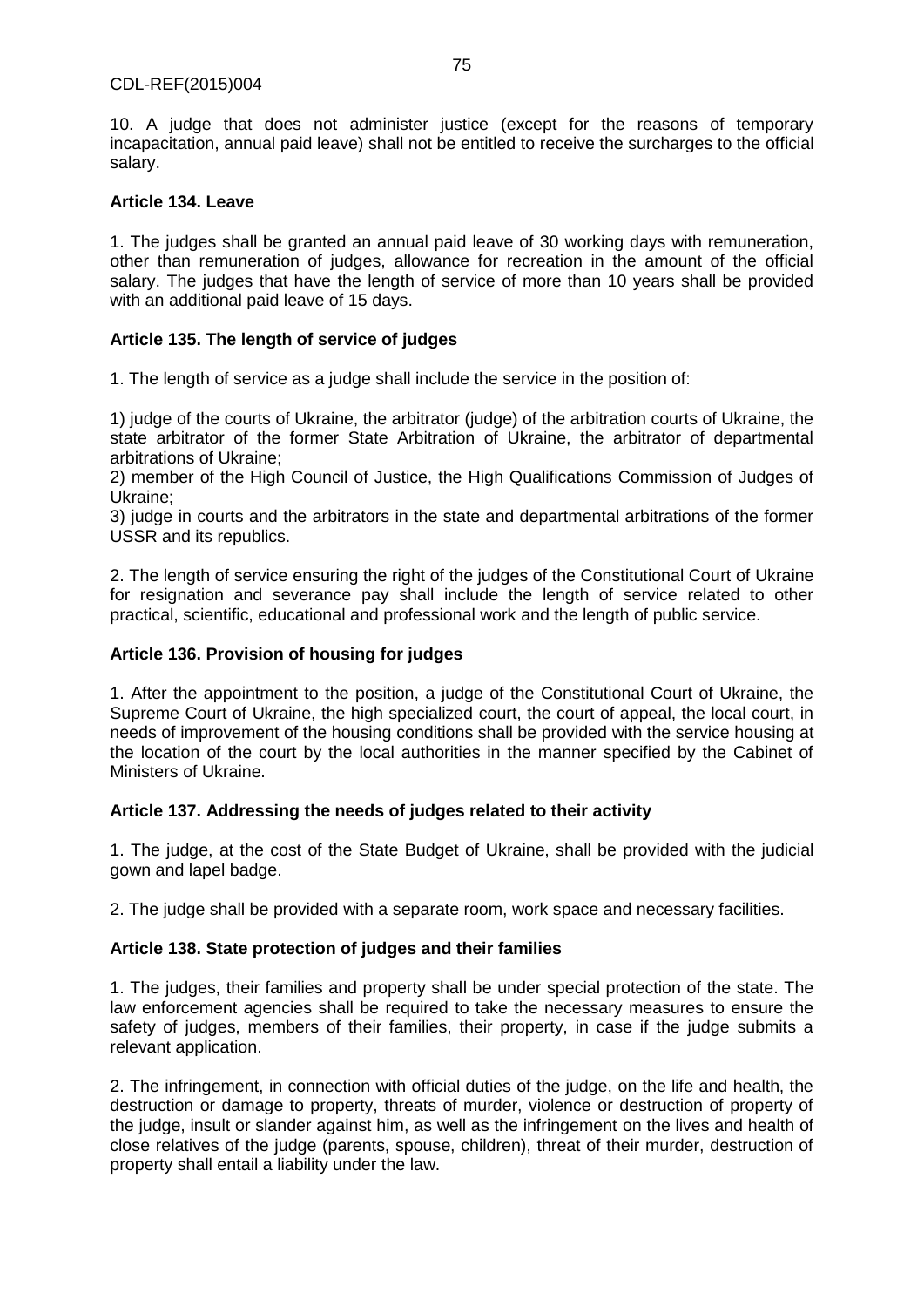3. The judge shall have the right to be provided with means of protection by the law enforcement agencies.

## **Article 139. Social insurance of judges**

1. The life and health of judges shall be subject to mandatory state insurance at the expense of the Fund of social insurance against accidents at work and occupational diseases of Ukraine according to the Law of Ukraine On mandatory state social insurance against accidents at work and occupational diseases that caused incapacitation.

# **Section X. THE STATUS OF RETIRED JUDGES**

## **Article 140. Medical care and resort treatment for judges and their families**

1. The judges and their family members shall be entitled to free medical care at public healthcare facilities. The family members of judges can be rendered services in the same healthcare facilities as judges.

## **Article 141. Pension or monthly permanent allowance for retired judges**

1. The judges that retired after reaching the age of 62 years for men, and for women – the retirement age established by Article 26 of the Law of Ukraine On mandatory state pension insurance, shall receive a pension under the conditions envisaged in Article 37 of the Law of Ukraine On State Service or at the judge's choice, a monthly permanent allowance. Prior to reaching the indicated age, the right to age pension or monthly permanent allowance shall be granted to men born in 1955 and older, upon reaching the following age:

60 years and 6 months - born on January 1, 1953 to December 31, 1953; 61 years - born on January 1, 1954 to December 31, 1954; 61 years and 6 months - born on January 1, 1955 to December 31, 1955.

2. A retired judge that has not reached the age specified in part one of this Article shall receive a monthly permanent allowance. Upon reaching by the judge of the age specified in part one of this Article, he shall retain the right to receive the monthly permanent allowance or, at his choice, a pension under the conditions envisaged in Article 37 of the Law of Ukraine On State Service.

3. Monthly permanent allowance shall be paid to the judge in the amount of 80 percent of the remuneration of judges holding the respective position. For each full year of service as a judge for over 20 years, the amount of the monthly permanent allowance shall be increased by two percent of the salary, but cannot exceed the 90 percent of the salary of a judge, without limitation of the maximum amount of monthly permanent allowance.

In case of change of remuneration of judges holding the respective position, the amount of the previously designated monthly permanent allowance shall be recalculated.

4. In case of change of remuneration of the judges of the Constitutional Court of Ukraine the previously designated monthly permanent allowance shall be recalculated. The recalculation of the monthly permanent allowance shall be made based on the full amount of salary of judges of the Constitutional Court of Ukraine as of the date of emergence of the right to respective recalculation.

5. The pension or monthly permanent allowance of the judge shall be paid regardless of the income (profit) received by the judge after the resignation. The permanent allowance shall be paid to the judges by the bodies of the Pension Fund of Ukraine at the cost of the State Budget of Ukraine.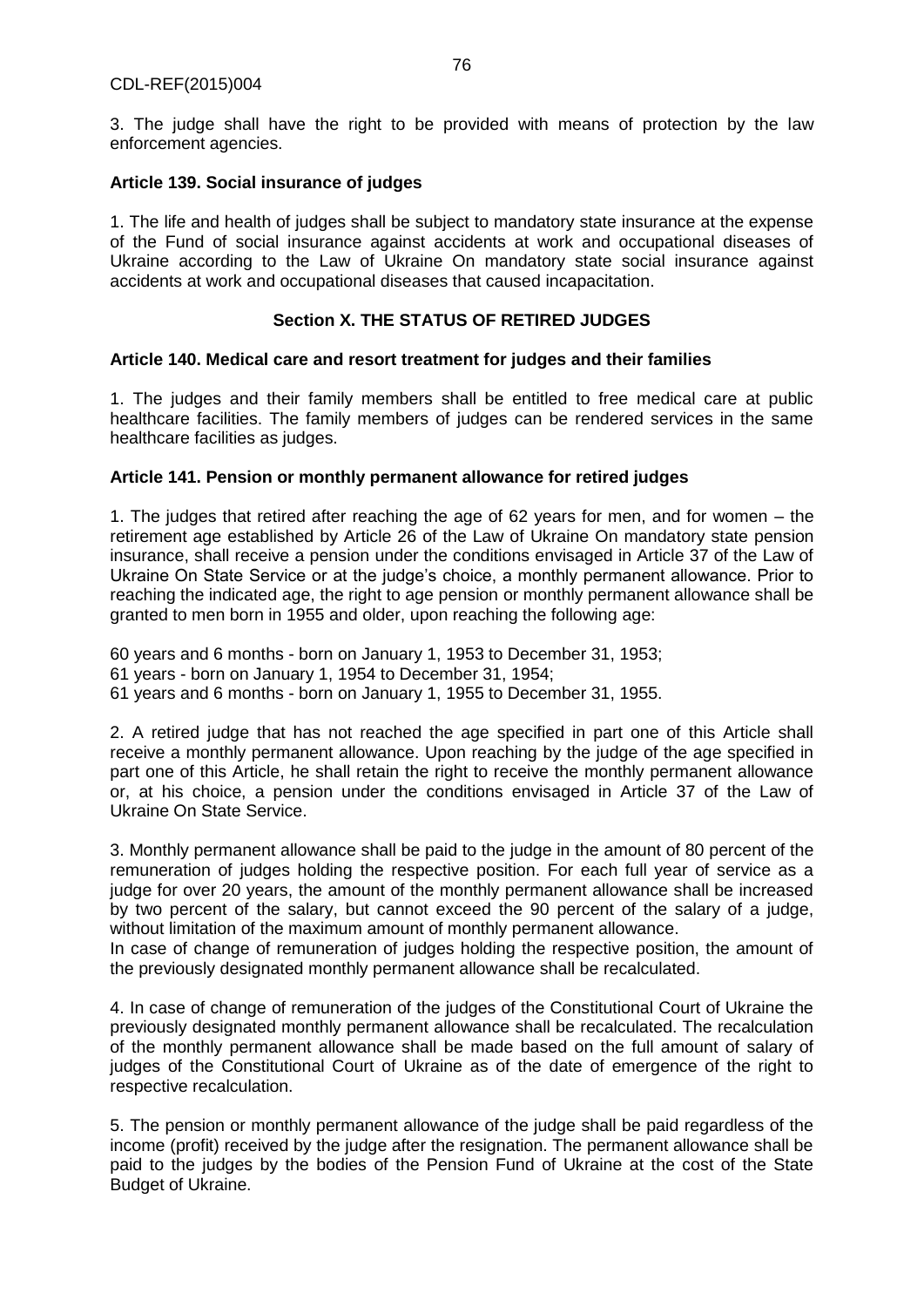# **Article 142. Termination of resignation of judges**

1. The resignation of a judge shall be terminated in case of:

- 1) repeated election to the position of the judge;
- 2) entry into force of a verdict of guilty for committing an intentional crime;
- 3) termination of citizenship;
- 4) recognition of the judge missing or presumed dead.

2. The termination of resignation of the judge shall constitute the grounds for termination of payment of a monthly permanent allowance that was assigned due to resignation. In the event of termination of resignation of the judge on the grounds envisaged in paragraph 2 of part one of this Article, the pension of the judge shall be assigned based on general grounds. 3. The decision on the termination resignation of the judge shall be adopted by the High Qualifications Board of Judges of Ukraine.

# **Chapter XI. ORGANIZATIONAL SUPPORT OF COURTS**

# **Section 1. General issues of support of courts**

# **Article 143. Special aspects of ensuring the functioning of the judiciary**

1. The state shall provide the funding and proper conditions for the functioning of courts and activity of the judges in accordance with the Constitution of Ukraine.

2. The support of functioning of the judiciary shall envisage:

1) a separate determination in the State Budget of Ukraine of expenses for the funding of courts not below the level that ensures full and independent administration of justice according to law;

2) legal guaranteeing of the full and timely funding of courts;

3) ensuring a sufficient level of social security of judges.

# **Article 144. System for ensuring the functioning of the judiciary**

1. In Ukraine there is a unified system of ensuring the functioning of the judiciary – the courts of general jurisdiction and the Constitutional Court of Ukraine.

2. The judicial authorities, other public bodies shall be involved in the organizational support of the courts in cases and manner prescribed by this and other laws.

3. The order of organizational support of the Constitutional Court of Ukraine shall be established by this Law, the Law of Ukraine On the Constitutional Court of Ukraine and other laws.

#### **Article 145. The principles of funding of courts**

1. The funding of all the courts in Ukraine shall be ensured at the expense of the State Budget of Ukraine.

The expenditures of the general fund of the State Budget of Ukraine for the maintenance of courts shall be included in the protected items of expenditure of the State Budget of Ukraine.

2. The functions of the key spending unit of the State Budget of Ukraine concerning the financial support of the courts shall be exercised by: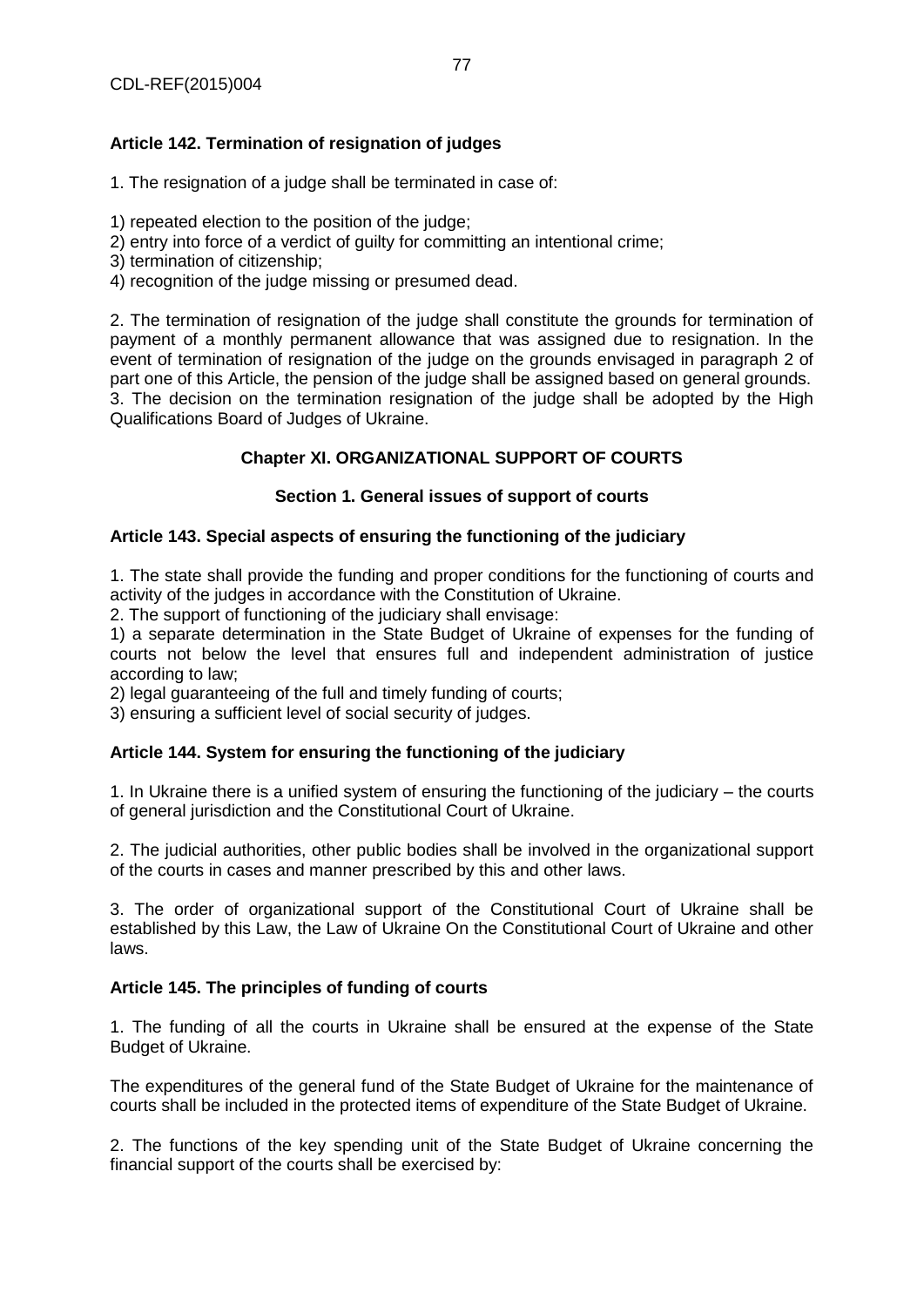#### CDL-REF(2015)004

the Constitutional Court of Ukraine, the Supreme Court of Ukraine, the high specialized courts - providing the funding for their activity;

the State Judicial Administration of Ukraine – with regard to financial support of the activity of all other courts of general jurisdiction, the activity of the High Qualifications Board of Judges of Ukraine, bodies of judicial self-governance, the National School of Judges of Ukraine and the State Judicial Administration of Ukraine.

3. The expenditures on the maintenance of courts shall be allocated in the State Budget of Ukraine by a separate line item with regard to the Constitutional Court of Ukraine, the Supreme Court of Ukraine, the high specialized courts, and in general for each type and specialization of local and appellate courts.

The expenditures of each local and appellate court of all types and specification shall be defined in the State Budget of Ukraine in a separate annex.

4. The expenditures on maintenance of the courts in the State Budget of Ukraine shall not be reduced during the current fiscal year.

5. The monitoring of compliance with the provisions of this Law concerning the funding of courts shall be carried out in the manner prescribed by law.

6. The special aspects of preparation and review of the draft law on the State Budget of Ukraine with regard to the funding of courts and other bodies and institutions of the judiciary shall be determined by law.

## **Article 146. Procedure of courts funding**

1. The courts of general jurisdiction shall be funded under the estimates and monthly allocations of expenditures approved in accordance with this Law, within the amount of annual expenditures envisaged in the State Budget of Ukraine for the current fiscal year in the order established by the Budget Code of Ukraine.

#### **Article 147. Financial, welfare support and social security of staff of the judiciary**

1. The amount of salary of the staff of courts, the State Judicial Administration of Ukraine, the High Qualifications Commission of Judges of Ukraine, the National School of Judges of Ukraine, their welfare support and level of social protection shall be defined by law and may not be less than for the corresponding categories of public servants of the bodies of legislative and executive power.

The rate of official salary of the court staff member the position of which is included in the sixth category of positions of the public servants shall be established in the amount of 30 percent of the official salary of a judge of the local court. The official salaries of court staff the positions of which are included in each of the following categories of positions of public servants shall be established by a coefficient of 1.3 in proportion to the official salaries of the court staff the positions of which are included in the previous category of positions of the public servants.

2. Principal administrators of expenditures of the State Budget of Ukraine concerning the financial support of courts shall bear the costs of burial and commemoration of judges, including the retired judges.

3. The budgets of courts of general jurisdiction and the Constitutional Court of Ukraine envisage the funds for representation expenses.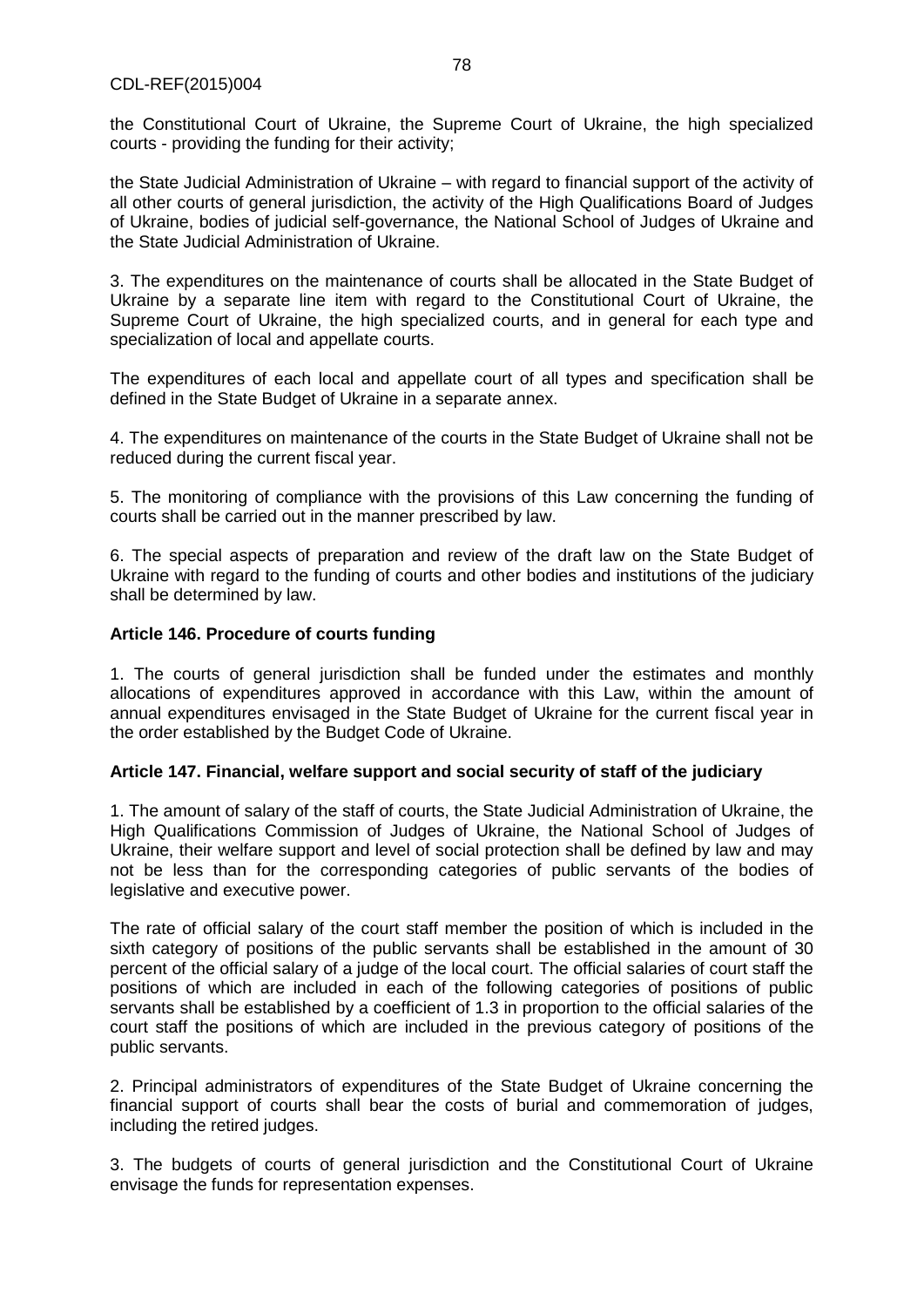# **Section 2. The State Judicial Administration of Ukraine**

# **Article 148. The status of the State Judicial Administration of Ukraine**

1. The State Judicial Administration of Ukraine is the body of the judiciary, which shall provide organizational and financial support of the judiciary within the authority prescribed by law.

2. The State Judicial Administration of Ukraine shall be accountable to the Congress of Judges of Ukraine, and between the Congresses of Judges – to the Council of Judges of Ukraine within the limits established by this Law.

3. The regional departments of the State Judicial Administration of Ukraine shall be established in the Autonomous Republic of Crimea, the regions, Kyiv and Sevastopol.

4. The officials of the State Judicial Administration of Ukraine, its regional departments shall be the public servants.

5. The State Judicial Administration of Ukraine shall be a legal entity, have a seal with the State Emblem of Ukraine and its name, its own balance sheet and accounts in the State Treasury of Ukraine.

6. The Regulation on the State Judicial Administration of Ukraine shall be approved by the Council of Judges of Ukraine.

## **Article 149. Powers of the State Judicial Administration of Ukraine**

1. The State Judicial Administration of Ukraine shall:

1) represent the courts in the relations with the Cabinet of Ministers of Ukraine and the Verkhovna Rada of Ukraine during the preparation of the draft law on the State Budget of Ukraine for the respective year, within the powers prescribed by this Law;

2) ensure proper conditions of the activity of courts of general jurisdiction, the High Qualifications Commission of Judges of Ukraine, the National School of Judges of Ukraine and the bodies of judicial self-governance within the powers prescribed by this Law;

3) study the practices related to the organization of the activity of courts, develop and submit in the prescribed manner the proposals for improvements;

4) examine the court staff issues, estimate the need for specialists, submit requests for the respective specialists;

5) provide the necessary conditions for training of the court staff, establish a system for professional development;

6) organize the keeping of court statistics, record keeping and archiving; monitor the status of record keeping in the courts of general jurisdiction;

7) prepare the materials for the development of proposals for court budgets;

8) provide for the computerization of courts for court proceedings, record keeping, information and regulatory support of judicial activity and operation of the automated system of document flow in courts; provide the courts with necessary equipment for recording of trials within the funds allocated by the State Budget of Ukraine for the funding of respective courts;

9) ensure the implementation of the e-court; take measures for the exchange of electronic documents between the courts and other state bodies and institutions;

10) ensure the operation of the automated system for determining the members of the High Qualifications Board of Judges of Ukraine;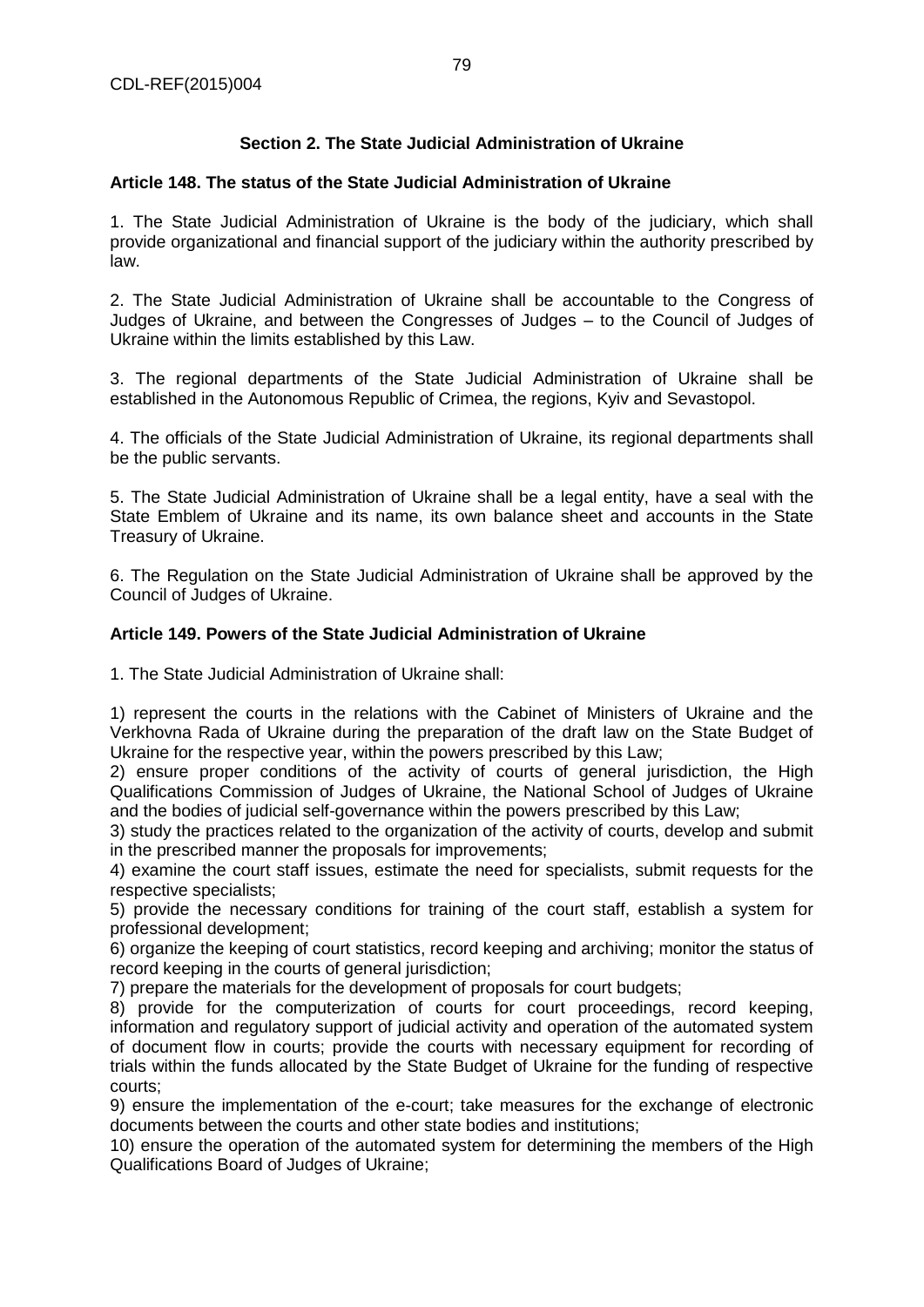11) ensure the maintenance of the Unified State Register of court decisions and the Register of email addresses of state bodies, their officials and staff, maintain a system of videocommunication for participation in the hearings through the videoconference;

12) interact with the relevant authorities and agencies, including of other states in order to improve the organizational support of the courts;

13) develop and approve, in consultation with the Council of Judges of Ukraine, the Model Regulations on the court staff;

14) organize the activity of the Court Bailiffs Service;

15) approve regulations on the court library;

16) administer state property in the scope of governance of the State Court Administration of Ukraine;

17) exercise other powers prescribed by law.

# **Article 150. The Chairman of the State Judicial Administration of Ukraine**

1. The State Judicial Administration of Ukraine shall be chaired by the Chairman of the State Judicial Administration of Ukraine.

2. The Chairman of the State Judicial Administration of Ukraine shall be elected and dismissed by the Council of Judges of Ukraine.

3. The Chairman of the State Judicial Administration of Ukraine shall have the right to concurrently perform other work, other than teaching, research and creative activity in the off time, be a member of the governing body or a supervisory board of a business entity working for profit.

4. The Chairman of the State Judicial Administration of Ukraine shall:

1) supervise the activity of State Judicial Administration of Ukraine, be responsible for the performance of its tasks;

2) organize the work of the State Judicial Administration of Ukraine;

3) submit for the review to the Council of Judges of Ukraine the proposals on determining the maximum number of staff of the State Judicial Administration of Ukraine, including its regional departments;

4) appoint and dismiss the staff of the State Judicial Administration of Ukraine; appoint, based on the proposals of the heads of the respective courts, the heads of staff of the courts of appeal, high specialized courts, the Supreme Court of Ukraine and their deputies, and dismiss them from office as prescribed by law on the public service;

5) apply incentives for the heads of staff of the courts of appeal, the high specialized court, the Supreme Court of Ukraine, their deputies, or impose disciplinary penalties based on the proposal of the respective court;

6) assign to the heads of staff of the courts of appeal, the high specialized court, the Supreme Court of Ukraine, their deputies the ranks of public servants in accordance with legislation on the public service;

7) approve the model Regulation on the regional departments of the State Judicial Administration of Ukraine and regulations on the structural divisions of the State Judicial Administration of Ukraine;

8) establish official salaries of staff of the State Judicial Administration of Ukraine, assign the ranks of public servants, apply incentives and impose disciplinary penalties as prescribed by law;

9) report on the activity of the State Judicial Administration of Ukraine to the Congress of Judges of Ukraine, the activity of the State Judicial Administration of Ukraine to the Council of Judges of Ukraine on issues related to organizational and financial support of courts of respective judicial specialization;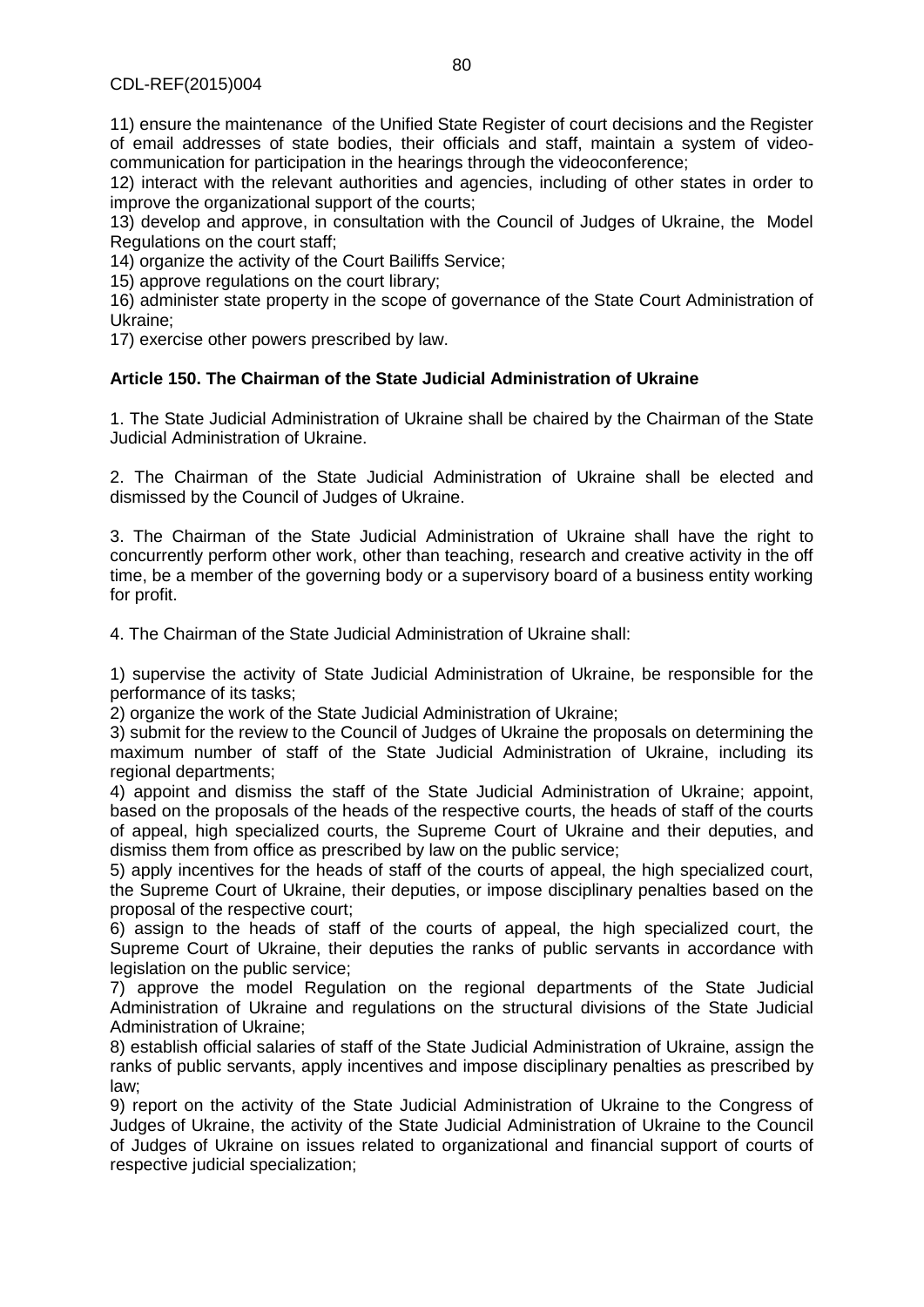10) participate in the preparation of proposals to the draft law on the State Budget of Ukraine concerning the funding of the judiciary;

11) approve the structure, staff chart of the State Judicial Administration of Ukraine and its regional departments;

12) exercise other powers prescribed by law.

5. The Chairman of the State Judicial Administration of Ukraine shall issue orders on matters within his authority.

6. The Chairman of the State Judicial Administration of Ukraine shall have the deputies to be elected and dismissed by the Council of Judges of Ukraine based on the proposal of the Chairman of the State Judicial Administration of Ukraine. The deputies of the Chairman of the State Judicial Administration of Ukraine shall perform the functions defined by the Chairman of the State Judicial Administration of Ukraine. The Chairman of the State Judicial Administration of Ukraine shall distribute the powers between the First Deputy and deputies of the Chairman of the State Judicial Administration of Ukraine.

7. The Chairman of the State Judicial Administration of Ukraine shall submit for the review to the Council of Judges of Ukraine the proposals to determine the maximum number of staff of the State Judicial Administration of Ukraine, including its regional departments.

## **Article 151. Regional departments of the State Judicial Administration of Ukraine**

1. The area branches of the State Judicial Administration of Ukraine shall be area departments of the State Judicial Administration of Ukraine.

2. The area department of the State Judicial Administration of Ukraine shall be chaired by a head appointed and dismissed by the Chairman of the State Judicial Administration of Ukraine. The head of the area department of the State Judicial Administration of Ukraine shall have a deputy to be appointed and dismissed by the Chairman of the State Judicial Administration of Ukraine.

3. The head of the area department of the State Judicial Administration of Ukraine, based on the proposal of the head of the local court, shall appoint the chief of staff of the local court, the deputy chief of staff of the local court and dismiss them; based on the proposal of the head of the local court, shall apply incentives or impose disciplinary penalties in accordance with law; assign to the chief of staff of a local court, his deputy the ranks of the public servants in accordance with legislation on the public service.

4. The structure and staff chart of the area departments of the State Judicial Administration of Ukraine shall be approved by the Chairman of the State Judicial Administration of Ukraine based on the proposal of the head of the regional department of the State Judicial Administration of Ukraine.

5. The area department of the State Judicial Administration of Ukraine shall be a legal entity with a seal with the State Emblem of Ukraine and its name, its own balance sheet and accounts in the State Treasury of Ukraine.

6. The area departments of the State Judicial Administration of Ukraine shall operate in accordance with the relevant regulations approved by the Chairman of the State Judicial Administration of Ukraine.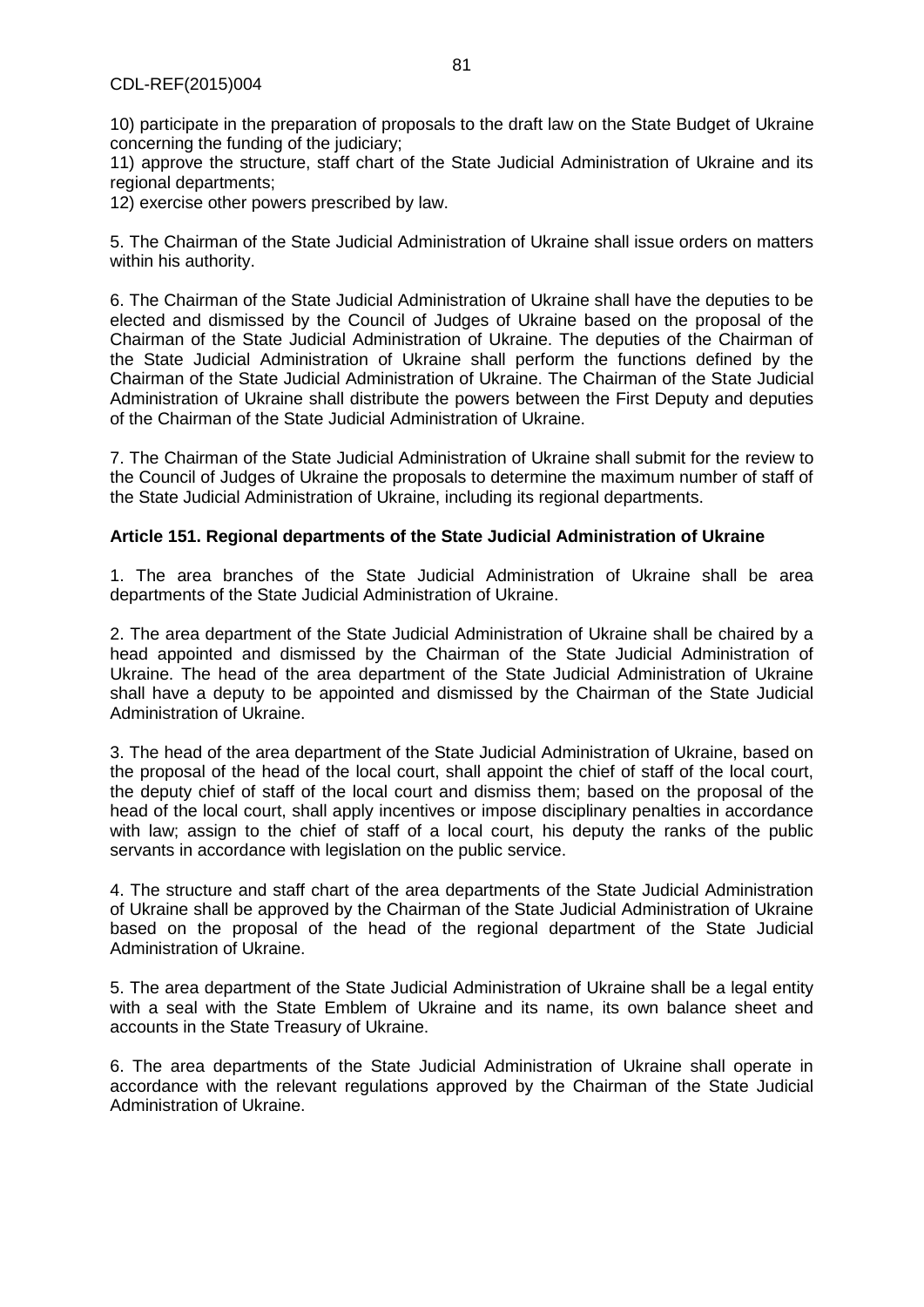# **Article 152. The court office**

1. The organizational support of the court shall be ensured by its office headed by the Chief of Staff.

2. The regulations on the court office shall be developed based on the standard regulation on the court office and approved by the meeting of judges of a respective court.

The standard regulation on the court office shall be approved by the State Judicial Administration of Ukraine in agreement with the Council of Judges of Ukraine.

3. The chief of court staff shall be responsible for the proper organizational support of the court, judges and the judicial process, the operation of an automated system of document flow, shall inform the meeting of judges on his/her activity. Meetings of judges may express no distrust to the chief of court staff, which shall result into his/her dismissal.

4. The chief of staff of the local court, his/her deputy shall be appointed and dismissed by the head of the respective regional department of the State Judicial Administration of Ukraine based on the proposal of the head of the local court, and the chiefs of staff of the courts of appeal, the high specialized court, the Supreme Court of Ukraine, their deputies – by the Chairman of the State Judicial Administration of Ukraine based on the proposal of the head of the respective court.

5. The chief of the court staff shall appoint and dismiss the court office staff, and apply incentives and disciplinary penalties. The selection of the court office staff shall be performed on a competitive basis.

6. The legal status of the court office staff shall be determined by the Law of Ukraine On Public Service. The remuneration, material, medical, sanatorium and transport support for the court office staff shall be determined on the basis defined for the relevant category of staff of the central and local executive authorities.

7. The structure and staffing level of staff of the local courts, in consultation with the head of the court, shall be approved by the relevant regional department of the State Judicial Administration of Ukraine, the staff of appellate courts – the State Judicial Administration of Ukraine in consultation with the head of the court, within the funding allocated for the respective court.

8. Within the office staff of courts of general jurisdiction the departments, divisions performing their functions under the provisions approved by the chief of staff of the respective court shall be established.

9. The court staff shall provide for the keeping of personal records of judges in the manner specified by the State Judicial Administration of Ukraine in consultation with the Council of Judges of Ukraine.

10. Within the staff of the court of general jurisdiction, the administrative office shall be established for daily registration documents submitted to the respective court. The administrative office shall also perform other tasks determined by the provisions approved by the chief of staff of the respective court.

11. The staff of the court of general jurisdiction shall also include the secretaries of the trial, scientific advisors and registrars. The scientific advisors should have the Ph.D. or doctoral degree in law.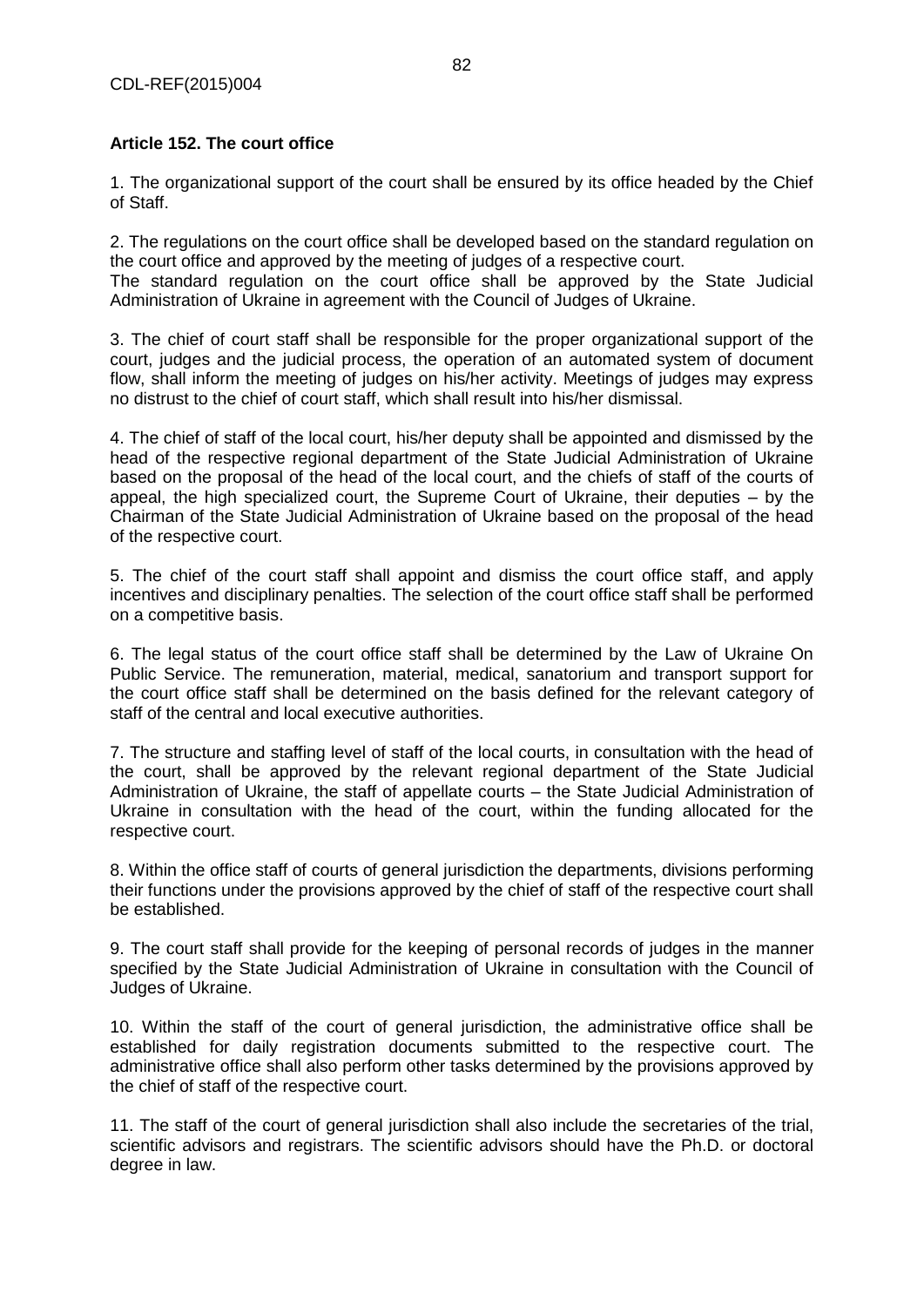## **Article 153. Special aspects related to the staff of the Supreme Court of Ukraine and high specialized courts**

1. The organizational support of the Supreme Court of Ukraine, the high specialized court shall be carried out by the staff of the respective court.

2. The Regulations on the staff, structure and staff chart of the Supreme Court of Ukraine, the high specialized court shall be approved by the meeting of judges of a respective court based on the proposal of the head of the respective court.

3. The staff of the Supreme Court of Ukraine shall be headed by the chief of staff. The chief of staff of the Supreme Court of Ukraine shall represent the Supreme Court of Ukraine as a legal entity, approve the regulations on structural divisions of the staff of the Supreme Court of Ukraine.

4. The materials related to the activity of the Supreme Court of Ukraine, the high specialized court shall be filed in the archive of the respective court.

## **Article 154. Assistants of judges of courts of general jurisdiction**

1. Every judge of the court of general jurisdiction shall have an assistant, whose status and conditions of work shall be determined by this Law, the Law of Ukraine On State Service and the Regulation on the assistants of judges approved by the Council of Judges of Ukraine.

2. The assistant of judge shall be a citizen of Ukraine having a degree in Law and fluent in the official language. Assistants of judges of the Supreme Court of Ukraine should also have at least three years of experience in Law.

3. Judges shall independently conduct the selection of assistants. The assistant of judge shall be appointed and dismissed by the chief of staff of the respective court based on the proposal of the judge.

4. The assistants of judges involved in preparation of cases for the review shall be accountable to the respective judge only.

#### **Article 155. Library of the court**

1. In order to provide the courts with regulations, specialized literature, judicial records, in each court a court library shall be established. The library stock shall be formed by the publications and computer databases.

2. The regulation on the library of the court shall be approved by the State Judicial Administration of Ukraine.

## **Article 156. Court Bailiffs Service**

1. Each court shall have the service of court bailiffs. The court bailiffs shall ensure the observance by persons present in court of the rules, the compliance with orders of the presiding in the hearing.

2. The court bailiffs shall be appointed and dismissed by the chief of staff of the respective court.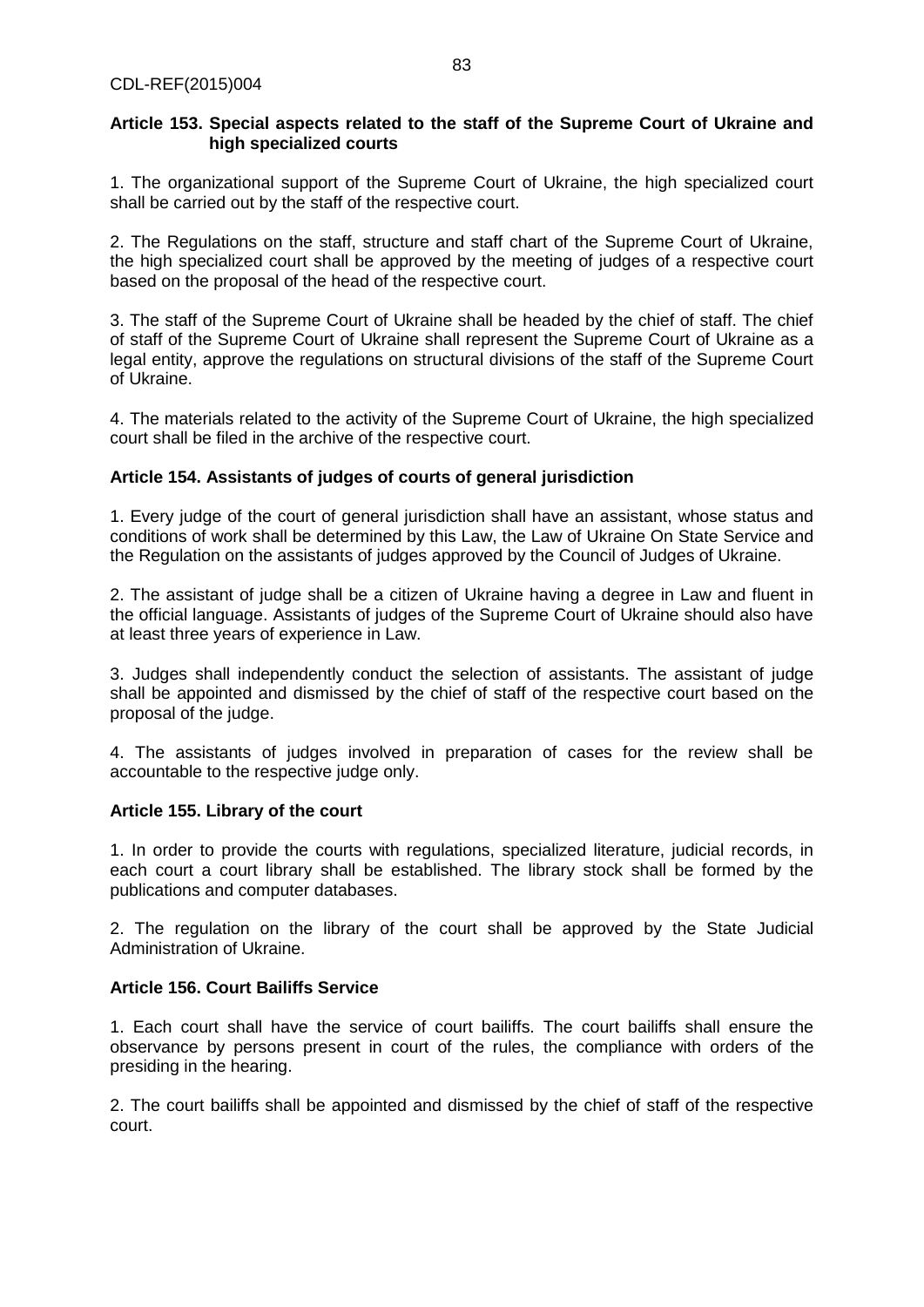3. The court bailiffs shall be provided with uniforms, the samples of which are approved by the Chairman of the State Judicial Administration of Ukraine in consultation with the Council of Judges of Ukraine.

4. The court bailiffs in their work shall be guided by this Law, the requirements of the procedural law, the relevant rules and regulations, orders of court heads and judges.

5. The establishment and operation of the service of court bailiffs shall be established by the regulation approved by the Chairman of the State Judicial Administration of Ukraine in consultation with the Council of Judges of Ukraine.

## **Article 157. Ensuring the protection and maintenance of public order in court**

1. The maintenance of public order in court, the termination of displays of contempt and the protection of court facilities, bodies of the judicial system, state protection of judges, court staff and security of trial participants shall be provided by the specialized units of the Ministry of Internal Affairs of Ukraine.

# **ІІ. Final and transitional provisions**

1. This Law shall enter into force thirty days upon its publication, except paragraphs 6 and 8 of Section I of this Law, this paragraph and paragraphs 3 and 4 of this Section which shall enter into force on the day following the day of its publication.

2. It shall be resolved as follows:

1) the application for the review by the Supreme Court of Ukraine of the court decisions received by the courts of cassation for the resolution of the issue related to the admission of the case to the proceedings in the Supreme Court of Ukraine and the decisions on which have not been adopted on the day of enactment of this Law shall be considered in the order in force before the entry into force of this Law;

2) the applications received by the Supreme Court of Ukraine and the decisions on which have not been adopted on the day of enactment of this Law shall be reviewed in the order in effect on the day of their receipt.

3. With the entry into force of paragraph 6 of Section I of this Law, the powers of the members of the High Council of Justice appointed by the Verkhovna Rada of Ukraine, the President of Ukraine, the Congress of Advocates of Ukraine, the Congress of law schools and research institutions, the all-Ukrainian conference of prosecutors shall terminate.

4. The Congress of Judges of Ukraine shall appoint members of the High Council of Justice in the manner prescribed by the Law of Ukraine On the High Council of Justice, subject to changes introduced by this Law and not later than the expiration of the fourth year of powers of members of the High Council of Justice appointed by the Congress of Judges of Ukraine prior to entry into force of this Law. Powers of members of the High Council of Justice appointed by the congress of judges of Ukraine prior to the effective date of this Law shall terminate as of the date of appointment of members of the High Council of Justice according to the procedure envisaged by the Law of Ukraine on the High Council of Justice, as amended by this Law.

Other authorized entities shall appoint the members of the High Council of Justice in the manner prescribed by the Law of Ukraine On the High Council of Justice, subject to changes introduced by this Law and not later than sixty days upon the effective date of paragraph 6 of Section I hereof.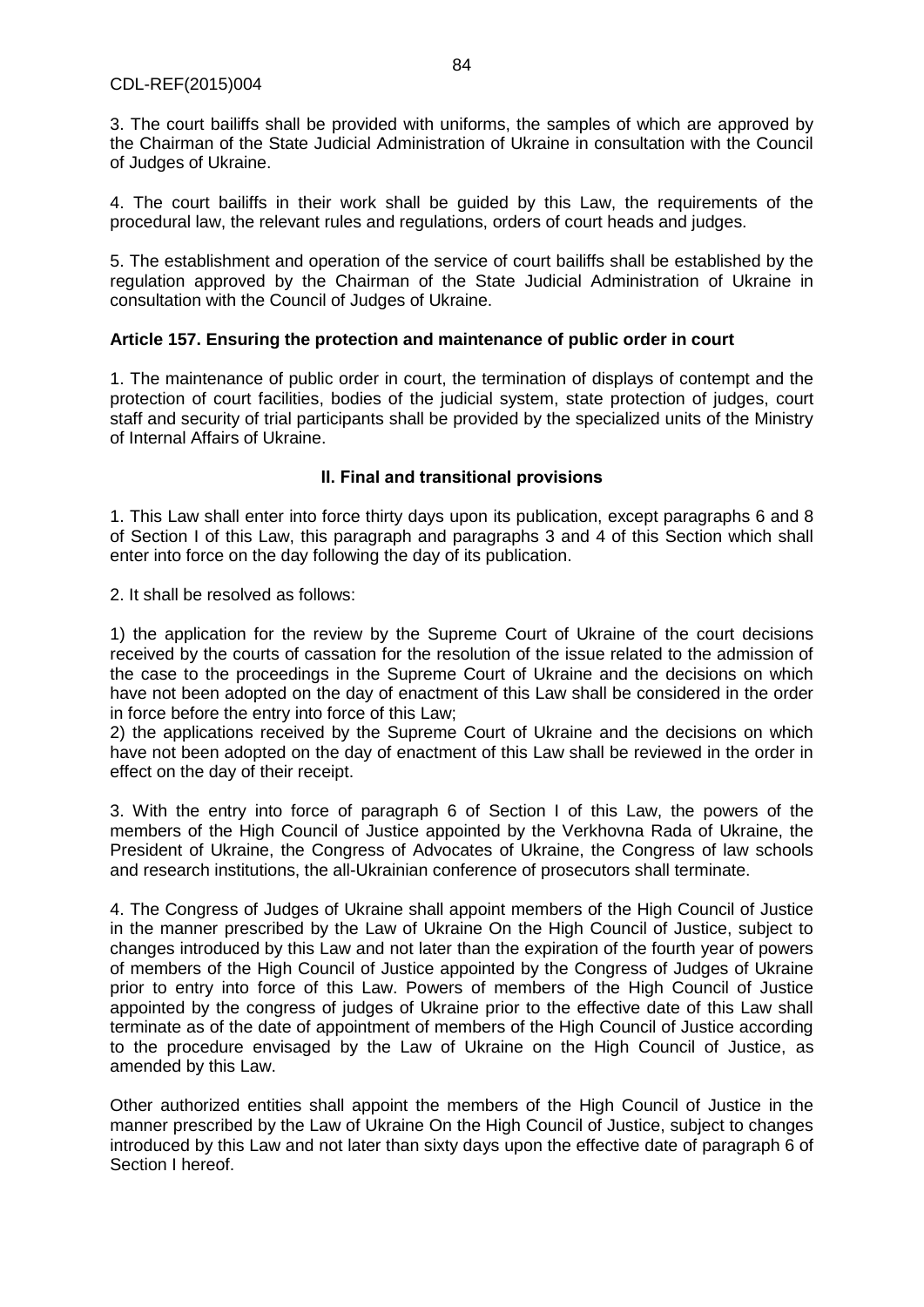5. Upon the effective date of this Law:

1) members of the High Qualifications Commission of Judges of Ukraine appointed by the Congress of Judges of Ukraine prior to the entry into force of this Law shall exercise their powers for four years as of the date of entry into force of this Law;

2) Congress of Judges of Ukraine shall additionally elect two members of the High Qualifications Commission of Judges of Ukraine in the manner prescribed by this Law;

3) congress of representatives of the high law schools and research institutions shall elect the members of the High Qualifications Commission of Judges of Ukraine in the manner prescribed by this Law, after the termination of powers of the members of the High Qualifications Commission of Judges of Ukraine elected prior to the enactment of this Law;

4) Congress of Advocates shall elect one member of the High Qualifications Commission of Judges of Ukraine in the manner prescribed by this Law, and after the termination of powers of the member of the High Qualifications Commission of Judges of Ukraine appointed prior to the enactment of this Law by the Minister of Justice of Ukraine - one additional member of the High Qualifications Commission of Judges of Ukraine;

5) members of the High Qualifications Commission of Judges of Ukraine appointed by the Minister of Justice of Ukraine, the Ombudsman, the Chairman of the State Judicial Administration of Ukraine prior to the enactment of this Law shall exercise their powers for four years upon the date of appointment;

6) the High Qualifications Commission of Judges of Ukraine, at the first meeting to be held after the enactment of this Law, in the presence of a quorum of eight members, shall approve the personal composition of the Qualification and Disciplinary Chambers composed of at least four members of each chamber*.* 

6. The High Qualifications Commission of Judges of Ukraine shall procure the initial qualification evaluation of judges in order to define whether they are capable of administering justice in relevant courts:

1) judges of the Supreme Court of Ukraine and the high specialized courts - within six months as of the date of enactment of this Law;

2) judges of appellate courts- within two years as of the date of enactment of this Law;

3) judges that submitted, at the time of entry into force of this Law, an application for permanent judicial position - primarily according to the schedule set by the High Qualifications Commission of Judges of Ukraine.

Initial qualification evaluation of judges of local courts who took the oath of judge before the enactment of this Law and administer justice shall be carried out within the term defined by the High Qualifications Commission of Judges.

If the results of the initial qualification evaluation have not confirmed the judge's capability to administer justice in the relevant court, the judge shall be dismissed from the administration of justice and sent for training to the National School of Judges of Ukraine followed by a repeated qualification evaluation. If the ability to administer justice in the relevant court was not confirmed by the repeated qualification evaluation, this shall be the basis for the conclusion of the High Qualifications Commission of Judges of Ukraine on sending the recommendation to the High Council of Justice for a proposal to dismiss the judge on the grounds of violation of oath.

7. The initial qualification evaluation of judges of the Supreme Court of Ukraine, high specialized courts, appellate courts shall be conducted by the qualification and disciplinary chambers of the High Qualifications Commission of Judges of Ukraine jointly, by forming the panels of three members on the basis of a mixed representation of each chamber of the High Qualifications Commission of Judges of Ukraine.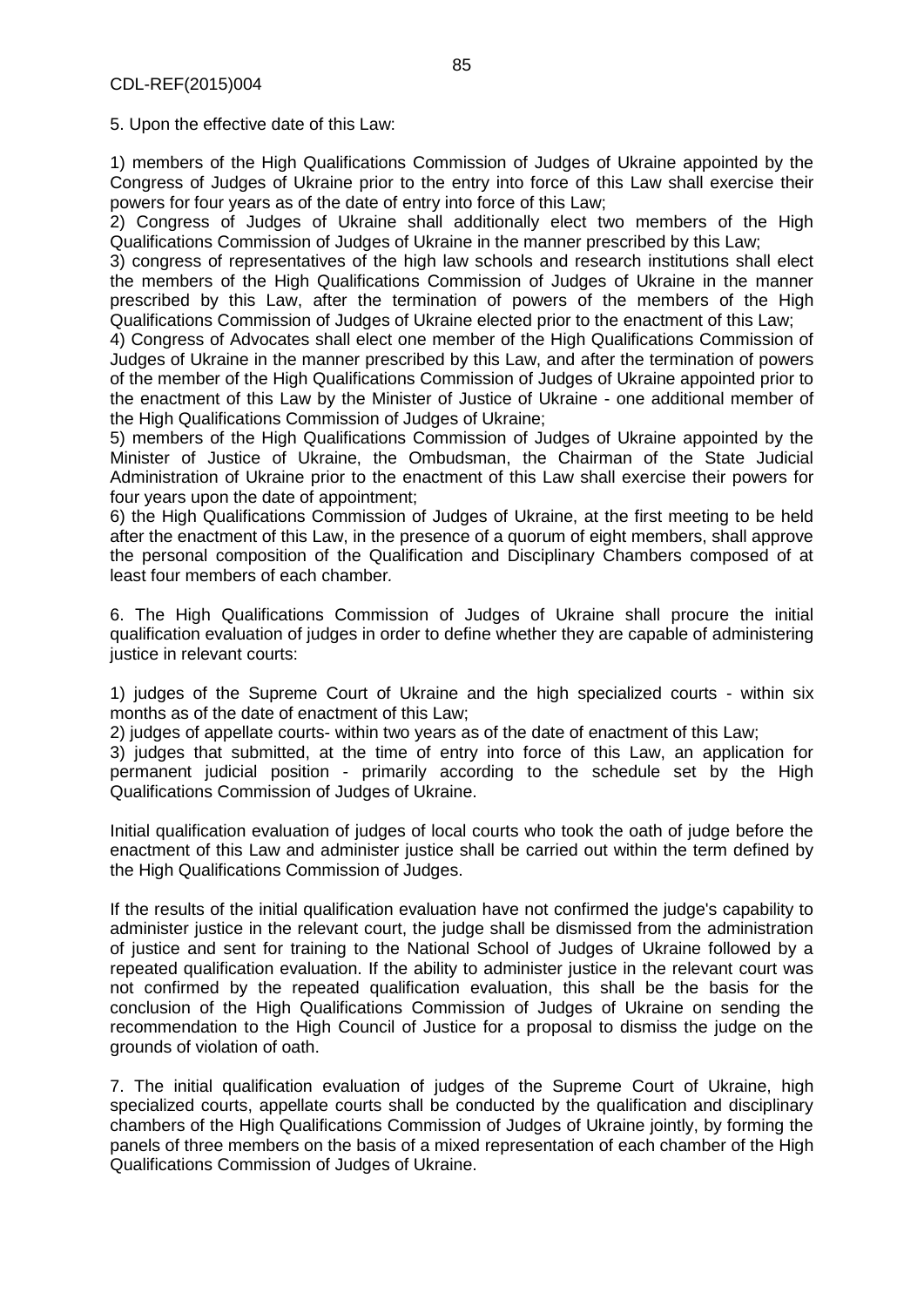8. Applications and complaints submitted prior to the effective date of this Law, and any disciplinary proceedings related to judges that were commenced prior to the effective date of this Law, shall be governed by the Law of Ukraine on the Judiciary and Status of Judges in the version effective as of the time the relevant application (complaint) was submitted or the relevant disciplinary proceeding was opened.

9. Prior to establishment of appellate districts of the general courts in the manner prescribed by this Law, the appellate districts of general courts shall be the Kyiv city, Sevastopol city, the Autonomous Republic of Crimea, the regions, and the appellate courts in the respective appellate districts shall be, respectively, the Kyiv City Court of Appeals, the Court of Appeal of Sevastopol, the Court of Appeal of the Autonomous Republic of Crimea, regional courts of appeal.

10. If the court terminates its operation due to natural disasters, acts of war, anti-terrorist operations or other extraordinary circumstances, the judge holding a position in such court shall, by the decision of the High Qualification Commission of Judges of Ukraine, for not more than six months, be attached to another court of the same level in another area while retaining his official salary, but without the surcharges.

11. Prior to equipment of the required number of courtrooms in a local court the hearings shall be held in other rooms of the court suitable for court hearings, but not later than within the twenty-four months as of the date of enactment of this Law.

12. The provisions of Article 110 of the Law of Ukraine On the Judiciary and the Status of Judges with regard to experience in the legal field for more than five years for the inspectors of the High Qualifications Commission of Judges of Ukraine shall apply only to persons applying for vacant positions after the enactment of this Law.

13. The Cabinet of Ministers of Ukraine shall:

1) within one month as of the date of enactment of this Law bring the Rules of Maintenance of the Unified State Register of Court Decisions in accordance with this Law;

2) within three months as of the date of enactment of this Law:

bring its regulations into conformity with this Law;

provide within its authority for the review and cancellation of regulations that contradict this Law;

ensure that the ministries and other central bodies of executive power bring their regulations in conformity with this Law.

14. The State Judicial Administration of Ukraine shall:

1) ensure the establishment and transfer to the High Qualifications Commission of Judges of Ukraine of the judicial dossier for the period as of January 1, 2012:

а) on the judges of the Supreme Court of Ukraine and judges of high specialized courts - within three months as of the date of entry into force of this Law;

б) on the judges of appellate courts - within six months as of the date of entry into force of this Law;

в) on the judges of local courts - within twelve months as of the date of entry into force of this Law;

2) within two months as of the date of enactment of this Law, provide for appropriate organizational and technical support of the operation of the Unified State Register of Court Decisions to ensure the access to court decisions under this Law;

3) within six months as of the date of enactment of this Law to ensure the entry to the Unified State Register of Court Decisions of court decisions that have not been entered into the Unified State Register of Court Decisions since January 1, 2010;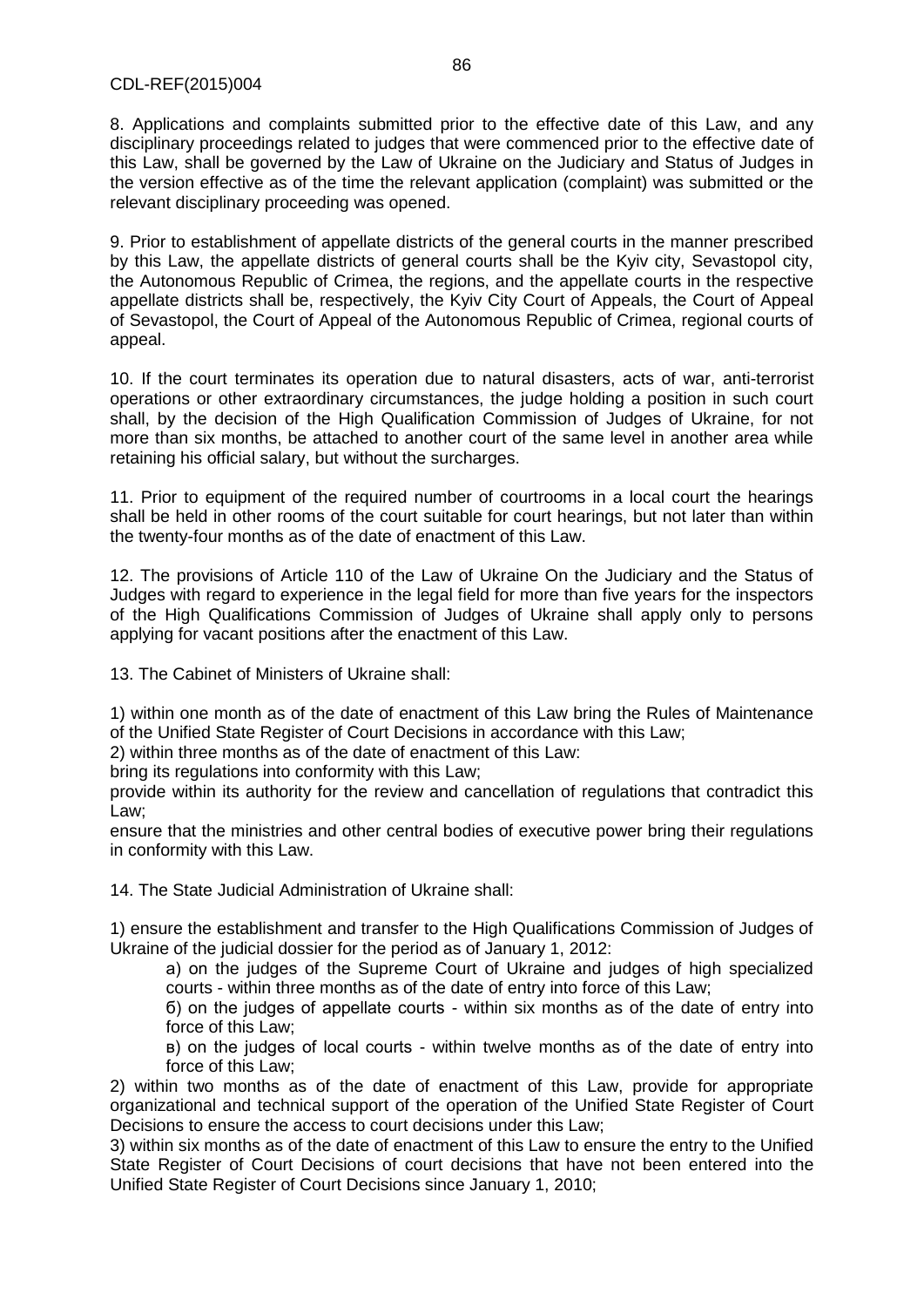4) implement within the twenty-four months as of the date of entry into force of this Law the organizational and technical measures aimed to ensure the implementation by courts of the general jurisdiction of provisions of part seven of Article 11 of the Law on the Judiciary and Status of Judges in respect to court hearings exclusively in the specially equipped courtroom.

15. For candidates to the position of judge who were registered in the reserve pool and within three years upon such registration have not applied for participation in the competition for filling a vacant position of judge, provided that such three-year period was between April 11, 2014 and December 31, 2014 inclusive, results of their qualification assessments shall be valid for 90 days upon entry of this Law into force.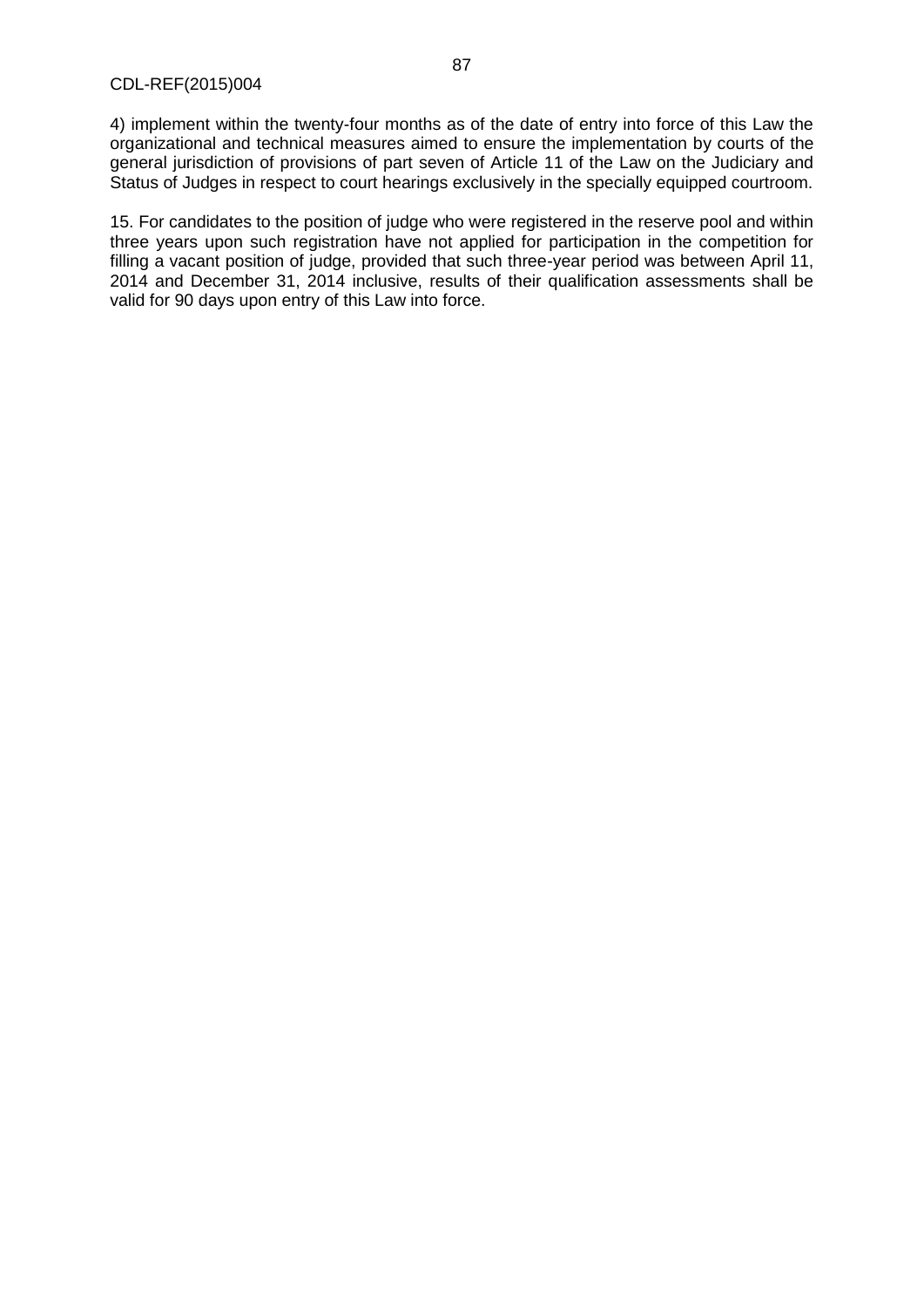# **AMENDMENTS TO THE LAW ON HIGH COUNCIL OF JUSTICE**

#### 1) **in Article 1:**

а) to exclude part one;

b) in part two:

after the words 'collective' add the words 'permanent';

after the words 'for the formation of' add the words 'independent';

c) part three shall read as follows:

'Members of the High Council of Justice, other than those being the Council members ex officio, shall be appointed for a term of four years and may be appointed for one term only';

## 2) **in Article 2:**

а) in part one to replace the words 'by this Law and the Rules of the High Council of Justice approved at its meeting' with the words'and this Law';

b) to add part two as follows:

'The High Council of Justice shall approve the Rules of the High Council of Justice, which shall govern the Council's powers stipulated in the Constitution of Ukraine and in this Law';

## 3) **in Article 3**:

paragraph 4 of part one, after the words 'on bringing to' shall be supplemented with words '(and on refusal to bring to)'; part two shall be excluded;

## 4) **Article 6 shall read as follows**:

'Article 6. Requirements for the members of the High Council of Justice and the guarantees of their work

A citizen of Ukraine, not younger than thirty five years of age, that has been residing in Ukraine for at least the recent ten years, speaks the official language of the country, has a degree in Law and has been practicing Law for at least fifteen years, is a recognized expert in Law and has an excellent professional reputation, can be recommended for the position of a member of the High Council of Justice.

In case if under this Law a judge is to be appointed for the position of the member of the High Council of Justice, this judge shall be appointed from among the permanent who have at least fifteen years of experience as a judge, or retired judges.

The requirements set forth in parts one and two of this Article shall not apply to persons who are members of the High Council of Justice ex officio.

The members of the High Council of Justice, other than those who are members ex officio, shall exercise their authority on a permanent basis. For the term of exercise of the authority the members of the High Council of Justice from among the judges and prosecutors shall be assigned to the High Council of Justice, and their positions which they held as of the time of appointment as members of the High Council of Justice shall be reserved for such members. The members of the High Council of Justice shall be subject to the requirements and restrictions imposed by law on prevention of corruption.

The members of the High Council of Justice should maintain in their activities and beyond the ethical standards established for judges.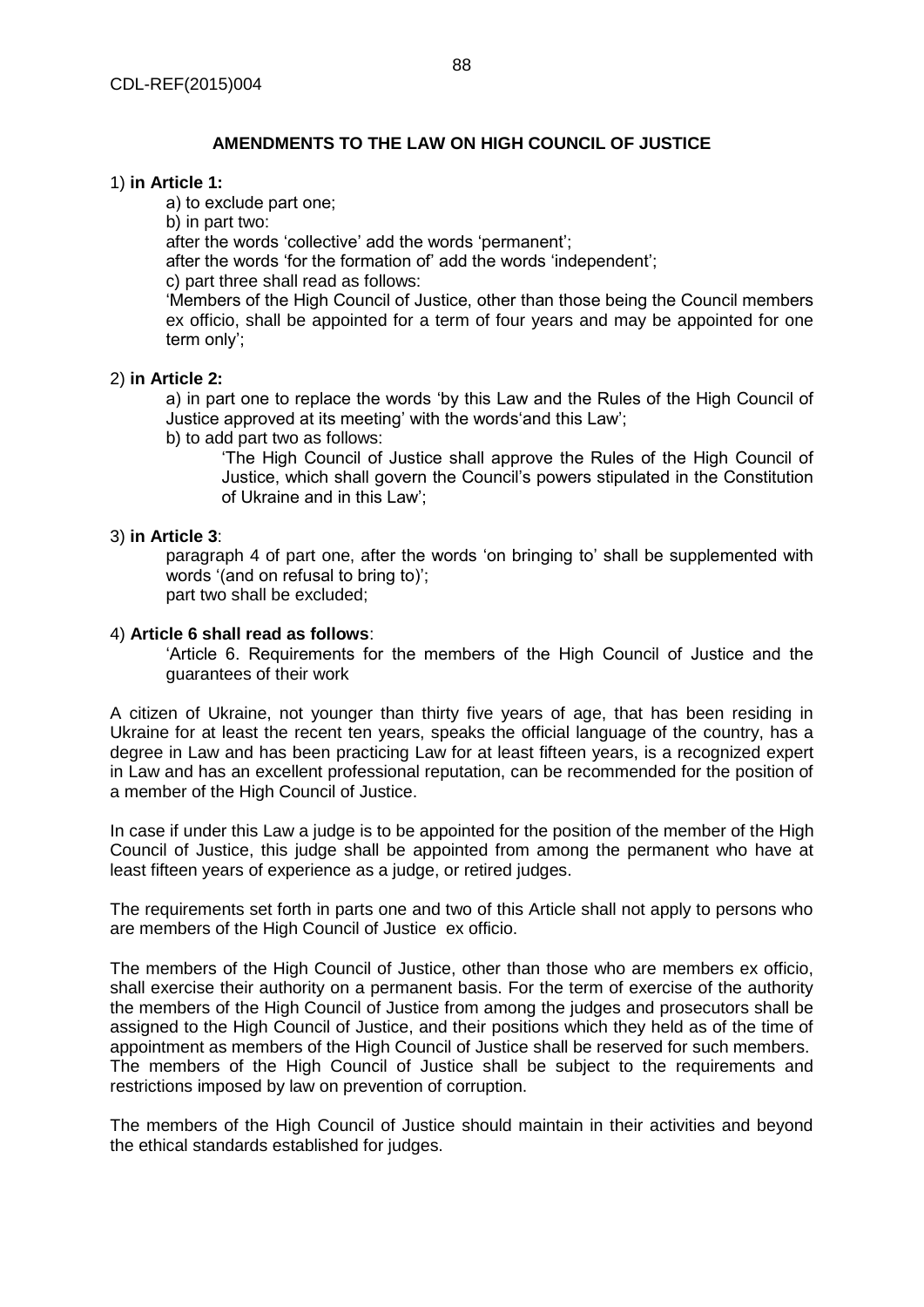Members of the High Council of Justice shall have no right to concurrently hold any positions in the government and local self-governing bodies (except for persons who are members of the High Council of Justice ex officio), they cannot concurrently have the status of people's deputy of Ukraine, the deputy of the Verkhovna Rada of the Autonomous Republic of Crimea, regional, district, city, urban district, village, settlement councils, they cannot engage in entrepreneurial activity, any other paid work or receive compensation (except for teaching, research and creative activity in off time and being awarded for it), as well as they cannot be the member of the governing body or supervisory board of a legal entity for profit. The individuals that possess shares or other corporate rights, or have other property interest in the activity of any legal entity for profit shall be obliged to transfer such shares (corporate rights) to the management of an independent third party for the period of membership in the High Council of Justice. Members of the High Council of Justice may receive interest, dividends and other passive income from the property they own.

The influence on members of the High Council of Justice in any manner shall be prohibited';

# **5) to add Articles 6<sup>1</sup> to 6<sup>4</sup> to the Law as follows:**

'Article  $6<sup>1</sup>$ . Principles of selection of candidates for appointment as members of the High Council of Justice

The selection of candidates for appointment as members of the High Council of Justice shall be carried out as set forth herein, based on the principles of transparency, publicity and political neutrality.

Article  $6<sup>2</sup>$ . Selection of candidates for appointment as members of the High Council of Justice

In case if the appointment of a new member of the High Council of Justice should be carried out by the Congress of Judges of Ukraine, the Congress of Advocates of Ukraine, the Congress of representatives of the law schools and research institutions, or the National Conference of Prosecutors, the body that convenes the congress or conference respectively, shall not later than within forty-five days notify the secretariat of the High Council of Justice of the date and place of the meeting.

Not later than on the next working day after the receipt of notification of the date and venue of the congress or conference the secretariat of the High Council of Justice shall publish an announcement on its official website, stating the following:

1) date and venue of the congress or conference, respectively;

2) information about the commencement of collection of documents from candidates for the position of members of the High Council of Justice.

A person which meets the requirements prescribed by this Law with regard to the members of the High Council of Justice, and which intends to be appointed as the member of the High Council of Justice by the Congress of Judges of Ukraine, the Congress of Advocates of Ukraine, the Congress of representatives of the law schools and research institutions, or the National Conference of Prosecutors, shall apply to the secretariat of the High Council of Justice not later than within the thirty days prior to the date of congress or conference with the application for filing documents for appointment as a member of the High Council of Justice by the congress or conference, respectively.

The application for filing documents for appointment as a member of the High Council of Justice shall be supplemented by the following documents:

1) curriculum vitae;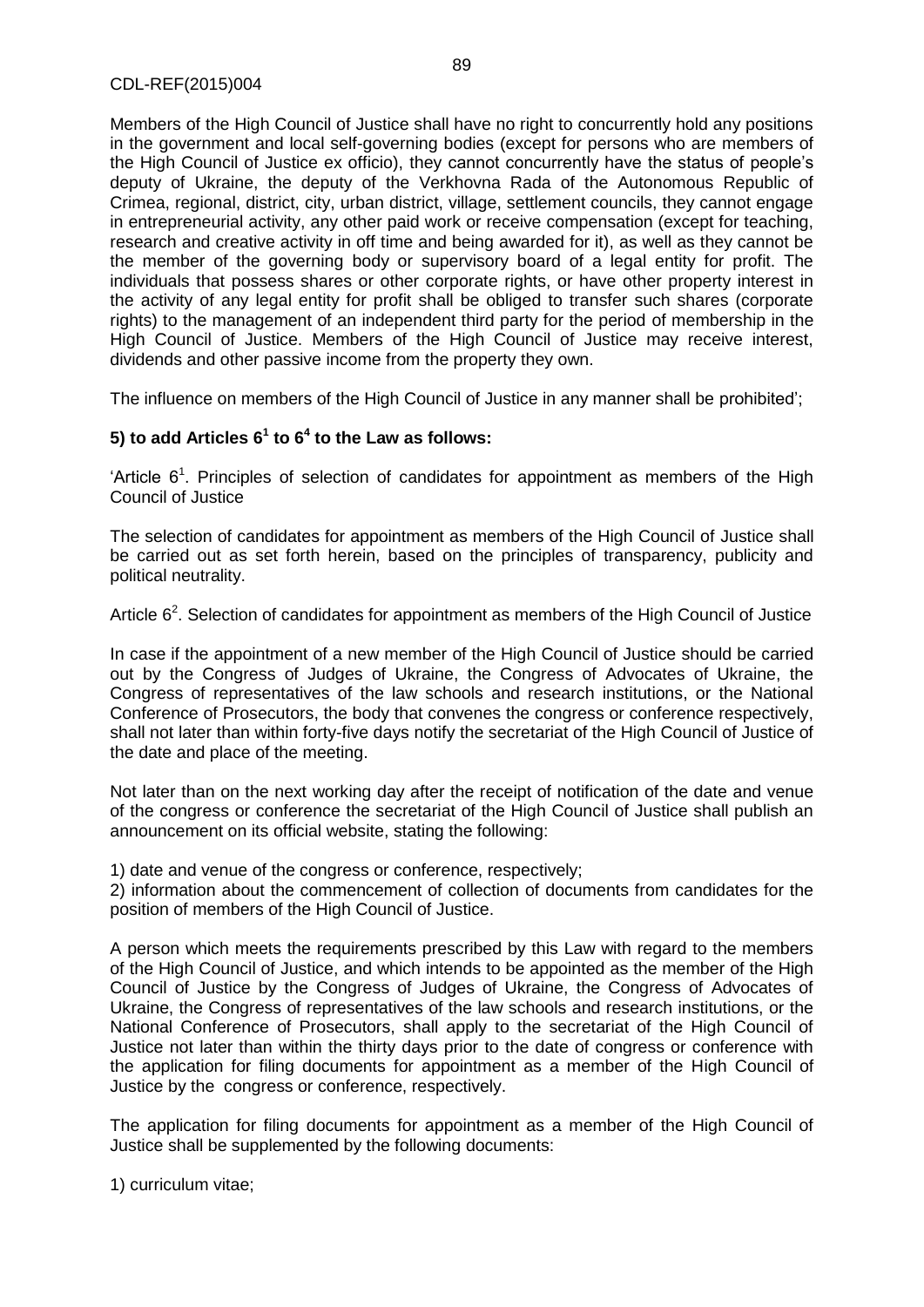2) a cover letter with an outline of reasons to be appointed as a member of the High Council of Justice;

3) a copy of ID and proof of citizenship of Ukraine;

4) a copy of the labor book;

5) a declaration of the person authorized to perform the functions of the state or local government;

6) a copy of diploma in Law (with attachments) issued by Ukrainian universities and/or copies of diplomas in Law issued by foreign universities supplemented with copies of documents which prove the recognition of such university diplomas in Ukraine, including documents attesting the academic degree and academic title (if available);

7) medical certificate on health condition of the candidate with a conclusion as to the suitability to work in a position related to implementation of governmental functions;

8) copy of the military card (for the military servicemen or reservists);

9) written consent to the processing of personal data and publicising of copies of documents specified in this Article, except for copies of documents indicated in paragraphs 3, 7 and 8 of this part;

10) written statement on the absence of restrictions on membership in the High Council of Justice in accordance with Article 7 of this Law, as well as on the compliance with the requirements regarding the incompatibility or the commitment to comply with requirements with regard to incompatibility in case of appointment as a member of the High Council of Justice;

11) application for inspection envisaged by the Law of Ukraine on Purge of State Public Authorities;

12) consent to a special inspection in accordance with the law;

13) document that confirms the relevant status (for judges, attorneys and prosecutors).

If the person expressed an intention to be appointed as a member of the High Council of Justice by the Congress of Judges of Ukraine, the secretariat of the High Council of Justice shall also establish this person's status which shall be at least fifteen years of experience as a judge, or a retired judge.

The secretariat of the High Council of Justice shall accept the documents of the candidates in the chronological order of receipt of applications and not later than on the next working day shall publish on its official website the information about a candidate along with copies of the documents submitted, except for the documents specified in paragraphs 3, 7, 8 of part four of herein.

The acceptance of documents of candidates shall end at 24 p.m. of the last day of the period referred to in paragraph three of this Article.

The Secretariat of the High Council of Justice may not refuse to accept the documents on any grounds other than a failure to meet the established deadline.

Not later than on the next day upon the completion of acceptance of documents, the High Council of Justice shall develop:

1) list of candidates - judges and retired judges;

2) list of candidates that are not judges or retired judges.

These lists shall be immediately published on the official website of the High Council of Justice and in the newspaper 'Holos of Ukraine' as well as immediately sent to a body that convenes the relevant congress or conference.

The secretariat of the High Council of Justice shall ensure the carrying out of a special inspection regarding the candidates.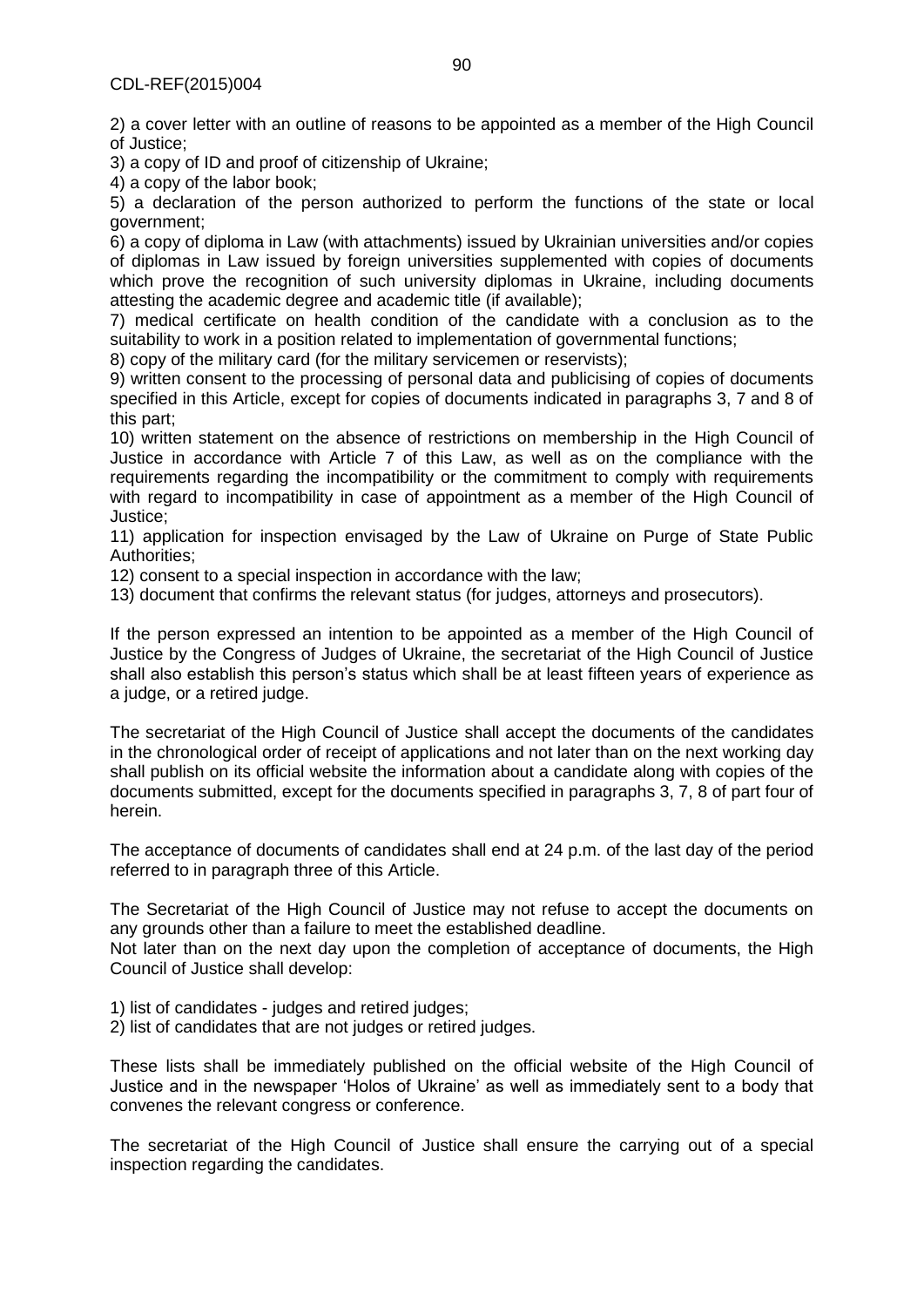CDL-REF(2015)004

Article  $6<sup>3</sup>$ . Selection of candidates for appointment as members of the High Council of Justice by the President of Ukraine

The President of Ukraine shall appoint the members of the High Council of Justice on the basis of an open competition, the rules for which are approved by the President of Ukraine. The information about the commencement of the competition and documents to be submitted by candidates for participation in the competition shall be published at the official website of the President of Ukraine not later than forty-five days prior to the date of the competition.

The candidate for the competition shall not later than within thirty days prior to the competition submit the documents referred to in part four of Article  $6^2$  of this Law.

The information about the persons that applied for the competition, along with the copies of documents submitted, except for the documents indicated in paragraphs 3, 7, 8 of part four of Article  $6<sup>2</sup>$  of this Law, shall be published at the official website of the President of Ukraine not later than on the next business day following the day on which the documents were delivered.

Article  $6<sup>4</sup>$ . Selection of candidates for the appointment as members of the High Council of Justice by the Verkhovna Rada of Ukraine

The Verkhovna Rada of Ukraine shall carry out the selection for the appointment of members of the High Council of Justice according to the procedure prescribed by the Rules of the Verkhovna Rada of Ukraine';

## **6) Article 7 shall read as follows:**

'Article 7. Restrictions on membership in the High Council of Justice

The members of the High Council of Justice shall not include:

1) persons declared by court as incapable or of limited legal capacity;

2) persons who have an unexpunged or unspent conviction under the law;

3) persons who over the past year have been imposed the administrative penalties for corruption offences;

4) persons who have been the members of the High Qualification Commission of Judges of Ukraine or the High Council of Justice prior to the entry into force of the Law of Ukraine On restoring trust in the judiciary of Ukraine, except for the members of the High Council of Justice who are members of the High Council of Justice ex officio;

5) persons holding administrative positions in courts (except for the President of the Supreme Court of Ukraine);

6) persons who do not meet the requirements set forth in this Law with regard to the incompatibility with other activities and did not eliminate such incompatibility within a reasonable time, but not more than within 30 days as of the date of occurrence of circumstances that led to the violation of the requirements on the incompatibility.

#### **7) Articles 8 to 13 shall read as follows:**

'Article 8. The procedure for appointment of the members of the High Council of Justice by the Verkhovna Rada of Ukraine

The two of the three members of the High Council of Justice appointed by the Verkhovna Rada of Ukraine shall be the judges or retired judges, and have at least fifteen years of experiences as judges.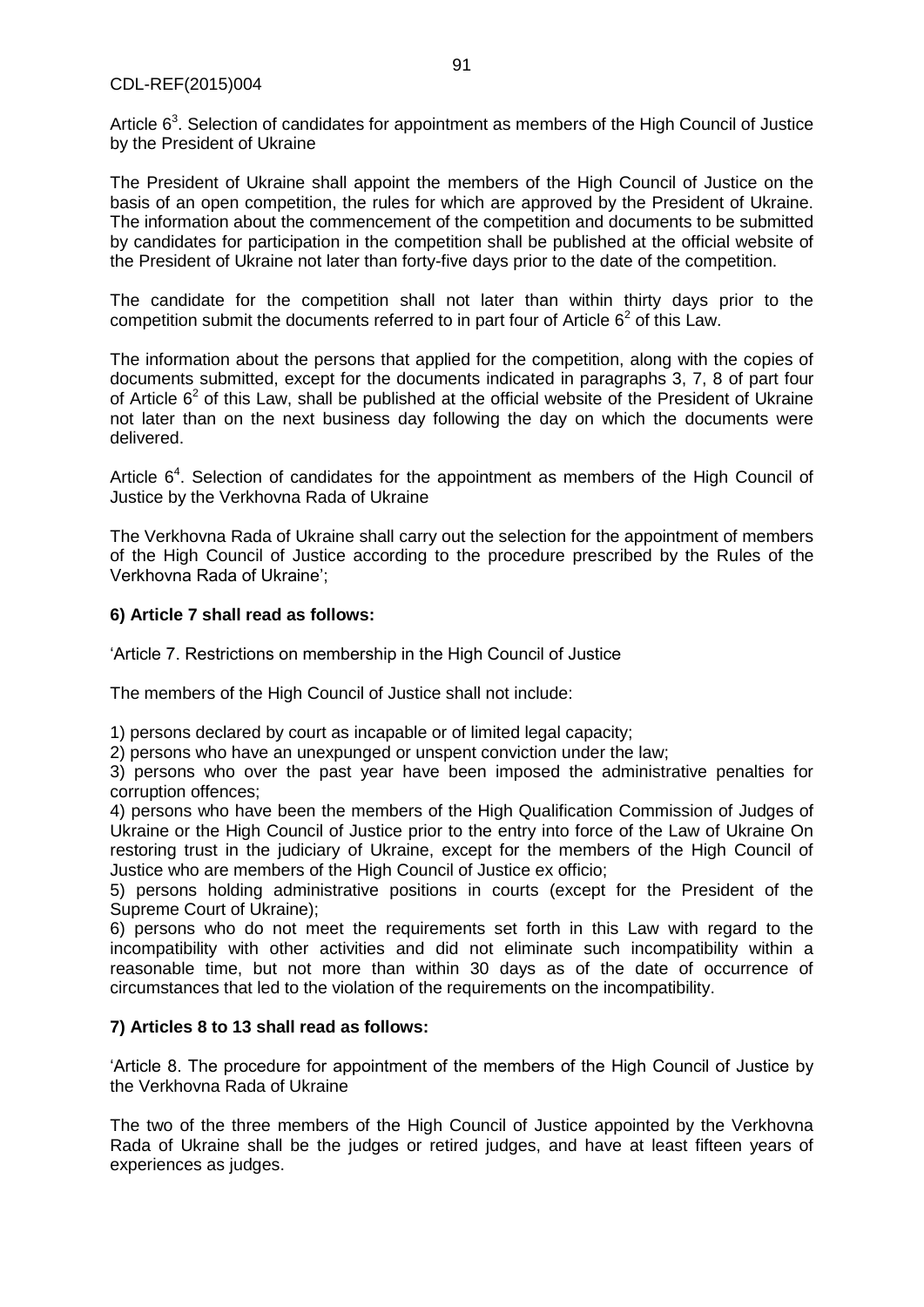#### CDL-REF(2015)004

The Verkhovna Rada of Ukraine shall appoint the members of the High Council of Justice in the manner prescribed by the Rules of the Verkhovna Rada of Ukraine.

Article 9. Procedure for appointment of the members of the High Council of Justice by the President of Ukraine

The President of Ukraine, based on the results of the competition, shall issue a Decree on the appointment of members of the High Council of Justice.

The two of the three members of the High Council of Justice appointed by the President of Ukraine should be the judges or retired judges, and have at least fifteen years of experience as judges.

Article 10. Procedure for appointment of the members of the High Council of Justice by the Congress of Judges of Ukraine

The Congress of Judges of Ukraine shall appoint, by secret voting, three members of the High Council of Justice each of whom should be a judge or a retired judge and should have at least fifteen years of experience as a judge.

Voting shall be conducted exclusively on candidates for appointment as members of the High Council of Justice who submitted the relevant documents in the manner prescribed by this Law, and were selected by delegations of this session. Voting shall also be conducted on candidates for positions of members of the High Council of Justice who submitted their documents in accordance with this Law and were nominated directly at the session by at least twenty percent of the election delegates of this session.

Each of the candidates for the appointment as member of the High Council of Justice shall have the right to speak before the delegates of the Congress prior to the voting. The decision of the Congress may establish a reasonable time limit for the presentation, the same for all the candidates. The candidate shall provide to the congress delegates any information at their request, except the information which relates to the candidate's private life and which may not be reasonably deemed essential for identification of the candidate's ability to duly act as a member of the High Council of Justice, and the information which is a state secret.

After the presentation of candidates and discussion, the voting shall be carried out. The appointed member of the High Council of Justice shall be the candidate that based on the results of secret voting received a majority of votes of the elected delegates of the Congress of Judges of Ukraine.

Following the results of the voting, the Chairman and Secretary of the Congress of Judges of Ukraine shall sign the decision on the appointment of members of the High Council of Justice.

The procedure of convocation of the Congress of Judges of Ukraine shall be determined by the Law of Ukraine On the Judicial System and the Status of Judges. The procedure of the Congress of Judges of Ukraine shall be determined by the Board of Judges of Ukraine and the decisions of the Congress.

Article 11. Procedure for appointment of the members of the High Council of Justice by the Congress of Advocates of Ukraine

The Congress of Advocates of Ukraine shall appoint, by secret voting, three members of the High Council of Justice one of which should be a judge or a retired judge and should have at least fifteen years of experience as a judge.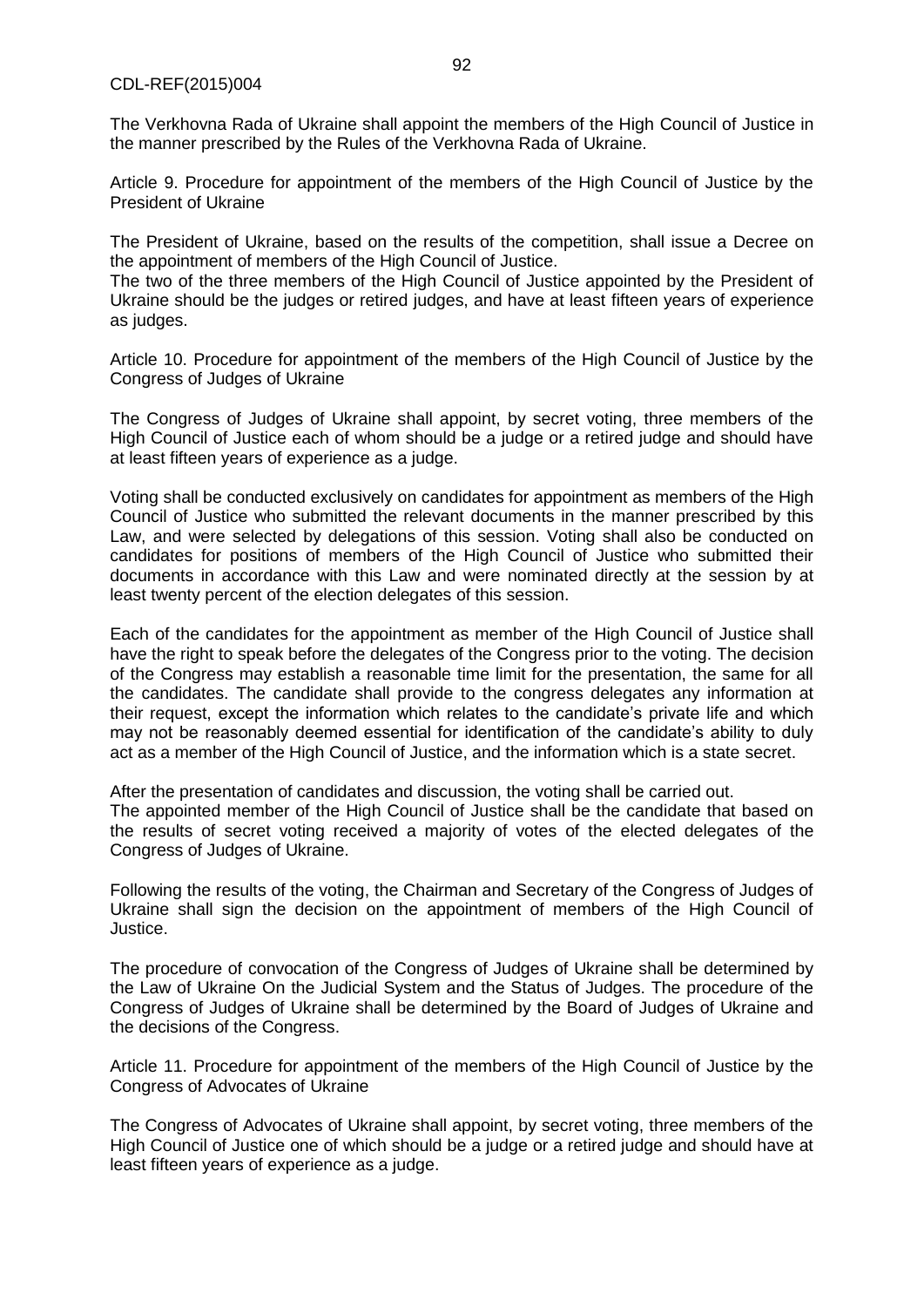Voting shall be conducted exclusively on candidates for appointment as members of the High Council of Justice who submitted the relevant documents in the manner prescribed by this Law and were elected by the delegates of this session. Voting shall also be conducted on candidates for positions of members of the High Council of Justice who submitted their documents in accordance with this Law and were nominated directly at the session by at least twenty percent of the elected delegates of this session.

Each of the candidates for the appointment as member of the High Council of Justice shall have the right to speak before the delegates of the Congress prior to the voting. The decision of the Congress of Advocates of Ukraine may establish a reasonable time limit for the presentation, the same for all the candidates. The candidate shall provide to the delegates of the Congress of Advocates of Ukraine any information at their request, except the information which relates to the candidate's private life and which may not be reasonably deemed essential for identification of the candidate's ability to duly act as a member of the High Council of Justice, and the information which is a state secret.

After the presentation of candidates and discussion, the voting shall be carried out.

The appointed member of the High Council of Justice shall be the candidate that based on the results of secret voting received a majority of votes of the elected delegates of the Congress of Advocates of Ukraine.

Following the results of the voting, the Chairman and Secretary of the Congress of Advocates of Ukraine shall sign the decision on the appointment of members of the High Council of Justice.

The procedure of convocation of the Congress of Advocates of Ukraine shall be determined by the Law of Ukraine On the Bar and Practice of Law. The procedure of the Congress of Advocates of Ukraine shall be determined by the Council of Advocates of Ukraine and the decisions of the Congress.

For the period of exercise of the powers of the member of the High Council of Justice the advocate should stop the advocacy in the manner prescribed by the Law of Ukraine On the Bar and the Practice of Law.

Article 12. Procedure for appointment of the members of the High Council of Justice by the Congress of representatives of law schools and research institutions

The Congress of the representatives of law schools and research institutions shall appoint, by secret voting, three members of the High Council of Justice, one of which should be a judge or a retired judge.

Voting shall be conducted exclusively on candidates for appointment as members of the High Council of Justice who submitted the relevant documents in the manner established in this Law and were elected by the delegates of this session. Voting shall also be conducted on candidates for positions of members of the High Council of Justice who submitted their documents in accordance with this Law and were nominated directly at the session by at least twenty percent of the elected delegates of this session.

Each of the candidates for the appointment as member of the High Council of Justice shall have the right to speak before the delegates of the Congress of representatives of law schools and research institutions prior to the voting. The decision may establish a reasonable time limit for the presentation, the same for all the candidates. The candidate shall provide to the delegates any information at their request, except the information which relates to the candidate's private life and which may not be reasonably deemed essential for identification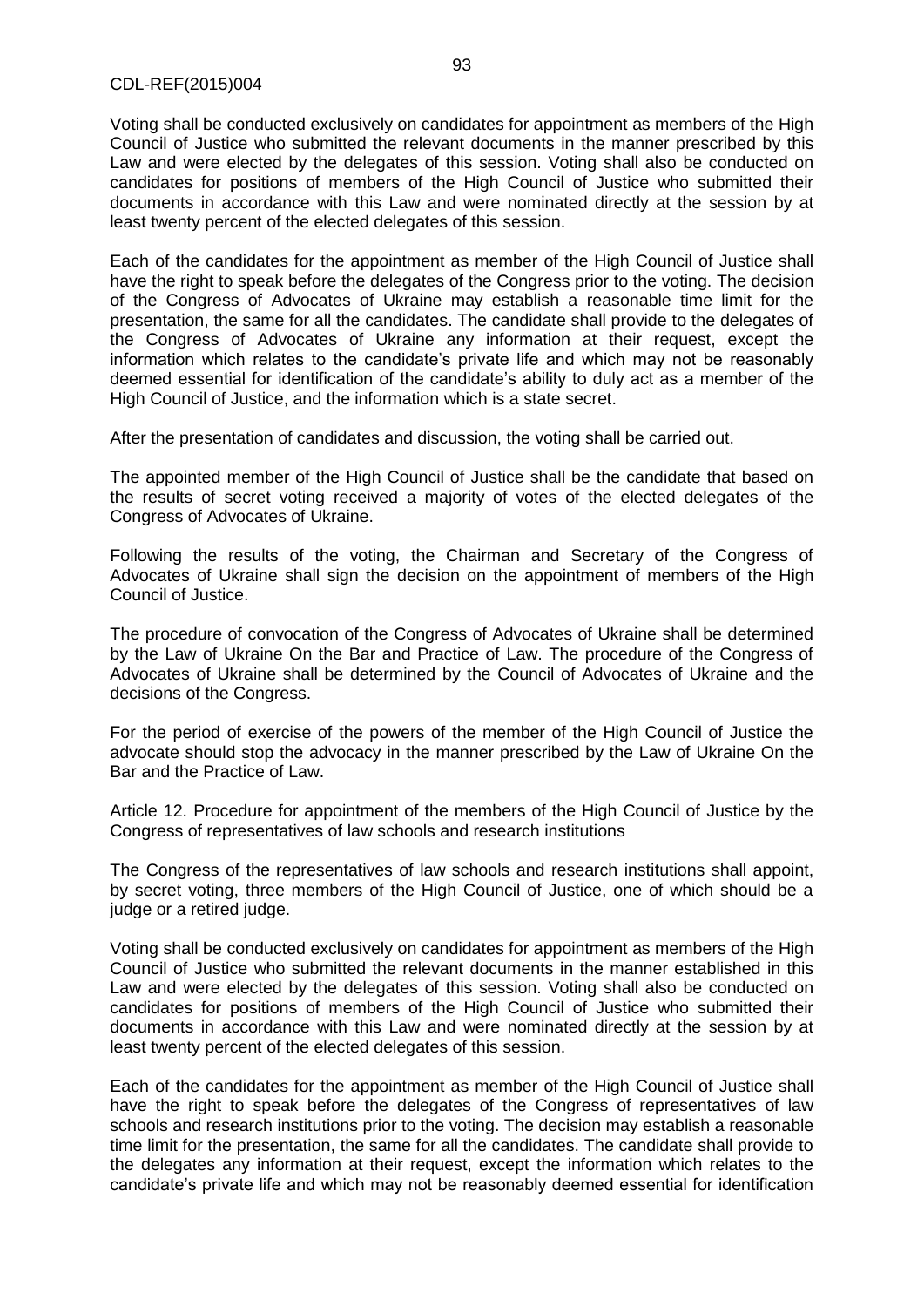of the candidate's ability to duly exercise the powers of a member of the High Council of Justice, and the information which is a state secret.

After the presentation of candidates and discussion, the voting shall be carried out.

The appointed member of the High Council of Justice shall be the candidate that based on the results of secret voting received a majority of votes of the elected delegates of the Congress of representatives of law schools and research institutions.

Following the results of the voting, the Chairman and Secretary of the Congress of representatives of law schools and research institutions shall sign the decision on the appointment of members of the High Council of Justice.

The Congress of representatives of law schools and research institutions shall be participated by representatives of higher educational institutions that include the departments that as of the date of the Congress have trained the specialists with higher education degree 'Master' for at least ten years, and research institutions that as of the date of the Congress have been engaged in the main research work in the field of law at least for ten years. The Congress shall involve the three representatives from each of the specified educational and research institutions.

The time and venue of the Congress of representatives of law schools and research institutions shall be determined by the High Council of Justice, and in case of failure by the High Council of Justice to make such a decision due to the lack of appointed members – by the central executive authority in the field of education. The notification of the time and venue of the Congress shall be published in the newspaper 'Holos of Ukraine' and on the website of the High Council of Justice or central executive authority in the field of education not later than within forty-five days prior to the Congress, and immediately sent to the educational and research institutions that delegate their representatives to the Congress. The Congress shall be held in the premises of the educational or research institution. The procedure of the Congress shall be determined by the decision of the Congress. In order to resolve the organizational and technical issues related to the preparation of the Congress of representatives of law schools and research institutions, an organizing committee of up to ten people may be established consisting of representatives of the above institutions. I Invitations to participate in the organizing committee shall be distributed by the body that convenes the Congress. Officials employed with the central executive authority in the areas of education and science may not be members of the organizing committee.

Article 13. The procedure for appointment of the members of the High Council of Justice by the All-Ukrainian Conference of Prosecutors

The All-Ukrainian Conference of Prosecutors shall, by secret voting, appoint two members of the High Council of Justice, one of which should be a judge or a retired judge and have at least fifteen years of experience as a judge.

Voting shall be conducted exclusively on candidates for appointment as members of the High Council of Justice who submitted the relevant documents in the manner established in this Law and were elected by candidates to the All-Ukrainian Conference of Prosecutors. Voting shall also be conducted on candidates for positions of members of the High Council of Justice who submitted their documents in accordance with this Law and were nominated directly at the All-Ukrainian Conference of Prosecutors by at least twenty percent of the elected delegates of the Conference.

Each of the candidates for the appointment as member of the High Council of Justice shall have the right to speak before the delegates of the All-Ukrainian Conference of Prosecutors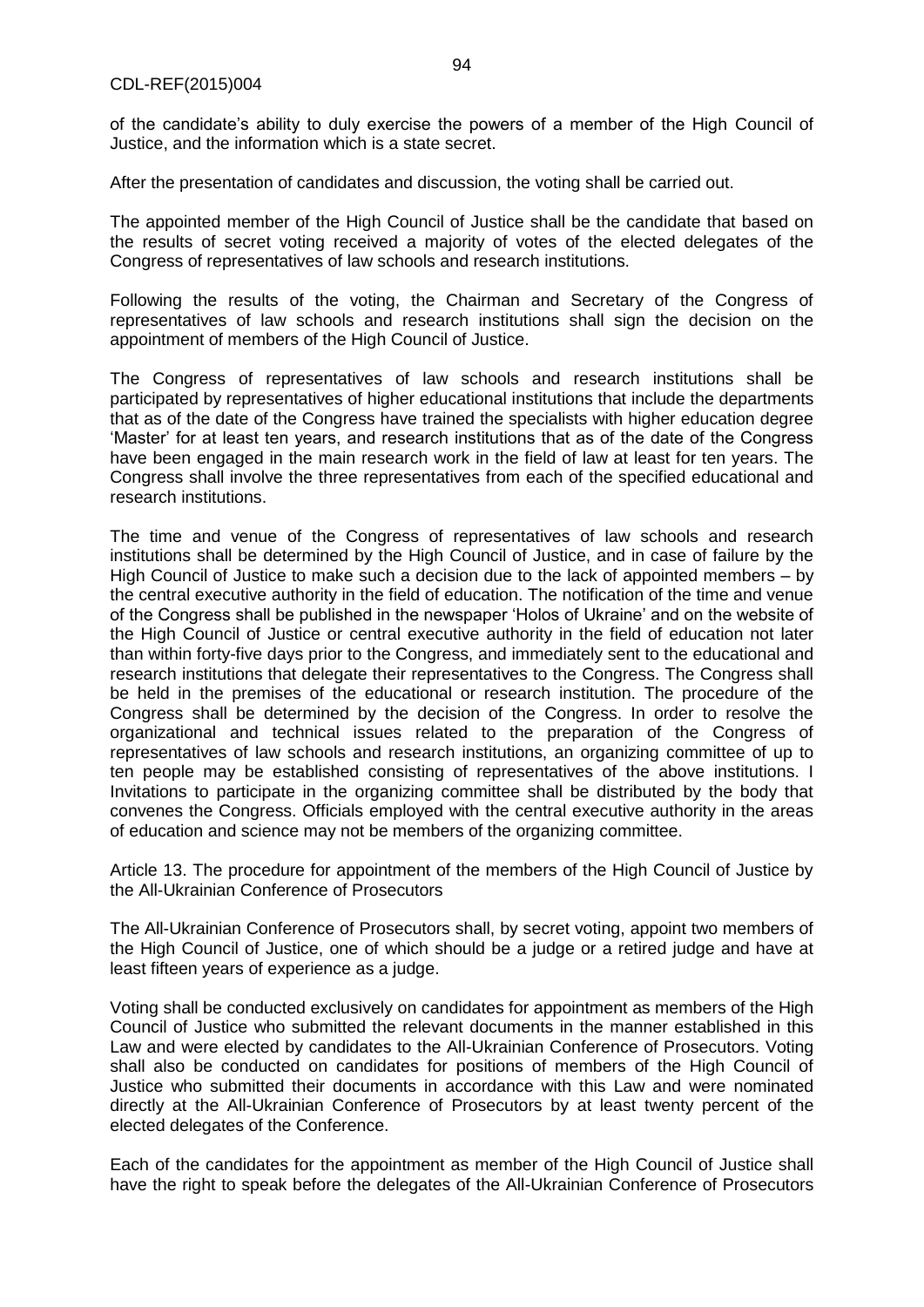prior to the voting. The decision of the All-Ukrainian Conference of Prosecutors may establish a reasonable time limit for the presentation, the same for all the candidates. The candidate shall provide to the delegates of the All-Ukrainian Conference of Prosecutors any information at their request, except for the information which relates to the candidate's private life and which may not be reasonably deemed essential for identification of the candidate's ability to duly execute the powers of a member of the High Council of Justice, and the information which is a state secret.

After the presentation of candidates and discussion, the voting shall be carried out. The appointed member of the High Council of Justice shall be the candidate that based on the results of secret voting received a majority of votes of the elected delegates of the All-Ukrainian Conference of Prosecutors.

The procedure of convocation and holding of the All-Ukrainian Conference of Prosecutors shall be determined by the Law of Ukraine On the Public Prosecutor's Office; 8) Article 15 shall read as follows:

'Article 15. Procedure of voting at the congress and conference

Voting at the Congress of Judges of Ukraine shall be held based on a ballot.

Voting at the Congress of Advocates of Ukraine, the representatives of law schools and research institutions, the All-Ukrainian Conference of Prosecutors shall be conducted based on two separate ballots, where one ballot shall be for voting for candidates who are judges or retired judges, and the other ballot shall be for voting for other candidates. In case of appointment of only members who have to be judges or retired judges or of only other members of the High Council of Justice, only one relevant ballot shall be used.

Each ballot shall contain the names of all the candidates for appointment as members of the High Council of Justice.

The voting shall be carried out by putting a mark opposite the names of the candidates the appointment of which is voted for by the delegate.

The ballot with the marks put opposite the names of more candidates than those to be elected by the relevant Congress or conference as well as incorrect ballots shall be considered as invalid.

The form of the ballots as well as other organizational and technical issues related to the procedure of voting and counting of votes shall be established by the Congresses of Judges of Ukraine, the Advocates of Ukraine, the representatives of law schools and research institutions and the All-Ukrainian Conference of Prosecutors';

#### **9) in Article 16:**

а) in part one to replace the words 'three quarters of its constitutional composition' by the words 'fourteen members';

b) part two shall read as follows:

'The first meeting of the High Council of Justice shall be convened not later than within one week after the gaining of powers by the High Council of Justice';

#### **10) part one of Article 17 shall read as follows:**

'The member of the High Council of Justice, immediately after the appointment to the position, shall take oath to the body that appointed him as follows: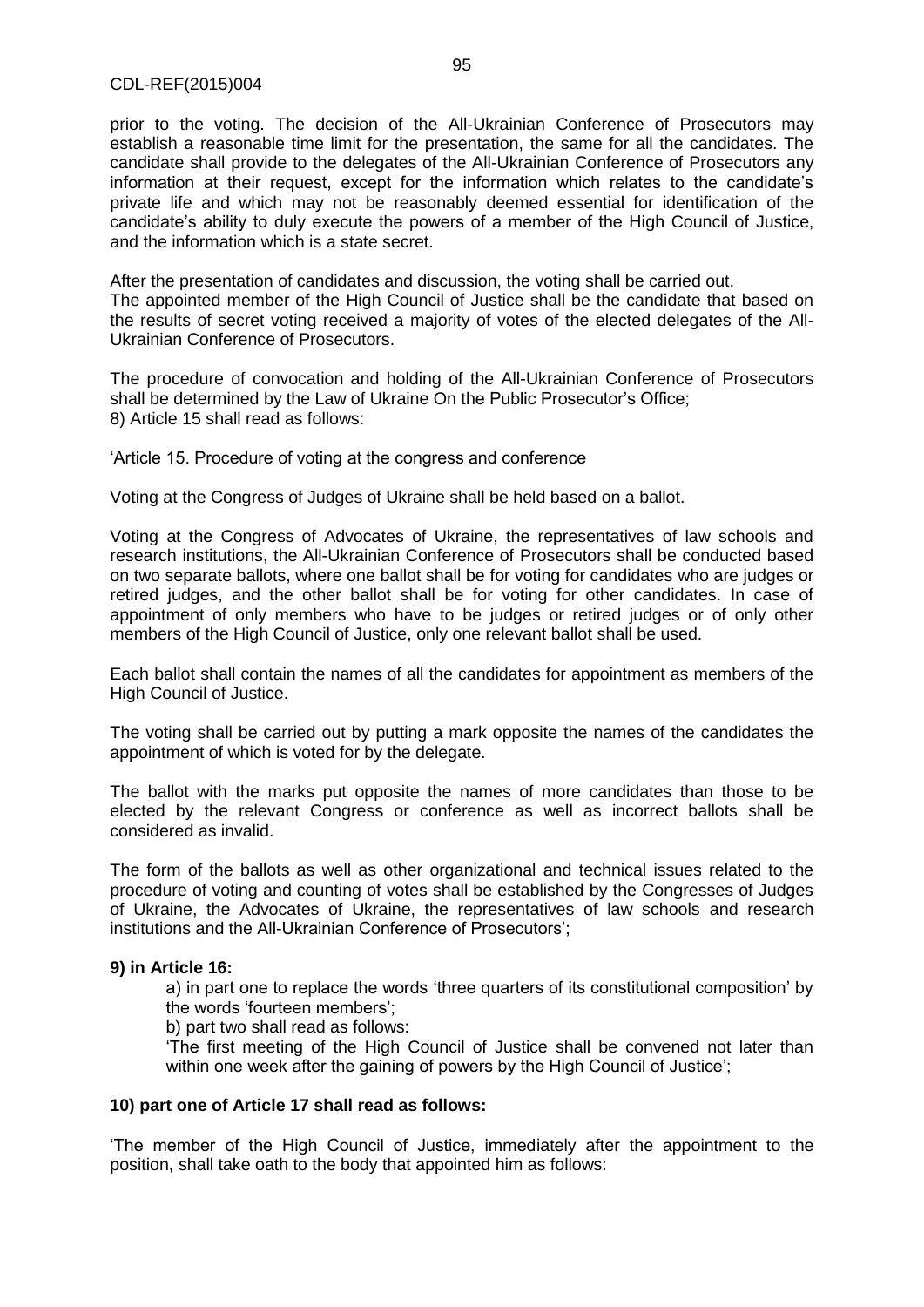'I swear to faithfully, honestly and impartially exercise the powers of the member of the High Council of Justice with the aim to ensure the formation of an honest, professional, independent judiciary for the purpose of compliance with the law and ethics in the activity of judges and prosecutors':

#### **11) in Article 18:**

а) in part one: paragraph 3 shall read as follows: '3) termination of the citizenship of Ukraine';

in paragraph 8,to exclude the words 'or committing an immoral act'; paragraph 11 shall read as follows:

'11) identification of circumstances regarding to the non-compliance with requirements referred to in Article 6 hereof, which were not known at the time of adoption of the decision on the appointment of the member of the High Council of Justice'; to add paragraphs 12 and 13 reading as follows:

'12) violation of requirements set forth in the legislation on prevention of corruption;

13) dismissal of a judge on the grounds envisaged in the Law of Ukraine On the Judicial System and the Status of Judges (except for the resignation of a judge)';

b) parts two and three shall read as follows:

'Powers of the member of the High Council of Justice in the cases envisaged in paragraphs 1 to 4, 9, 10, 13 of part one of this Article shall be terminated with the onset of the respective event.

The decision to terminate the powers of the member of the High Council of Justice in the cases envisaged in paragraphs 6, 7 of part one of this Article shall be adopted by the High Council of Justice. The issue related to the termination of powers of the members of the High Council of Justice and dismissal from the position following such grounds shall be considered by the High Council of Justice at the next meeting upon the receipt of the application or the court decision'; c) add three new parts reading as follows:

'The decision to terminate the powers of the member of the High Council of Justice in cases envisaged in paragraphs 5, 8, 11 and 12 of part one of this Article shall be adopted by the body that appointed a member of the High Council of Justice.

In case of determination of grounds for termination of powers of the member of the High Council of Justice envisaged in paragraphs 5, 8, 11 and 12 of part one of this Article, the High Council of Justice may submit to the body that appointed the member a request to terminate the powers of the member of the High Council of Justice. As of the date of submission such a request, the relevant member of the High Council of Justice shall be dismissed from office, and his powers shall be terminated until the adoption of the decision by the relevant body.

The member of the High Council of Justice in respect of whom the High Council of Justice adopted a decision on the termination of powers or on submission of request to terminate the powers, shall not participate in the voting on this decision.

The list of grounds for termination of powers of member of the High Council of Justice contained in this Article shall be exhaustive';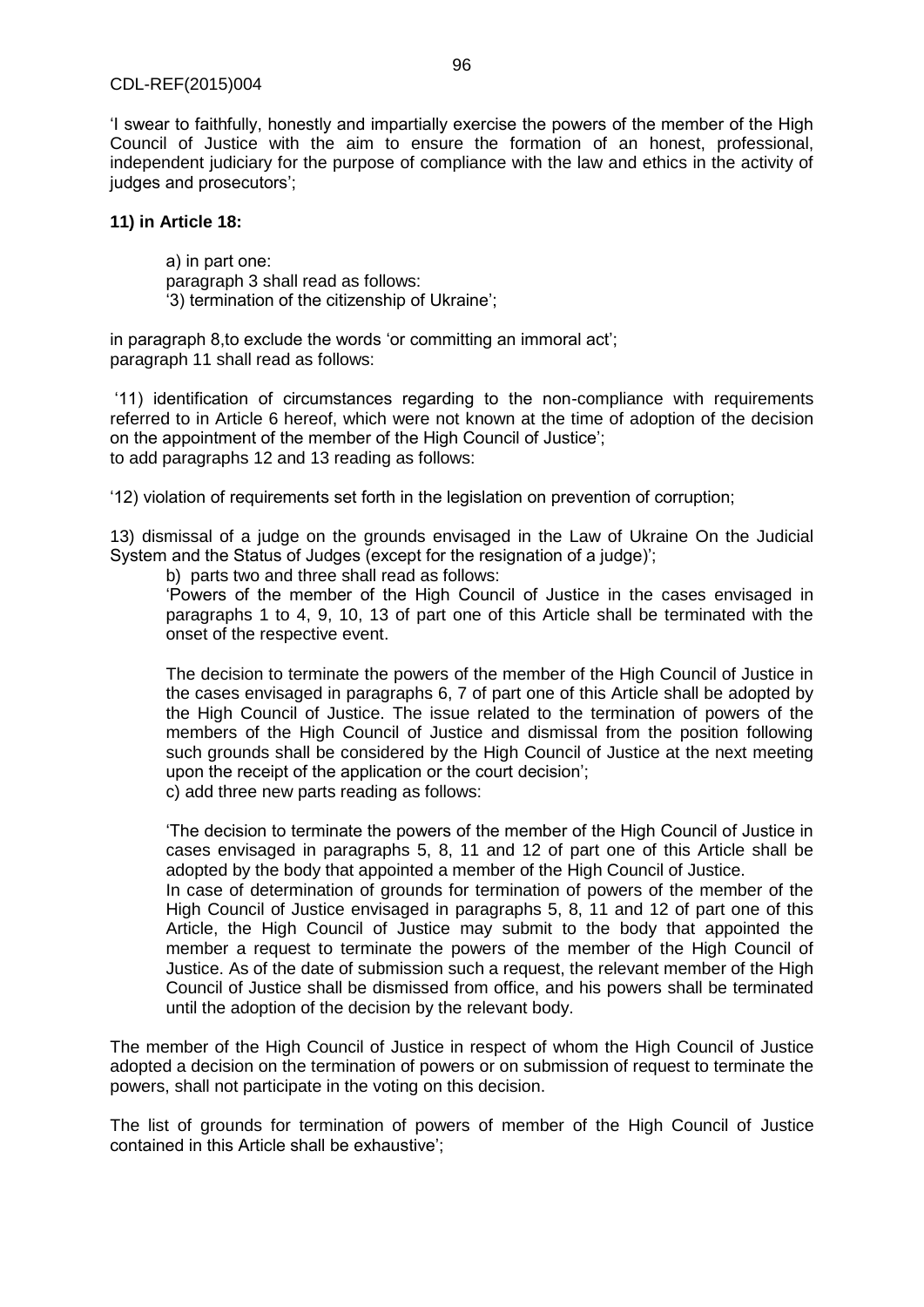# **12) in Article 19:**

а) after part one to add a new part as follows:

'At the High Council of Justice the temporary collegiate bodies (commission) may be established, the competence, composition and activity of which shall be determined by law. The High Council of Justice may involve in its activities the judicial authorities, judges, retired judges, lawyers and prosecutors, upon their consent, in order to perform support and advisory functions on a voluntary basis without delegating any powers of the High Council of Justice or any powers of its members'.

In this regard, parts two to five shall be considered as parts three to six, respectively;

b) to exclude parts four to six;

# **13) to add Article 19<sup>1</sup> as follows:**

'Article 19<sup>1</sup>. Member of the High Council of Justice

Member of the High Council of Justice shall:

1) comply with the oath;

2) not disclose classified information;

3) comply with requirements and observe the restrictions set forth by the law for the prevention of corruption, including submitting a declaration of the person authorized to perform the functions of the state or local government in the manner prescribed by law.

The member of the High Council of Justice, in the course of performing the powers prescribed herein:

1) shall:

а) maintain personal reception of citizens;

b) participate in the meetings of the High Council of Justice and the division of the High Council of Justice of which he is a member;

2) may:

а) make suggestions for the improving of the work of the High Council of Justice and its secretariat;

b) involve in compliance with the rules of procedure of the High Council of Justice the staff of the structural units of the Secretariat to prepare the issues submitted to the review of the High Council of Justice, division of the High Council of Justice, of which he is a member;

c) review all the materials related to the agenda of meetings of the High Council of Justice or division of the High Council of Justice, wherein he/she is a member:

d) present his/her motives and considerations, and submit additional documents on issues considered;

e) introduce proposals regarding the draft decisions of the High Council of Justice on any issues, participate in decision-making, express written dissenting opinion with regard to decisions of the High Council of Justice;

f) initiate the meetings of the High Council of Justice.

Member of the High Council of Justice shall be obliged to refuse to carry out the verification of information contained in the requests or decisions of the High Qualifications Commission of Judges of Ukraine in the following cases:

1) he/she is on friendly terms or has other personal relationship with the judge or the prosecutor subjected to the inspection;

2) he/she is involved in the cases that were considered or are under consideration of such judge;

3) due to a conflict of interest;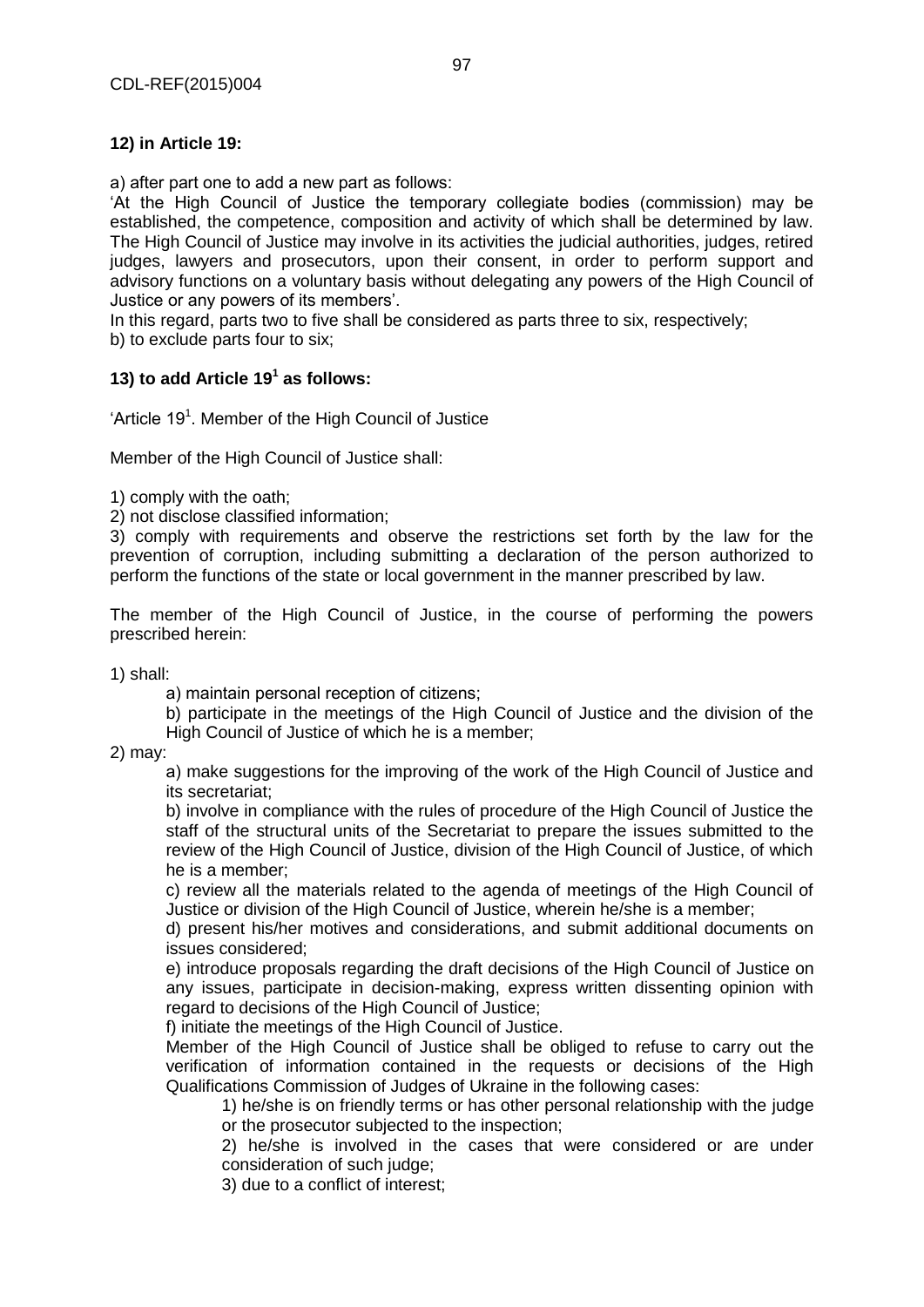4) in any other circumstances that cast doubt on his impartiality';

# **14) in Article 20:**

а) in part two to replace the words 'for three years' with the words 'for two years', to add to the words 'without the right of re-election' the wording 'for the second consecutive term', to exclude the words 'first';

b) in part four to replace the wording 'the Minister of Justice of Ukraine' with the wording 'the eldest member of the High Council of Justice';

## **15) Article 21 shall read as follows:**

'Article 21. The powers of the Chairman of the High Council of Justice

The powers of the Chairman of the High Council of Justice shall include: the organization of the work of the High Council of Justice, initiation and chairing of meetings; coordination of the work of divisions of the High Council of Justice;

referral to the President of Ukraine of the request of the High Council of Justice for the appointment and dismissal of judges;

signing the Acts adopted, the minutes of meetings of the High Council of Justice;

general supervision of the secretariat of the High Council of Justice;

appointment and dismissal of Secretariat staff; application of measures of promotion, disciplinary action, resolution or bringing up, in the prescribed manner, of issues related to assigning the ranks of the civil servants to the staff of the Secretariat of the High Council of Justice under the Law of Ukraine On State Service;

management of budget allocations for the maintenance and support of the High Council of Justice;

representation of the High Council of Justice in the relations with public authorities and local self-governance bodies, enterprises, institutions and organizations, authorities of other countries and international organizations.

The Chairman of the High Council of Justice shall also exercise other powers envisaged by the Rules of the High Council of Justice.

The Chairman of the High Council of Justice shall issue orders and instructions on matters within his administrative authority.

If the High Council of Justice does not become duly authorized or if the Chairman or Deputy Chairman of the High Council of Justice is not elected, the powers stipulated in paragraphs six, seven and eight of part one of this Article shall be delegated to the head of the secretariat of the High Council of Justice';

**16) in part one of Article 22** to replace the wording 'and the Rules of the High Council of Justice' with the wording 'and also the Rules of the High Council of Justice';

**17) in part two of Article 23** to replace the wording 'by this Law and the Rules of the High Council of Justice' with the wording 'by the High Council of Justice';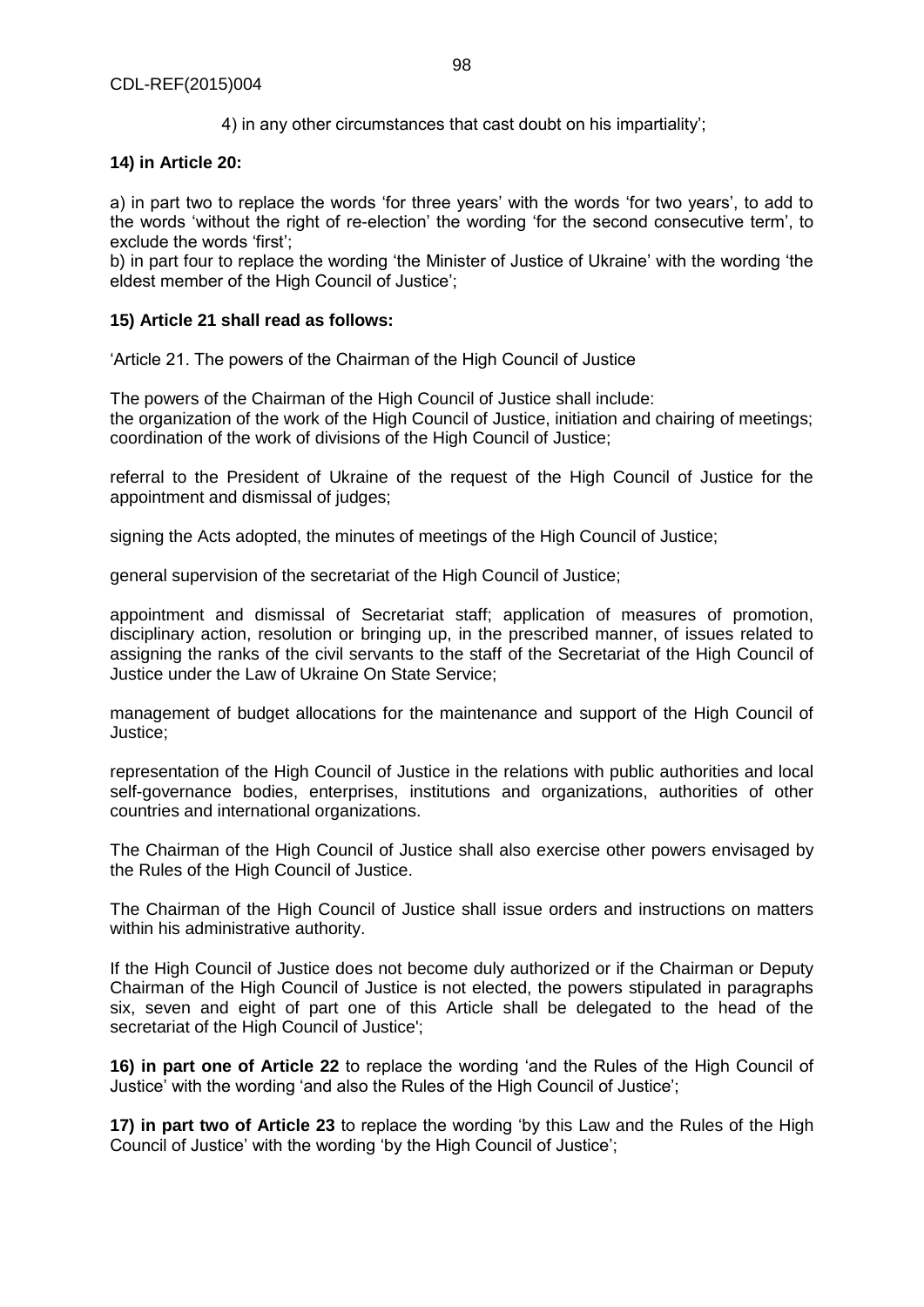а) in the second sentence of the part two to replace the wording 'by the decision of the majority of its constitutional composition' with the wording 'in exceptional cases, in the presence of the grounds envisaged by the law for holding closed hearings. The decision to hold a closed hearing shall be adopted by the majority of the constitutional composition of the High Council of Justice';

b) in part four:

in the second sentence after the wording 'in the premises' to add the wording '(consultation room)';

to add the following sentence: 'The decision of the High Council of Justice shall be made public immediately after its issuance and shall be published on the official website of the High Council of Justice';

# **19) in Article 25:**

а) in part three to exclude the wording 'to familiarize with the cases the review of which has not been finished';

b) in part four to add the wording 'or to request familiarization with such cases';

c) in part six to add with the wording 'or regards his actions';

d) in part eight to exclude the wording 'denial of familiarization with the court case the review of which had not been finished';

## **20) in Article 26:**

а) part two shall read as follows:

'The challenge should be motivated and presented in writing prior to consideration of the relevant issue. The challenge may be announced after the commencement of consideration of the relevant issue only if the person claiming the challenge shall prove that the circumstances which serve as a ground for the challenge could not have come to knowledge prior to consideration of the relevant issue';

b) in part three to replace the wording 'secretly' with the wording 'by secret voting';

#### **21) in part one of Article 27:**

a) in part one:

in paragraph 6 to replace the wording 'dismissal' with the wording 'termination of powers';

to exclude paragraphs 6<sup>1</sup> and 6<sup>2</sup>;

b) to exclude the words 'exclusively to the High Administrative Court of Ukraine' in part three;

#### **22) Article 29 shall read as follows:**

R request for the first appointment as a judge

The first appointment of judges shall be carried out by the President of Ukraine based on the request submitted by the High Council of Justice.

The High Council of Justice shall adopt a decision on submission of the request for the first appointment as a judge based on consideration of recommendation of the High Qualifications Commission of Judges of Ukraine, which should be annexed with personal record of the candidate for the first appointment as a judge and any other materials allowing to verify the compliance with the prescribed by the Law of Ukraine On the Judiciary and Status of Judges order of first appointment as a judge. If necessary, the High Council of Justice shall have the right to obtain such materials from the High Qualifications Commission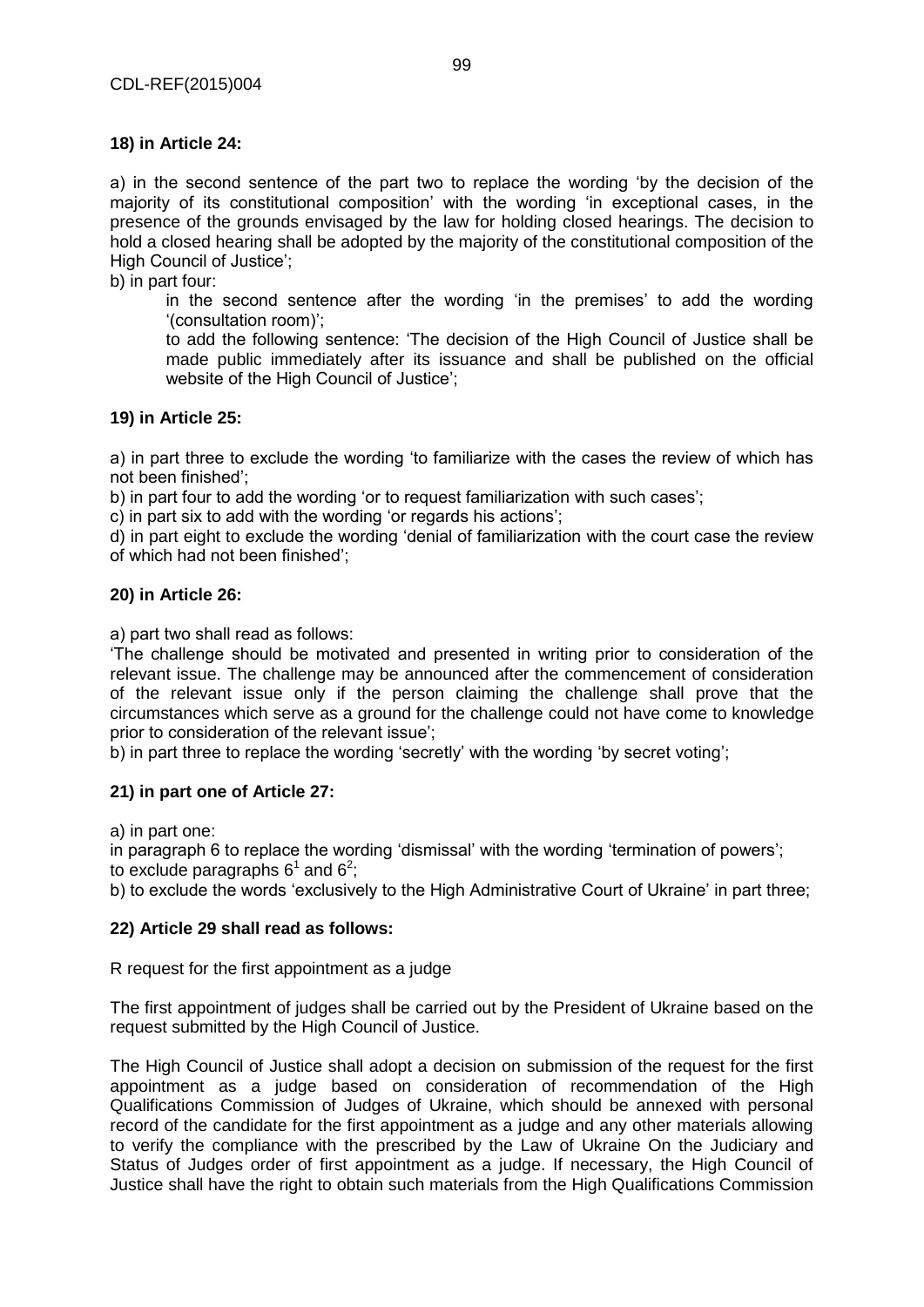of Judges of Ukraine, to submit requests to any enterprises, institutions and organizations in order to verify the relevant information.

The candidate for a judge shall be considered after the presentation of the report of the member of the High Council of Justice, acting on behalf of the relevant division which conducted the preliminary verification of compliance with the procedure of first appointment as a judge prescribed by the Law of Ukraine on the Judiciary and Status of Judges.

In case of identification of violations of the procedure that resulted or could have resulted in incorrect results of selection, the High Council of Justice shall adopt a reasoned decision to reject a submission of request for the appointment of candidate(s) for a judge, and determine the action of the High Qualifications Commission of Judges of Ukraine needed to eliminate these violations.

The decision on the candidate for the position of a judge shall be adopted at the meeting of the High Council of Justice in an open voting.

A proposal on submission of request to the President of Ukraine for the appointment of the judge shall be considered adopted if voted in favour by at least 14 members of the High Council of Justice. In other cases, the decision to reject a submission of request for the appointment of a candidate to the position of a judge shall be adopted';

# **23) to exclude Article 29<sup>2</sup> ;**

# **24) to add Article 29<sup>3</sup>reading as follows:**

'Article 29<sup>3</sup>. Submission by the High Council of Justice of the proposal to transfer the judge to a lower-level court as a disciplinary penalty

In case of a disciplinary penalty imposed on the judge in the form of transfer to a lower-level court, the High Council of Justice shall submit a proposal on the transfer of the judge to a lower-level court to the body that appointed or elected the judge in the manner prescribed by the Law of Ukraine On the Judiciary and the Status of Judges;

# **25) in Article 30:**

а) in paragraph 3 of part one to replace the wording 'by law' with the wording 'by the Law of Ukraine On the Judiciary and the Status of Judges';

b) to add part two as follows:

'The member of the High Council of Justice, which raised the issue before the High Council of Justice on the dismissal of the judge shall not participate in the voting on the decision';

# **26) in Article 31:**

а) in part one to replace the wording 'qualification board of judges' with the wording 'the High Qualifications Commission of Judges of Ukraine';

b) in part two to exclude the wording 'which participated in the meeting';

# **27) in Article 32:**

а) part two shall read as follows:

"The proceedings for the dismissal of the judge for the violation of the oath shall be carried out under the rules and terms stipulated for disciplinary proceedings';

b) to exclude part three;

c) in part four, after the wording 'eligible' to add 'familiarize with the materials of inspection', and after the wording 'provide' - add 'the evidence and';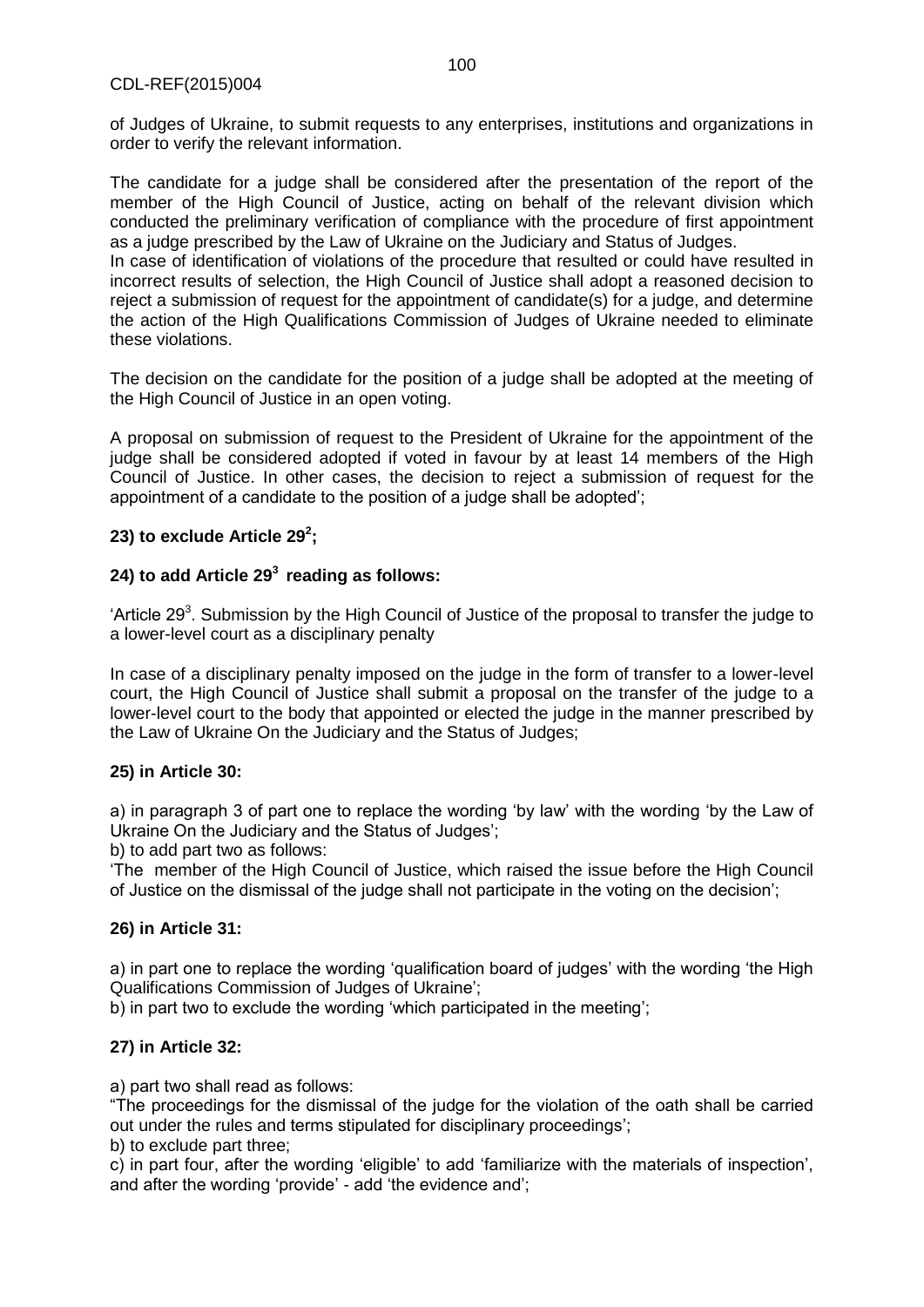d) fourth sentence of part five shall read as follows: 'The repeated failure of the judge to come without valid reasons shall constitute the grounds for hearing the case in his absence'; e) in part six after the wording 'adopted' to add 'by secret voting';

# **28) in part two of Article 33:**

paragraphs 1 and 2 shall read as follows:

'1) on finding of a violation by the judge of requirements concerning the incompatibility with other activities and submission of request to the relevant bodies on dismissal from the position;

2) on recognition by the Prosecutor of a violation of the requirements concerning the incompatibility with other activities and submission under the prescribed manner of request on dismissal from the position';

to add paragraph 3 reading as follows:

'3) on declaration of absence of violations of requirements prohibiting to combine the work of judge or prosecutor with other activities';

# **29) Articles 34 and 35 shall read as follows:**

'Article 34. Subjects of appeal regarding violation of requirements of the law on incompatibility

The High Council of Justice may be approached by any person aware of the relevant facts with a request to consider the issue of the violation by judges, prosecutors of the incompatibility requirements.

Article 35. Decision on the violation by the judge of requirements concerning the incompatibility with other activities

The High Council of Justice upon request of the High Qualifications Commission of Judges of Ukraine or on its own initiative shall consider the violation by the judge of requirements concerning the incompatibility with other activities.

The judge, with regard to whom the violation of requirements concerning the incompatibility with other activities is considered, and/or his representative shall have the right to provide explanations to participants of the meeting, ask questions, object, submit petitions and challenges.

An invitation to the meeting of the High Council of Justice of the judge with regard to which the violation of requirements concerning the incompatibility with other activities is considered, shall be mandatory. In case of inability to participate in the meeting for valid reasons, such judge may provide a written explanation to be attached to the materials of inspection. The written explanation of the judge shall be mandatorily announced at the meeting of the High Council of Justice. The repeated failure of the judge to come to the meeting shall constitute the grounds for the consideration of violation of the requirements of incompatibility with other activities in his absence.

The decision on the violation of the requirements of incompatibility shall be adopted at a meeting by the majority vote of the constitutional composition of the High Council of Justice in case of finding a violation of the requirements of incompatibility and shall constitute the grounds for dismissal of the judge';